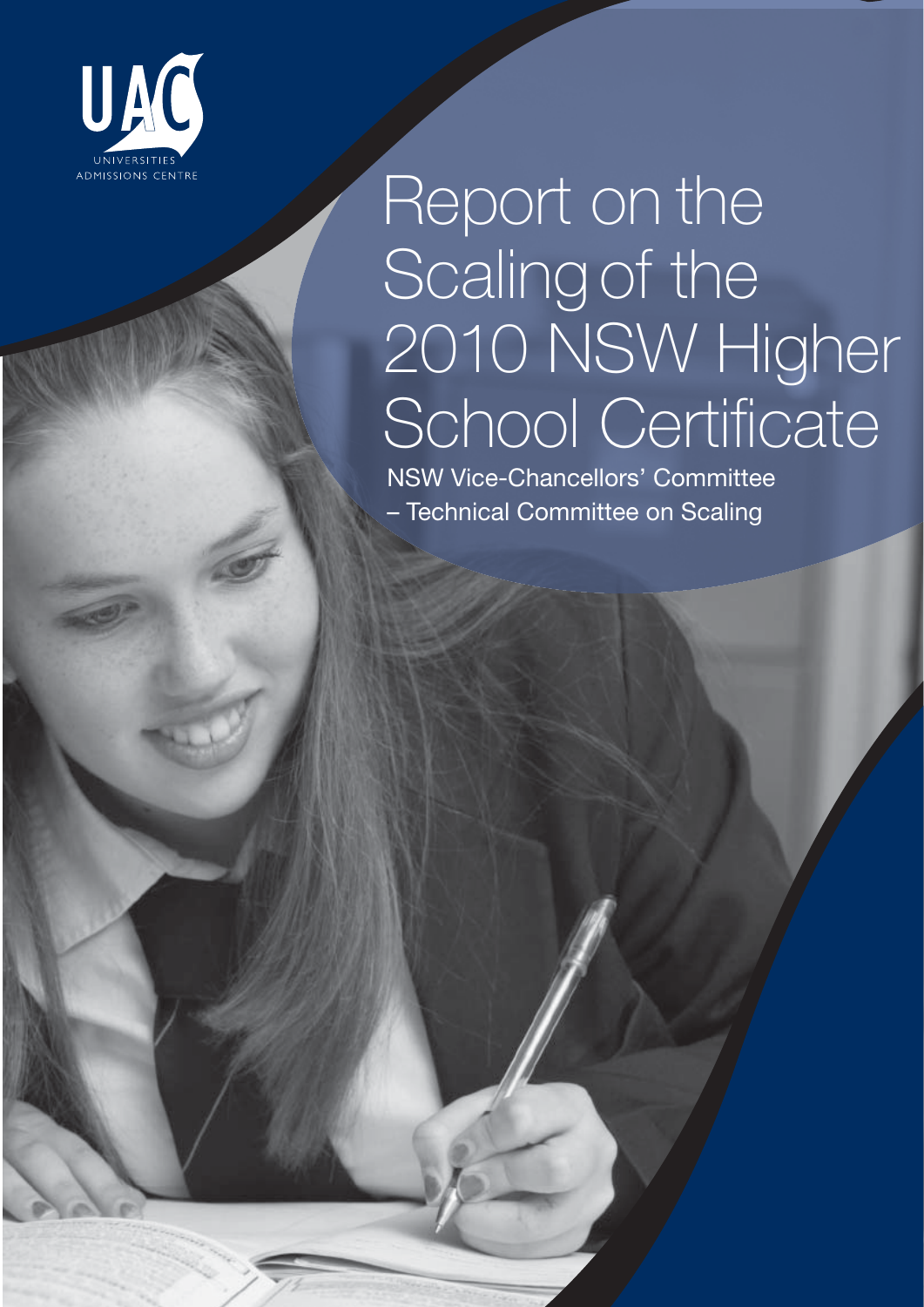© Universities Admissions Centre (NSW & ACT) Pty Ltd 2011 ACN 070 055 935 ABN 19 070 055 935

ISSN 1449-8723 Printed May 2011

UAC and the Technical Committee on Scaling are the owners of the Copyright in this publication.

Apart from any fair dealing for the purpose of private study, criticism or review, or otherwise as permitted under the Copyright Act, no part may be reproduced by any process without UAC's written permission. Enquiries should be addressed to the Managing Director, UAC.

UAC has no objection to schools and tertiary institutions reproducing the publication provided it is for use only within their own institution and this Copyright statement is included. If the document is not reproduced in full, individual sections should not be reproduced out of context where information could be incomplete and/or misleading. Schools and tertiary institutions must ensure that this information is not transmitted to any other person or body without prior permission from UAC.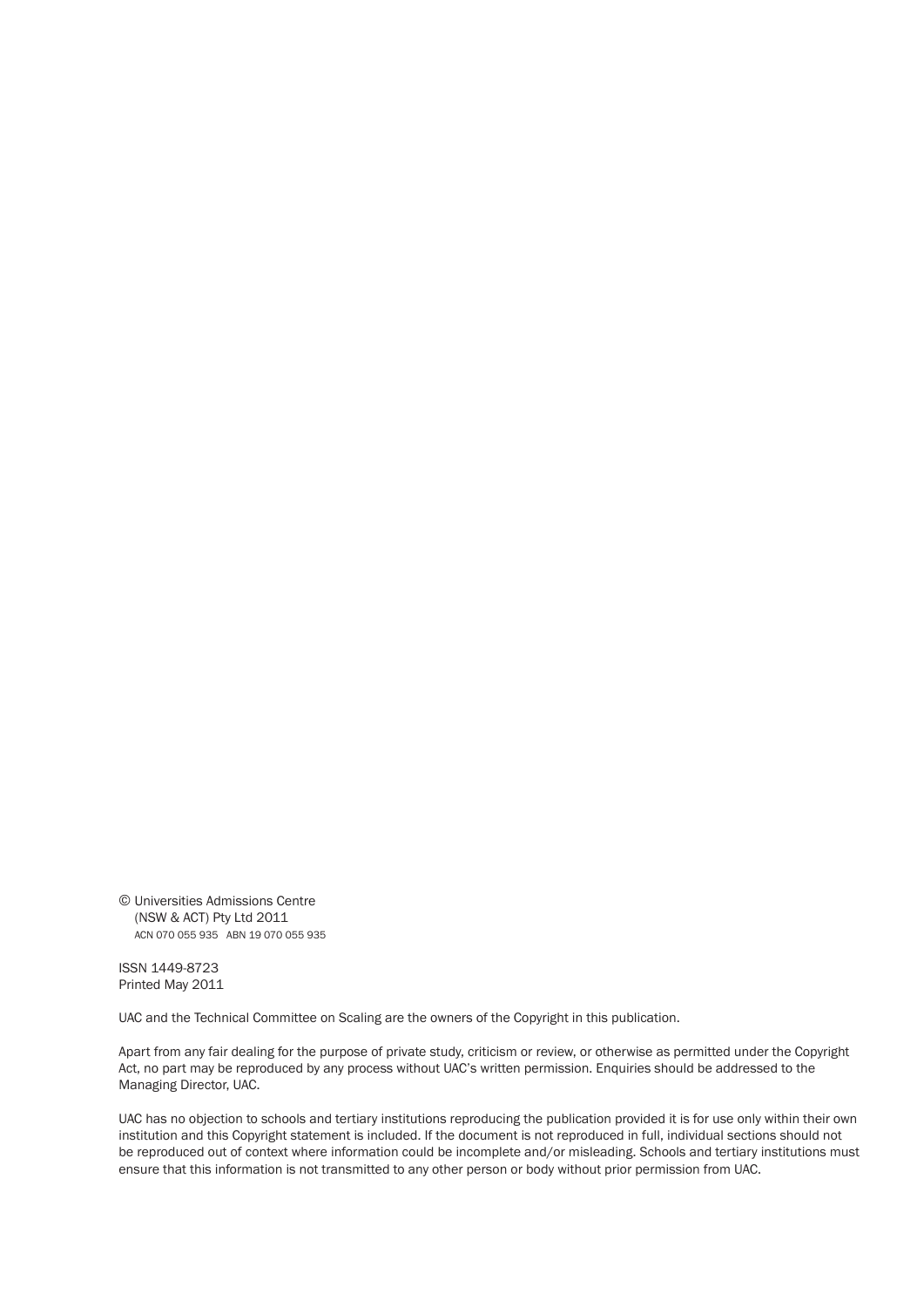# **Contents**

| <b>Acknowledgements</b><br><b>Definitions</b><br>v<br>1 The Higher School Certificate (HSC)<br>1.1 Eligibility for an HSC<br>1.2 Reporting student achievement in the HSC<br>1.2.1 Defining standards by Performance Bands<br>1.2.2 Examination marks<br>1.2.3 School assessments<br>1.2.4 HSC marks<br>The Australian Tertiary Admission Rank (ATAR) - an overview<br>2<br>2.1 Background<br>3<br>2.2 Categorisation of ATAR courses<br>2.3 Eligibility for an ATAR in 2010<br>2.4 Calculation of the ATAR<br>2.5 The ATAR Advice Notice<br>4<br>3 Calculating the ATAR in 2010<br>6<br>3.1 Overview<br>3.2 The scaling process in 2010<br>3.2.1 Marks used in the ATAR calculations<br>3.2.2 Raw HSC marks<br>7<br>3.2.3 Combined courses<br>3.2.4 Initial standardisation<br>3.2.5 Calculating scaled means and standard deviations<br>8<br>3.2.6 Setting maximum marks<br>3.2.7 Scaling individual marks<br>8<br>3.2.8 Calculating aggregates and ATAR-eligible percentiles<br>8<br>3.2.9 Calculating the ATAR - establishing the link<br>9<br>3.2.10 Calculating the ATAR - the final step<br>The HSC and ATAR in 2010 - some results<br>12<br>4<br>4.1 Overview<br>4.2 Percentage of students receiving an ATAR<br>4.3 Number of units of ATAR courses completed<br>4.4<br>Course enrolments - Table A1<br>4.5 Distributions of HSC marks - Table A2<br>4.6 Descriptive statistics of HSC and scaled marks - Table A3<br>4.7<br>Distribution of ATARs - Table A7<br>4.8 Gender differences<br>4.9 University offers<br><b>Trends and other issues</b><br>5.<br>5.1 Variation in patterns of HSC marks - Tables A4, A5<br>19<br>5.2 Distributions of English and Mathematics marks: 2007-2010<br>5.3 Courses that contribute to the ATAR - Table A6<br>5.4 Relationship between ATAR, percentiles and aggregates - Tables A8, A9<br>21 | <b>Preface</b> | iii                                                                     |  |  |  |  |
|---------------------------------------------------------------------------------------------------------------------------------------------------------------------------------------------------------------------------------------------------------------------------------------------------------------------------------------------------------------------------------------------------------------------------------------------------------------------------------------------------------------------------------------------------------------------------------------------------------------------------------------------------------------------------------------------------------------------------------------------------------------------------------------------------------------------------------------------------------------------------------------------------------------------------------------------------------------------------------------------------------------------------------------------------------------------------------------------------------------------------------------------------------------------------------------------------------------------------------------------------------------------------------------------------------------------------------------------------------------------------------------------------------------------------------------------------------------------------------------------------------------------------------------------------------------------------------------------------------------------------------------------------------------------------------------------------------------------------------------------------------------------------------------------------------------------------------------------|----------------|-------------------------------------------------------------------------|--|--|--|--|
|                                                                                                                                                                                                                                                                                                                                                                                                                                                                                                                                                                                                                                                                                                                                                                                                                                                                                                                                                                                                                                                                                                                                                                                                                                                                                                                                                                                                                                                                                                                                                                                                                                                                                                                                                                                                                                             |                | iv                                                                      |  |  |  |  |
|                                                                                                                                                                                                                                                                                                                                                                                                                                                                                                                                                                                                                                                                                                                                                                                                                                                                                                                                                                                                                                                                                                                                                                                                                                                                                                                                                                                                                                                                                                                                                                                                                                                                                                                                                                                                                                             |                |                                                                         |  |  |  |  |
|                                                                                                                                                                                                                                                                                                                                                                                                                                                                                                                                                                                                                                                                                                                                                                                                                                                                                                                                                                                                                                                                                                                                                                                                                                                                                                                                                                                                                                                                                                                                                                                                                                                                                                                                                                                                                                             |                | 1<br>1<br>1<br>1<br>2<br>2<br>2                                         |  |  |  |  |
|                                                                                                                                                                                                                                                                                                                                                                                                                                                                                                                                                                                                                                                                                                                                                                                                                                                                                                                                                                                                                                                                                                                                                                                                                                                                                                                                                                                                                                                                                                                                                                                                                                                                                                                                                                                                                                             |                | 3                                                                       |  |  |  |  |
|                                                                                                                                                                                                                                                                                                                                                                                                                                                                                                                                                                                                                                                                                                                                                                                                                                                                                                                                                                                                                                                                                                                                                                                                                                                                                                                                                                                                                                                                                                                                                                                                                                                                                                                                                                                                                                             |                | 3<br>4<br>4                                                             |  |  |  |  |
|                                                                                                                                                                                                                                                                                                                                                                                                                                                                                                                                                                                                                                                                                                                                                                                                                                                                                                                                                                                                                                                                                                                                                                                                                                                                                                                                                                                                                                                                                                                                                                                                                                                                                                                                                                                                                                             |                | 6<br>$\overline{7}$<br>$\overline{7}$<br>7<br>$\overline{7}$<br>7<br>11 |  |  |  |  |
|                                                                                                                                                                                                                                                                                                                                                                                                                                                                                                                                                                                                                                                                                                                                                                                                                                                                                                                                                                                                                                                                                                                                                                                                                                                                                                                                                                                                                                                                                                                                                                                                                                                                                                                                                                                                                                             |                | 12<br>12<br>12<br>13<br>13<br>14<br>15<br>15<br>16                      |  |  |  |  |
|                                                                                                                                                                                                                                                                                                                                                                                                                                                                                                                                                                                                                                                                                                                                                                                                                                                                                                                                                                                                                                                                                                                                                                                                                                                                                                                                                                                                                                                                                                                                                                                                                                                                                                                                                                                                                                             |                | 18                                                                      |  |  |  |  |
|                                                                                                                                                                                                                                                                                                                                                                                                                                                                                                                                                                                                                                                                                                                                                                                                                                                                                                                                                                                                                                                                                                                                                                                                                                                                                                                                                                                                                                                                                                                                                                                                                                                                                                                                                                                                                                             |                | 18<br>21                                                                |  |  |  |  |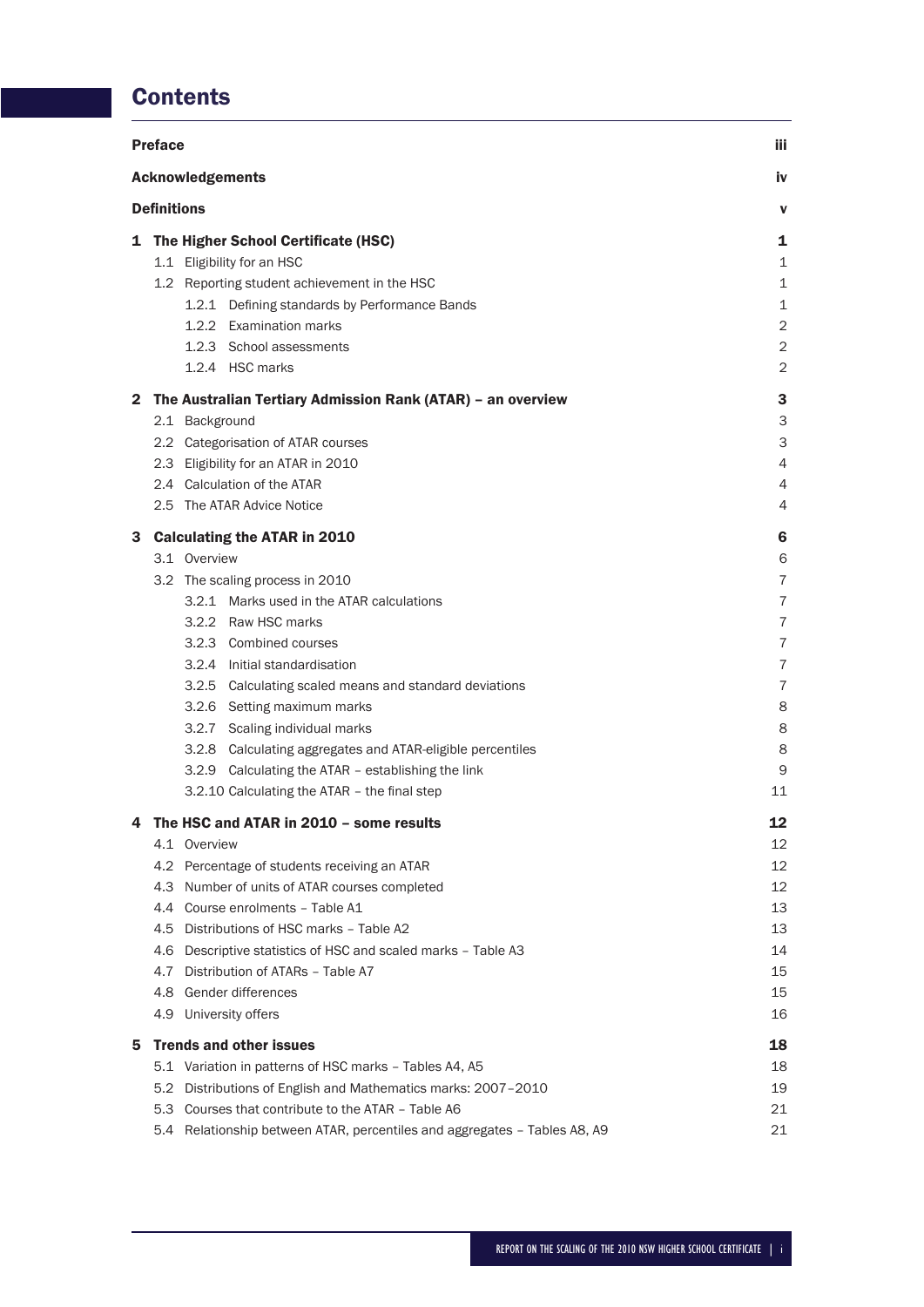| 6 |                                                                                                                         | <b>Frequently asked questions</b>                                                                                                                                              | 22 |  |  |
|---|-------------------------------------------------------------------------------------------------------------------------|--------------------------------------------------------------------------------------------------------------------------------------------------------------------------------|----|--|--|
|   |                                                                                                                         | 6.1 Why is my ATAR low in comparison to my HSC marks?                                                                                                                          | 22 |  |  |
|   | Why does this course contribute to my ATAR when another course<br>6.2<br>where I received a higher mark does not count? |                                                                                                                                                                                |    |  |  |
|   |                                                                                                                         | 6.3 If English Standard and English Advanced are scaled as a single group, why does the same<br>HSC mark give different scaled marks in English Standard and English Advanced? | 26 |  |  |
|   |                                                                                                                         | 6.4 Other frequently asked questions                                                                                                                                           | 26 |  |  |
| 7 | <b>Appendix</b>                                                                                                         |                                                                                                                                                                                | 28 |  |  |
|   | Table A1                                                                                                                | Gender, ATAR eligibility and maximum ATAR by course                                                                                                                            | 29 |  |  |
|   | Table A2                                                                                                                | Distributions of HSC marks by course                                                                                                                                           | 32 |  |  |
|   | Table A3                                                                                                                | Descriptive statistics and selected percentiles for HSC marks and scaled marks by course                                                                                       | 35 |  |  |
|   | Table A4                                                                                                                | Distributions of HSC marks by course: 2009–2010                                                                                                                                | 40 |  |  |
|   | Table A5                                                                                                                | Distributions of scaled marks by course: 2009-2010                                                                                                                             | 44 |  |  |
|   | Table A6                                                                                                                | Courses that contribute to the ATAR                                                                                                                                            | 48 |  |  |
|   | Table A7                                                                                                                | ATAR distribution                                                                                                                                                              | 51 |  |  |
|   | Table A8                                                                                                                | Relationship between ATAR and percentiles: 2009–2010                                                                                                                           | 53 |  |  |
|   | Table A9                                                                                                                | Relationship between ATAR and aggregates: 2009–2010                                                                                                                            | 53 |  |  |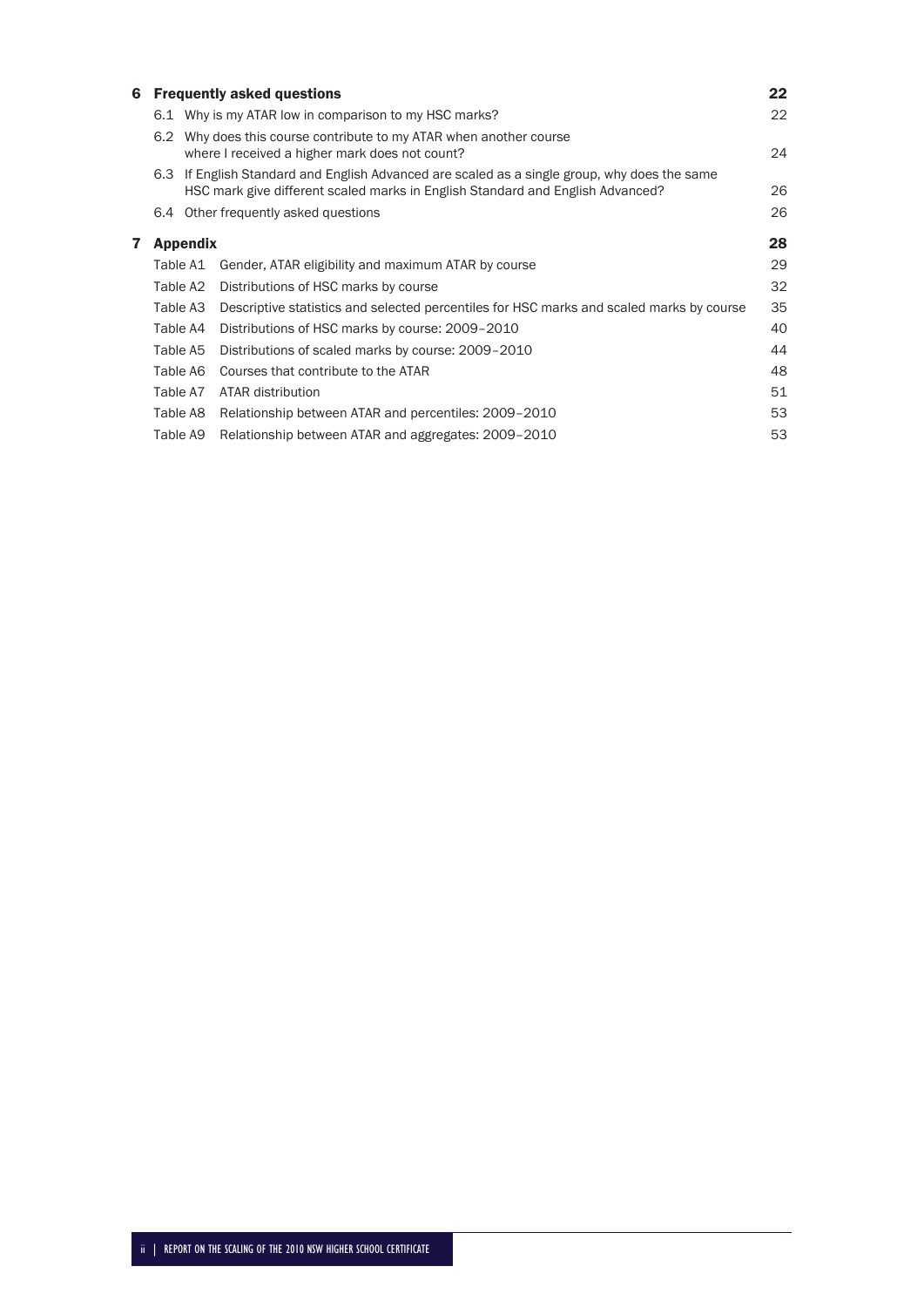# Preface

In New South Wales student achievement in Stage 6 (Years 11 and 12) is reported in two ways: through the Higher School Certificate (HSC) Record of Achievement and through the Australian Tertiary Admission Rank (ATAR).

A student's Higher School Certificate Record of Achievement presents a profile of their achievement in the courses they have completed, both academic and vocational. Their achievement is reported in terms of the standards they have reached in the courses they have completed.

In contrast, the ATAR is a numerical measure of a student's overall academic achievement in the HSC in relation to that of other students. This measure allows the comparison of students who have completed different combinations of HSC courses and indicates the position of a student in relation to other students. The ATAR is calculated solely for use by universities, either on its own or in conjunction with other selection criteria, to rank and select school leavers for admission to university.

Calculation of the ATAR is the responsibility of the Technical Committee on Scaling on behalf of the NSW Vice-Chancellors' Committee. The NSW Board of Studies provides the HSC data from which the ATARs are calculated and the Universities Admissions Centre (UAC) advises individual students of their ATARs. Because of confidentiality provisions specified in Government legislation, ATARs cannot be provided to the Board of Studies, to schools or to other agencies.

This report contains information on the calculation of the ATAR in 2010.

#### Professor Neville Weber

Chair, Technical Committee on Scaling February 2011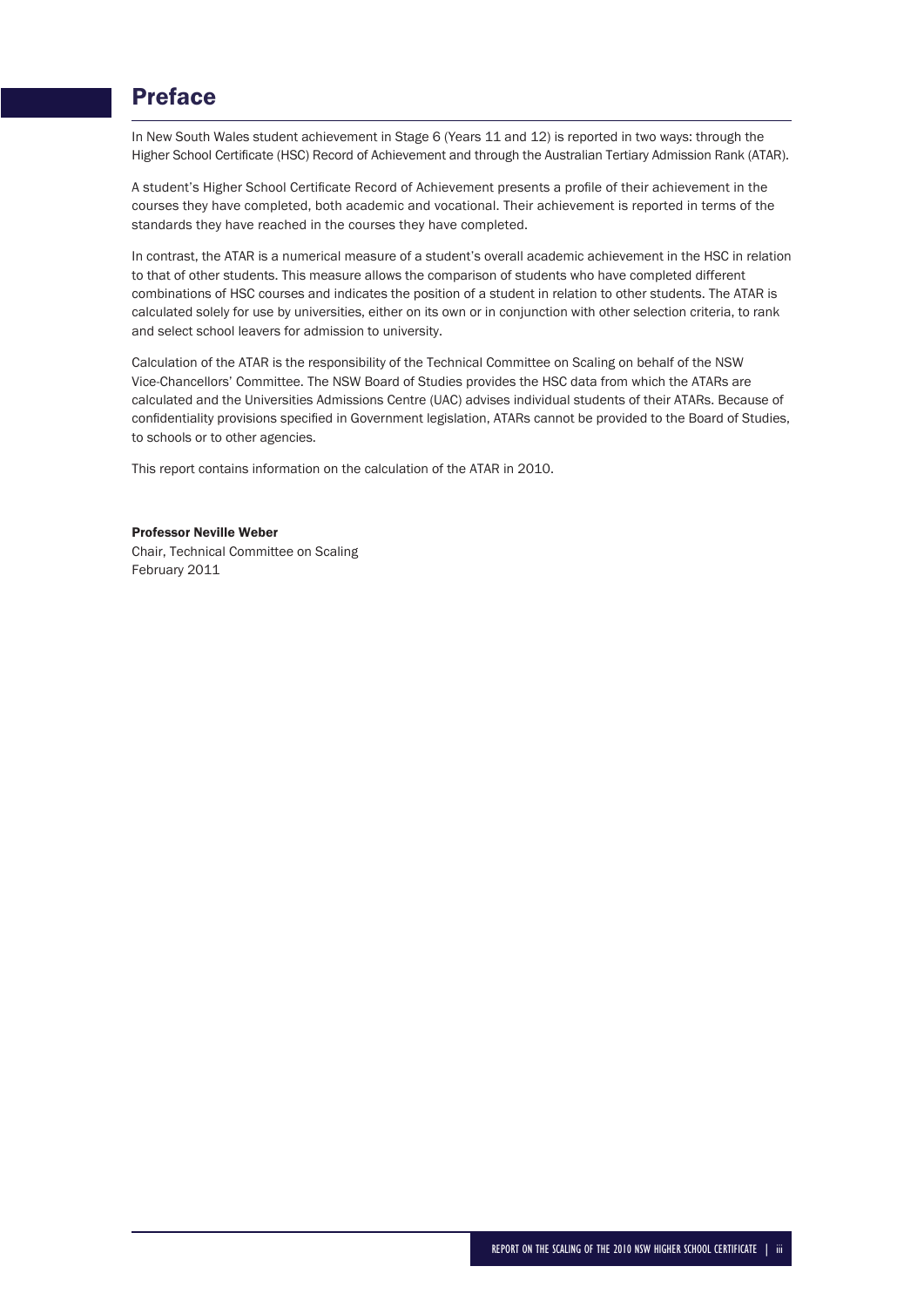# Acknowledgements

Calculating individual ATARs each year and distributing them to the students who requested them is a major task. It requires a high degree of expertise, commitment and co-operation between the staff of several agencies during a period in the year when resources are stretched and time is very limited.

- Staff of the NSW Board of Studies who supply the HSC data from which the ATARs are calculated
- Staff of UAC who distribute the ATARs to individual students, handle enquiries from students following the release of the results, and distribute information about the ATAR to schools during the year
- Members of the Technical Committee on Scaling who play a central role with responsibility for translating policy decisions into processes, and for developing and maintaining programs that ensure the integrity of the data and the accuracy of the individual ATARs
- Those members of the Technical Committee on Scaling who work closely with the Chair of the Committee when the ATARs are calculated, and at other times during the year.

Without the skill and commitment of these people, the calculation and distribution of the ATARs would not be possible.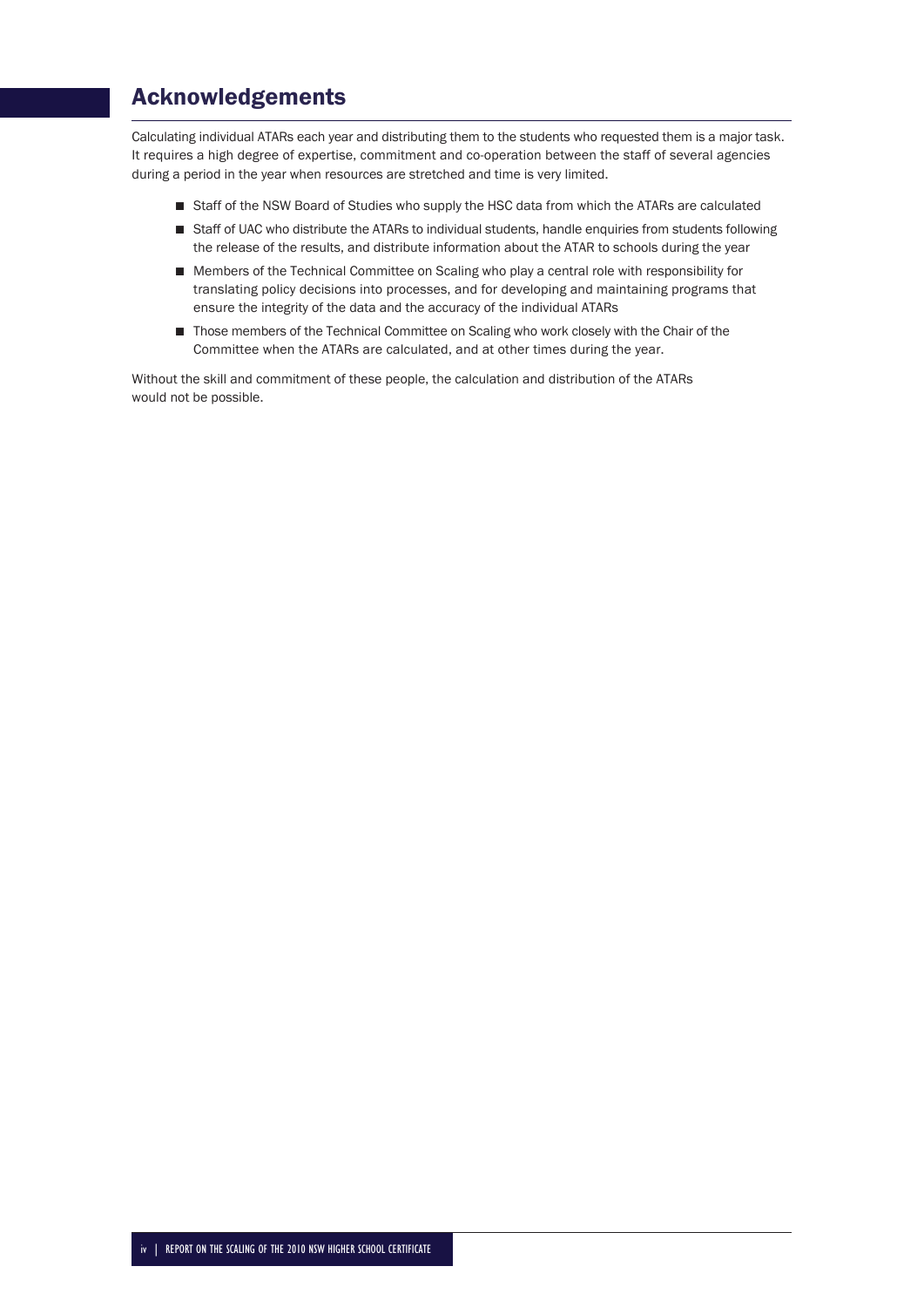# **Definitions**

# The Board

The Board refers to the NSW Board of Studies.

# UAC

UAC refers to the Universities Admissions Centre (NSW and ACT) Pty Ltd.

# ABS

The ABS is the Australian Bureau of Statistics.

# Board Developed courses

Board Developed courses are courses whose syllabuses have been developed by the NSW Board of Studies.

# Board Endorsed courses

Board Endorsed courses are courses whose syllabuses have been approved by the NSW Board of Studies but which do not have formal examinations conducted by the NSW Board of Studies.

# ATAR courses

ATAR courses are Board Developed courses for which there are examinations conducted by the NSW Board of Studies that yield graded assessments. VET courses for which there are no written examinations, Life Skills courses and Board Endorsed courses are not ATAR courses.

# HSC cohort

HSC cohort refers to those students who completed at least one ATAR course in a particular year.

# ATAR cohort

ATAR cohort refers to those students who received an ATAR in a particular year. The students may have accumulated courses over a five-year period.

# SC cohort

SC cohort refers to those students who completed the School Certificate Tests in a particular year.

# VET examination courses

The VET Curriculum Frameworks are based on training packages where the assessment is competency based. As competency-based assessment does not yield a mark that can be used in the ATAR calculations, the NSW Board of Studies introduced, for each VET Curriculum Framework, an additional course that includes an examination. If students wish to have a VET course contribute to their ATAR, they must enrol in the appropriate additional course and complete the examination. These additional courses are termed VET examination courses. Students who do not want their VET courses to contribute towards their ATARs are not required to complete these optional examinations.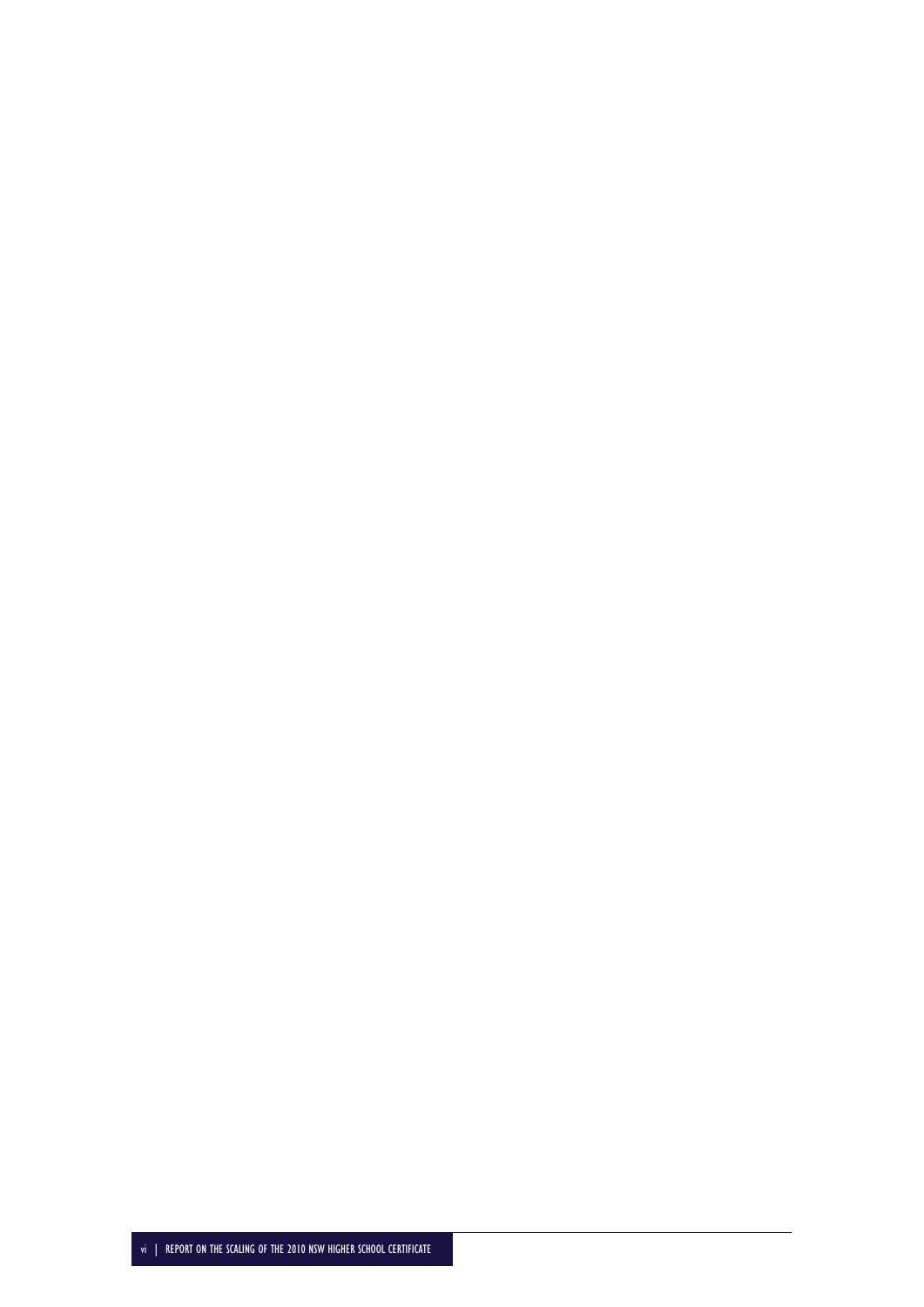# 1 The Higher School Certificate (HSC)

The HSC is an exit certificate awarded and issued by the NSW Board of Studies. It marks the completion of 13 years of schooling, is the gateway to further study and employment, and presents a profile of student achievement in a set of courses.

# 1.1 Eligibility for an HSC

To qualify for an HSC, students must complete a pattern of Preliminary and HSC courses containing at least 12 units of Preliminary courses and at least 10 units of HSC courses.

These HSC courses must include at least:

- six units of Board Developed courses
- two units of a Board Developed course in English
- three courses of two-unit value or greater (either Board Developed or Board Endorsed courses)
- four subjects.

Further details about HSC eligibility and HSC courses can be found in the Assessment, Certification and Examination Manual, and in the booklet *Rules and Procedures for Higher School Certificate Candidates*, which are published annually by the Board, and are available on the Board's website, www.boardofstudies.nsw.edu.au

# 1.2 Reporting student achievement in the HSC

For most ATAR courses, the Board reports student achievement against published standards by:

- an examination mark
- a school assessment
- an HSC mark
- a Performance Band.

These results are shown on a student's Record of Achievement. For most Board Developed courses, a Course Report is also provided which describes, using Performance Bands, the standard achieved in the course and provides a graph indicating the student's position in the course candidature.

#### **1.2.1 Defining standards by Performance Bands**

Standards in a course are described in terms of the content, skills, concepts and principles relevant to the course and represent the range of achievement expected of students completing the course. Performance Band descriptors, which describe typical achievement at different standards (Bands) have been developed for each course. There are six Performance Bands for 2 unit courses and four Performance Bands for Extension courses.

The percentage of students in any Performance Band depends only on how many students enrolled in that course perform at the standard specified by the Performance Band descriptor. There are no predetermined percentages of students to be placed in the Performance Bands.

It follows that, although the standards described by the Performance Bands in a course will be the same from year to year, standards in different courses are not the same as they are based on different criteria. Because of this it should not be expected that the percentages of students in the six Bands will be the same across courses. For any course the percentages may also vary from year to year if student performance changes.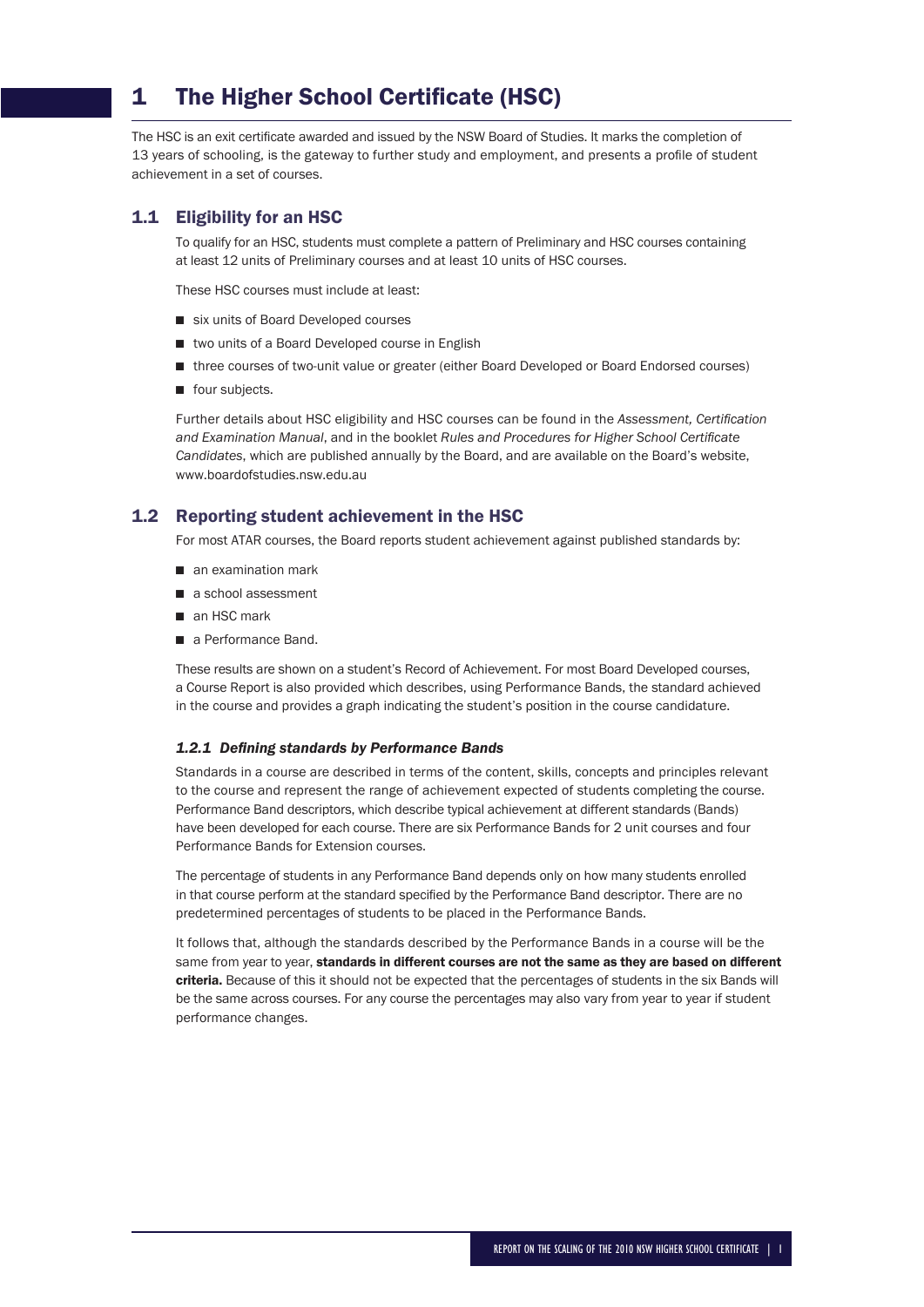The range of marks for the Bands are as follows:

#### *2 unit courses*

| Band       |      |       |       |       |       |        |
|------------|------|-------|-------|-------|-------|--------|
| Mark range | 0-49 | 50-59 | 60-69 | 70-79 | 80-89 | 90-100 |

#### *Extension courses (except Mathematics Extension 2)*

| Band       |      |       |       |       |
|------------|------|-------|-------|-------|
| Mark range | ጋ-24 | 25-34 | 35-44 | 45-50 |

#### *Mathematics Extension 2\**

| Band       |      | ⊏∩    | гo<br>└ |        |
|------------|------|-------|---------|--------|
| Mark range | ว-49 | 50-69 | 70-89   | 90-100 |

*\* Mathematics Extension 2 students have their achievement for both Mathematics Extension 1 and Mathematics Extension 2 reported using four Bands but the mark range is out of 100 rather than 50.*

#### *1.2.2 Examination marks*

The examination mark reported on a student's Record of Achievement indicates the standard a student has attained in that examination. If, for example, a student's performance in the Society and Culture examination is at the standard described for Band 3, the examination mark reported on their Record of Achievement for that course will lie between 60 and 69. In general this mark, termed the aligned examination mark, will differ from the mark the student actually gained on the examination (the raw examination mark).

What the aligned mark indicates is the standard reached by a student and their position in the Performance Band. For example, a mark of 62 means that, while the student has performed at a Performance Band 3 standard, their achievement is towards the bottom of this Band.

#### *1.2.3 School assessments*

To enable school assessments from different schools to be compared, marks submitted by schools (raw assessments) are first moderated using the raw examination marks gained by their students and then aligned to course standards. The school assessments reported on a student's Record of Achievement are the aligned assessments.

Although school assessments are moderated and then aligned against standards, a school's rank order of students in a course is maintained.

#### *1.2.4 HSC marks*

For each course, students receive three marks, an examination mark, a school assessment and an HSC mark, all of which have been aligned to the Board's published standards and rounded to whole numbers. The HSC mark is the average of the examination mark and the school assessment. It is the HSC mark that determines a student's Performance Band for the course.

Further details about the Board's processes can be found in Board Bulletins, in *The Media Guide 2010* and on the Board's website, www.boardofstudies.nsw.edu.au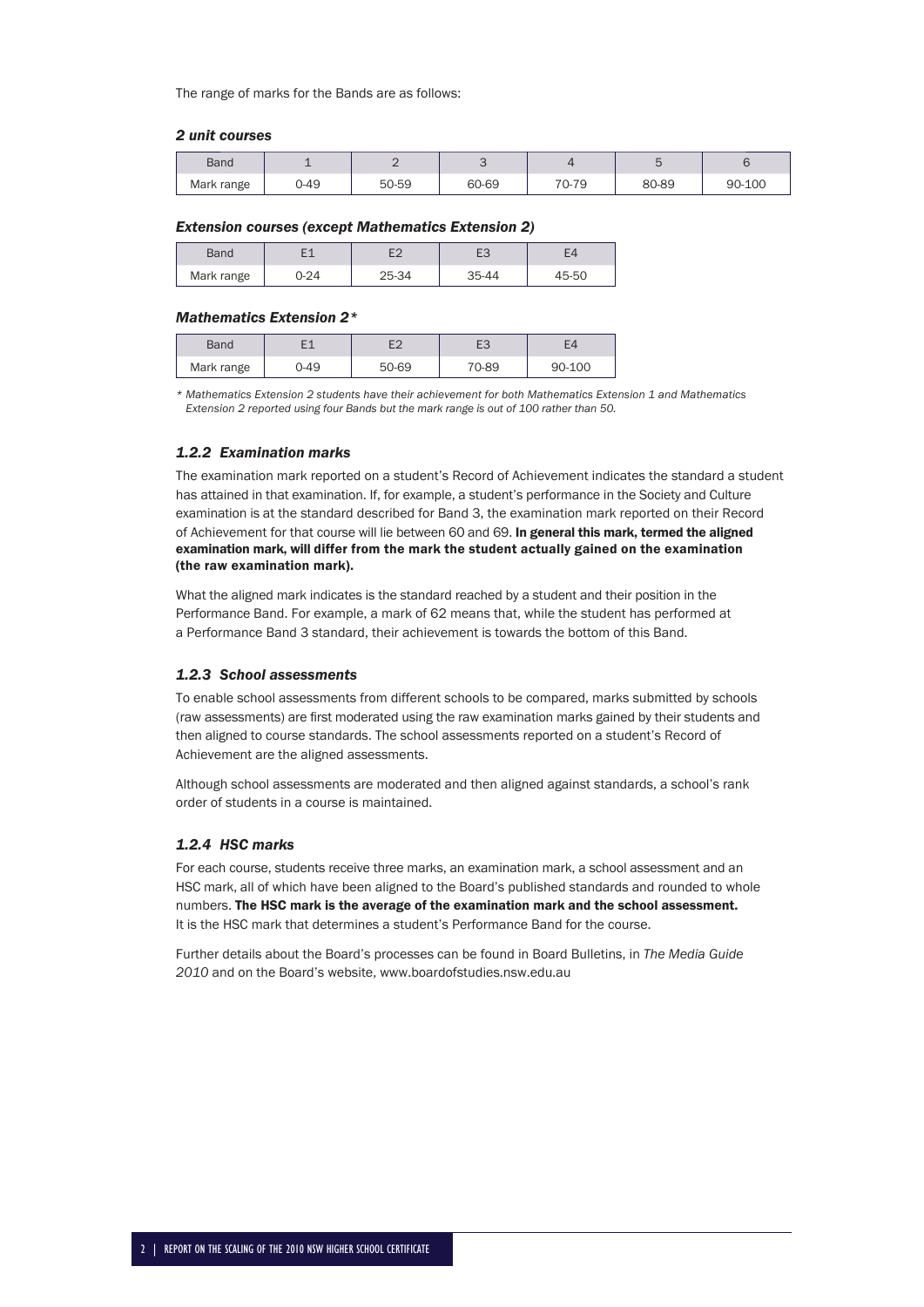# 2.1 Background

The Australian Tertiary Admission Rank (ATAR) is a numerical measure of a student's overall academic achievement in the HSC in relation to that of other students. This measure allows the overall achievement of students who have completed different combinations of HSC courses to be compared. The ATAR is calculated solely for use by tertiary institutions, either on its own or in conjunction with other criteria, to rank and select school leavers for admission. Calculation of the ATAR is the responsibility of the Technical Committee on Scaling on behalf of the NSW Vice-Chancellors' Committee.

From 1998 to 2008 overall academic achievement by students in NSW and the ACT was reported via the Universities Admission Index (UAI). The ranking indices used in other states had different names. The Australasian Conference of Tertiary Admissions Centres (ACTAC) agreed to adopt a common name for the ranking index, the Australian Tertiary Admission Rank (ATAR), across all states and territories. The name change was to emphasise the common scale used for reporting student ranks. NSW and the ACT adopted the new name in 2009. All states, except Queensland, used the new name in 2010.

The ATAR, which aims to provide a fair and equitable method of ranking applicants from all states, is based on the assumption that the age cohorts from which the states' HSC cohorts are drawn are equally able to undertake tertiary study. That is, if everyone in the age group completed Year 12, it would be fair to consider as admissible to any particular university course the same proportion of each state's students.

The result of this procedure in New South Wales is a number which represents the position of a student in the appropriate age cohort, based on their overall academic achievement in the HSC.

Since 1998 New South Wales has used the School Certificate Tests as the link that enables the positions of HSC students relative to their Year 10 group to be estimated from their positions relative to their Year 12 group. With the move to the ATAR in 2009 the School Certificate group has been augmented to more accurately reflect the corresponding Year 7 cohort that is used in other states.

The ATAR is reported as a number between 0 and 99.95 with increments of 0.05. The ATAR is not a mark. Specifically, a student's ATAR indicates the position of that student relative to their Year 7 cohort. Students who receive an ATAR of 80.00 in 2010, for example, have performed well enough in the HSC to place them 20% from the top of their Year 7 cohort, if all the 2005 Year 7 students completed Year 12 and were eligible for an ATAR in 2010.

Students who indicate on their HSC entry forms that they wish to be notified of their ATARs will receive an ATAR Advice Notice from UAC. ATARs are also made available to institutions for selection purposes.

# 2.2 Categorisation of ATAR courses

ATAR courses are Board Developed courses assessed by formal examinations conducted by the Board. ATAR courses have sufficient academic rigour to be regarded as suitable preparation for university study.

ATAR courses are classified as either Category A or Category B courses. The criteria for Category A courses are academic rigour, depth of knowledge, the degree to which the course contributes to assumed knowledge for tertiary studies, and the coherence with other courses included in the ATAR calculations. Category B courses are those whose level of cognitive and performance demands are not regarded as satisfactory in themselves, but their contribution to a selection index is regarded as adequate if the other courses included in the aggregate are more academically demanding.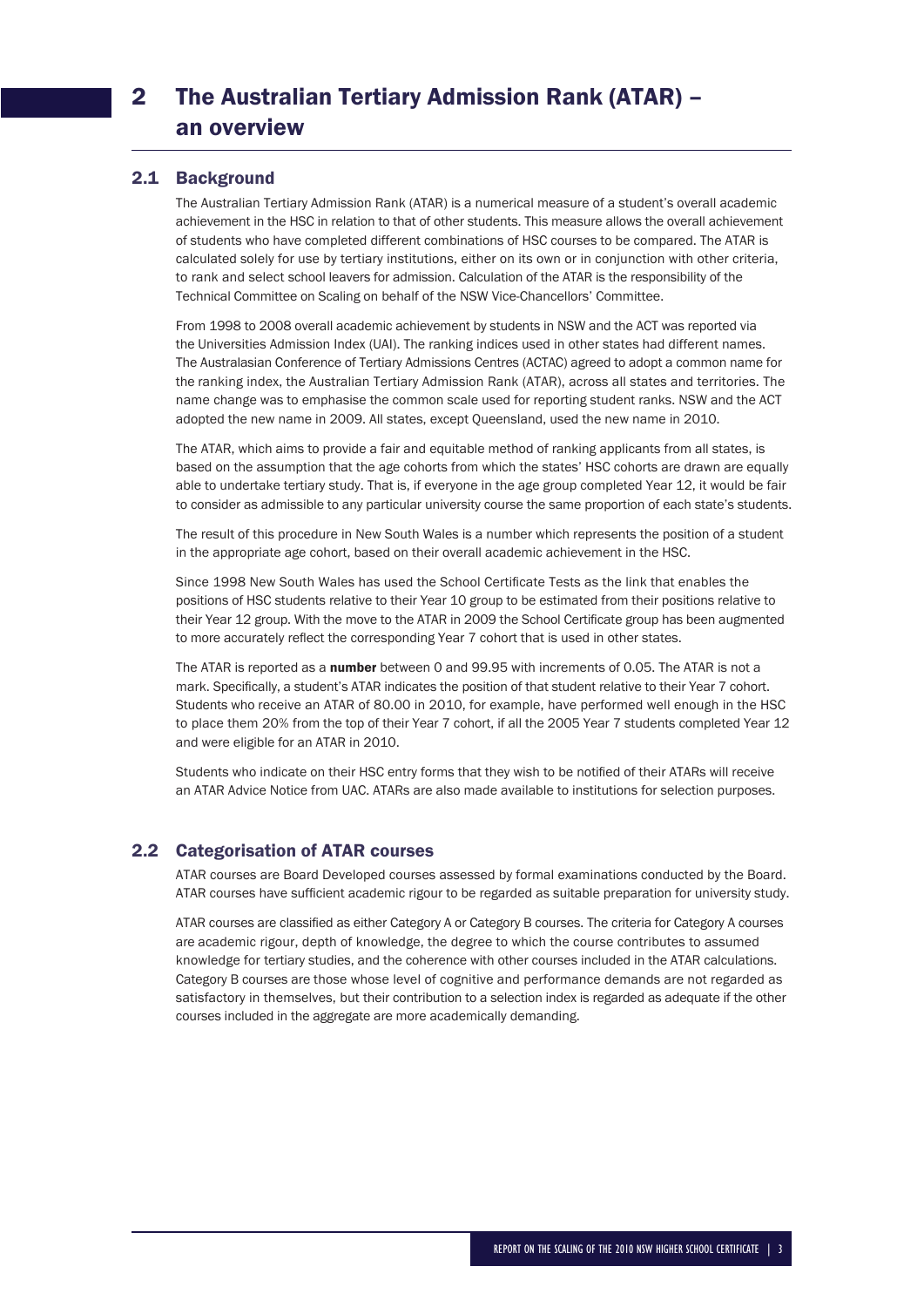In 2010 Industrial Technology was based on a new syllabus and as a result changed its classification to Category A. Industrial Technology completed before 2010 is classified as a Category B course.

The Category B courses in 2010 were:

- $\blacksquare$  Accounting <sup>1</sup>
- **Automotive Examination**
- **Business Services Examination**
- Construction Examination
- Electrotechnology Examination
- **Entertainment Examination**
- **Hospitality Examination**
- **Information Technology Examination**
- **Metal and Engineering Examination**
- **Primary Industries Examination**
- Retail Services Examination
- Tourism & Events Examination.

<sup>1</sup> *A Board Developed course delivered by TAFE.*

# 2.3 Eligibility for an ATAR in 2010

To be eligible for an ATAR a student must have satisfactorily completed at least 10 units of ATAR courses, which included at least:

- eight units of Category A courses
- two units of English
- three courses of two units or greater
- **four subjects.**

# 2.4 Calculation of the ATAR

The ATAR is based on an aggregate of scaled marks in 10 units of ATAR courses comprising:

- the best two units of English
- the best eight units from the remaining units, which can include up to two units of Category B courses.

Marks to be included in the ATAR calculations can be accumulated over a five-year period but if a course is repeated only the last satisfactory attempt is used in the calculation of the ATAR.

For students accumulating courses towards their HSC, scaled marks are calculated the year the courses are completed.

# 2.5 The ATAR Advice Notice

The ATAR Advice Notice includes:

- the student's ATAR
- a list of the ATAR courses which the student studied and the categorisation of each course
- the number of units of each ATAR course that were actually included in the calculation of the ATAR.

While ATARs are calculated for all ATAR-eligible students, only those students who indicate on their HSC entry forms that they wish to be notified of their ATAR will receive an ATAR Advice Notice from UAC.

There are two circumstances where an ATAR will not be shown on the ATAR Advice Notice. The first is when a student receives an ATAR between 0.00 and 30.00, in which case the ATAR will be indicated as "30 or less". The second is when the student has not met the requirements for an ATAR, in which case the statement "Not Eligible" will appear.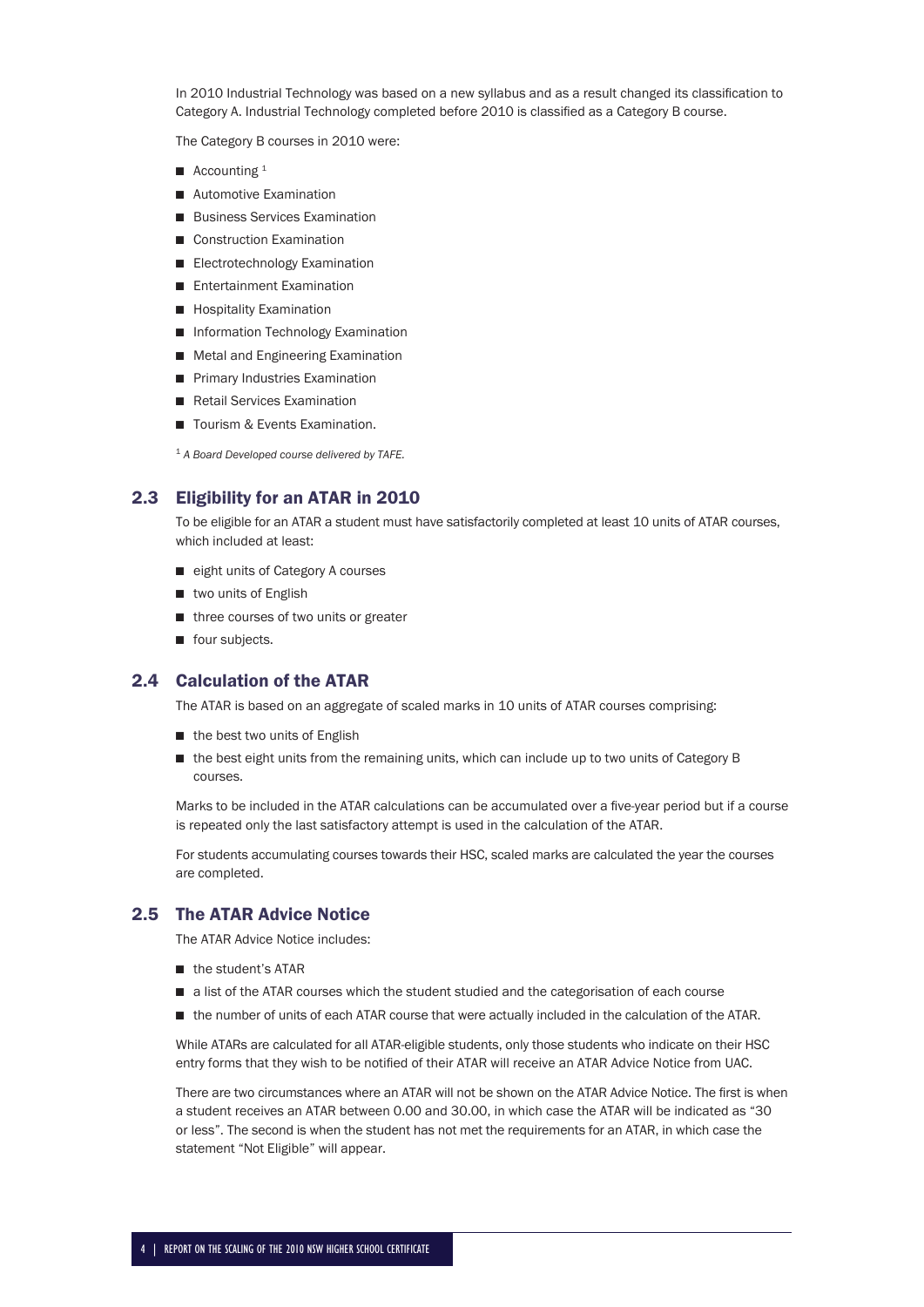An example of an ATAR Advice Notice is given below.

| 2010 Australian Tertiary Admission Rank Advice<br>Your Australian Tertiary Admission Rank (ATAR): 74.30 *SEVEN*FOUR***THREE*ZERO |                |      |                |                |  |  |  |  |
|----------------------------------------------------------------------------------------------------------------------------------|----------------|------|----------------|----------------|--|--|--|--|
| Units included in<br><b>Course Name</b><br>Unit value<br>Year completed<br>Category<br>calculation of ATAR                       |                |      |                |                |  |  |  |  |
| <b>Business Studies</b>                                                                                                          | A              | 2010 | 2              | 1              |  |  |  |  |
| <b>English Standard</b>                                                                                                          | $\overline{A}$ | 2010 | $\overline{2}$ | $\mathcal{D}$  |  |  |  |  |
| <b>Mathematics</b>                                                                                                               | A              | 2010 | 2              | $\mathfrak{D}$ |  |  |  |  |
| Studies of Religion I                                                                                                            | $\overline{A}$ | 2010 | $\mathbf{1}$   | $\Omega$       |  |  |  |  |
| <b>French Continuers</b>                                                                                                         | A              | 2010 | 2              | $\overline{2}$ |  |  |  |  |
| <b>French Extension</b><br>$\mathbf{1}$<br>2010<br>$\mathbf 1$<br>$\overline{A}$                                                 |                |      |                |                |  |  |  |  |
| <b>Hospitality Examination</b>                                                                                                   | B              | 2010 | $\overline{2}$ | 2              |  |  |  |  |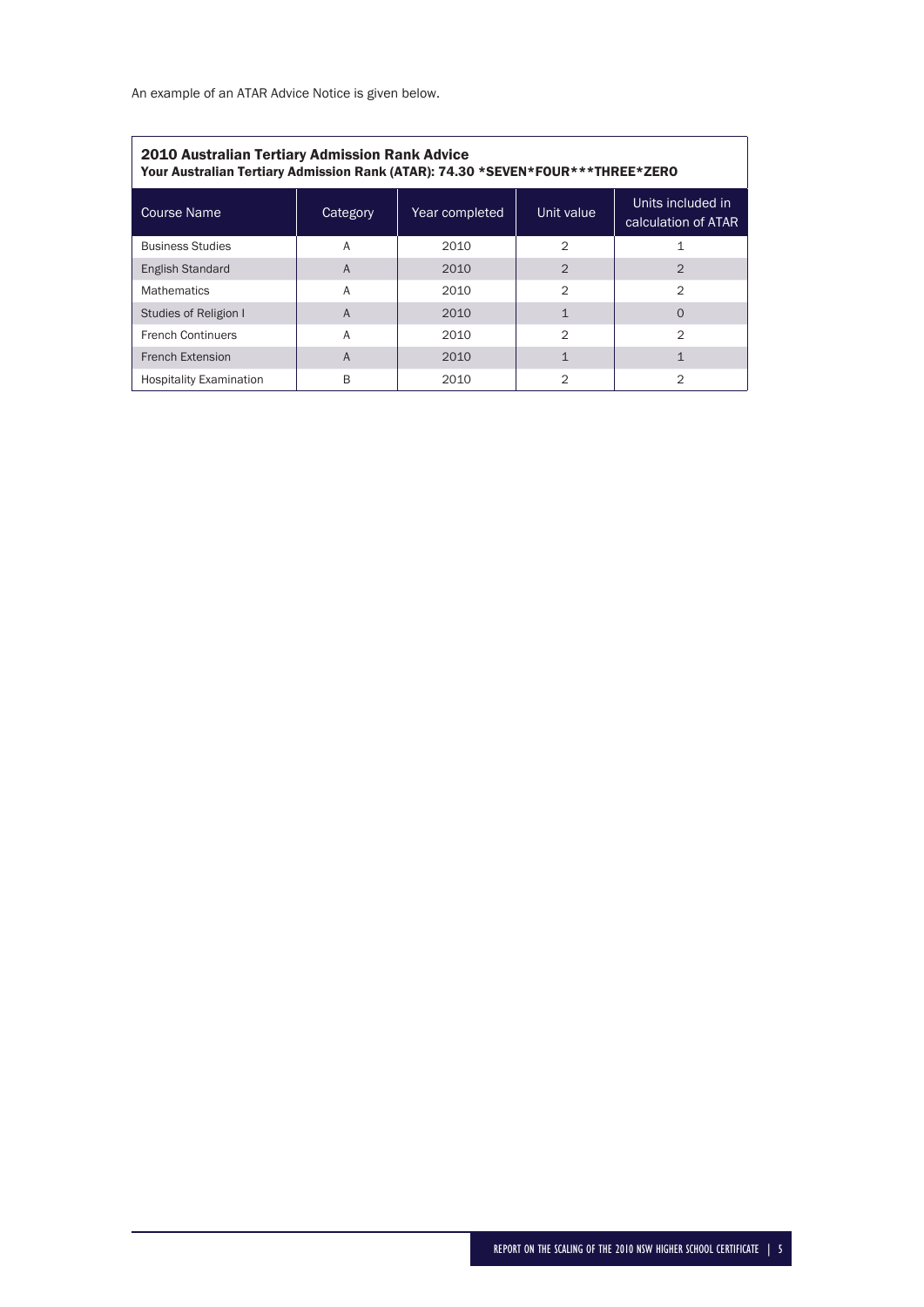## 3.1 Overview

Tertiary institutions are concerned with ranking school leaver applicants. From their perspective, the importance of HSC marks is that they convey information about a student's position in relation to other students.

With the exception of English, which is compulsory, HSC students are free to choose their courses of study. Consequently, individual course candidatures vary in size and nature, and there are many different enrolment patterns. In 2010 there were 27 902 different enrolment patterns for ATAR-eligible students; only 176 of these 27 902 combinations were completed by 20 or more students and 20 330 were taken by only one student. Given the choice available, it follows that a student's rank in different courses will not necessarily have the same meaning, as good rankings are more difficult to obtain when the student is competing against students of high academic ability.

Because of the lack of comparability of HSC marks achieved in different courses, either when reported against standards or in terms of ranking, marks of individual students are scaled before they are added to give the aggregates from which the ATAR is determined.

The scaling process is designed to encourage students to take the courses for which they are best suited and which best prepare them for their future studies. The underlying principle is that a student should neither be advantaged nor disadvantaged by choosing one HSC course over another. The scaling algorithm estimates what students' marks would have been if all courses had been studied by all students.

The scaling model assumes that a student's position in a course depends on the student's developed ability in that course and the "strength of the competition". Since the ATAR is a rank that reflects academic achievement, "strength of the competition" is defined in terms of the demonstrated overall academic attainment of a course candidature.

Scaling first modifies the mean, the standard deviation and the maximum mark in each course. Adjustments are then made to the marks of individual students to produce scaled marks, which are the marks the students would have received if all courses had the same candidature.

Although scaled marks are generally different from the raw marks from which they are derived, the ranking of students within a course is not changed.

Once the raw marks have been scaled, aggregates are calculated for ATAR-eligible students. Percentiles, which indicate the ranking of students with respect to other ATAR-eligible students, are then determined on the basis of these aggregates. In most cases, the ranking or order of merit based on these aggregates is quite different from the order of merit using aggregates based on HSC marks.

The penultimate step is to determine what the percentiles would have been if all students in their Year 7 cohort completed Year 12 and were eligible for an ATAR five years later. The last step is to truncate these percentiles to the nearest 0.05. These are the ATARs.

Each ATAR corresponds to a range of aggregates and the number of students with each ATAR varies, depending in part on how many candidates tie on the same aggregate.

The scaling process, which does not assume that one course is intrinsically more difficult than another or that the quality of the course candidature is always the same, is carried out afresh each year.

All students who complete at least one ATAR course in a given year are included in the scaling process for that year. Students who are accumulating courses towards their HSC have their scaled marks calculated in the year the courses are completed.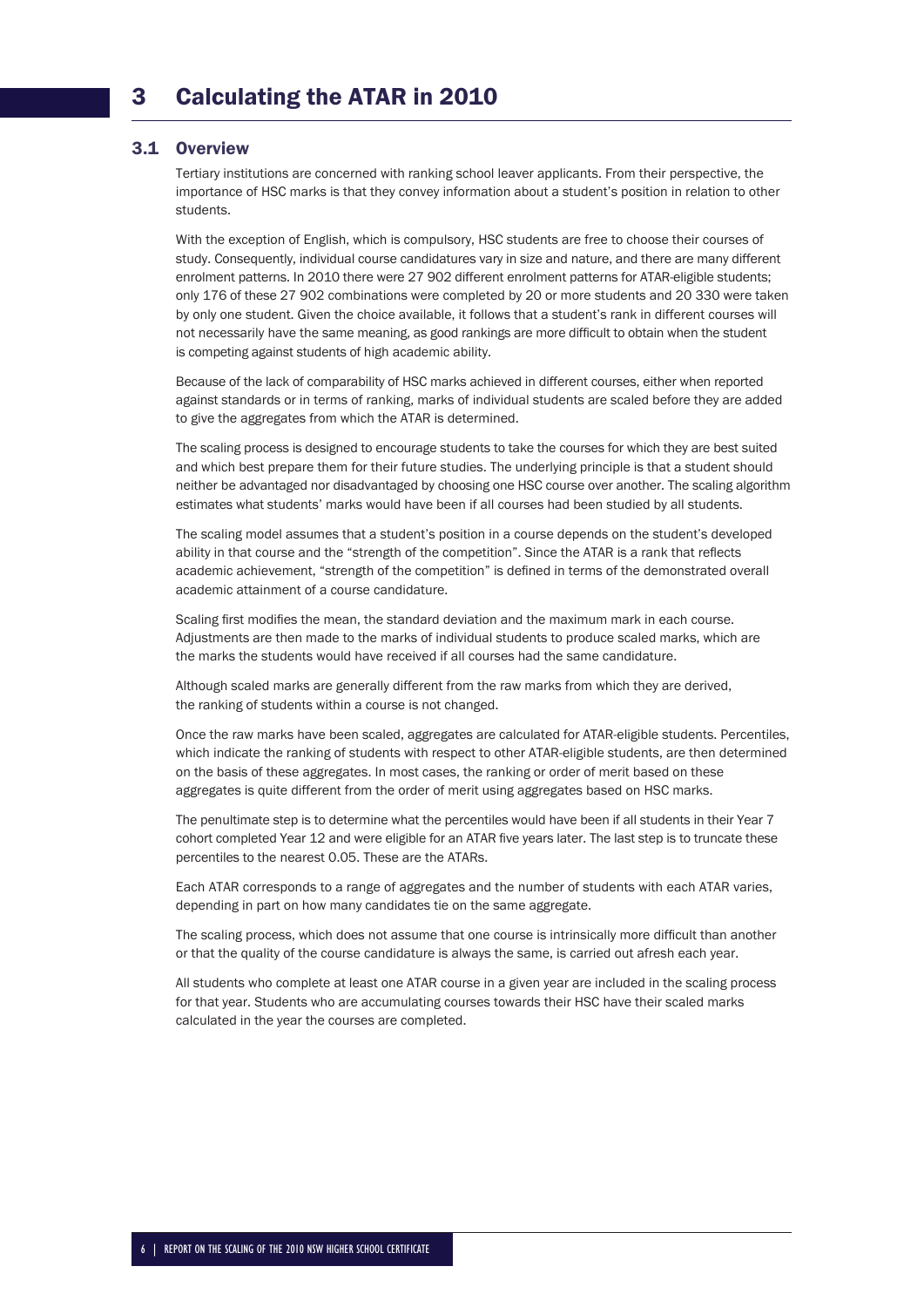# 3.2 The scaling process in 2010

## *3.2.1 Marks used in the ATAR calculations*

For each course a student completes, the Board provides the following marks:

- a raw examination mark
- $\blacksquare$  a raw moderated school assessment <sup>1</sup>
- an examination mark, which has been aligned to course standards
- a school assessment, which has been aligned to course standards
- an HSC mark.

<sup>1</sup> *These are school assessments that have been moderated using the raw examination marks.* 

All marks are provided on a one-unit basis to one decimal place. In the description of the scaling process that follows, to cater for both 2 unit and Extension courses, marks are described on a one-unit basis.

#### *3.2.2 Raw HSC marks*

Raw HSC marks, rather than the Board's reported HSC marks, are used in the scaling process. A student's raw HSC mark in a course is the average of their raw examination mark and their raw moderated school assessment. These marks are not reported to students.

#### *3.2.3 Combined courses*

As the Board places English Standard and English Advanced raw marks on a common scale, these courses are combined and scaled as a single course, but are reported as separate courses in order to be consistent with the Board's reporting practice.

#### *3.2.4 Initial standardisation*

Before the scaling algorithm is implemented, a linear transformation is applied to the raw HSC marks in each course to set the top mark to a common value. The marks in each course are then standardised to a mean of 25 and standard deviation of 12 on a one-unit basis.

#### *3.2.5 Calculating scaled means and standard deviations*

The model underpinning the scaling algorithm specifies that the scaled mean in a course is equal to the average academic achievement of the course candidature where, for individual students, the measure of academic achievement is taken as the average scaled mark in all courses completed. The model specification leads to a set of simultaneous equations from which the scaled means of 2 unit courses are calculated.

The scaled standard deviation for a 2 unit course is the standard deviation of the measure of overall academic achievement of the candidature of that course.

For Extension courses the scaled means and standard deviations are determined by the performance of the Extension students on the corresponding 2 unit courses. The exceptions are History Extension, which can be completed by both Modern History and Ancient History students, and the second Extension courses in English and Mathematics: English Extension 2 and Mathematics Extension 2.

A scaled mean is determined for the Modern History students in History Extension on the basis of their performance in the 2 unit Modern History course. A scaled mean for the Ancient History students in History Extension is found in a similar manner. The scaled mean for History Extension is then set equal to the weighted average of these two scaled means. The scaled standard deviation is found in a similar manner.

Scaled means and standard deviations for English and Mathematics Extension 1 courses are calculated as described above. The scaled mean and standard deviation for the Mathematics Extension 2 course are then determined by the performance of the Extension 2 students in the Mathematics Extension 1 course. For English Extension 2, the scaled mean and standard deviation are determined by the performance of the Extension 2 students in English Advanced. (This option is not available for Mathematics as the Extension 2 students do not complete the Mathematics 2 unit paper.)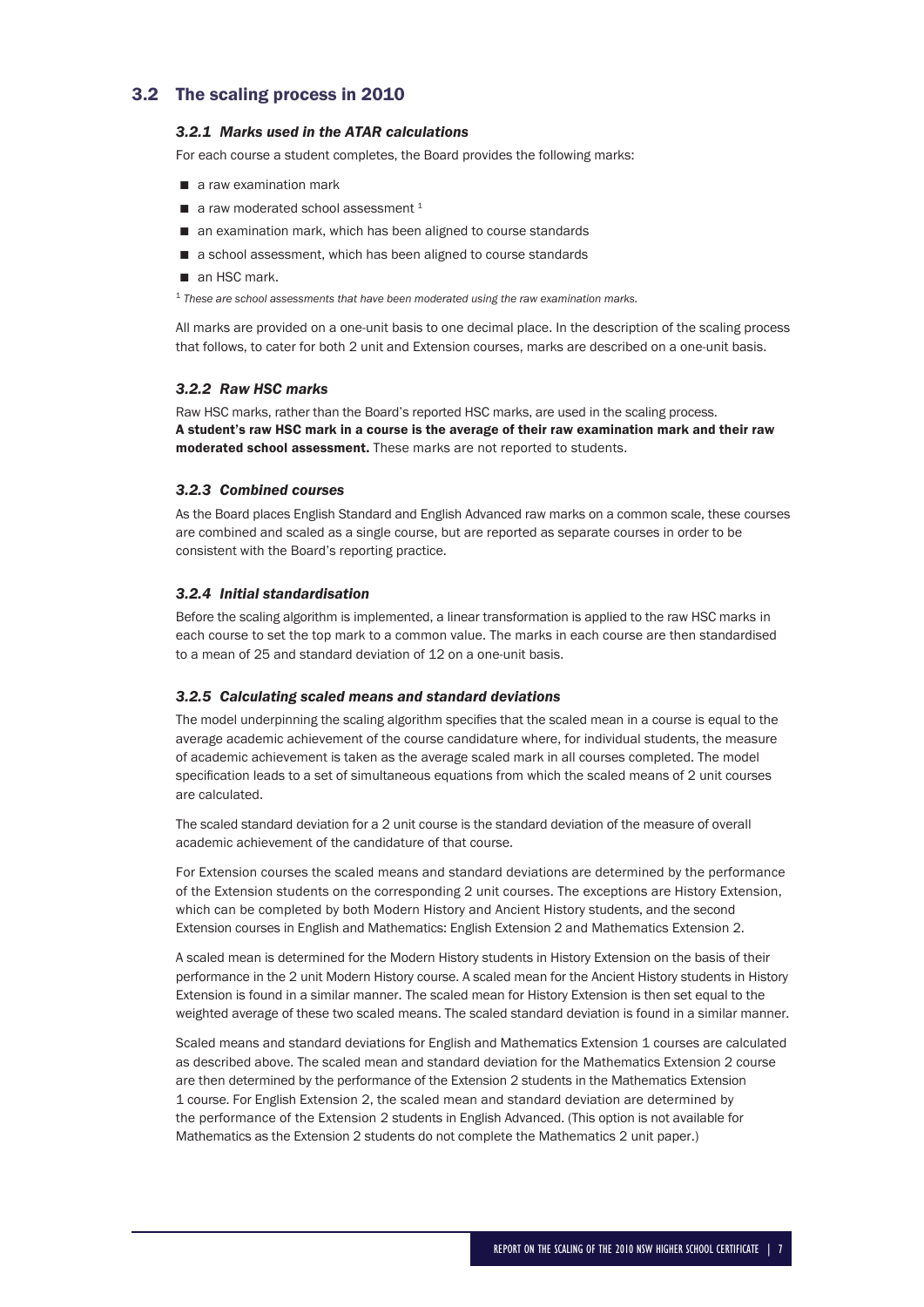#### *3.2.6 Setting maximum marks*

The maximum possible scaled mark in a course is determined according to the academic quality of the course candidature in such a way that the maximum possible scaled mark for the combined 2 unit English candidature is 50 on a one-unit basis.

In 2010 the maximum possible scaled mark in a course was given by the smaller of 50 and the scaled mean + 2.48 times the maximum of the initial scaled standard deviation and 6, where the scaled mean and initial scaled standard deviation of the course are determined using the scaling algorithm.

The number, 2.48, was determined on the basis that the maximum possible scaled mark in the combined 2 unit English course is 50. This number is calculated afresh each year.

#### *3.2.7 Scaling individual marks*

Once the scaled means and standard deviations are determined, individual raw marks are scaled using a non-linear transformation which preserves the scaled mean and standard deviation of a course and restricts the scaled marks to the range (0–50).

If the actual maximum scaled mark in a course is less than the maximum possible scaled mark a further linear transformation is applied. The effect of this linear transformation is that, while the scaled mean for a course is not changed, the standard deviation is increased when the actual maximum scaled mark in the course is changed to be the same as the maximum possible scaled mark. In all tables presented in this report the modified scaled standard deviations rather than the initial scaled standard deviations are shown.

For some courses with very small candidatures the non-linear transformation is not always appropriate, in which case alternative transformations, which are consistent with the principles of the scaling algorithm, are used.

#### *3.2.8 Calculating aggregates and ATAR-eligible percentiles*

Aggregates of scaled marks are calculated to one decimal place according to the rules described in section 2.4. ATAR-eligible percentiles, which show the position of students relative to their ATAR cohort, are then determined for these aggregates. The ATAR-eligible percentile corresponding to a particular aggregate is the percentage of the ATAR cohort who received an aggregate mark less than or equal to that aggregate.

Table 3.1 shows the ATAR-eligible percentiles corresponding to selected aggregates for the 2010 ATAR cohort. From the table it can be seen that, for example, 77% of the 2010 ATAR cohort received an aggregate mark of 350 or less.

| Aggregate | ATAR-eligible percentile |
|-----------|--------------------------|
| 450.0     | 98.8                     |
| 400.0     | 90.8                     |
| 350.0     | 77.0                     |
| 300.0     | 59.8                     |
| 250.0     | 42.1                     |
| 200.0     | 26.3                     |
| 150.0     | 13.1                     |

#### *Table 3.1 ATAR-eligible percentiles corresponding to selected aggregates: 2010*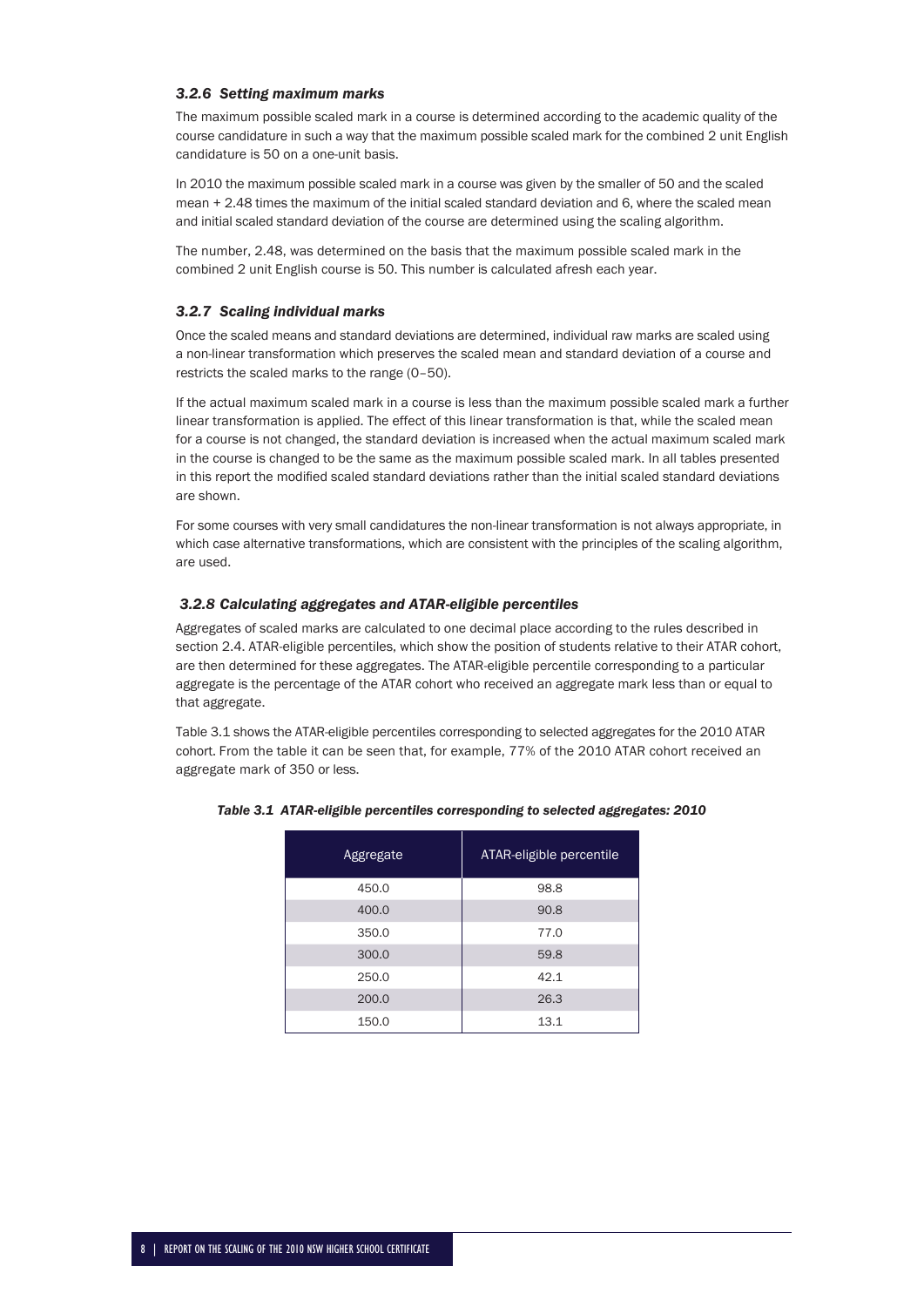#### *3.2.9 Calculating the ATAR – establishing the link*

The percentiles that have been calculated show students' positions relative to their 2010 ATAR cohort. The next step is to relate the ATAR-eligible cohort to the 2008 School Certificate (SC) cohort. An observed score equating procedure is employed using the SC test results to produce the anchor variable.

A total SC mark is first calculated for each student. In 2008 the composite SC mark for each student was based on the student's results in the SC Tests in English-literacy, Mathematics, Science, and Australian History, Geography Civics and Citizenship. The maximum possible SC mark was 400. Of the 54 221 students in the 2010 ATAR cohort, 49 161 had completed the SC Tests in 2008; 60.9% of the 80 707 students in the 2008 SC cohort.

The next step is to calculate frequency distributions of the SC mark for all 2008 Year 10 students and for those who were eligible for an ATAR in 2010. The differences in the two frequency distributions (Figure 3.1) show that the 2008 Year 10 students who were eligible for an ATAR in 2010 were generally academically more able than the total 2008 SC cohort.



*Figure 3.1 Frequency distributions of SC marks for the 2008 Year 10 cohort and for students who were also in the 2010 ATAR cohort* 

Another way of presenting the data is to calculate the proportion of students on each SC mark in 2008 who subsequently gained an ATAR in 2010 and plot the proportions against corresponding SC marks. The resultant graph (Figure 3.2) shows that the likelihood of 2008 Year 10 students continuing with their schooling and being eligible for an ATAR in 2010 increases with SC mark.

*Figure 3.2 Proportion of the 2008 Year 10 cohort also in the 2010 ATAR cohort by SC mark*



The data underlying Figure 3.1 are then used to link a student's position relative to their 2010 ATAR cohort, their ATAR-eligible percentile, with their position relative to their 2005 Year 7 cohort, their Y7 percentile (Figure 3.3). This is done by augmenting the 2008 SC cohort with 7 459 fictitious students allocated an SC mark of 1. The extra 7 459 students bring the size of the cohort into agreement with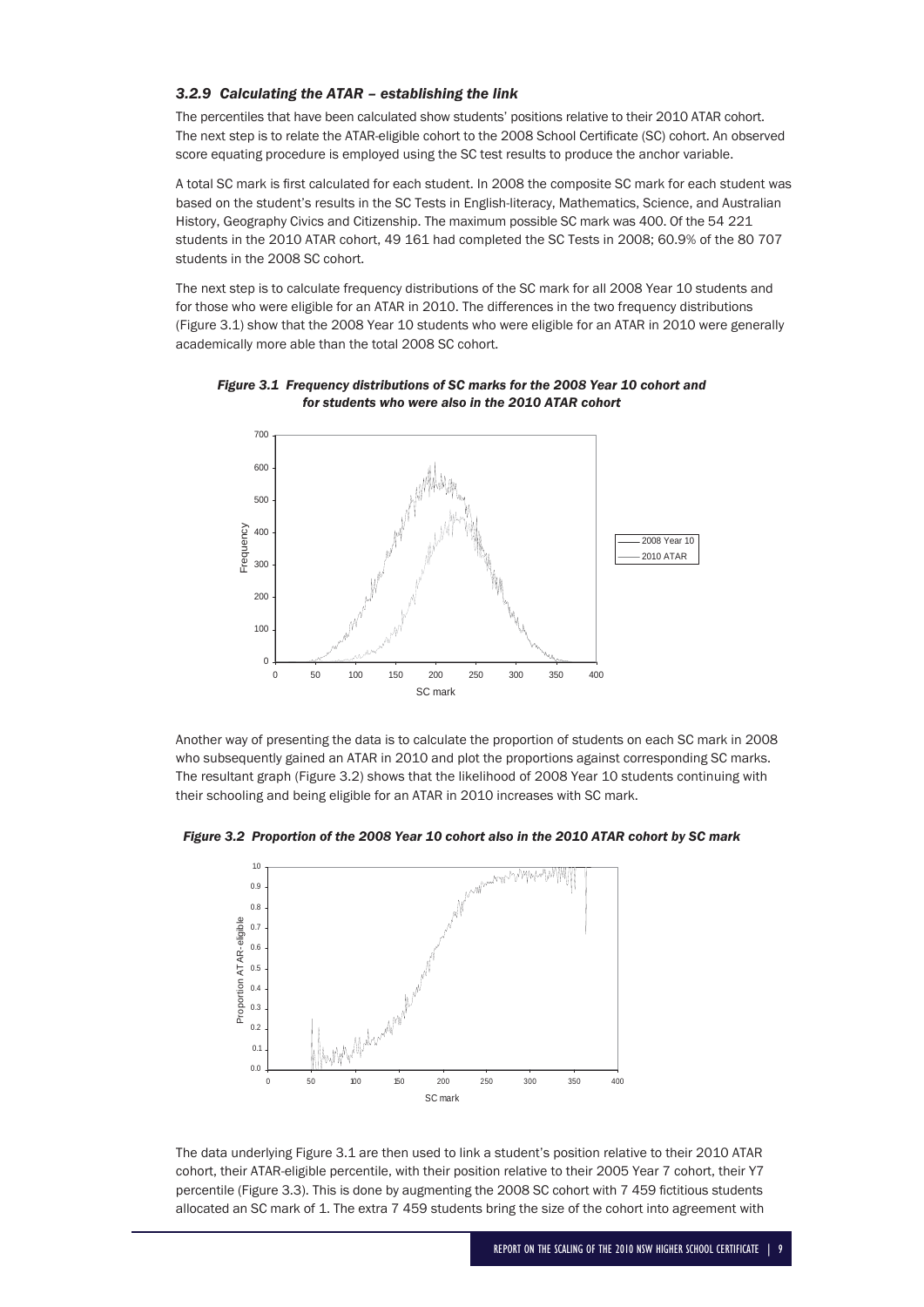the size of the 2005 Year 7 population as reported by the ABS. The early-leavers are incorporated into the process by assuming that, had they completed the School Certificate, their performance would be lower than the performance of the corresponding SC cohort. This is a simplistic assumption which cannot be fully tested.



*Figure 3.3 Plot showing relationship between ATAR-eligible and Y7 percentiles* 

This link is determined by calculating, for each SC mark:

- the percentage of the Y7 cohort who have an SC mark less than or equal to the given SC mark (Y7 percentile), and
- the percentage of those who were also in the 2010 ATAR cohort who had an SC mark less than or equal to the given SC mark (ATAR-eligible percentile).

The relationship between the two sets of percentages is shown in Table 3.2 for a selected set of ATAReligible percentiles. In this table, the percentiles have been rounded to one decimal place but for the actual calculations they are not rounded.

| ATAR-eligible<br>percentile | <b>Y7</b><br>percentile |
|-----------------------------|-------------------------|
| 99.0                        | 99.4                    |
| 90.0                        | 94.2                    |
| 80.0                        | 88.3                    |
| 70.0                        | 82.4                    |
| 60.0                        | 76.2                    |
| 50.0                        | 69.8                    |
| 40.0                        | 62.9                    |
| 30.0                        | 55.2                    |
| 20.0                        | 46.3                    |
| 15.0                        | 41.0                    |

*Table 3.2 Relationship between ATAR-eligible percentiles and Y7 percentiles*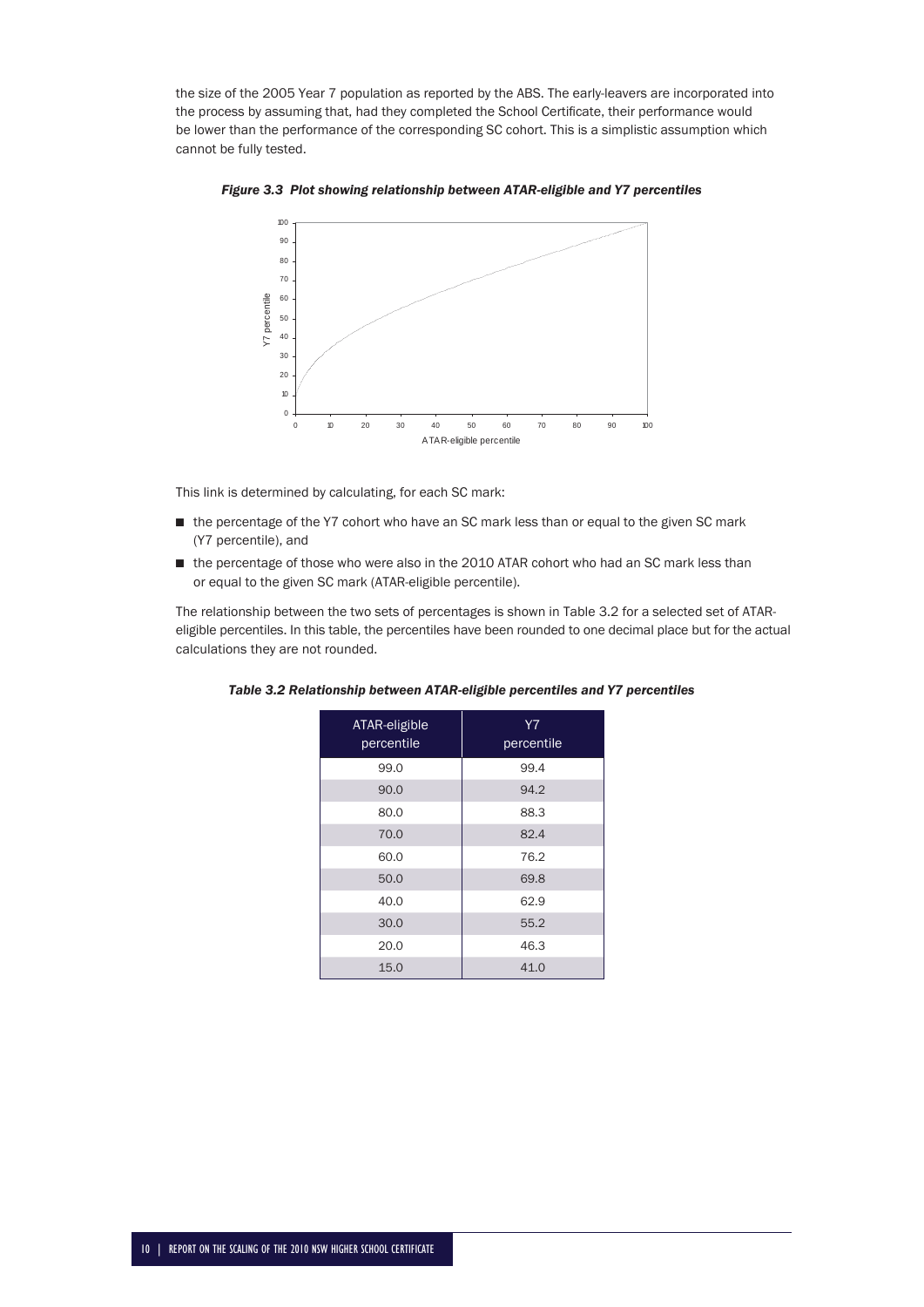These equivalences show, for example, that students who were better than 90.0% of the 2010 ATAReligible cohort would have been better than 94.2% of the 2005 Year 7 cohort.

## 3.2.10 Calculating the ATAR - the final step

The last step is to determine the relationship between aggregate and Y7 percentile. This is done by converting the ATAR-eligible percentiles found in section 3.2.8 to Y7 percentiles using the equivalences from section 3.2.9. When truncated to the nearest 0.05, these Y7 percentiles become the ATARs.

The relationship between aggregate and ATAR is shown graphically in Figure 3.4 and, for selected aggregates, in Table 3.3.

| Aggregate | <b>ATAR</b> |
|-----------|-------------|
| 450.0     | 99.25       |
| 400.0     | 94.65       |
| 350.0     | 86.55       |
| 300.0     | 76.05       |
| 250.0     | 64.40       |
| 200.0     | 52.05       |
| 150.0     | 38.80       |

*Table 3.3 Relationship between aggregate and ATAR*





The following example uses data from Tables 3.1 and 3.2 to illustrate the procedure. In the actual ATAR calculations the full data set is used, not just the data presented in these tables. The ATAR estimated from data presented in these tables will only be an estimate of the actual ATAR which is calculated using the full data set.

Table 3.1 shows that students with an aggregate of 300.0 performed well enough in the HSC to be 40.2% from the top of the 2010 ATAR cohort; a percentile of 59.8. From Table 3.2 we can estimate by linear interpolation that students who are at the 59.8<sup>th</sup> percentile of the ATAR-eligible cohort are at the 76.07<sup>th</sup> percentile of the 2005 Year 7 cohort. This means that students with an aggregate of 300.0 have performed well enough in the HSC to be at the 76.07<sup>th</sup> percentile of their Year 7 cohort. Their percentile is truncated, giving an estimated ATAR of 76.05.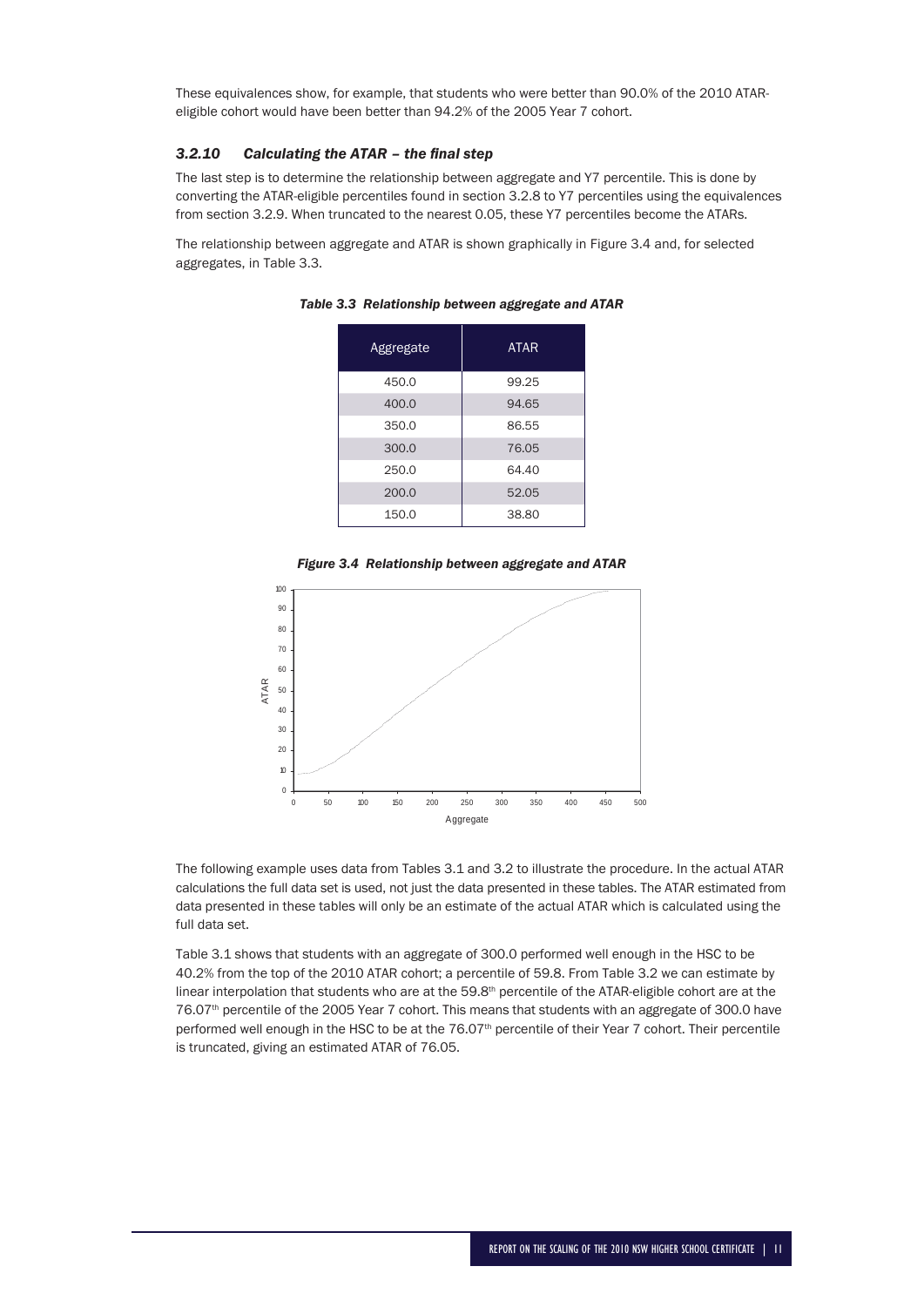# 4.1 Overview

In 2010 a total of 70 138 students completed at least one HSC course, but 1 602 were removed from the database as they completed no ATAR course in 2010. Of the remaining pool of 68 536 students 93.1% received an HSC and 79.1% received an ATAR. Only 24 students who received an ATAR were not eligible for the HSC. While courses contributing to the underlying aggregate may be accumulated over a five-year period, 96.4% of those receiving an ATAR in 2010 included only 2010 courses in their aggregate.

The percentage of students enrolled in at least one ATAR course who were female (51.6%) was lower than that of previous years, as was the percentage of students receiving an ATAR who were female (52.8%).

# 4.2 Percentage of students receiving an ATAR

HSC students who do not receive an ATAR fall into one of two broad groups:

- 1. Those who are studying less than 10 units. These include private study students who enrol in one or two courses, mature-age students who are studying a limited HSC program and students who are accumulating their HSC over two or more years.
- 2. Those who enrol in a full HSC program which does not satisfy the requirements for an ATAR. These students normally complete six or eight units of Board Developed courses, and choose the remaining units from Board Endorsed courses. They receive an HSC but not an ATAR. In 2010 there were 9 632 such students.

| Year | <b>HSC candidature</b> | Students receiving an ATAR/UAI |      |  |
|------|------------------------|--------------------------------|------|--|
|      |                        | <b>Number</b>                  | %    |  |
| 2001 | 60788                  | 49 7 82                        | 81.9 |  |
| 2002 | 63 120                 | 51 648                         | 81.8 |  |
| 2003 | 63 387                 | 51736                          | 81.6 |  |
| 2004 | 64 267                 | 51999                          | 80.9 |  |
| 2005 | 63 867                 | 51461                          | 80.6 |  |
| 2006 | 64 274                 | 50 744                         | 78.9 |  |
| 2007 | 65 005                 | 51036                          | 78.5 |  |
| 2008 | 65 757                 | 51978                          | 79.0 |  |
| 2009 | 66 612                 | 52 402                         | 78.7 |  |
| 2010 | 68 536                 | 54 221                         | 79.1 |  |

#### *Table 4.1 Percentage of students receiving an ATAR/UAI: 2001–2010*

# 4.3 Number of units of ATAR courses completed

The pattern in 2010 was similar to that observed in 2009, with 44.3% completing exactly 10 ATAR units and 35.4% completing more than the required minimum number of ATAR units (Table 4.2).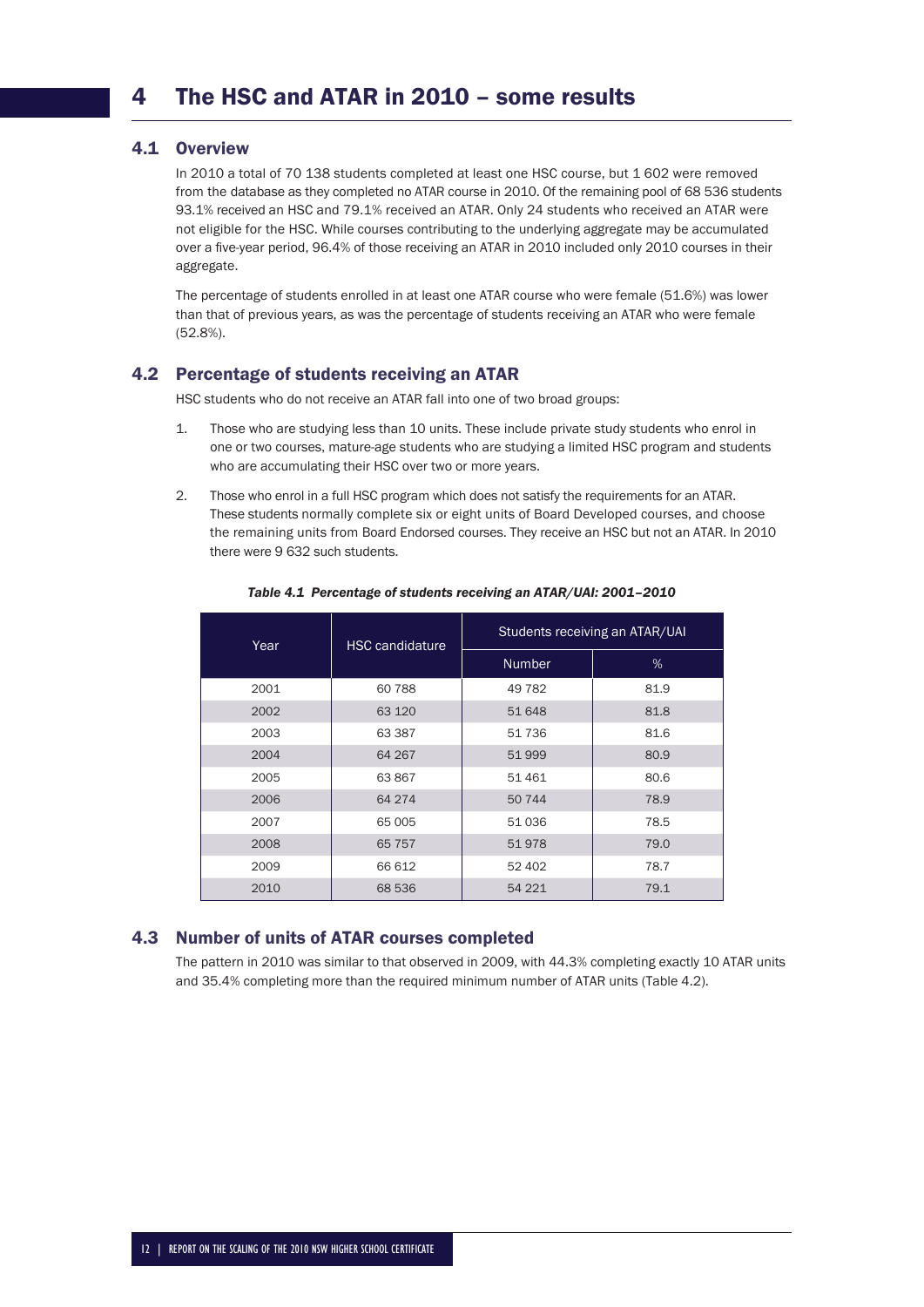| Table 4.2 Percentage of students completing specified numbers of units $^{\rm 1}$ of ATAR courses: 2007–2010 |  |  |
|--------------------------------------------------------------------------------------------------------------|--|--|
|                                                                                                              |  |  |

| Number of         | 2007   | 2008   | 2009   |      | 2010    |
|-------------------|--------|--------|--------|------|---------|
| units             | %      | %      | $\%$   | %    | Number  |
| $\mathbf{1}$      | 0.05   | 0.1    | 0.2    | 0.2  | 112     |
| $\overline{2}$    | 3.4    | 3.3    | 3.7    | 4.1  | 2781    |
| 3                 | 0.3    | 0.3    | 0.3    | 0.4  | 255     |
| $\overline{4}$    | 3.0    | 2.9    | 3.2    | 3.4  | 2 3 2 4 |
| 5                 | 0.2    | 0.1    | 0.1    | 0.1  | 97      |
| 6                 | 6.0    | 5.8    | 5.9    | 5.7  | 3907    |
| $\overline{7}$    | 0.2    | 0.2    | 0.2    | 0.2  | 132     |
| 8                 | 6.8    | 6.7    | 6.3    | 5.9  | 4 0 6 7 |
| 9                 | 0.5    | 0.4    | 0.4    | 0.4  | 252     |
| 10                | 41.5   | 42.9   | 43.2   | 44.3 | 30 359  |
| 11                | 20.1   | 19.6   | 19.2   | 18.8 | 12854   |
| 12                | 15.2   | 15.0   | 14.9   | 14.3 | 9810    |
| 13                | 2.2    | 2.1    | 1.9    | 1.8  | 1 2 6 7 |
| 14                | 0.4    | 0.4    | 0.3    | 0.4  | 255     |
| $15+$             | 0.1    | 0.1    | 0.1    | 0.1  | 64      |
| <b>HSC</b> cohort | 65 005 | 65 757 | 66 612 |      | 68 536  |

<sup>1</sup> *The units include current year units and units accumulated in previous years.*

# 4.4 Course enrolments – Table A1

Table A1 provides, for each course, the size of the candidature, the number who received an HSC in 2010, the number who received an ATAR in 2010, the percentage of females and the maximum ATAR gained by a student enrolled in that course. The table includes students who completed the course in 2010 as well as those who completed the course in previous years and completed at least one ATAR course in 2010. The table excludes courses where there were less than 10 students.

What is clear is that in almost all courses some students gained an ATAR in excess of 95.00, and for the majority of courses the maximum ATAR is higher.

The pattern of "male-dominated" and "female dominated" courses was similar to the pattern exhibited previously. Female students were in the majority in languages, creative arts and the humanities, while males were in the majority in technology and computing courses.

A total of 17 481 students enrolled in at least one VET course, of which 12 956 students enrolled in a VET examination course. These figures are similar to the corresponding numbers for 2009 (17 344 and 12 919 respectively).

Overall, 79.1% of the 2010 HSC cohort received ATARs but the percentage varied across courses, from 56.2% to 100% for Category A courses with candidatures exceeding 100. For students enrolled in any VET courses the overall figure was 58.5% but was higher, 77.9%, for students enrolled in VET examination courses.

# 4.5 Distributions of HSC marks – Table A2

Table A2 in the Appendix shows the distributions of HSC marks in 2010. For each course the percentage of students in Bands 2 to 6 are given, together with the median HSC mark and the Band in which the median lies. Data are not provided for courses with less than 10 students.

Since the introduction of standards referenced reporting in 2001, marks reported to students have not been constrained to a set distribution. Students demonstrating the highest level of achievement in a 2 unit course are placed in Band 6 and receive HSC marks of 90 and above. The data show clearly that patterns of HSC marks vary across courses.

There are few students in Band 1. For most 2 unit courses the median lies in Band 4.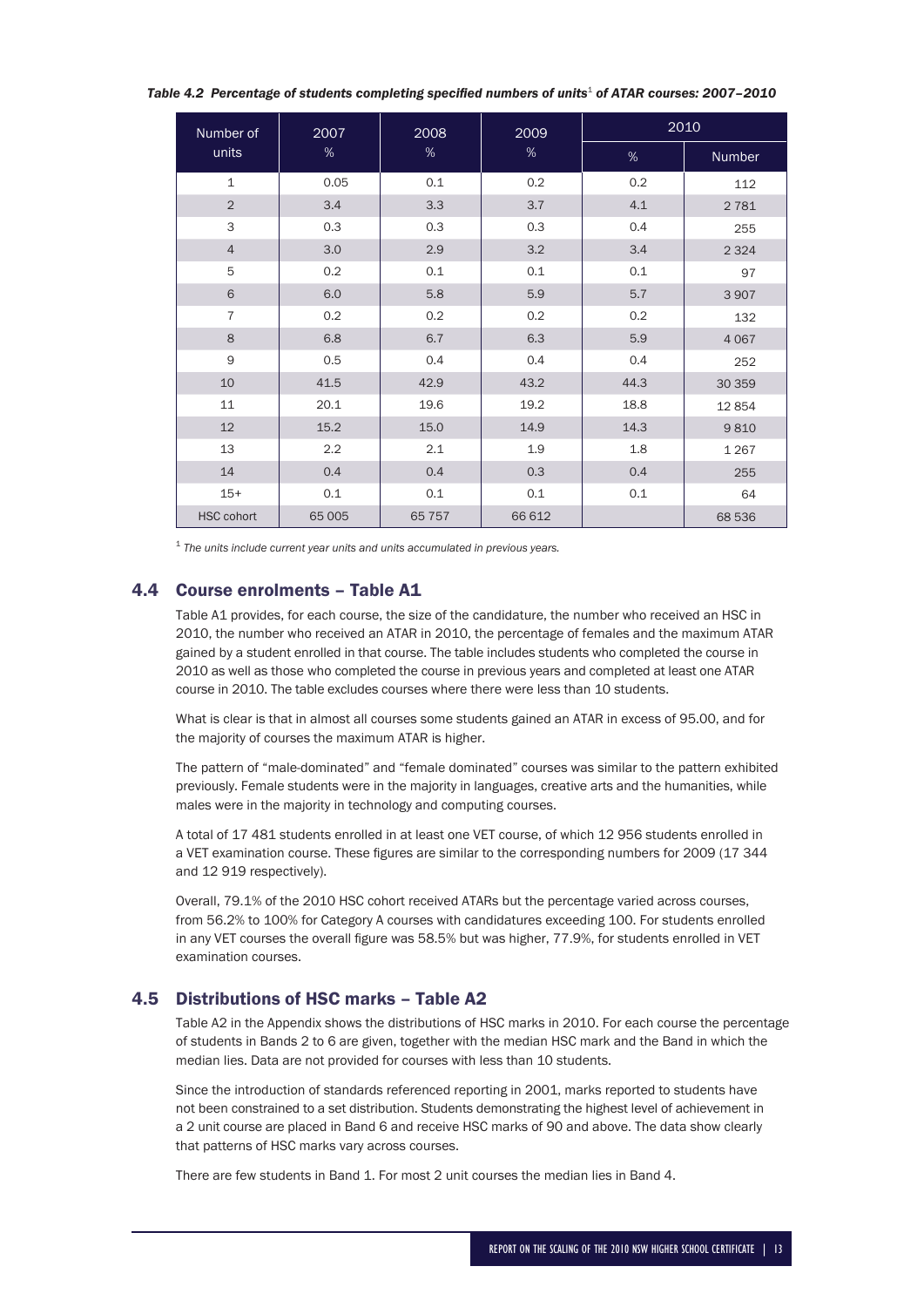Comparison of Table A2 with the corresponding table in 2009 shows that the distribution of HSC marks has changed for some courses. This is not surprising, and will be discussed in section 5.1.

# 4.6 Descriptive statistics of HSC and scaled marks – Table A3

Table A3 in the Appendix presents, for each course, descriptive statistics and the 99<sup>th</sup>, 90<sup>th</sup>, 75<sup>th</sup>, 50<sup>th</sup> and 25<sup>th</sup> percentiles for HSC and scaled marks. Data are not provided for courses with less than 10 students. Percentiles are not included for courses with less than 40 students.

Although HSC marks are not used as the basis for scaling they are shown in Table A3, because raw marks are not released to students or teachers and hence cannot be presented in this report. Scaled marks are generally lower than HSC marks: few students receive HSC marks less than 25 (on a one-unit basis), whereas the average scaled mark for the total HSC candidature is approximately 25.

In the table, marks are shown on a one-unit basis, so the range is 0 to 50. The percentiles in a course are based on all students completing that course in 2010 irrespective of whether they were eligible for an ATAR or not.

When reading the table it must be remembered that an HSC mark indicates a standard reached whereas a scaled mark indicates a student's position in the course candidature if all students had completed that course. Because HSC marks and scaled marks serve different purposes, comparing HSC and scaled marks is of little value, and can lead to misinterpretations that may affect student choices of courses to study.

#### Table A3 should not be used as a simple HSC to scaled mark conversion table for reasons explained below.

The Board reports HSC marks rounded to the nearest integer whereas raw marks are calculated to one decimal place. The Board aligns the raw marks to bands that best describe the standards that the students achieve. This can compress a range of raw marks to a smaller number of HSC marks. For example, all Band E4 performances in an Extension course (except for Mathematics Extension 2) are allocated one of the six integer grades 45.0 to 50.0. Thus after aligning and rounding, for each HSC mark there can be a range of raw marks and hence a range of scaled marks. There is, in general, no unique scaled mark for an HSC mark.

A given HSC mark often corresponds to a range of raw and scaled marks and hence to a range of percentiles. Table A3 gives the HSC mark at the specified percentile. Not all students with that HSC mark will be at that percentile when the raw marks are considered. For example, in Latin Extension the HSC mark at the 75<sup>th</sup> percentile was 48.0. Students with a Latin Extension HSC mark of 48.0 in fact corresponded to the scaled mark percentile range 56.7 to 78.4.

The scaled marks reported in Table A3 are the scaled marks at the specified percentiles. The 75<sup>th</sup> percentile of the scaled mark distribution in Latin Extension was 45.9 but there was a range of scaled marks achieved by those with an HSC mark of 48.0.

Looking at English Extension 2 in Table A3 we see that the maximum mark and the 99<sup>th</sup> percentile of the HSC distribution are both 50.0 whereas the scaled marks at the corresponding percentiles are 50.0 and 48.5. This illustrates that there is not a unique scaled mark corresponding to a given HSC mark.

The primary purpose of Table A3 is to show the relativities between courses.

For example, Table 4.3 shows the scaled marks corresponding to the  $75<sup>th</sup>$  and  $90<sup>th</sup>$  percentiles for Geography, Legal Studies and Music 2.

|                      | Scaled | Scaled mark for |          |
|----------------------|--------|-----------------|----------|
| Course               | mean   | $P_{90}$        | $P_{75}$ |
| Geography            | 25.5   | 38.8            | 33.2     |
| <b>Legal Studies</b> | 25.3   | 39.7            | 33.9     |
| Music 2              | 33.4   | 43.1            | 39.7     |

#### *Table 4.3 Scaled marks for selected percentiles*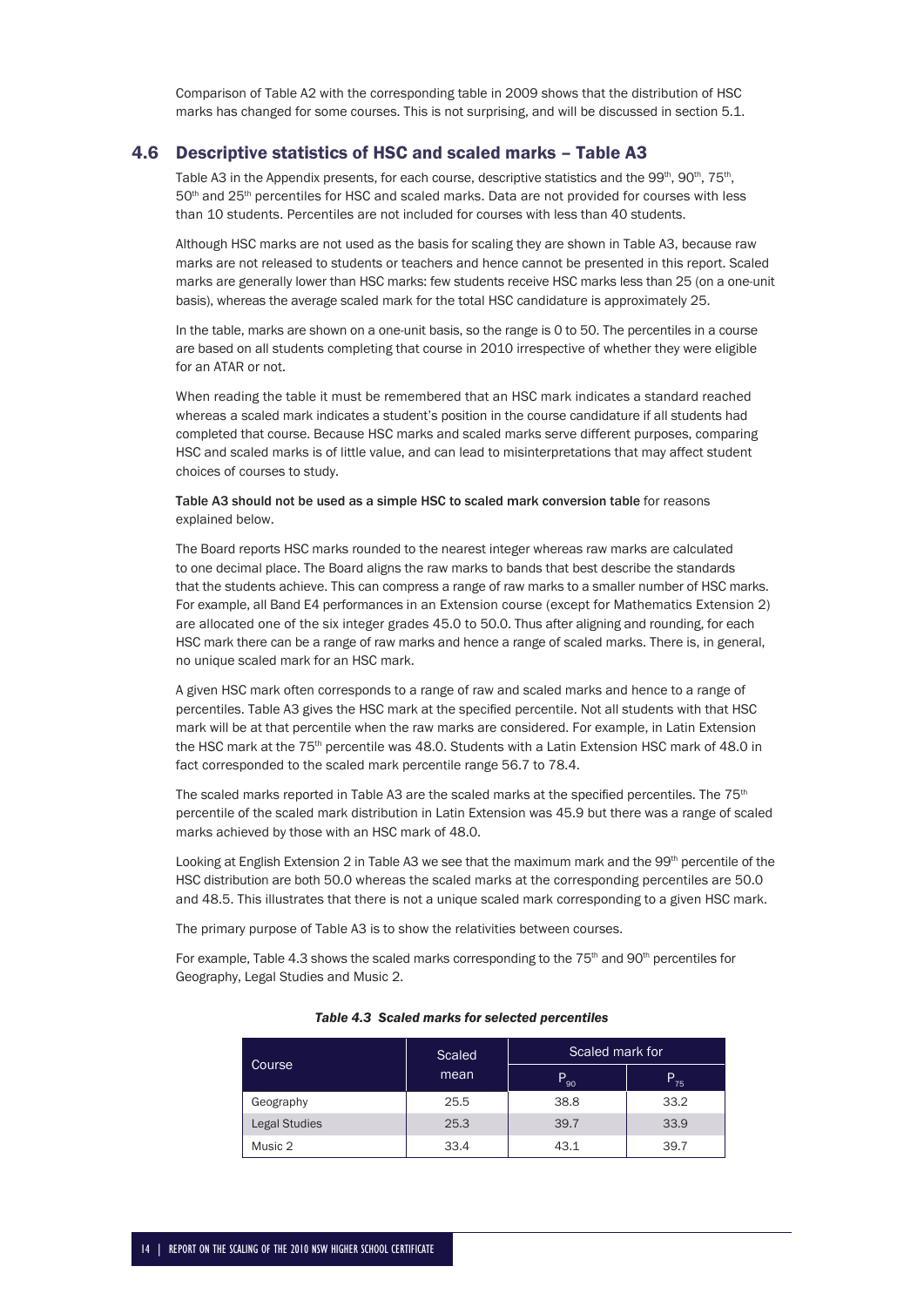Geography and Legal Studies have similar scaled means and similar scaled marks corresponding to the  $75<sup>th</sup>$  and  $90<sup>th</sup>$  percentiles. Music 2 has a higher scaled mean and higher scaled marks at the two percentiles. The table also shows that Legal Studies students in the top 10% of the candidature have scaled marks comparable to those obtained by students in the top 25% of the Music 2 candidature.

# 4.7 Distribution of ATARs – Table A7

Table A7 in the Apendix shows the distribution of ATARs. ATARs are not evenly distributed. For most ATARs the number of students on that ATAR lies between 20 and 50. The number of students on an ATAR is less for lower ATARs.

An ATAR of 99.00 does not represent the top 1% of the ATAR cohort; 1.7% of the 2010 ATAR cohort actually gained an ATAR of 99.00 or above. It does, however, represent the level of achievement necessary to be in the top 1% of the 2005 Year 7 cohort if all those students had continued to Year 12 and been eligible for an ATAR in 2010.

The median ATAR in 2010 was 69.80, down from 70.25 in 2009. In 2010 17.2% of the ATAR-eligible students received an ATAR of 90.00 or above and 33.9% gained an ATAR of 80.00 and above.

| <b>ATAR</b> | 2009<br>% | 2010<br>% |
|-------------|-----------|-----------|
| 99.00       | 1.8       | 1.7       |
| 95.00       | 8.9       | 8.6       |
| 90.00       | 17.6      | 17.2      |
| 80.00       | 34.6      | 33.9      |
| 70.00       | 50.4      | 49.7      |
| 60.00       | 64.4      | 64.0      |
| 50.00       | 76.4      | 76.1      |

#### Table 4.4 Percentage of ATAR students receiving specific ATARs and above: 2009-2010

In 2010, 49 students received a top ATAR of 99.95, 31 males and 18 females, from a mix of government and independent schools.

# 4.8 Gender differences

As in previous years, female students outperformed male students in the majority of courses and had a higher average ATAR. The percentages of students receiving ATARs on or above specified values who were female are given in Table 4.5.

| <b>ATAR</b>         | 2009<br>% female | 2010<br>% female |
|---------------------|------------------|------------------|
| 99.00               | 50.2             | 49.7             |
| 98.00               | 50.4             | 51.9             |
| 95.00               | 54.2             | 54.5             |
| 90.00               | 55.9             | 56.0             |
| 80.00               | 57.1             | 56.4             |
| 70.00               | 56.7             | 56.0             |
| 60.00               | 55.9             | 55.5             |
| 50.00               | 55.3             | 54.8             |
| 40.00               | 54.6             | 54.2             |
| 30.00               | 54.2             | 53.6             |
| <b>Total cohort</b> | 53.5             | 52.8             |

#### *Table 4.5 Percentage of students receiving ATARs on or above*  specified values who were female: 2009-2010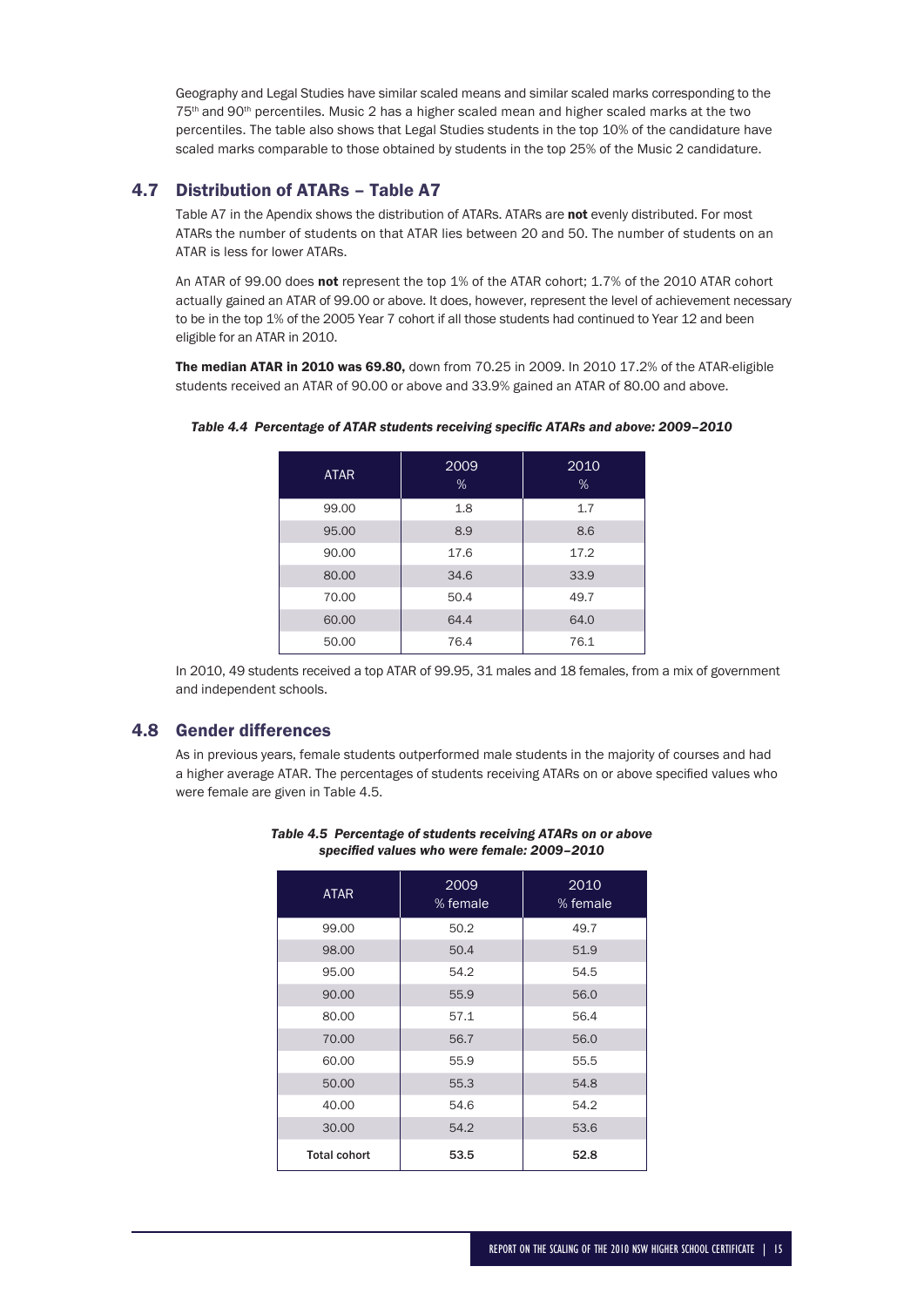Figure 4.1 shows the percentage of students on each ATAR who were female. For this graph the ATARs have been truncated, so that an ATAR of 90, for example, includes ATARs from 90.00 to 90.95. Overall 52.8% of the ATAR cohort was female, which is represented by the horizontal line on the graph. The graph shows clearly that there were proportionally more females on ATARs above 70.00 than males.



*Figure 4.1 Percentage of students on each ATAR who were female*

# 4.9 University offers

UAC makes several rounds of offers: first the October, November, December and Early January rounds, then the Main Round, which is followed by the Early February and Final rounds. In this report *offer* refers to offers made in any of the rounds.

Of the 54 221 students who received an ATAR in 2010, 76.8% applied through UAC for a university course. Of the domestic (local) applicants 86.2% were made at least one offer of a place. Table 4.6 and 4.7 provide a breakdown of applicants and offers by ATAR band.

| ATAR band          | Total number |               | Applicants     |
|--------------------|--------------|---------------|----------------|
|                    | of students  | <b>Number</b> | Percentage $1$ |
| $90.00 - 99.95$    | 9328         | 9 1 9 1       | 98.5           |
| $80.00 - 89.95$    | 9055         | 8622          | 95.2           |
| 70.00 - 79.95      | 8570         | 7 7 3 3       | 90.2           |
| $60.00 - 69.95$    | 7 7 4 0      | 6 2 5 0       | 80.7           |
| $50.00 - 59.95$    | 6577         | 4524          | 68.8           |
| <b>Below 50.00</b> | 12951        | 5 3 4 3       | 41.3           |
| Total              | 54 221       | 41 663        | 76.8           |

*Table 4.6 Applicants for university places by ATAR – domestic and international*

 *1 These are percentages of the number of students in the given ATAR band.*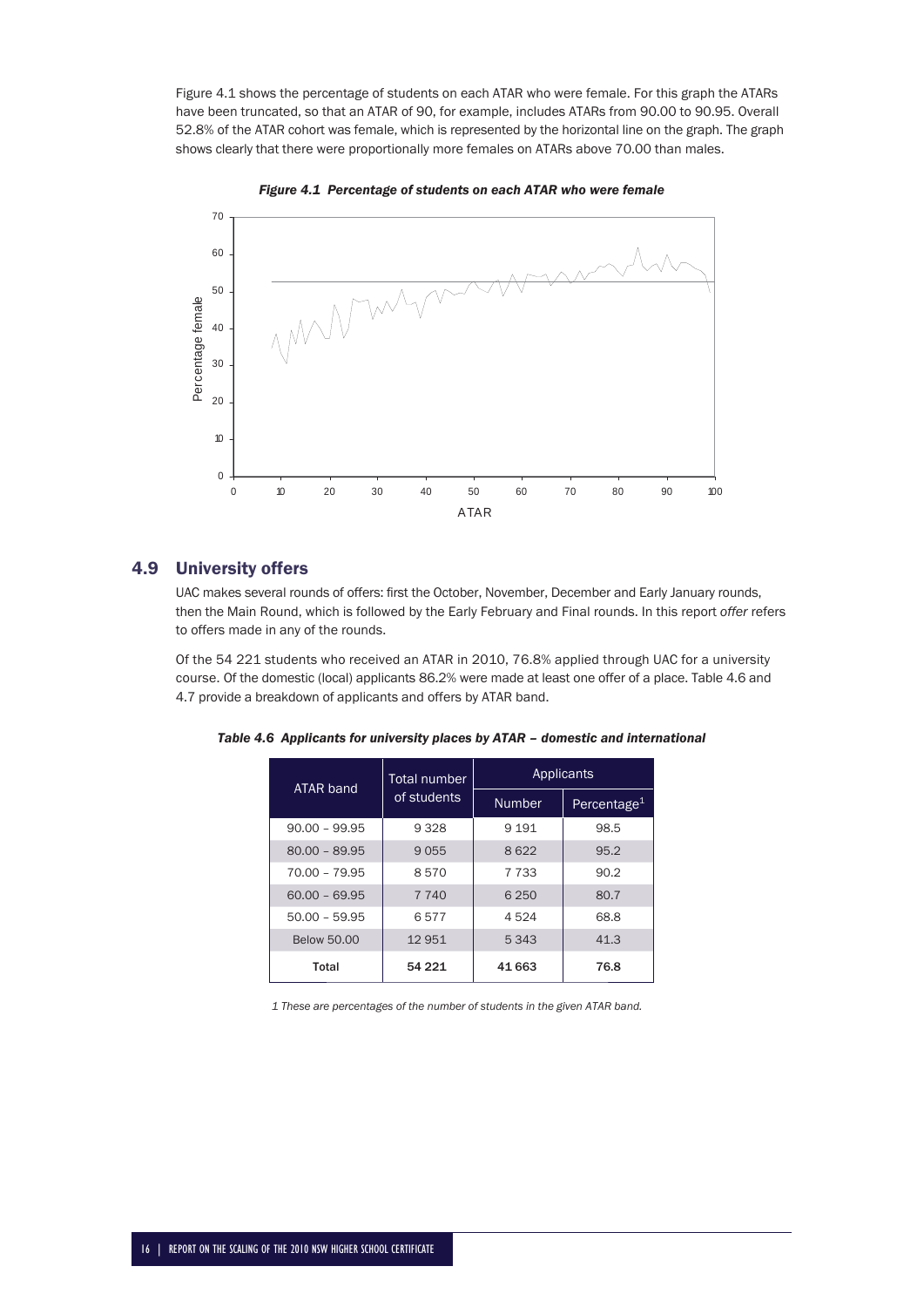| ATAR band          | Total number  | <b>Offers</b> |                         |
|--------------------|---------------|---------------|-------------------------|
|                    | of applicants | <b>Number</b> | Percentage <sup>2</sup> |
| $90.00 - 99.95$    | 8868          | 8859          | 99.9                    |
| $80.00 - 89.95$    | 8329          | 8312          | 99.8                    |
| 70.00 - 79.95      | 7507          | 7 3 6 2       | 98.1                    |
| $60.00 - 69.95$    | 6070          | 5676          | 93.5                    |
| $50.00 - 59.95$    | 4373          | 3 1 6 8       | 72.4                    |
| <b>Below 50.00</b> | 5006          | 1 2 3 2       | 24.6                    |
| Total              | 40 153        | 34 609        | 86.2                    |

*Table 4.7 Offers of university places by ATAR – domestic only*

*2 These are percentages of the number of applicants in the given ATAR band.*

Not all applicants have been made an offer solely on the basis of their ATARs. For some programs alternative criteria have been used, while for other programs students' ATARs have been supplemented by additional criteria.

Table 4.7 shows an obvious relationship between the ATAR and the probability of an offer.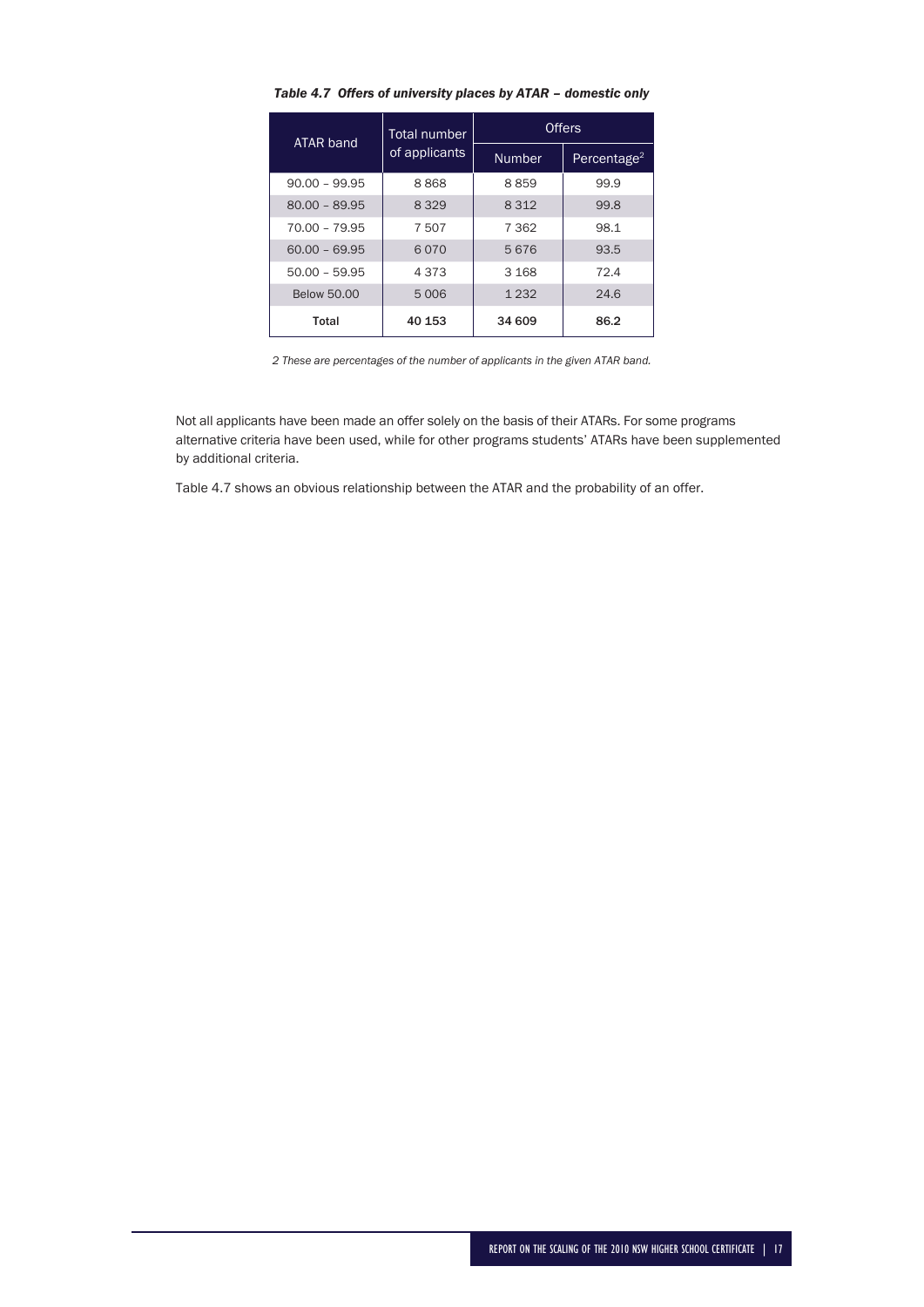# 5 Trends and other issues

# 5.1 Variation in patterns of HSC marks – Tables A4, A5

A concern frequently raised by parents and students is that the observed variation in the patterns of HSC marks across different courses affects scaling and hence the ATAR calculation. HSC marks that the Board uses to report student achievement are not used in the scaling process so any variation in the distribution of these marks does not affect the ATAR calculation at all.

A related question is whether changes in the pattern of HSC marks from one year to the next affects the pattern of scaled marks and hence the pattern of ATARs. For the reason given above, the answer is also no. It is to be expected that the patterns of HSC marks may change from year to year, reflecting differences in student achievement (against the published standards) in individual courses. In contrast, one would expect to see differences in the patterns of scaled marks only if the overall academic quality of a course candidature changed.

Tables A4 and A5 in the Appendix show the distributions of HSC and scaled marks, respectively, in 2010 and 2009. The marks are on a per-unit basis (0-50) and courses with less than 40 students in either year are not included. Table A4 shows the percentages of each course candidature with an HSC mark less than 45, 40, 35, 30 and 25 for 2010 and 2009. Table A5 provides similar information for scaled marks. The data show clearly that while the distributions of HSC marks have changed for some courses, the distributions of scaled marks were generally the same.

Society & Culture is an example of a course where there was virtually no change in candidature from 2009 but there is a change in the distribution of HSC marks (Table 5.1). The distributions of scaled marks in the two years were, however, similar.

| <b>Mark</b> |      |                  | Percentage of students with mark less than: |      |      |      |      |
|-------------|------|------------------|---------------------------------------------|------|------|------|------|
|             | Year | <b>Enrolment</b> | 45                                          | 40   | 35   | 30   | 25   |
| HSC mark    | 2010 | 3961             | 91.5                                        | 66.5 | 34.9 | 10.3 | 1.7  |
|             | 2009 | 3925             | 93.1                                        | 58.4 | 28.5 | 9.3  | 1.4  |
| Scaled mark | 2010 | 3961             | 98.8                                        | 93.3 | 83.5 | 71.0 | 55.5 |
|             | 2009 | 3925             | 98.5                                        | 93.6 | 84.5 | 70.4 | 53.6 |

#### *Table 5.1 Distributions of HSC and scaled marks for Society & Culture: 2009 and 2010, on a one-unit basis*

Taken together, the data indicate that the 2010 candidature in Society & Culture performed worse than the corresponding cohort in 2009 in terms of Society & Culture, except at the very top. However their overall performance as judged by their scaled marks is very similar.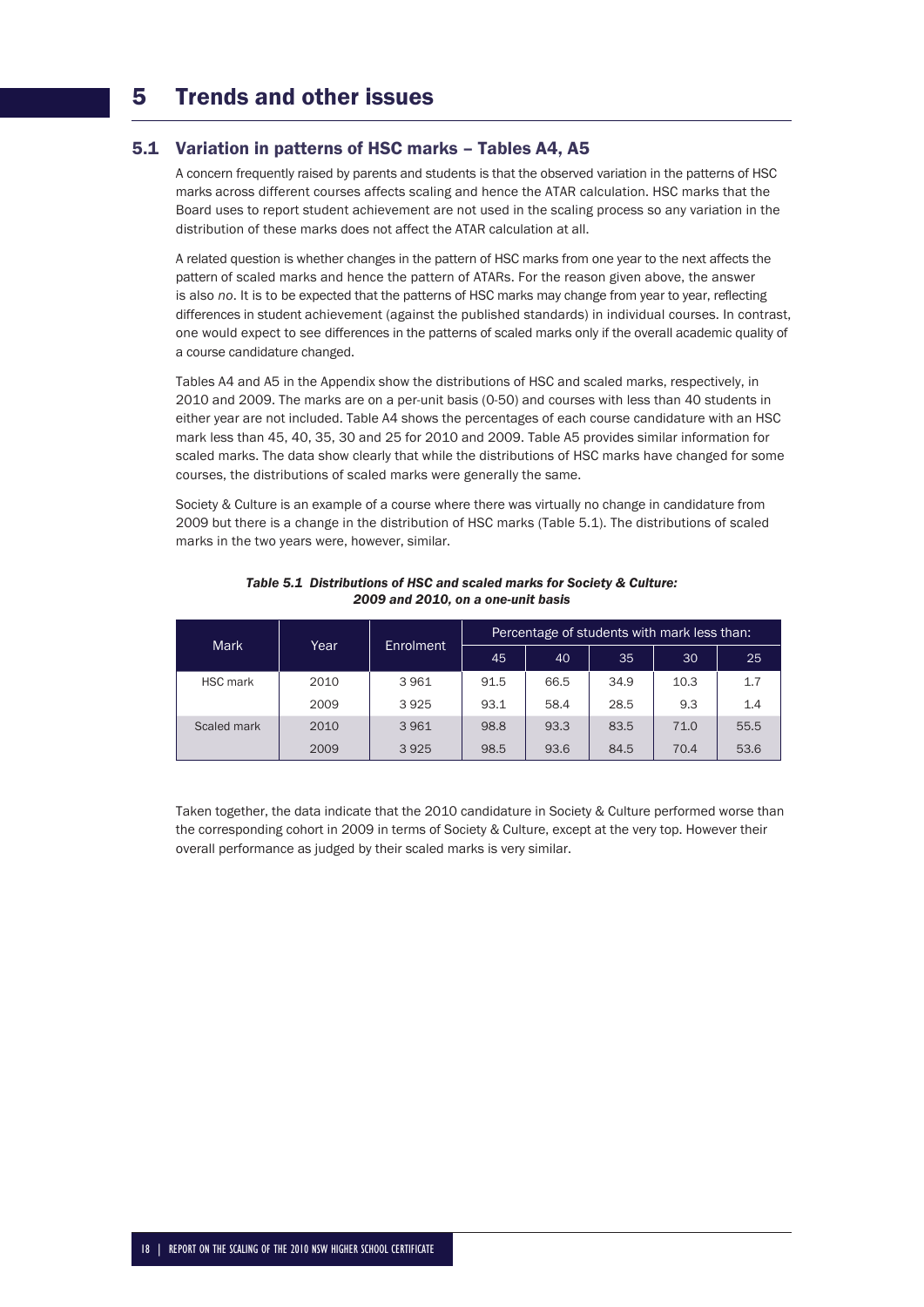# 5.2 Distributions of English and Mathematics marks: 2007–2010

Because all students study English, and most study Mathematics, comparative data is shown for English and Mathematics courses for the four years, 2007 to 2010. Table 5.2 shows the changes in the distributions of HSC marks and Table 5.3 shows the changes in the distributions of scaled marks.

|                            |      |           | Percentage of students with HSC mark less than: |      |      |         |     |
|----------------------------|------|-----------|-------------------------------------------------|------|------|---------|-----|
|                            | Year | Enrolment | 45                                              | 40   | 35   | 30      | 25  |
| <b>English Standard</b>    | 2010 | 34 371    | 99.8                                            | 95.7 | 64.9 | 27.8    | 8.3 |
|                            | 2009 | 32 454    | 99.8                                            | 94.6 | 63.8 | 22.5    | 7.2 |
|                            | 2008 | 32 191    | 99.8                                            | 94.0 | 61.9 | 20.6    | 5.8 |
|                            | 2007 | 31015     | 99.9                                            | 96.6 | 61.2 | 22.0    | 5.7 |
| English Advanced           | 2010 | 27 132    | 86.0                                            | 42.1 | 7.3  | 0.9     | 0.1 |
|                            | 2009 | 27 248    | 88.7                                            | 48.0 | 11.2 | 1.0     | 0.1 |
|                            | 2008 | 27 438    | 89.2                                            | 50.6 | 10.8 | 0.9     | 0.1 |
|                            | 2007 | 28 0 86   | 90.8                                            | 53.1 | 10.5 | 0.9     | 0.1 |
| English Extension 1        | 2010 | 5578      | 75.5                                            | 37.8 | 14.3 | 3.3     | 0.6 |
|                            | 2009 | 5718      | 77.5                                            | 42.9 | 15.7 | 3.7     | 0.9 |
|                            | 2008 | 5694      | 74.2                                            | 40.9 | 16.0 | 3.5     | 0.7 |
|                            | 2007 | 6 1 5 3   | 78.0                                            | 45.7 | 19.4 | 5.4     | 1.7 |
| English Extension 2        | 2010 | 2 2 0 1   | 71.9                                            | 44.2 | 18.5 | 6.0     | 1.7 |
|                            | 2009 | 2 1 6 5   | 71.8                                            | 43.1 | 20.1 | 7.4     | 2.4 |
|                            | 2008 | 2 2 0 9   | 69.5                                            | 41.1 | 17.9 | 4.7     | 1.3 |
|                            | 2007 | 2 500     | 67.8                                            | 41.2 | 20.6 | 7.0     | 2.2 |
| <b>ESL</b>                 | 2010 | 3079      | 96.3                                            | 74.3 | 35.0 | 10.4    | 2.6 |
|                            | 2009 | 3 2 4 8   | 97.3                                            | 78.2 | 43.8 | 14.4    | 2.9 |
|                            | 2008 | 2837      | 96.7                                            | 71.8 | 40.1 | 14.1    | 4.2 |
|                            | 2007 | 2603      | 98.0                                            | 72.3 | 36.0 | 11.8    | 4.6 |
| <b>General Mathematics</b> | 2010 | 30 992    | 93.4                                            | 73.7 | 43.0 | 14.0    | 2.8 |
|                            | 2009 | 29 909    | 94.1                                            | 75.1 | 45.4 | 18.4    | 6.6 |
|                            | 2008 | 29 977    | 95.2                                            | 74.1 | 43.7 | 17.2    | 6.1 |
|                            | 2007 | 29 437    | 95.9                                            | 77.4 | 40.5 | 15.8    | 3.5 |
| Mathematics                | 2010 | 17 152    | 80.9                                            | 51.8 | 24.7 | 10.7    | 5.1 |
|                            | 2009 | 17 197    | 84.2                                            | 57.4 | 28.9 | 10.5    | 5.2 |
|                            | 2008 | 17 247    | 83.2                                            | 55.0 | 27.8 | 12.1    | 3.2 |
|                            | 2007 | 17 758    | 84.5                                            | 60.4 | 29.9 | 11.7    | 3.6 |
| Mathematics                | 2010 | 9116      | 63.0                                            | 36.8 | 17.2 | $7.6\,$ | 2.7 |
| Extension 1                | 2009 | 8630      | 65.5                                            | 37.9 | 18.1 | 7.6     | 2.9 |
|                            | 2008 | 8548      | 66.6                                            | 39.9 | 18.2 | 8.5     | 3.9 |
|                            | 2007 | 8614      | 67.7                                            | 45.4 | 25.2 | 10.4    | 3.9 |
| Mathematics                | 2010 | 3 4 6 9   | 62.5                                            | 27.6 | 9.8  | 3.3     | 1.0 |
| Extension 2                | 2009 | 3 170     | 60.0                                            | 29.6 | 10.5 | 4.5     | 1.8 |
|                            | 2008 | 3 0 8 9   | 62.9                                            | 30.1 | 9.5  | 3.6     | 1.6 |
|                            | 2007 | 3 0 0 9   | 67.0                                            | 38.7 | 16.9 | 4.9     | 1.3 |

*Table 5.2 Distributions of HSC marks for English and Mathematics courses: 2007–2010*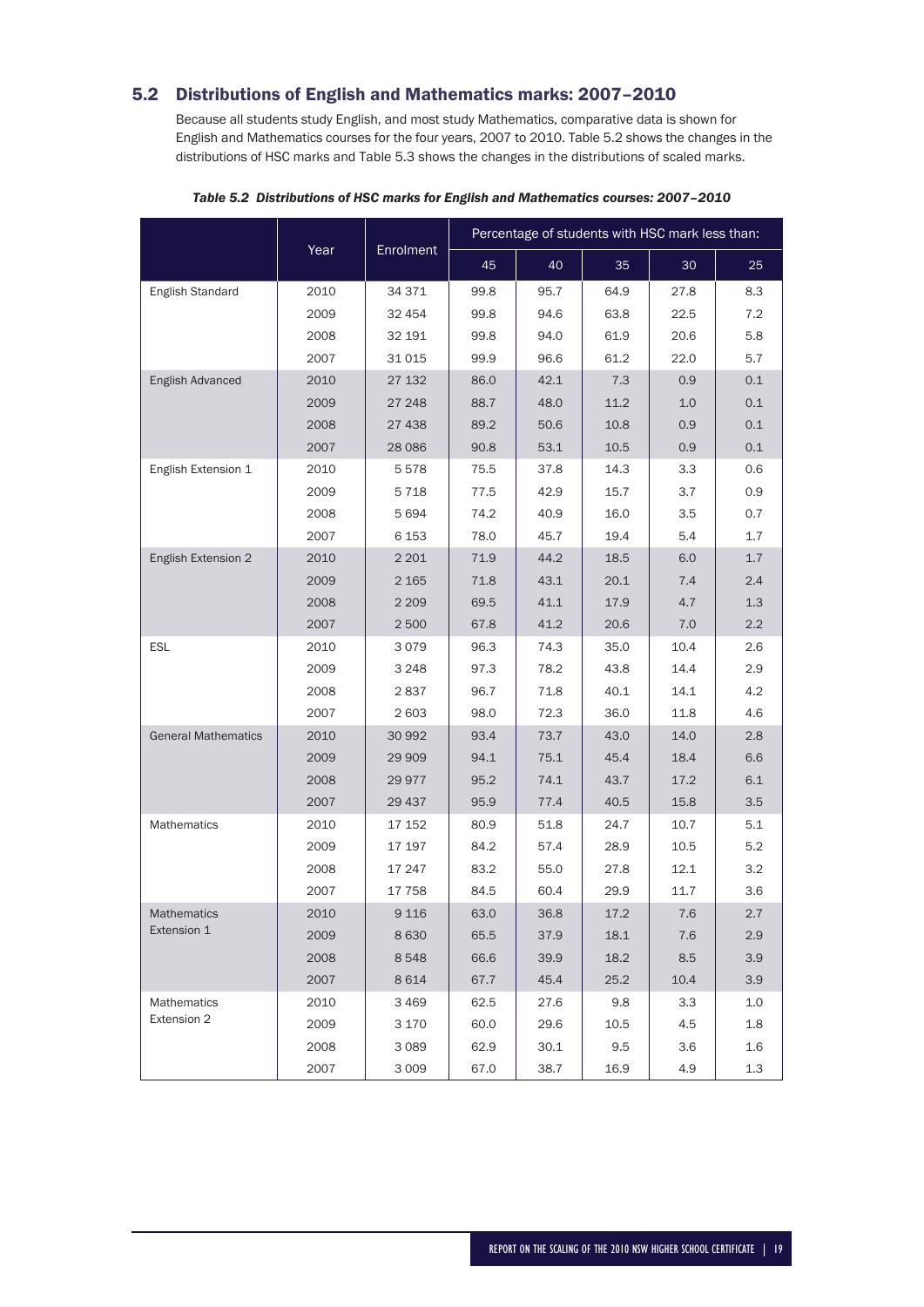|                            |      |           | Percentage of students with scaled mark less than: |      |      |      |      |         |
|----------------------------|------|-----------|----------------------------------------------------|------|------|------|------|---------|
|                            | Year | Enrolment | 45                                                 | 40   | 35   | 30   | 25   | 20      |
| English Standard           | 2010 | 34 371    | 99.9                                               | 99.7 | 98.4 | 94.0 | 83.4 | 64.4    |
|                            | 2009 | 32 4 54   | 99.9                                               | 99.6 | 97.7 | 92.3 | 80.1 | 61.1    |
|                            | 2008 | 32 191    | 99.9                                               | 99.5 | 97.7 | 91.9 | 80.1 | 61.0    |
|                            | 2007 | 31015     | 99.9                                               | 99.6 | 97.9 | 93.2 | 82.8 | 63.7    |
| English Advanced           | 2010 | 27 132    | 96.5                                               | 80.2 | 58.8 | 35.9 | 18.1 | 7.1     |
|                            | 2009 | 27 248    | 96.6                                               | 82.9 | 63.8 | 41.0 | 22.7 | 9.9     |
|                            | 2008 | 27 438    | 97.0                                               | 83.5 | 63.5 | 42.3 | 23.4 | 10.2    |
|                            | 2007 | 28 0 86   | 96.1                                               | 82.6 | 64.1 | 44.2 | 25.1 | 9.9     |
| English Extension 1        | 2010 | 5578      | 96.7                                               | 69.7 | 35.2 | 14.2 | 4.9  | 1.3     |
|                            | 2009 | 5718      | 95.6                                               | 67.7 | 36.0 | 15.0 | 6.0  | 2.6     |
|                            | 2008 | 5694      | 95.2                                               | 68.0 | 36.1 | 15.4 | 5.6  | 2.1     |
|                            | 2007 | 6 1 5 3   | 94.4                                               | 68.2 | 36.6 | 14.9 | 5.6  | $2.2\,$ |
| English Extension 2        | 2010 | 2 2 0 1   | 92.9                                               | 70.2 | 41.6 | 14.9 | 4.0  | 0.9     |
|                            | 2009 | 2 1 6 5   | 90.3                                               | 68.0 | 38.3 | 16.6 | 6.0  | 2.0     |
|                            | 2008 | 2 2 0 9   | 89.3                                               | 67.0 | 39.0 | 16.5 | 5.7  | 1.7     |
|                            | 2007 | 2500      | 89.9                                               | 66.0 | 37.3 | 16.9 | 6.0  | 2.0     |
| <b>ESL</b>                 | 2010 | 3079      | 98.5                                               | 93.2 | 84.9 | 73.5 | 58.8 | 44.5    |
|                            | 2009 | 3 2 4 8   | 99.4                                               | 95.0 | 86.4 | 76.0 | 61.9 | 48.3    |
|                            | 2008 | 2837      | 98.6                                               | 93.2 | 85.0 | 73.3 | 59.4 | 45.7    |
|                            | 2007 | 2603      | 98.9                                               | 94.7 | 86.1 | 74.3 | 60.8 | 47.2    |
| <b>General Mathematics</b> | 2010 | 30 992    | 99.9                                               | 98.3 | 90.0 | 77.6 | 63.0 | 47.4    |
|                            | 2009 | 29 909    | 99.9                                               | 98.0 | 90.3 | 77.8 | 63.0 | 47.2    |
|                            | 2008 | 29 977    | 99.9                                               | 98.1 | 90.3 | 77.9 | 62.5 | 46.4    |
|                            | 2007 | 29 437    | 99.9                                               | 98.7 | 91.3 | 78.7 | 63.9 | 47.0    |
| Mathematics                | 2010 | 17 152    | 97.3                                               | 82.6 | 62.9 | 42.2 | 25.4 | 14.3    |
|                            | 2009 | 17 197    | 96.5                                               | 83.2 | 64.6 | 44.7 | 27.3 | 14.9    |
|                            | 2008 | 17 247    | 95.9                                               | 82.0 | 64.4 | 45.7 | 28.0 | 15.3    |
|                            | 2007 | 17758     | 97.6                                               | 84.2 | 64.1 | 43.6 | 26.4 | 14.6    |
| Mathematics                | 2010 | 9116      | 76.9                                               | 41.9 | 19.3 | 9.3  | 4.2  | $1.8\,$ |
| Extension 1                | 2009 | 8630      | 70.6                                               | 37.7 | 19.3 | 10.1 | 5.2  | 2.7     |
|                            | 2008 | 8548      | 74.1                                               | 41.0 | 18.8 | 9.2  | 4.4  | 2.1     |
|                            | 2007 | 8614      | 76.6                                               | 43.1 | 20.5 | 9.4  | 4.4  | $1.9\,$ |
| Mathematics                | 2010 | 3469      | 52.6                                               | 14.1 | 4.6  | 1.8  | 0.7  | 0.4     |
| Extension 2                | 2009 | 3 1 7 0   | 39.3                                               | 10.7 | 4.2  | 1.7  | 0.5  | 0.2     |
|                            | 2008 | 3089      | 43.4                                               | 11.5 | 3.6  | 1.7  | 0.7  | 0.3     |
|                            | 2007 | 3 0 0 9   | 53.8                                               | 16.2 | 4.2  | 1.4  | 0.7  | 0.3     |

# *Table 5.3 Distributions of scaled marks for English and Mathematics courses: 2007–2010*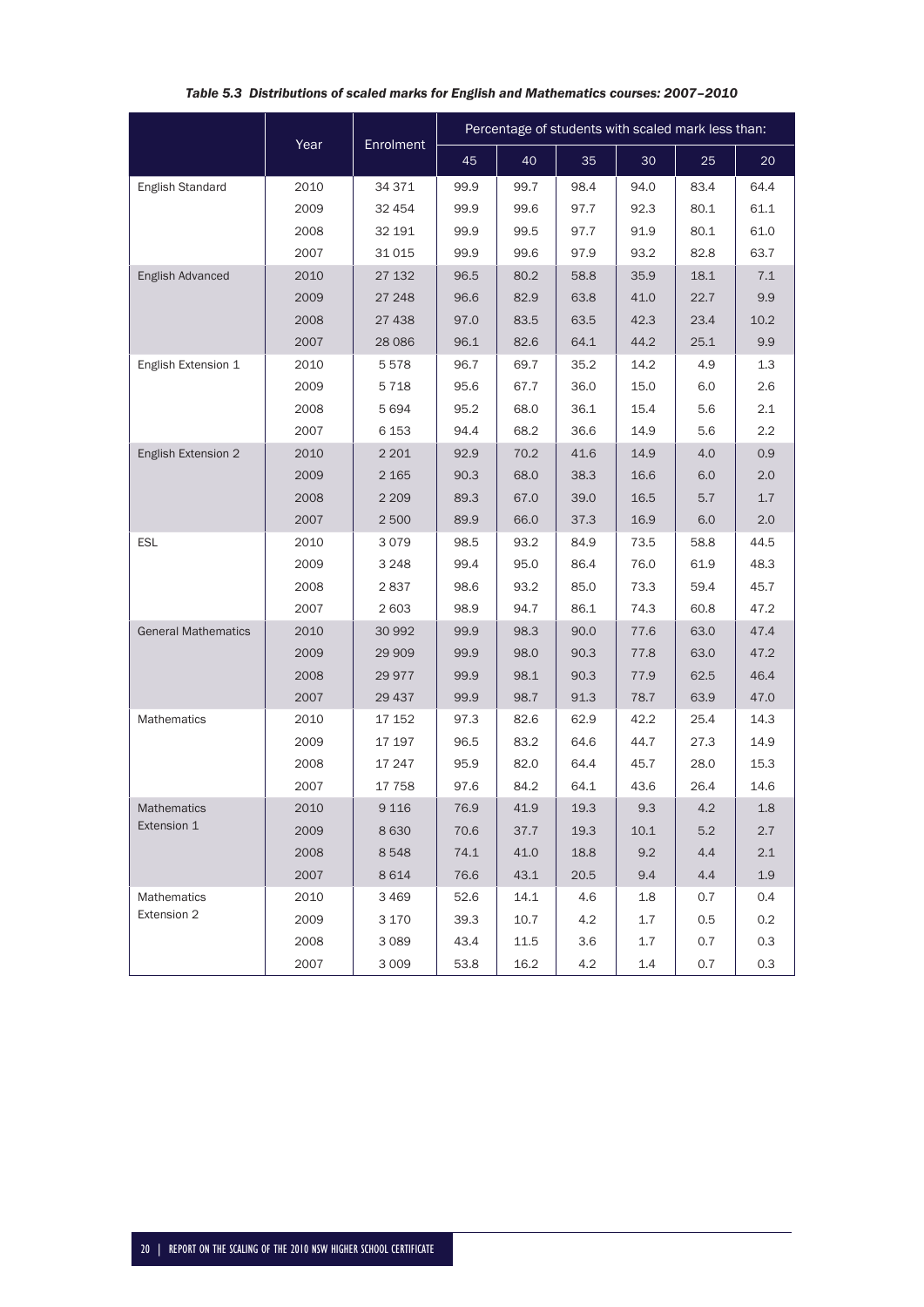# 5.3 Courses that contribute to the ATAR – Table A6

There are three related questions regarding which courses contribute towards the ATAR.

- "Which courses will contribute to my ATAR?" which is normally asked in either Year 10 or Year 11 when students are choosing courses to study.
- "Why has this course contributed towards my ATAR rather than this other course?" which is asked when students receive their ATAR Advice Notices.
- "Do some groups of courses contribute to the ATAR less often than other groups of courses?"

The first two questions are addressed in the next chapter of this report and in the *All About Your ATAR* booklet which is distributed to HSC students in December of each year and is available to download from UAC's website at www.uac.edu.au

The third question, whether some courses or groups of courses contribute towards the ATAR less often than other courses, is usually asked by teachers. This is not an easy question to answer, because not all students complete the same number of units. If students complete only 10 units all courses *must* be counted, whereas if students complete more than 10 units at least one unit *will* be omitted.

Table A6 in the Appendix provides some information about students who completed *more than 10 units*. Data are not provided for courses with less than 10 students. For each course:

- $\blacksquare$  the first column shows the total number of students who received an ATAR in 2010
- the second column shows the number of students who completed more than 10 units
- the third column expresses this number as a percentage
- the final column gives the percentage of students who counted *all* units of that course towards their ATAR. The percentage is based on the number of students in the course who had completed more than 10 units of ATAR courses.

Of the 105 courses listed in Table A6, 69 have 70% or more of their students counting the course. The data also show that, while there are differences in the percentages of students who count a particular course towards their ATARs, there is no evidence of systematic differences across Key Learning Areas.

A further analysis has been completed of students who completed only 10 units of ATAR courses. For these students all their courses must contribute towards their ATAR so for each course, the percentage of students for whom the scaled mark in that course was their best scaled mark was calculated. The proportions of students for whom their scaled mark in that course was their second best, third best, fourth best and fifth best scaled mark were also calculated. The patterns of percentages were compared across individual courses and groups of courses, and while there were differences between individual courses there was no evidence of systematic differences across Key Learning Areas.

#### 5.4 Relationship between ATAR, percentiles and aggregates – Tables A8, A9

A further question that is frequently raised concerns the relationship between the ATAR and the aggregate of scaled marks from which it is derived.

Table A8 in the Appendix shows the ATAR corresponding to selected ATAR-eligible percentiles. For example, in 2010 5% of the ATAR cohourt received an ATAR of 97.10 or above.

Each ATAR corresponds to a range of aggregates and the figures provided in Table A9 in the Appendix show the minimum aggregate corresponding to selected ATARs.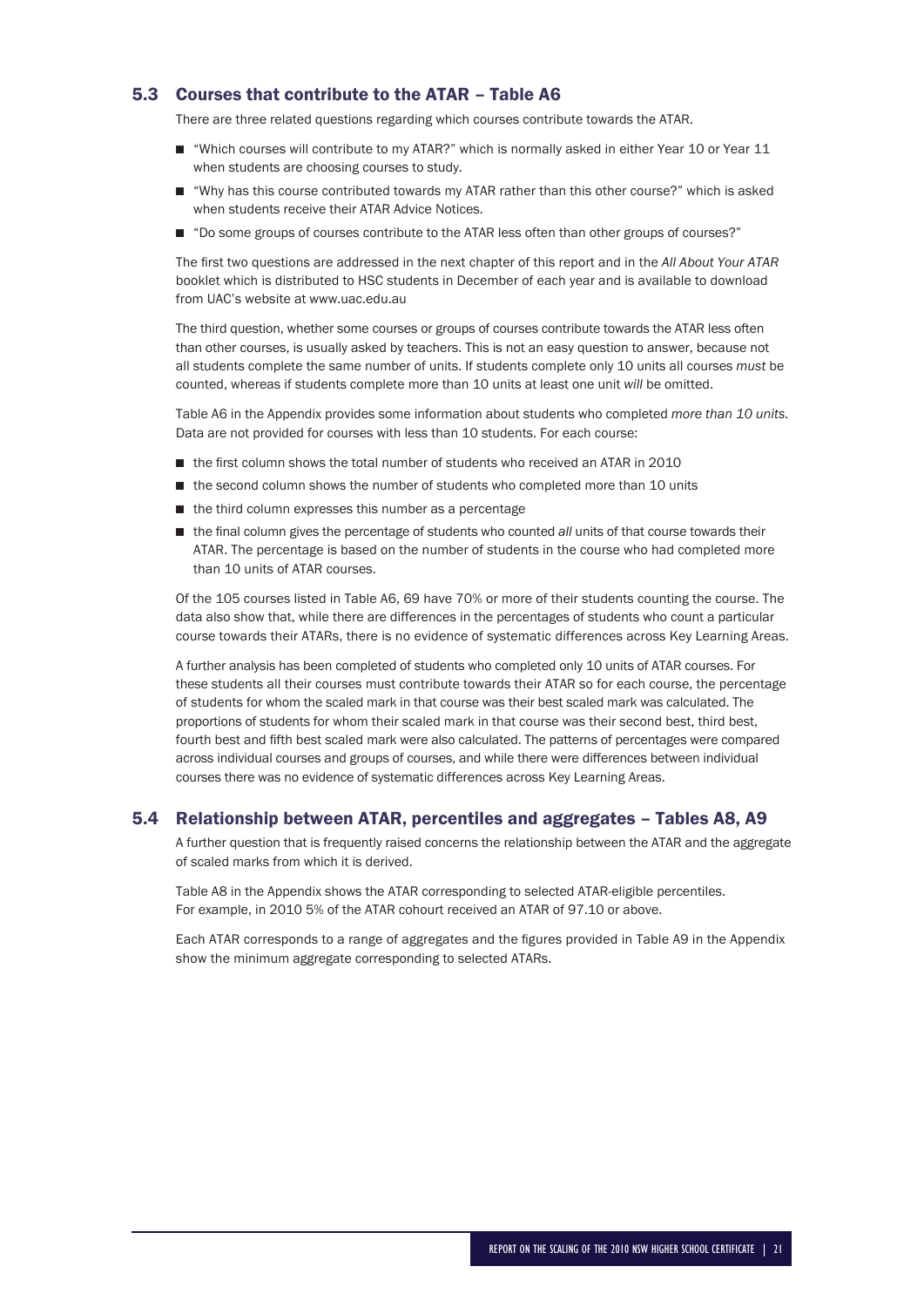# 6 Frequently asked questions

Most of the enquiries from students received by the ATAR Enquiry Centre at UAC in 2010 concerned the relationship between their HSC marks and their ATARs, and the reason why one course contributed to their ATAR and not another. In this report, these two major enquiries will be discussed, along with the scaling of English. Following that, there is a summary of some of the other frequently asked questions.

# 6.1 Why is my ATAR low in comparison to my HSC marks?

The ATAR is a rank, not a mark and so there is no reason why the scores should be close. From Table A2 we can see that the median HSC mark for most 2 unit courses is between 70 and 80. The middle ATAR is 69.80 which is lower than the median score for all courses except English Standard. So for students in the middle of the candidature the ATAR will typically be lower than their average HSC mark.

There is, however, no simple rule to convert HSC marks to ATARs. Courses do not necessarily have the same scaled means from year to year and the pattern of HSC marks varies across courses so that the same HSC mark does not necessarily indicate the same position across courses. The following examples illustrate the complexity of the relationship between HSC marks and ATARs.

#### Example 1

Consider the following two students, Mia and Sue, whose HSC marks are shown in Table 6.1. These students are middle students (the 50<sup>th</sup> percentile) in all of their courses. Their average HSC marks are similar, 38.4 and 38.6 respectively, but their ATARs are quite different, 60.10 and 80.05 respectively.

| Mia         |                            |                               |                             |  |  |
|-------------|----------------------------|-------------------------------|-----------------------------|--|--|
| <b>ATAR</b> | Course                     | <b>HSC mark</b><br>per course | <b>HSC</b> mark<br>per unit |  |  |
| 60.10       | Design & Technology        | 76                            | 38.0                        |  |  |
|             | English Advanced           | 81                            | 40.5                        |  |  |
|             | <b>General Mathematics</b> | 72                            | 36.0                        |  |  |
|             | <b>Senior Science</b>      | 77                            | 38.5                        |  |  |
|             | Textiles & Design          | 78                            | 39.0                        |  |  |

#### *Table 6.1 Two examples of student achievement to show the effect of different scaled means*

| <b>Sue</b>  |                    |                               |                             |  |  |
|-------------|--------------------|-------------------------------|-----------------------------|--|--|
| <b>ATAR</b> | Course             | <b>HSC</b> mark<br>per course | <b>HSC</b> mark<br>per unit |  |  |
| 80.05       | <b>Biology</b>     | 74                            | 37.0                        |  |  |
|             | Chemistry          | 76                            | 38.0                        |  |  |
|             | Economics          | 76                            | 38.0                        |  |  |
|             | English Advanced   | 81                            | 40.5                        |  |  |
|             | <b>Mathematics</b> | 79                            | 39.5                        |  |  |

Both Mia and Sue are at the 50<sup>th</sup> percentile in all of their courses so the reason for the difference in their ATARs is the difference in the strength of the competition in the courses they have chosen. The average scaled mean for Mia's courses was 23.4 whereas the average scaled mean for Sue's courses was 30.6. Sue has done better overall as she has competed against students of higher academic quality than Mia. Consequently her ATAR is higher.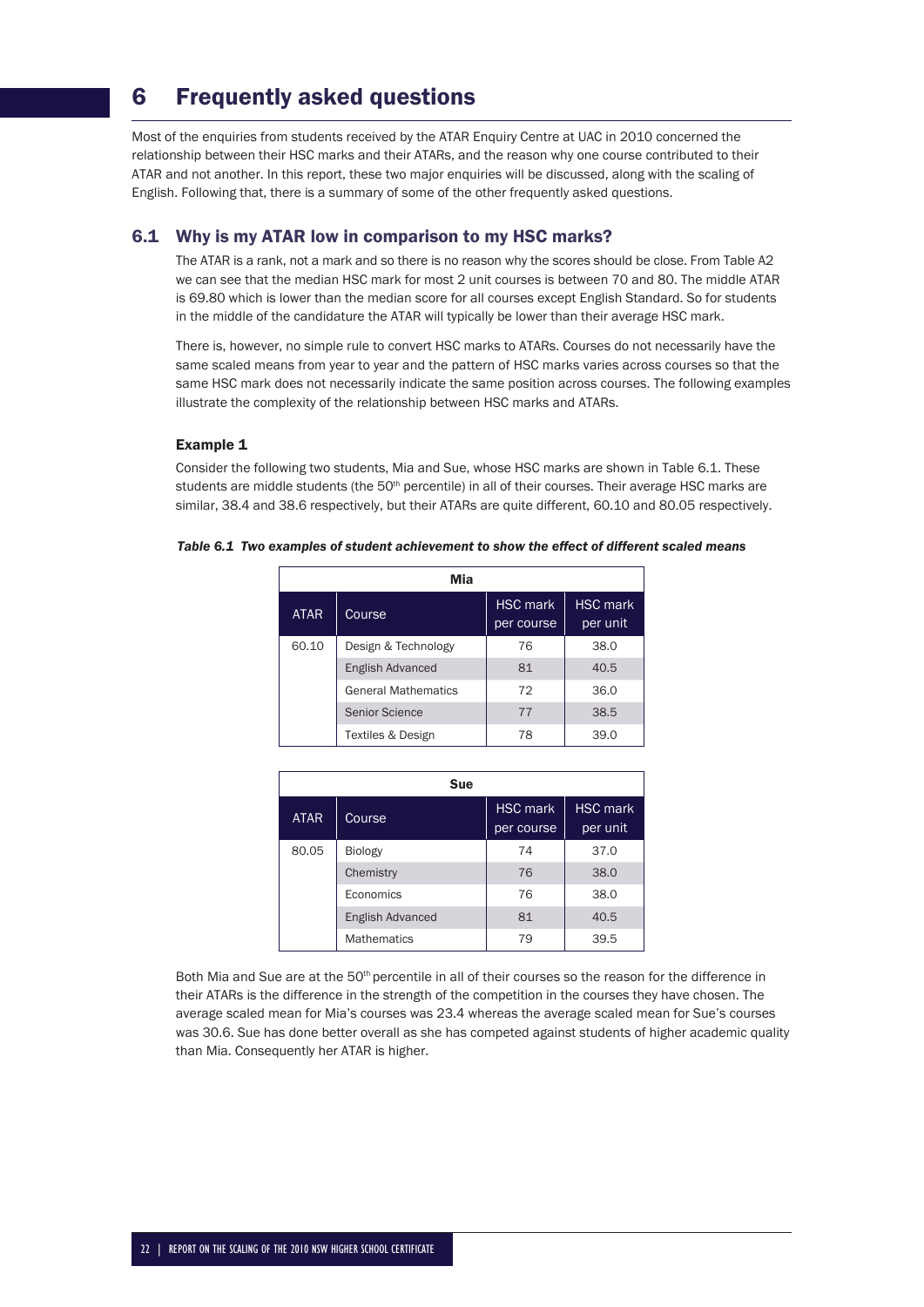## Example 2

Consider the following two students, Liam and Jason, whose HSC marks are shown in Table 6.2. Their average HSC marks are the same, 38.9, but their ATARs are quite different, 65.00 and 75.00 respectively.

| Liam        |                                       |                               |                             |  |  |  |
|-------------|---------------------------------------|-------------------------------|-----------------------------|--|--|--|
| <b>ATAR</b> | Course                                | <b>HSC</b> mark<br>per course | <b>HSC</b> mark<br>per unit |  |  |  |
| 65.00       | <b>English Standard</b>               | 76                            | 38.0                        |  |  |  |
|             | <b>Industrial Technology</b>          | 76                            | 38.0                        |  |  |  |
|             | Information Processes &<br>Technology | 75                            | 37.5                        |  |  |  |
|             | <b>General Mathematics</b>            | 80                            | 40.0                        |  |  |  |
|             | Information Technology<br>Exam        | 82                            | 41.0                        |  |  |  |

|  |  |  |  | Table 6.2 Two examples of student achievement to show the effect of different scaled means |
|--|--|--|--|--------------------------------------------------------------------------------------------|
|--|--|--|--|--------------------------------------------------------------------------------------------|

| Jason       |                        |                               |                             |  |  |  |  |
|-------------|------------------------|-------------------------------|-----------------------------|--|--|--|--|
| <b>ATAR</b> | Course                 | <b>HSC</b> mark<br>per course | <b>HSC</b> mark<br>per unit |  |  |  |  |
| 75.00       | English Advanced       | 78                            | 39.0                        |  |  |  |  |
|             | <b>Mathematics</b>     | 74                            | 37.0                        |  |  |  |  |
|             | PDH&PE                 | 82                            | 41.0                        |  |  |  |  |
|             | <b>Physics</b>         | 73                            | 36.5                        |  |  |  |  |
|             | Studies of Religion II | 82                            | 41.0                        |  |  |  |  |

Jason has an ATAR that is close to his average HSC course score (77.8) whereas Liam's ATAR is much lower than his average HSC course score (77.8). If we look at Table A3 the average of the scaled means of the courses taken by Liam is 19.2 whereas for the courses taken by Jason the average of the scaled means is 28.9. This means that Jason has been competing against students of higher academic quality than Liam.

#### Example 3

Consider the following two students who completed the same courses. The first student, Fred, receives an HSC mark of 35.0 per unit in each course, while the second student, Laura, receives an HSC mark of 40.0 per unit in each course (Table 6.3).

|                         |                             | Fred       | Laura                |            |  |
|-------------------------|-----------------------------|------------|----------------------|------------|--|
| Course                  | <b>HSC</b> mark per<br>unit | Percentile | HSC mark per<br>unit | Percentile |  |
| Biology                 | 35.0                        | 38         | 40.0                 | 70         |  |
| <b>Business Studies</b> | 35.0                        | 35         | 40.0                 | 66         |  |
| English Advanced        | 35.0                        | 9          | 40.0                 | 47         |  |
| <b>Mathematics</b>      | 35.0                        | 27         | 40.0                 | 55         |  |
| <b>Modern History</b>   | 35.0                        | 25         | 40.0                 | 62         |  |
| <b>Visual Arts</b>      | 35.0                        | 15         | 40.0                 | 54         |  |
| <b>ATAR</b>             | 57.05                       |            | 80.15                |            |  |

Their HSC marks per unit in each course differ by only 5, yet their ATARs differ by 23.10. Laura's ATAR is similar to her HSC course marks (80 per course) while Fred's ATAR is much lower than his HSC course marks (70 per course).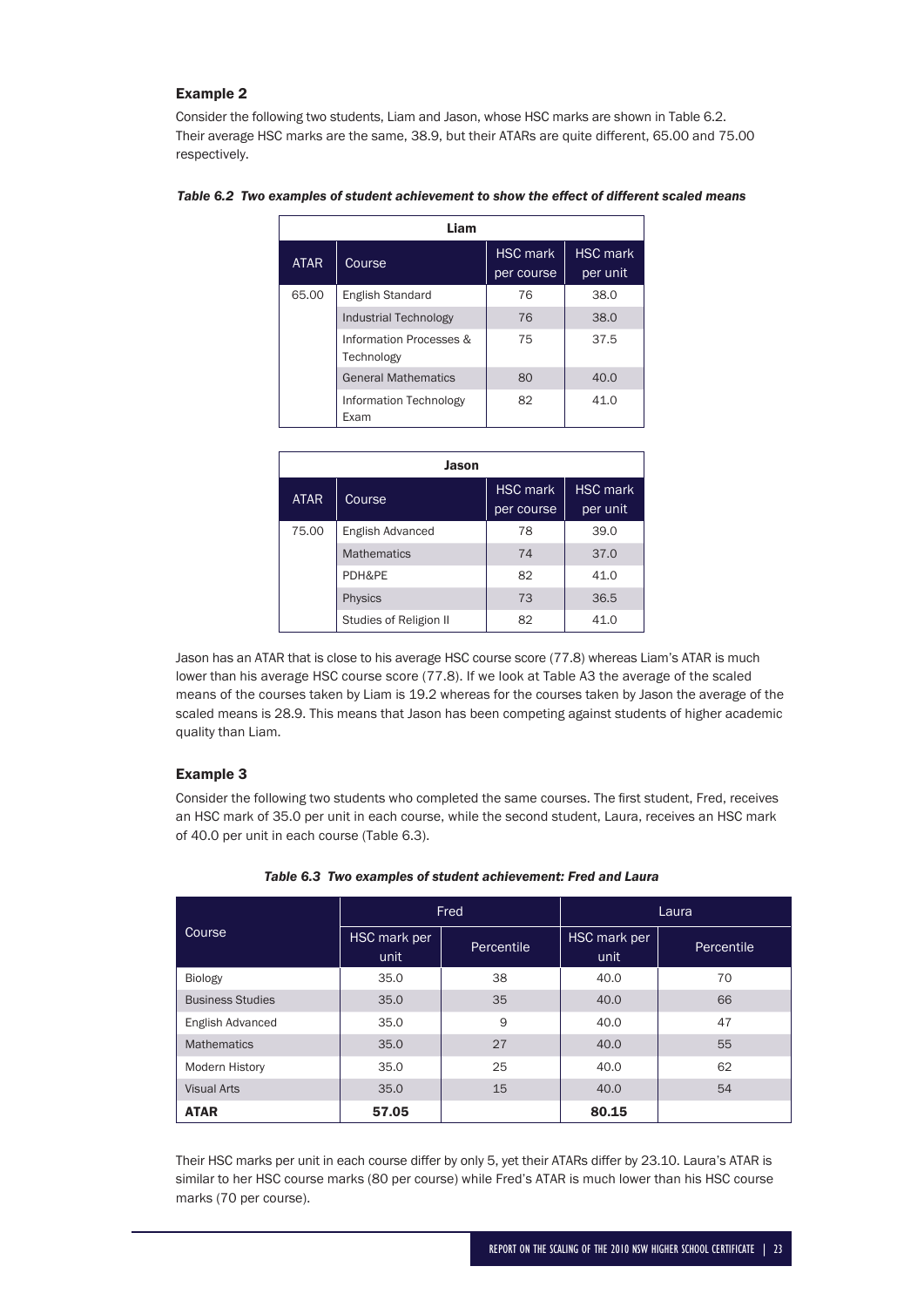The reason for the large difference in the ATARs can be found in the differences in the percentiles shown in Table 6.3. The percentiles are much higher for Laura than for Fred. Given these large differences, it is not surprising that their ATARs are very different.

The courses and HSC marks shown for Fred and Laura are the same as in 2009. While their HSC marks are the same, their percentiles (their positions in their courses) have changed because of the changes in the distributions of HSC marks, so their ATARs are different. Table 6.4 presents the ATARs for 2009 and 2010.

| Year | Fred  | Laura |
|------|-------|-------|
| 2009 | 57.80 | 81.20 |
| 2010 | 57.05 | 80.15 |

*Table 6.4 ATARs for Fred and Laura: 2009–2010*

*The ATAR is all about position, whereas HSC marks indicate levels of achievement in individual courses.*

## 6.2 Why does this course contribute to my ATAR when another course where I received a higher mark does not count?

As in previous years, this question arose after the results were released because each student's ATAR Advice Notice shows which units contribute to their ATAR. The question is not always easy to answer, especially as students are only aware of their HSC marks, which provide little information as to their rankings in their courses.

The question can often be answered by reference to data on the distributions of HSC and scaled marks in Table A3 in the Appendix. Some examples are presented to illustrate the principles involved.

The examples illustrate the general principle that *a student's position in their course and the scaled means and standard deviations of their courses are all important in determining which of their courses contribute towards their ATAR.*

Also remember that a *given HSC mark usually corresponds to a range of raw and scaled marks.*

#### Example 1 – scaled means

The first example (Table 6.5) shows a set of HSC and scaled marks corresponding to results at the 90<sup>th</sup> percentile of the various course distributions.

|                         |               |             |           | $P_{90}$                    |                |  |
|-------------------------|---------------|-------------|-----------|-----------------------------|----------------|--|
| Course                  | <b>Number</b> | Scaled mean | Scaled SD | <b>HSC</b> mark<br>per unit | Scaled<br>mark |  |
| <b>Ancient History</b>  | 12086         | 24.7        | 10.6      | 45.0                        | 38.6           |  |
| <b>Biology</b>          | 15849         | 26.9        | 9.7       | 44.0                        | 39.2           |  |
| <b>Business Studies</b> | 15830         | 23.6        | 10.4      | 44.5                        | 37.5           |  |
| Music 1                 | 4995          | 22.5        | 10.1      | 45.5                        | 36.6           |  |
| Physics                 | 9 3 5 9       | 30.5        | 9.2       | 44.5                        | 41.4           |  |

*Table 6.5 HSC and scaled marks – example 1*

These HSC marks are similar and each is at the 90<sup>th</sup> percentile of a large course with comparable standard deviations. Since the position within the course candidature is the same for each course, the scaled mark will depend on the academic quality of the candidature of the course concerned. The highest scaled mark is for Physics, which has the highest scaled mean.

A student in Biology with an HSC mark of 44 can receive a higher scaled mark than a student in Ancient History with an HSC mark of 45 due to the differences in the strength of the competition reflected in the scaled mean.

Notice also that the course with the highest HSC mark, Music 1, has the lowest scaled mark.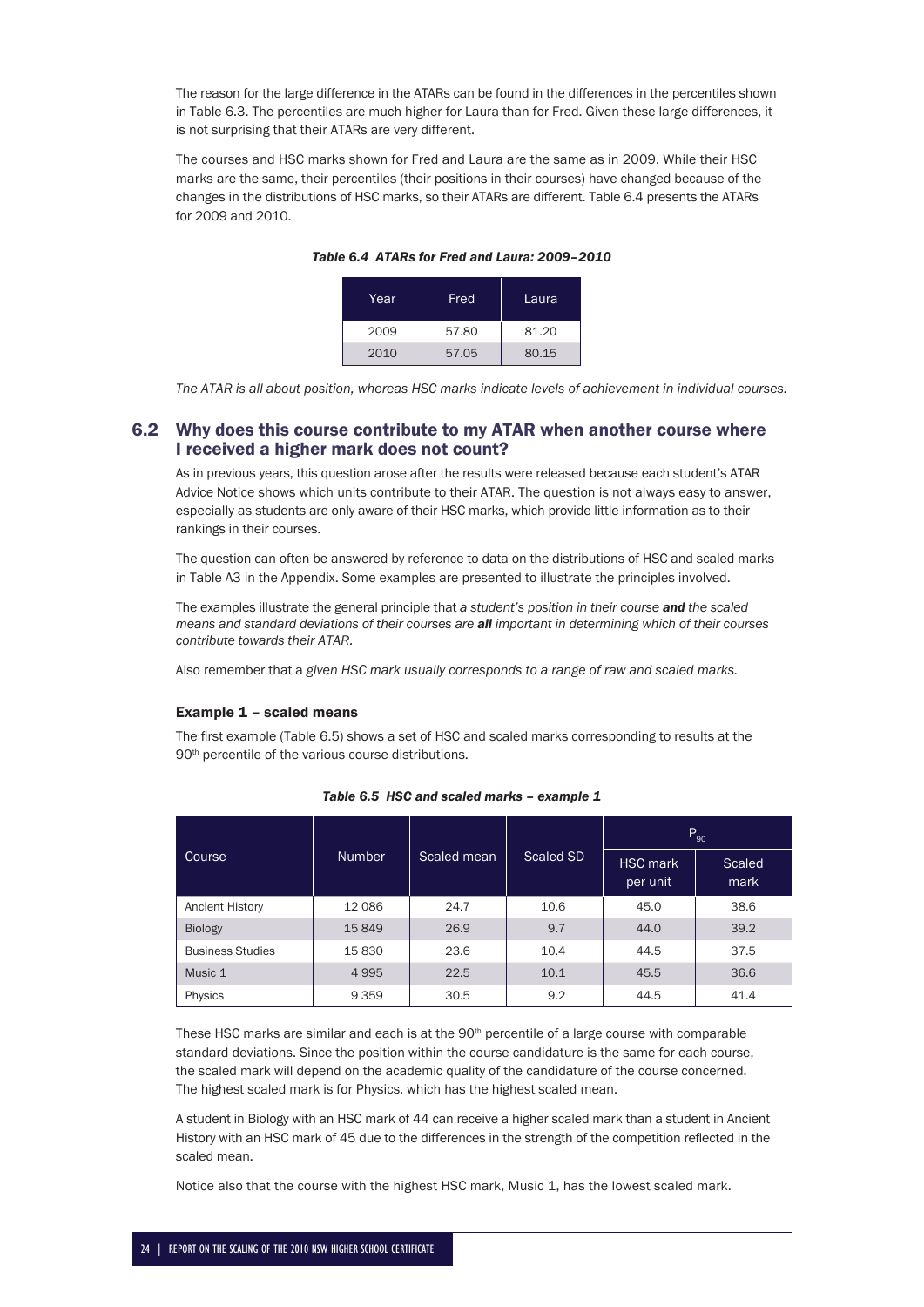The HSC mark on its own does not give a clear indication of the contribution a course makes towards a student's aggregate.

# Example 2 – position

Consider students with HSC marks of 47.0 per unit in Geography and English Extension 2. The student in Geography is at the 99<sup>th</sup> percentile and gains a scaled mark of 45.6 whereas the student in English Extension 2 is at the  $90<sup>th</sup>$  percentile and gets a scaled mark of 44.2. Therefore, even though the scaled mean for English Extension 2, 36.3, is much higher than the scaled mean for Geography, 25.5, the difference in position compensates for this and the Geography student gets the higher scaled mark.

|                     | Scaled mean | <b>Scaled SD</b> | Percentile | <b>HSC</b> mark<br>per unit | Scaled mark |
|---------------------|-------------|------------------|------------|-----------------------------|-------------|
| English Extension 2 | 36.3        | 6.2              | $P_{90}$   | 47.0                        | 44.2        |
| Geography           | 25.5        | 10.3             | $P_{99}$   | 47.0                        | 45.6        |

#### *Table 6.6 HSC and scaled marks – example 2*

#### Example 3 – standard deviations

In some situations, particularly in courses with smaller candidatures, the difference in the distribution spread is also a factor in deciding which course contributes towards the ATAR.

|                          |             |           | $P_{75}$                    |             |  |  |
|--------------------------|-------------|-----------|-----------------------------|-------------|--|--|
| Course                   | Scaled mean | Scaled SD | <b>HSC</b> mark<br>per unit | Scaled mark |  |  |
| <b>French Continuers</b> | 34.8        | 8.5       | 45.0                        | 41.3        |  |  |
| Italian Extension        | 37.6        | 5.1       | 45.0                        | 40.9        |  |  |

#### *Table 6.7 HSC and scaled marks – example 3*

Consider students at the 75<sup>th</sup> percentile of French Continuers with HSC mark 45.0 per unit and scaled mark of 41.3 per unit and at the 75<sup>th</sup> percentile of Italian Extension with an HSC mark of 45.0 per unit and scaled mark of 40.9 per unit. Italian Extension has scaled mean of 37.6 whereas French Continuers has a scaled mean of 34.8.

The course with the lower scaled mean has the higher scaled mark corresponding to the HSC mark of 45.0 even though the position is the same in both courses. The reason the scaled marks differ is the spread in the distribution as measured by the standard deviation (SD). Italian Extension has SD 5.1 but French Continuers has SD 8.5. French Continuers has a candidature with more varied academic ability than Italian Extension.

#### Example 4 – raw vs HSC marks

Recall from Section 4.6 that there is not necessarily a unique scaled mark for each HSC mark. From Table A3, by focusing on the maximum mark and the 99th percentile, we see that candidates receiving an HSC mark of 50 in English Extension 2 received scaled marks of 50.0 and 48.5. The top HSC mark in a course does not necessarily reflect the top raw mark in a course and so a candidate with an HSC mark of 50 may not receive the top scaled mark.

Also looking at Vietnamese we see that top HSC mark was 45.5 and the HSC mark corresponding to the 99<sup>th</sup> percentile was also 45.5. However, the top candidate received a scaled mark of 47.0 and the candidate at the 99<sup>th</sup> percentile of the scaled distribution received 46.4.

A similar observation can be made looking at the Electrotechnology Exam data.

The pattern of several raw marks corresponding to a given HSC mark can apply across the distribution, not just at the top of the range, and so candidates with the same HSC result can have different scaled marks.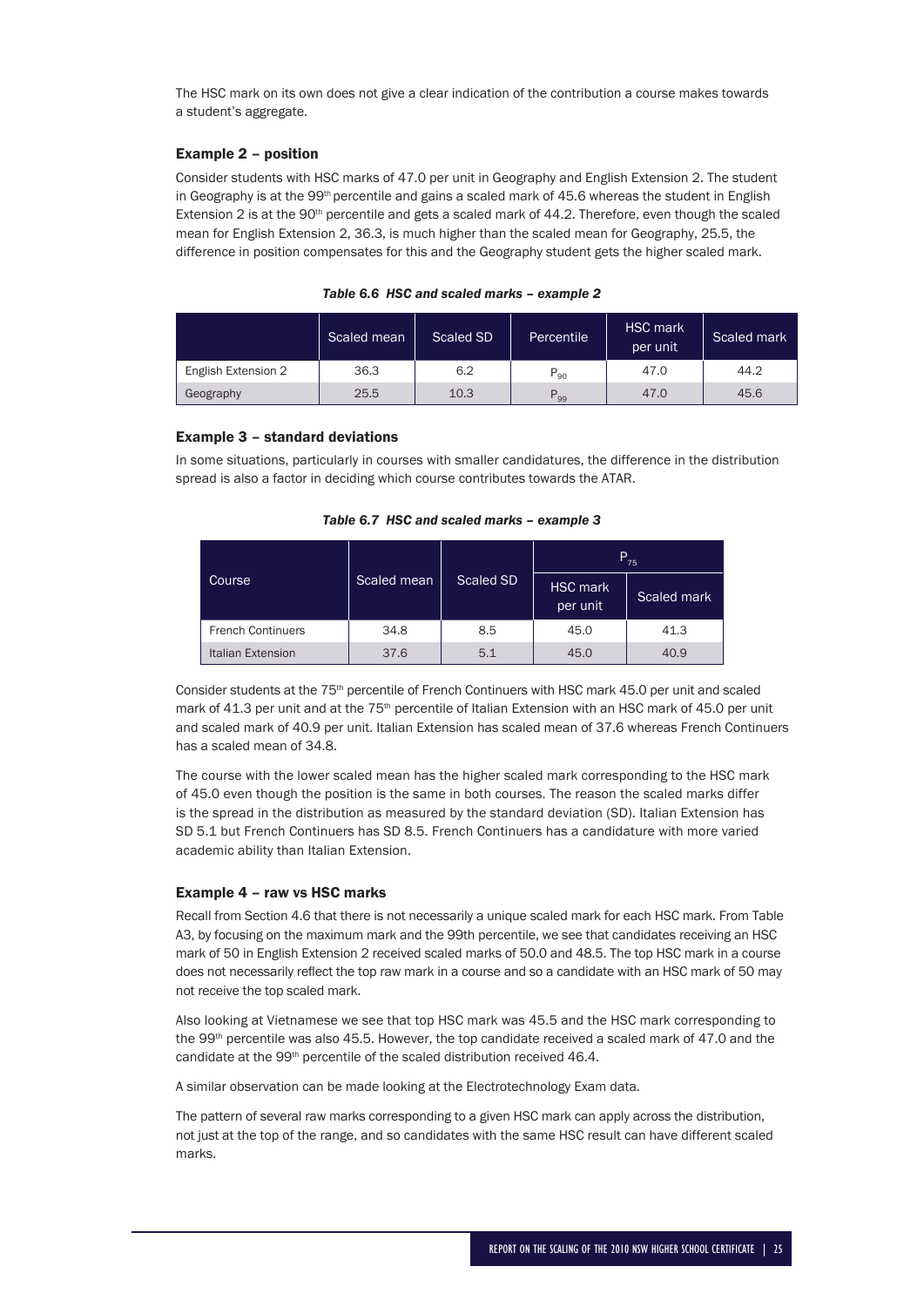# 6.3 If English Standard and English Advanced are scaled as a single group, why does the same HSC mark give different scaled marks in English Standard and English Advanced?

HSC marks and scaled marks are different marks. HSC marks are the marks released by the Board to students and are the result of the standards-setting exercise. Scaled marks are, however, based on raw HSC marks.

- In 2 unit English all students complete a common paper (Paper 1) which counts for 40% of the total mark. Standard and Advanced students then complete separate papers that count for 60% of the total mark.
- The Board then uses Paper 1 to place the marks of the separate Standard and Advanced papers on the same scale so that a total (raw) examination mark can be calculated for 2 unit English. The marks for Standard and Advanced students are deemed to be on the same scale.
- The Board moderates school assessments using these raw examination marks.
- The raw HSC mark which is used for scaling is then calculated.
- The raw HSC marks for the English Standard and Advanced students are combined, and scaled as a single course. A raw HSC mark yields the same scaled mark for Standard and Advanced students.
- The Board aligns the raw examination marks against standards separately for Standard and Advanced students. As a result, Advanced students on a given raw mark receive a higher aligned mark than Standard students on the same raw mark. Consequently an aligned HSC mark corresponds to different scaled marks for Standard and Advanced students. This gives the appearance that Advanced students have been disadvantaged, but this is not true.

If Table A3 in the Appendix showed the raw HSC marks rather than the reported HSC marks, it would be clear that Advanced students are not disadvantaged in the scaling process.

# 6.4 Other frequently asked questions

#### Does the school I attend matter?

No. The school attended does not feature in the ATAR calculation. The ATAR calculation is based only on marks provided by the Board; no other information is used.

#### Does my postcode matter?

No, this information is not used in the ATAR calculation.

#### Are certain courses always "scaled down"?

No. Scaling is carried out afresh each year: if the quality of the candidature changes, the scaled mean will also change.

#### Is it true that if I study this course I can't get a high ATAR?

No. As Table A1 in the Appendix shows, there are students in every course who achieve high ATARs.

#### What impact did the variation in patterns of HSC marks have on the ATAR calculations?

None. It is the raw HSC marks rather than the aligned HSC marks that are scaled. The fact that the percentage of students who are placed in Performance Band 6 differs across courses has no effect on the calculation of the ATAR.

#### Why can't I use my HSC marks to check the calculation of my ATAR?

There are two reasons. The first is the ATAR is a rank that indicates your position in relation to other students, it is not an average mark. Second raw marks are used in the calculation of the ATAR not the aligned HSC marks.

#### Can I find out what my scaled marks are?

No. Scaled marks are not reported to students. They are determined during an interim phase in the ATAR calculation.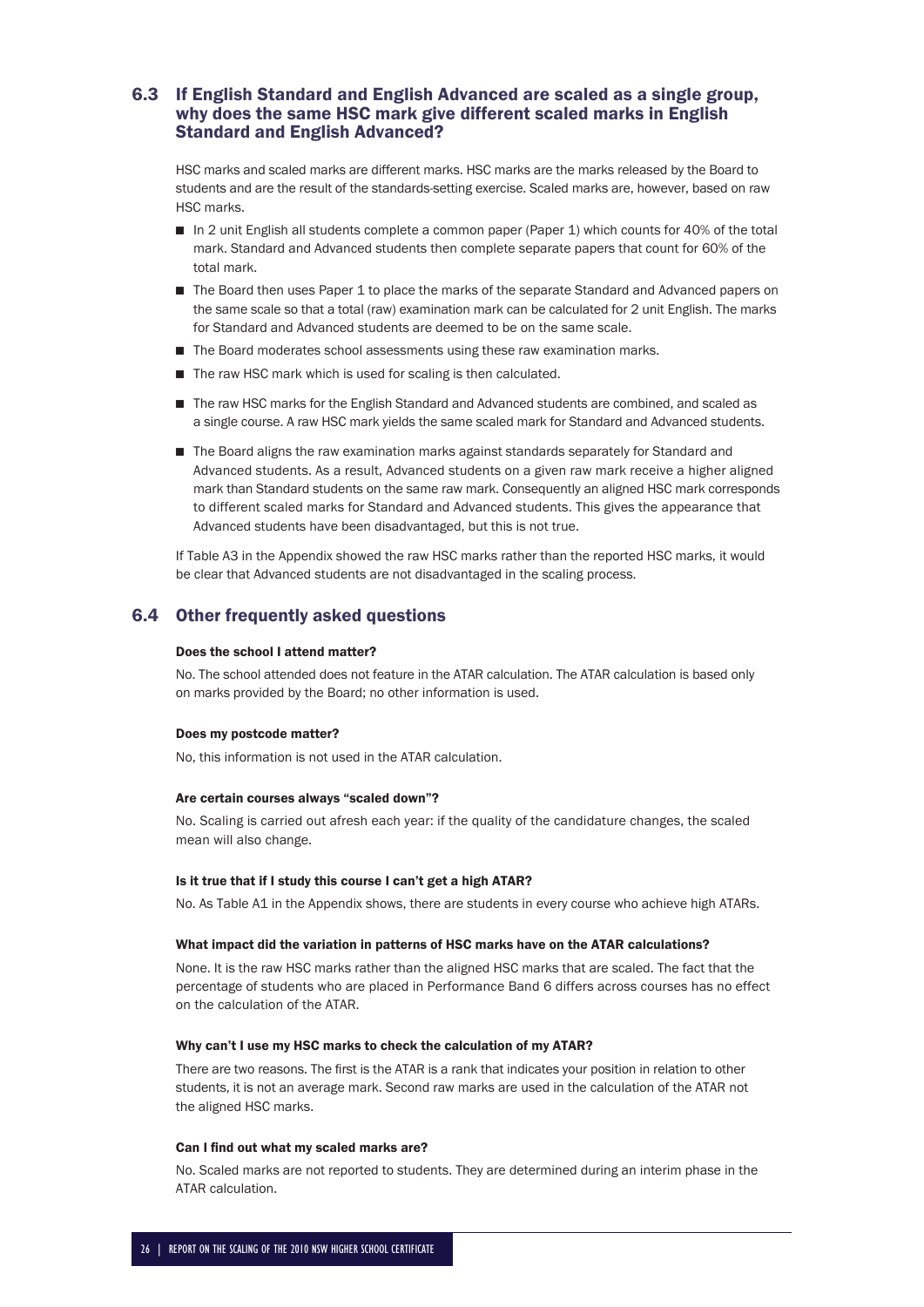#### I have similar HSC marks to my friend, but we don't have similar ATARs. Why not?

Your ATARs would be similar if your courses were the same.

#### Which course should I study?

Do not choose courses on the basis of what you believe are the likely effects of scaling. Choice of which courses to study should be determined only by your interests, your demonstrated abilities and the value of courses for your future career plans. The scaling process is designed to allow students to choose according to these principles and not, as far as university selection is concerned, be disadvantaged by their choice. It treats all students on their merits.

#### Do I get a better ATAR if I study more units?

This is a common question. While the data show that students who study more units tend to gain higher ATARs, determining causality is difficult. The relationship between number of units studied and ATAR might result from personal attributes including interest, motivation, effort and time management. You cannot assume that simply by studying more units your ATAR will be increased

#### What happens if I repeat a course?

If a course is repeated only the last satisfactory attempt is used towards the calculation of the ATAR. Your aggregate will be re-calculated using your new mark and your previous marks. Your aggregate may increase, remain the same or decrease; it depends on your new mark. Since you are being compared with a different cohort your ATAR may increase, remain the same or decrease.

#### What happens if I accumulate the HSC?

Students who accumulate courses towards their HSC have their scaled marks calculated the year they complete the courses.

#### What happens if I already have an ATAR and add a new ATAR course the following year?

Your aggregate will be recalculated using your new course and your previous courses. Your aggregate may increase or stay the same but it will not decrease. However, since you are now being compared with a different cohort your ATAR may increase, stay the same or even decrease.

#### If I'm eligible to get bonus points, does my ATAR change?

No. Bonus points do not change your ATAR. They change your selection rank for a particular preference or course.

#### If bonus points don't increase my ATAR, then how do they work?

Universities allocate bonus points for different reasons. Examples include performance in specific HSC courses, living in or attending school in an area defined by the university and applying for consideration through Educational Access Schemes.

As the bonus points schemes for each university, and often for each course at the same university, are different then your selection rank can be different for each course you list in your course preferences. For most Year 12 applicants, their selection rank for each course preference is their ATAR. However, if a university allocates bonus points for a particular course then the applicant's selection rank for that course is their ATAR + bonus points.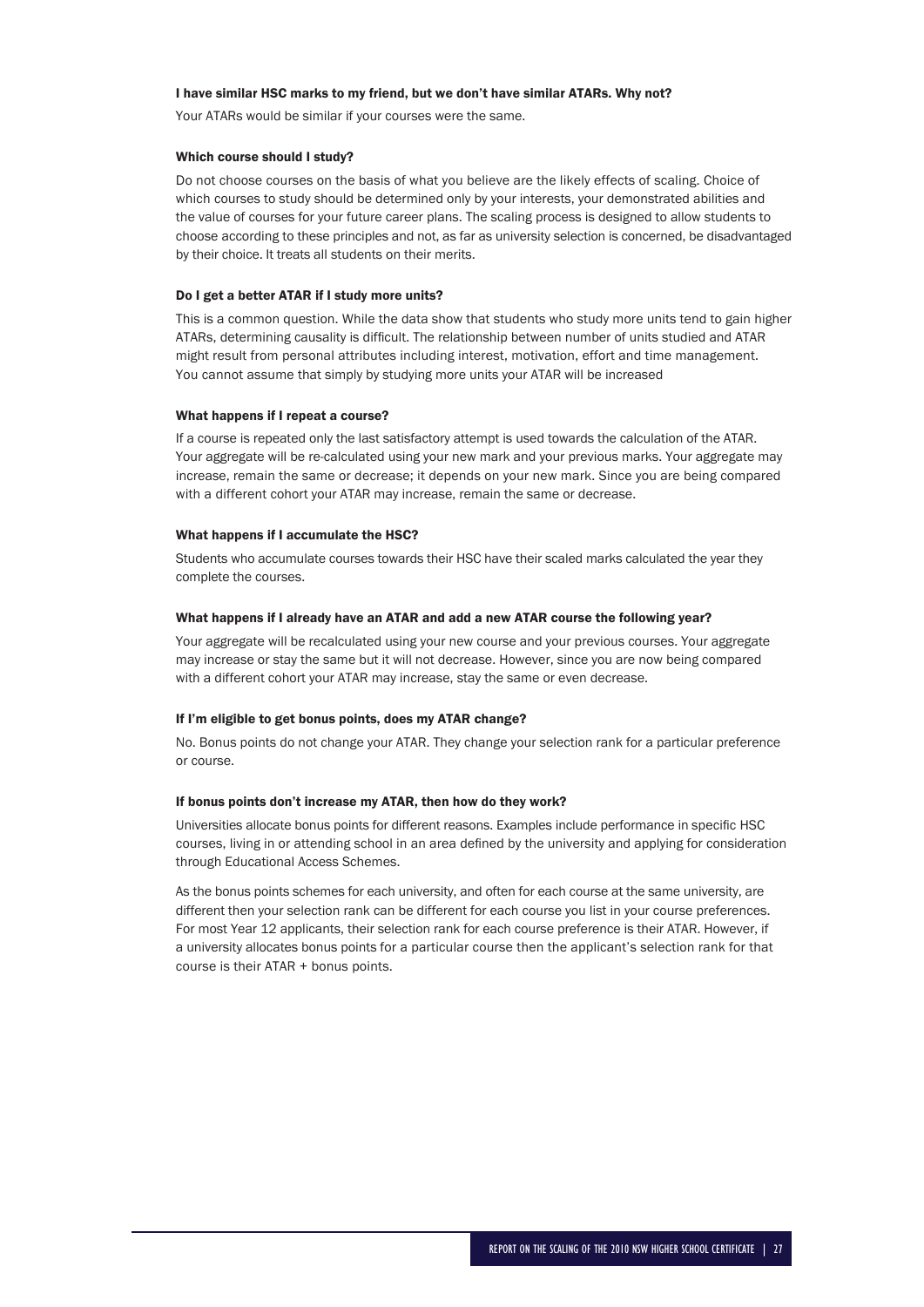# 7 Appendix

The following courses are not included in any of the Tables A1–A6 in the Appendix as they had less than 10 students in 2010:

- Arabic Beginners
- Dutch
- **Hungarian**
- Korean Continuers
- Malay Background Speakers
- **Maltese**
- **Ukrainian.**

Some other courses do not appear in all Tables if they have less than the minimum number of candidates required for a particular table.

| Table A1 | Gender, ATAR eligibility and maximum ATAR by course<br>Excludes courses with less than 10 students.                     |
|----------|-------------------------------------------------------------------------------------------------------------------------|
| Table A2 | Distributions of HSC marks by course<br>Excludes courses with less than 10 students.                                    |
| Table A3 | Descriptive statistics and selected percentiles for HSC marks and scaled marks by course                                |
|          | Excludes courses with less than 10 students and no percentile data are given for courses with<br>less than 40 students. |
| Table A4 | Distributions of HSC marks by course: 2009 - 2010<br>Excludes courses with less than 40 students in either year.        |
| Table A5 | Distributions of scaled marks by course: 2009 - 2010<br>Excludes courses with less than 40 students in either year.     |
|          |                                                                                                                         |

- Table A6 Courses that contribute to the ATAR Excludes courses with less than 10 students.
- Table A7 ATAR distribution
- Table A8 Relationship between ATAR and percentiles: 2009 2010
- Table A9 Relationship between ATAR and aggregates: 2009 2010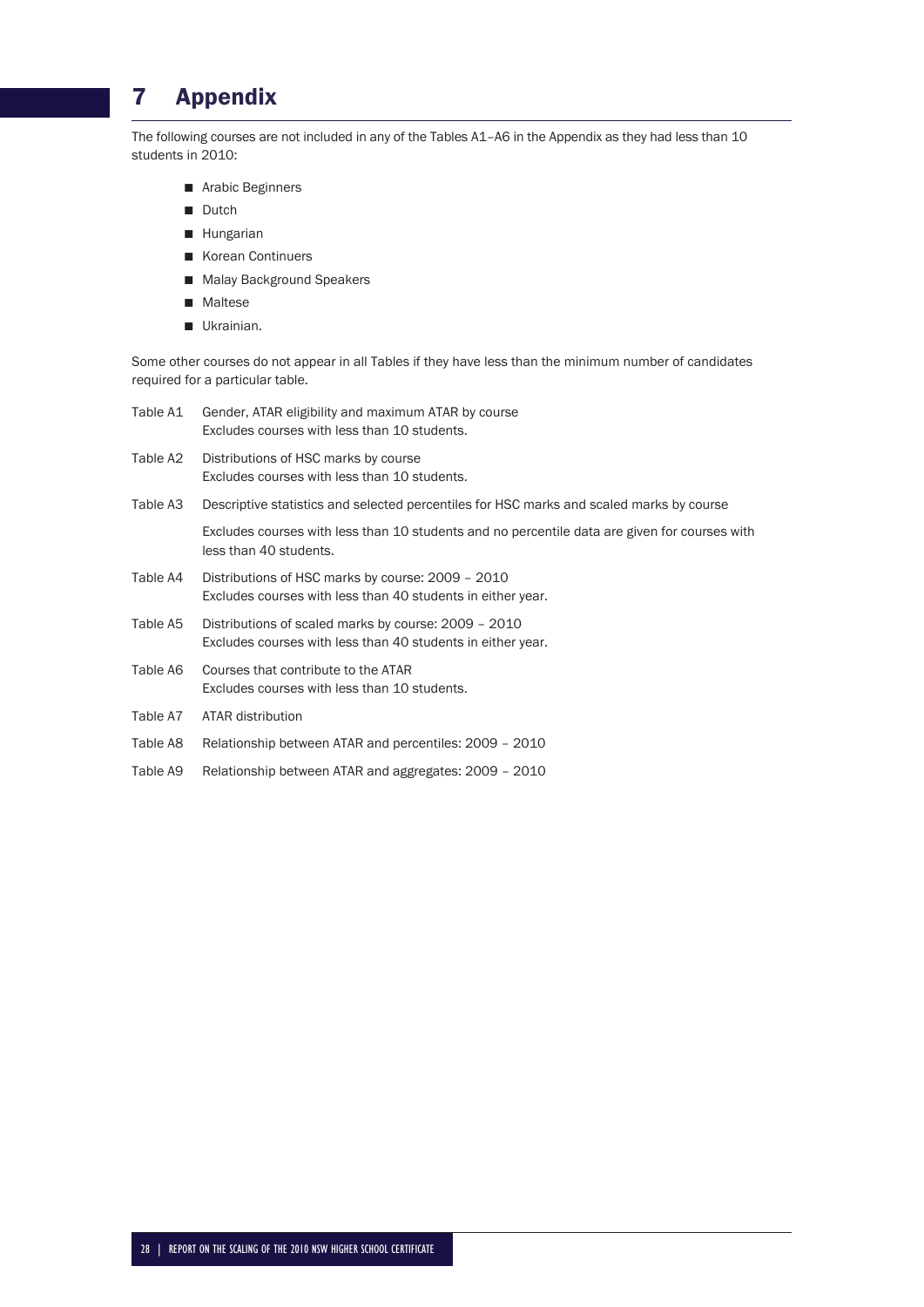# Table A1 Gender, ATAR eligibility and maximum ATAR by course

- *Notes:* (i) The Number All column shows the number of students who completed the course in 2010 or in a previous year (and who have done at least one ATAR course in 2010).
	- (ii) The **Number HSC** column shows the number of students who completed the course in 2010 or in a previous year and who received an HSC award in 2010.
	- (iii) The **Number ATAR** column shows the number of students who completed the course in 2010 or in a previous year and who were eligible for an ATAR in 2010.
	- (iv) The % Female column shows the percentage of students in the course who were female.
	- (v) The % HSC column shows the percentage of students in the course who received an HSC award in 2010.
	- (vi) The % ATAR eligible column shows the percentage of students in the course who were eligible for an ATAR in 2010.
	- (vii) The Maximum ATAR column shows the maximum ATAR achieved by a student doing that course.
	- (viii) The table excludes courses with less than 10 students.

| Course                             | Number<br>All | Number<br><b>HSC</b> | Number<br>ATAR | % Female | % HSC | % ATAR<br>eligible | Maximum<br><b>ATAR</b> |
|------------------------------------|---------------|----------------------|----------------|----------|-------|--------------------|------------------------|
| <b>Aboriginal Studies</b>          | 345           | 325                  | 194            | 68.1     | 94.2  | 56.2               | 96.60                  |
| Agriculture                        | 1451          | 1367                 | 1079           | 50.9     | 94.2  | 74.4               | 99.95                  |
| <b>Ancient History</b>             | 12258         | 12042                | 11149          | 57.4     | 98.2  | 91.0               | 99.95                  |
| <b>Biology</b>                     | 16100         | 15767                | 15308          | 61.3     | 97.9  | 95.1               | 99.95                  |
| <b>Business Studies</b>            | 16013         | 15693                | 14568          | 48.5     | 98.0  | 91.0               | 99.85                  |
| Chemistry                          | 10500         | 10309                | 10272          | 45.4     | 98.2  | 97.8               | 99.95                  |
| Community & Family Studies         | 5778          | 5685                 | 4507           | 94.0     | 98.4  | 78.0               | 98.35                  |
| Dance                              | 844           | 814                  | 705            | 94.7     | 96.4  | 83.5               | 99.10                  |
| Design & Technology                | 3624          | 3548                 | 3100           | 42.6     | 97.9  | 85.5               | 99.40                  |
| Drama                              | 4548          | 4426                 | 3972           | 69.6     | 97.3  | 87.3               | 99.90                  |
| Earth & Environmental Science      | 1466          | 1422                 | 1334           | 49.0     | 97.0  | 91.0               | 99.95                  |
| Economics                          | 6172          | 6086                 | 6056           | 37.4     | 98.6  | 98.1               | 99.95                  |
| <b>Engineering Studies</b>         | 1830          | 1805                 | 1747           | 4.3      | 98.6  | 95.5               | 99.90                  |
| <b>English Standard</b>            | 34711         | 33665                | 24838          | 47.2     | 97.0  | 71.6               | 99.80                  |
| English Advanced                   | 27360         | 27017                | 26644          | 58.6     | 98.7  | 97.4               | 99.95                  |
| English Extension 1                | 5617          | 5572                 | 5566           | 65.2     | 99.2  | 99.1               | 99.95                  |
| English Extension 2                | 2214          | 2206                 | 2205           | 67.9     | 99.6  | 99.6               | 99.95                  |
| <b>ESL</b>                         | 3088          | 2980                 | 2739           | 50.1     | 96.5  | 88.7               | 99.95                  |
| Food Technology                    | 3524          | 3462                 | 2786           | 75.2     | 98.2  | 79.1               | 99.65                  |
| Geography                          | 4692          | 4596                 | 4328           | 46.7     | 98.0  | 92.2               | 99.95                  |
| Industrial Technology              | 4084          | 3975                 | 2611           | 10.5     | 97.3  | 63.9               | 99.10                  |
| Information Processes & Technology | 4967          | 4622                 | 4251           | 27.2     | 93.1  | 85.6               | 99.95                  |
| <b>Legal Studies</b>               | 8745          | 8589                 | 8161           | 60.9     | 98.2  | 93.3               | 99.95                  |
| <b>General Mathematics</b>         | 31206         | 30565                | 26077          | 50.3     | 97.9  | 83.6               | 99.60                  |
| <b>Mathematics</b>                 | 17406         | 16331                | 16246          | 45.8     | 93.8  | 93.3               | 99.95                  |
| Mathematics Extension 1            | 9317          | 8973                 | 8974           | 41.2     | 96.3  | 96.3               | 99.95                  |
| Mathematics Extension 2            | 3530          | 3448                 | 3452           | 37.3     | 97.7  | 97.8               | 99.95                  |
| <b>Modern History</b>              | 10177         | 9976                 | 9514           | 54.9     | 98.0  | 93.5               | 99.95                  |
| <b>History Extension</b>           | 2199          | 2194                 | 2194           | 62.3     | 99.8  | 99.8               | 99.95                  |
| Music 1                            | 5060          | 4942                 | 4295           | 44.1     | 97.7  | 84.9               | 99.60                  |
| Music 2                            | 772           | 738                  | 735            | 50.3     | 95.6  | 95.2               | 99.95                  |
| <b>Music Extension</b>             | 455           | 448                  | 448            | 51.9     | 98.5  | 98.5               | 99.95                  |
| PDH&PE                             | 13600         | 13414                | 12050          | 53.4     | 98.6  | 88.6               | 99.70                  |
| Physics                            | 9462          | 9332                 | 9269           | 22.5     | 98.6  | 98.0               | 99.95                  |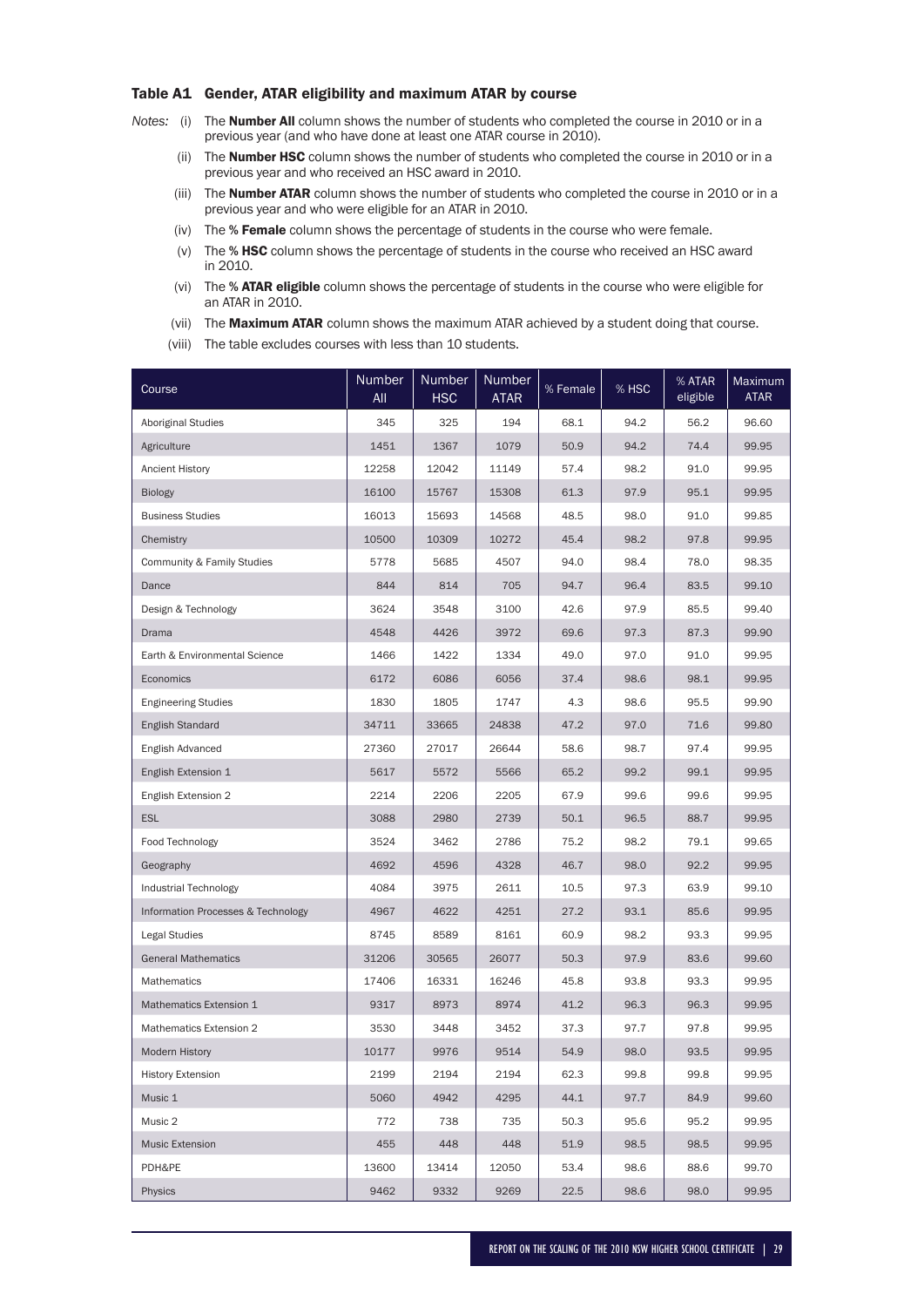# *Table A1 Gender, ATAR eligibility and maximum ATAR by course (continued)*

| Course                             | Number<br>All | <b>Number</b><br><b>HSC</b> | Number<br><b>ATAR</b> | % Female | % HSC | % ATAR<br>eligible | Maximum<br>ATAR |
|------------------------------------|---------------|-----------------------------|-----------------------|----------|-------|--------------------|-----------------|
| Senior Science                     | 4948          | 4813                        | 4049                  | 44.8     | 97.3  | 81.8               | 99.55           |
| Society & Culture                  | 4032          | 3923                        | 3576                  | 82.2     | 97.3  | 88.7               | 99.70           |
| Software Design & Development      | 1820          | 1744                        | 1659                  | 9.3      | 95.8  | 91.2               | 99.95           |
| Studies of Religion I              | 9700          | 9527                        | 9149                  | 53.0     | 98.2  | 94.3               | 99.95           |
| Studies of Religion II             | 4497          | 4412                        | 4299                  | 66.5     | 98.1  | 95.6               | 99.85           |
| <b>Textiles &amp; Design</b>       | 2282          | 2253                        | 1875                  | 97.8     | 98.7  | 82.2               | 99.65           |
| <b>Visual Arts</b>                 | 9710          | 9504                        | 8195                  | 70.2     | 97.9  | 84.4               | 99.95           |
| <b>Arabic Continuers</b>           | 230           | 219                         | 199                   | 66.1     | 95.2  | 86.5               | 98.95           |
| Arabic Extension                   | 69            | 66                          | 64                    | 71.0     | 95.7  | 92.8               | 97.75           |
| Armenian                           | 29            | 24                          | 24                    | 55.2     | 82.8  | 82.8               | 97.20           |
| <b>Chinese Beginners</b>           | 42            | 42                          | 40                    | 61.9     | 100.0 | 95.2               | 98.45           |
| <b>Chinese Continuers</b>          | 118           | 115                         | 115                   | 58.5     | 97.5  | 97.5               | 99.80           |
| <b>Chinese Extension</b>           | 37            | 35                          | 35                    | 62.2     | 94.6  | 94.6               | 99.55           |
| <b>Chinese Background Speakers</b> | 1109          | 1076                        | 1043                  | 52.3     | 97.0  | 94.0               | 99.85           |
| <b>Classical Greek Continuers</b>  | 12            | 12                          | 12                    | 25.0     | 100.0 | 100.0              | 99.65           |
| <b>Classical Greek Extension</b>   | 12            | 12                          | 12                    | 25.0     | 100.0 | 100.0              | 99.65           |
| <b>Classical Hebrew Continuers</b> | 38            | 38                          | 37                    | 60.5     | 100.0 | 97.4               | 99.95           |
| <b>Classical Hebrew Extension</b>  | 21            | 21                          | 21                    | 66.7     | 100.0 | 100.0              | 99.95           |
| Croatian                           | 18            | 18                          | 18                    | 44.4     | 100.0 | 100.0              | 99.20           |
| Filipino                           | 14            | 12                          | 11                    | 57.1     | 85.7  | 78.6               | 96.25           |
| <b>French Beginners</b>            | 665           | 651                         | 611                   | 86.3     | 97.9  | 91.9               | 99.95           |
| <b>French Continuers</b>           | 921           | 866                         | 862                   | 68.6     | 94.0  | 93.6               | 99.95           |
| French Extension                   | 225           | 210                         | 209                   | 71.1     | 93.3  | 92.9               | 99.95           |
| German Beginners                   | 101           | 99                          | 96                    | 74.3     | 98.0  | 95.0               | 99.50           |
| <b>German Continuers</b>           | 353           | 335                         | 331                   | 60.3     | 94.9  | 93.8               | 99.95           |
| <b>German Extension</b>            | 98            | 98                          | 98                    | 58.2     | 100.0 | 100.0              | 99.95           |
| Hindi                              | 34            | 25                          | 25                    | 76.5     | 73.5  | 73.5               | 99.95           |
| Indonesian Beginners               | 53            | 53                          | 51                    | 71.7     | 100.0 | 96.2               | 98.25           |
| Indonesian Continuers              | 69            | 66                          | 66                    | 65.2     | 95.7  | 95.7               | 99.00           |
| Indonesian Extension               | 22            | 21                          | 21                    | 54.5     | 95.5  | 95.5               | 99.00           |
| Indonesian Background Speakers     | 109           | 95                          | 95                    | 45.0     | 87.2  | 87.2               | 97.05           |
| Italian Beginners                  | 360           | 356                         | 315                   | 73.6     | 98.9  | 87.5               | 99.85           |
| <b>Italian Continuers</b>          | 337           | 321                         | 309                   | 71.5     | 95.3  | 91.7               | 99.95           |
| Italian Extension                  | 60            | 59                          | 59                    | 70.0     | 98.3  | 98.3               | 99.95           |
| Japanese Beginners                 | 666           | 656                         | 635                   | 67.1     | 98.5  | 95.3               | 99.75           |
| Japanese Continuers                | 801           | 787                         | 779                   | 66.8     | 98.3  | 97.3               | 99.95           |
| Japanese Extension                 | 285           | 285                         | 285                   | 67.7     | 100.0 | 100.0              | 99.95           |
| Japanese Background Speakers       | 42            | 39                          | 36                    | 66.7     | 92.9  | 85.7               | 95.25           |
| Khmer                              | 25            | 22                          | 21                    | 68.0     | 88.0  | 84.0               | 96.70           |
| Korean Background Speakers         | 91            | 88                          | 88                    | 54.9     | 96.7  | 96.7               | 99.20           |
| Latin Continuers                   | 177           | 173                         | 173                   | 39.0     | 97.7  | 97.7               | 99.95           |
| Latin Extension                    | 98            | 96                          | 96                    | 39.8     | 98.0  | 98.0               | 99.95           |
| Macedonian                         | 31            | 31                          | 30                    | 77.4     | 100.0 | 96.8               | 98.60           |
| Modern Greek Beginners             | 48            | 48                          | 43                    | 62.5     | 100.0 | 89.6               | 99.95           |
| Modern Greek Continuers            | 110           | 95                          | 91                    | 70.0     | 86.4  | 82.7               | 98.20           |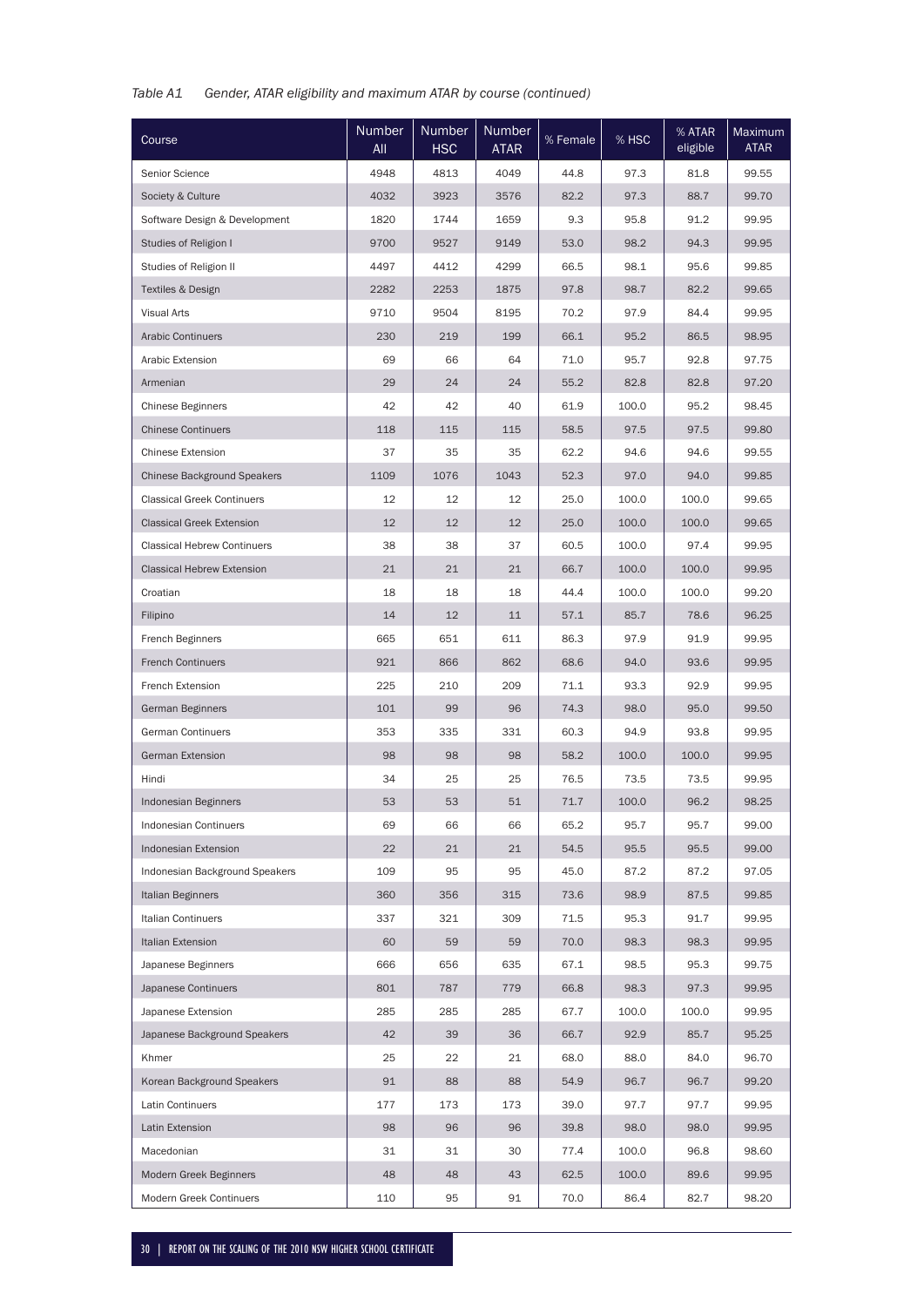# *Table A1 Gender, ATAR eligibility and maximum ATAR by course (continued)*

| Course                        | <b>Number</b><br>All | Number<br><b>HSC</b> | <b>Number</b><br><b>ATAR</b> | % Female | % HSC | % ATAR<br>eligible | Maximum<br><b>ATAR</b> |
|-------------------------------|----------------------|----------------------|------------------------------|----------|-------|--------------------|------------------------|
| <b>Modern Greek Extension</b> | 40                   | 37                   | 37                           | 72.5     | 92.5  | 92.5               | 98.20                  |
| Modern Hebrew                 | 54                   | 40                   | 40                           | 70.4     | 74.1  | 74.1               | 99.95                  |
| Persian                       | 52                   | 38                   | 35                           | 48.1     | 73.1  | 67.3               | 97.45                  |
| Polish                        | 35                   | 30                   | 30                           | 60.0     | 85.7  | 85.7               | 98.75                  |
| Portuguese                    | 21                   | 21                   | 16                           | 47.6     | 100.0 | 76.2               | 96.25                  |
| Russian                       | 20                   | 18                   | 18                           | 50.0     | 90.0  | 90.0               | 98.90                  |
| Serbian                       | 21                   | 19                   | 18                           | 61.9     | 90.5  | 85.7               | 94.25                  |
| <b>Spanish Beginners</b>      | 215                  | 210                  | 185                          | 78.6     | 97.7  | 86.0               | 99.85                  |
| <b>Spanish Continuers</b>     | 175                  | 166                  | 152                          | 61.1     | 94.9  | 86.9               | 97.55                  |
| <b>Spanish Extension</b>      | 51                   | 48                   | 48                           | 70.6     | 94.1  | 94.1               | 94.75                  |
| Swedish                       | 14                   | 8                    | 8                            | 92.9     | 57.1  | 57.1               | 96.10                  |
| Tamil                         | 50                   | 28                   | 28                           | 62.0     | 56.0  | 56.0               | 99.70                  |
| Turkish                       | 36                   | 34                   | 33                           | 63.9     | 94.4  | 91.7               | 91.45                  |
| Vietnamese                    | 186                  | 168                  | 158                          | 52.7     | 90.3  | 84.9               | 99.85                  |
| Accounting                    | 541                  | 531                  | 506                          | 48.4     | 98.2  | 93.5               | 99.95                  |
| Automotive Exam               | 284                  | 256                  | 127                          | 6.7      | 90.1  | 44.7               | 90.40                  |
| <b>Business Services Exam</b> | 1495                 | 1444                 | 1129                         | 80.8     | 96.6  | 75.5               | 98.20                  |
| <b>Construction Exam</b>      | 1578                 | 1494                 | 942                          | 1.1      | 94.7  | 59.7               | 90.70                  |
| Electrotechnology Exam        | 178                  | 158                  | 112                          | 1.7      | 88.8  | 62.9               | 96.55                  |
| <b>Entertainment Exam</b>     | 835                  | 801                  | 670                          | 53.2     | 95.9  | 80.2               | 99.35                  |
| <b>Hospitality Exam</b>       | 5204                 | 5058                 | 4343                         | 70.0     | 97.2  | 83.5               | 98.70                  |
| Information Technology Exam   | 1648                 | 1521                 | 1315                         | 22.0     | 92.3  | 79.8               | 98.10                  |
| Metal & Engineering Exam      | 680                  | 653                  | 378                          | 2.4      | 96.0  | 55.6               | 90.40                  |
| Primary Industries Exam       | 592                  | 545                  | 366                          | 42.9     | 92.1  | 61.8               | 96.45                  |
| <b>Retail Services Exam</b>   | 976                  | 916                  | 651                          | 72.6     | 93.9  | 66.7               | 98.80                  |
| Tourism & Events Exam         | 350                  | 345                  | 279                          | 93.1     | 98.6  | 79.7               | 97.55                  |
| Philosophy Distinction        | 60                   | 43                   | 43                           | 36.7     | 71.7  | 71.7               | 99.95                  |
|                               |                      |                      |                              |          |       |                    |                        |
| <b>Total</b>                  | 68536                | 63825                | 54221                        | 51.6     | 93.1  | 79.1               | 99.95                  |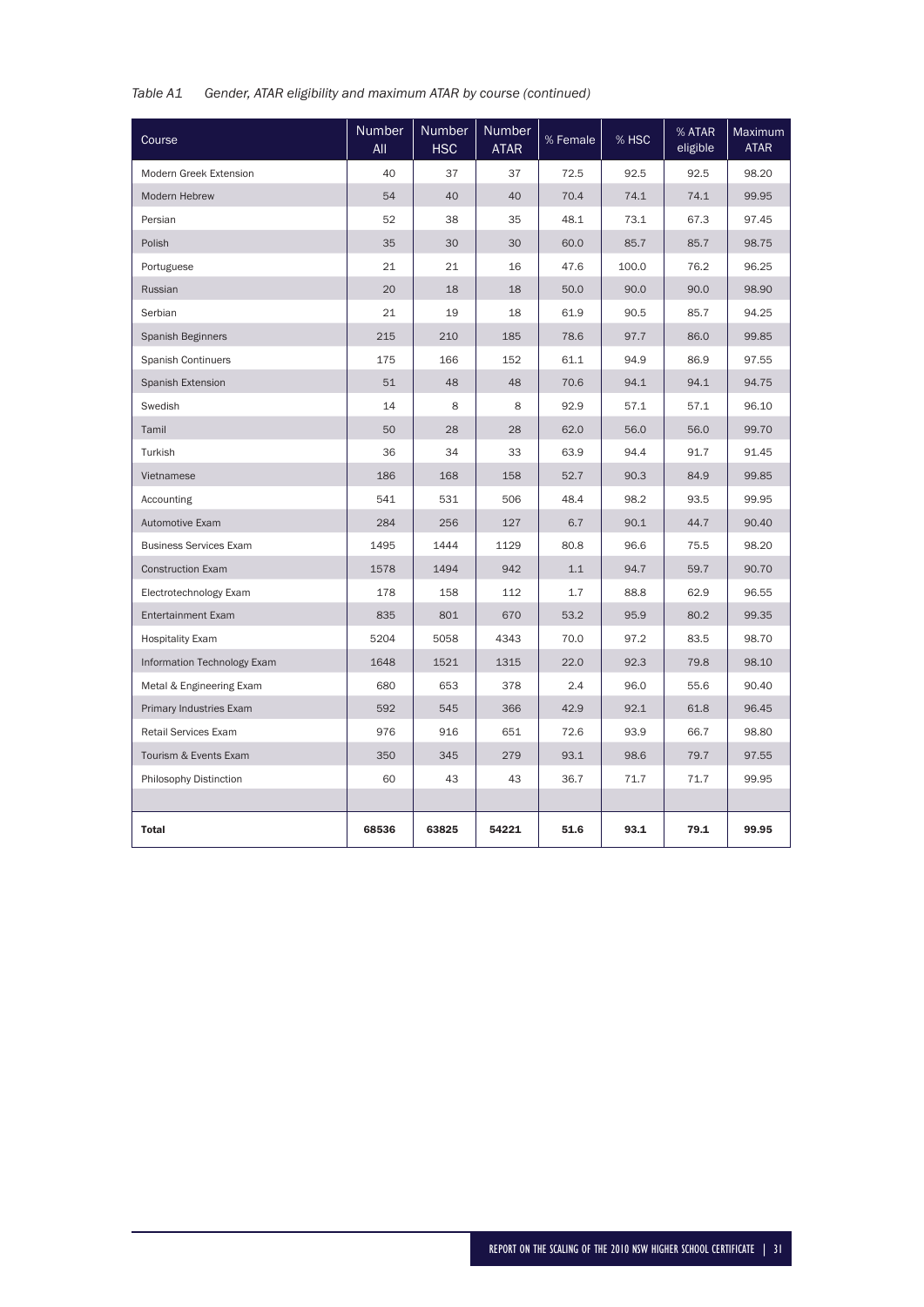## Table A2 Distributions of HSC marks by course

*Notes:* (i) The **Median HSC mark** column shows the median HSC mark per course.

- (ii) The Median Band column indicates the Performance Band in which the median HSC mark lies.
- (iii) The Percentage of Students in Performance Band columns show the percentage of a course candidature in each of the Performance Bands 6 to 2. Extension courses show only bands 4 to 2 as they have four Bands only: E1 to E4.

|                                    | Number | <b>Median HSC</b> | Median         | Percentage of students in Performance Band |                |                |              |                |
|------------------------------------|--------|-------------------|----------------|--------------------------------------------|----------------|----------------|--------------|----------------|
| Course                             |        | mark              | <b>Band</b>    | 6                                          | $\overline{5}$ | $\overline{4}$ | 3            | $\overline{2}$ |
| <b>Aboriginal Studies</b>          | 339    | 75                | $\overline{4}$ | 9                                          | 29             | 28             | 22           | 8              |
| Agriculture                        | 1413   | 70                | 4              | 9                                          | 20             | 24             | 26           | 14             |
| Ancient History                    | 12086  | 75                | 4              | 11                                         | 27             | 26             | 20           | 9              |
| <b>Biology</b>                     | 15849  | 74                | 4              | $\overline{7}$                             | 26             | 31             | 25           | 8              |
| <b>Business Studies</b>            | 15830  | 76                | 4              | 10                                         | 28             | 31             | 23           | $\overline{7}$ |
| Chemistry                          | 10330  | 76                | 4              | 10                                         | 29             | 32             | 18           | 6              |
| Community & Family Studies         | 5738   | 74                | 4              | 5                                          | 24             | 36             | 25           | 8              |
| Dance                              | 801    | 75                | 4              | 11                                         | 23             | 36             | 26           | 3              |
| Design & Technology                | 3599   | 76                | 4              | 8                                          | 26             | 41             | 21           | 4              |
| Drama                              | 4492   | 77                | 4              | 11                                         | 29             | 39             | 18           | 3              |
| Earth & Environmental Science      | 1449   | 77                | 4              | 8                                          | 35             | 36             | 17           | 4              |
| Economics                          | 6108   | 76                | 4              | 13                                         | 28             | 27             | 17           | 8              |
| <b>Engineering Studies</b>         | 1818   | 77                | 4              | 8                                          | 31             | 37             | 15           | 6              |
| <b>English Standard</b>            | 34371  | 66                | 3              | $\leq$ 1                                   | $\overline{4}$ | 31             | 37           | 20             |
| English Advanced                   | 27132  | 81                | 5              | 14                                         | 44             | 35             | 6            | $\mathbf{1}$   |
| English Extension 1                | 5578   | 41                | E <sub>3</sub> |                                            |                | 25             | 61           | 14             |
| English Extension 2                | 2201   | 41                | E3             |                                            |                | 28             | 53           | 17             |
| <b>ESL</b>                         | 3079   | 74                | 4              | 4                                          | 22             | 39             | 25           | 8              |
| Food Technology                    | 3500   | 73                | 4              | 7                                          | 23             | 28             | 23           | 12             |
| Geography                          | 4600   | 77                | 4              | 9                                          | 30             | 35             | 19           | 6              |
| Industrial Technology              | 4061   | 73                | 4              | 9                                          | 21             | 29             | 22           | 11             |
| Information Processes & Technology | 4657   | 74                | $\overline{4}$ | 10                                         | 25             | 31             | 23           | 8              |
| <b>Legal Studies</b>               | 8644   | 75                | 4              | 12                                         | 26             | 26             | 19           | 11             |
| <b>General Mathematics</b>         | 30992  | 72                | 4              | $\overline{7}$                             | 20             | 31             | 29           | 11             |
| <b>Mathematics</b>                 | 17152  | 79                | 4              | 19                                         | 29             | 27             | 14           | 6              |
| Mathematics Extension 1            | 9116   | 42                | E <sub>3</sub> |                                            |                | 37             | 46           | 15             |
| Mathematics Extension 2            | 3469   | 86                | E3             |                                            |                | 38             | 53           | 9              |
| <b>Modern History</b>              | 10054  | 78                | $\overline{4}$ | 8                                          | 34             | 36             | 14           | 5              |
| <b>History Extension</b>           | 2191   | 39                | E3             |                                            |                | 23             | 48           | 26             |
| Music 1                            | 4995   | 82                | 5              | 16                                         | 44             | 27             | 10           | $\mathbf{1}$   |
| Music 2                            | 747    | 86                | 5              | 32                                         | 50             | 17             | $\mathbf{1}$ | $\leq$ 1       |
| Music Extension                    | 447    | 45                | E4             |                                            |                | 59             | 40           | $\mathbf{1}$   |
| PDH&PE                             | 13496  | 76                | 4              | 9                                          | 30             | 32             | 23           | 5              |
| Physics                            | 9359   | 76                | $\overline{4}$ | 8                                          | 31             | 32             | 21           | $\sqrt{5}$     |
| Senior Science                     | 4901   | 77                | 4              | 8                                          | 32             | 36             | 18           | 5              |
| Society & Culture                  | 3961   | 74                | $\overline{4}$ | 9                                          | 25             | 32             | 25           | 9              |
| Software Design & Development      | 1760   | 73                | 4              | 8                                          | 19             | 33             | 26           | 11             |
| Studies of Religion I              | 9538   | 40                | 5              | 14                                         | 37             | 28             | 16           | $\overline{4}$ |
| Studies of Religion II             | 4468   | 79                | 4              | 10                                         | 40             | 28             | 15           | 6              |
| <b>Textiles &amp; Design</b>       | 2268   | 78                | 4              | 14                                         | 32             | 26             | 18           | $\bf 8$        |

(iv) The table excludes courses with less than 10 students.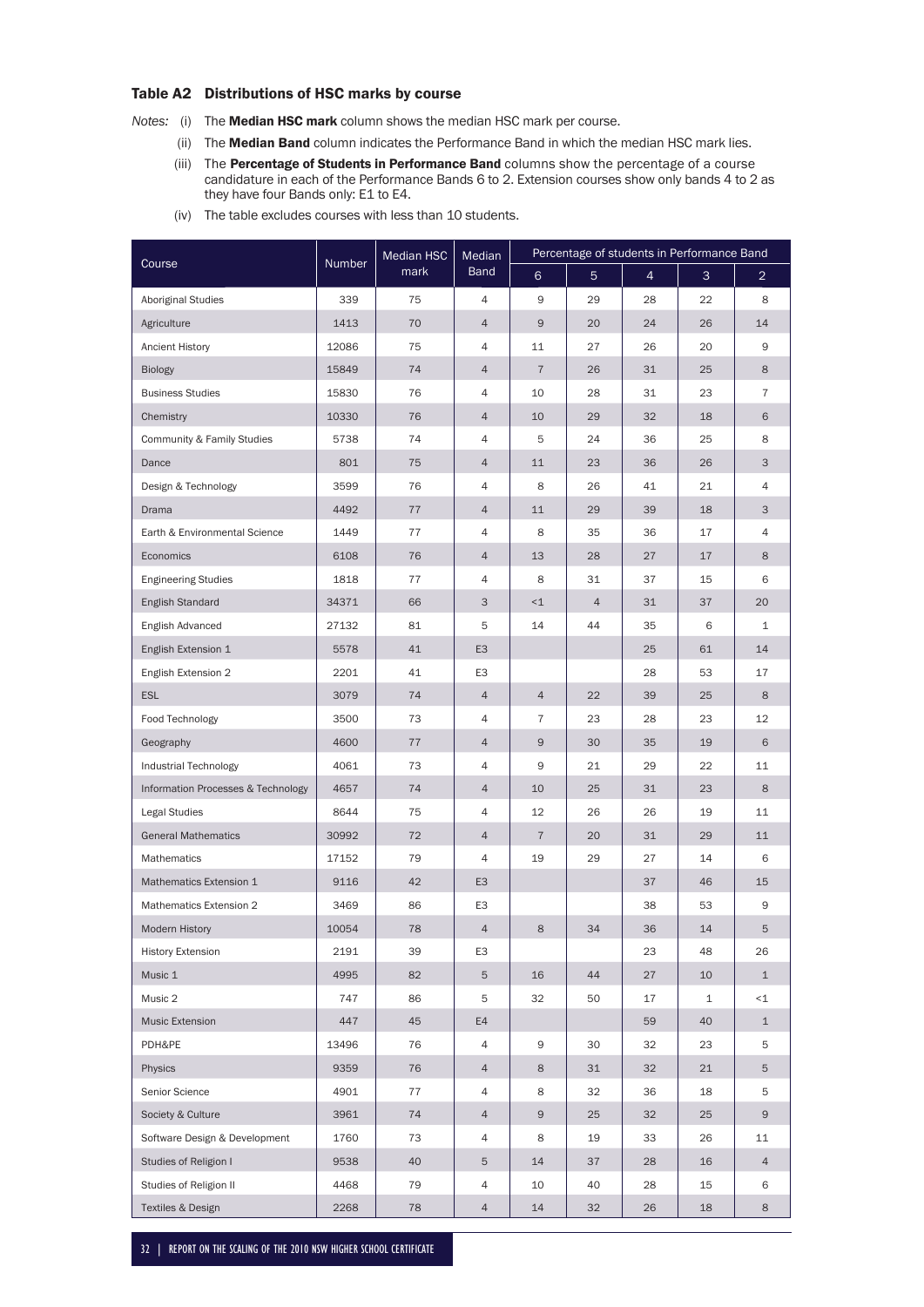# *Table A2 Distributions of HSC marks by course (continued)*

| Course                             | Number | Median HSC | Median         |                |                | Percentage of students in Performance Band |                |                |  |  |  |  |
|------------------------------------|--------|------------|----------------|----------------|----------------|--------------------------------------------|----------------|----------------|--|--|--|--|
|                                    |        | mark       | <b>Band</b>    | 6              | 5 <sup>5</sup> | $\overline{4}$                             | 3              | $\overline{2}$ |  |  |  |  |
| <b>Visual Arts</b>                 | 9600   | 80         | 5              | 12             | 39             | 37                                         | 11             | $\mathbf{1}$   |  |  |  |  |
| <b>Arabic Continuers</b>           | 223    | 77         | 4              | $\overline{4}$ | 35             | 39                                         | 18             | $\overline{4}$ |  |  |  |  |
| Arabic Extension                   | 65     | 36         | E3             |                |                | 8                                          | 63             | 29             |  |  |  |  |
| Armenian                           | 29     | 85         | 5              | 28             | 48             | 21                                         | 3              |                |  |  |  |  |
| <b>Chinese Beginners</b>           | 42     | 88         | 5              | 38             | 33             | 12                                         | 14             | 2              |  |  |  |  |
| <b>Chinese Continuers</b>          | 118    | 88         | 5              | 43             | 43             | 6                                          | 8              |                |  |  |  |  |
| <b>Chinese Extension</b>           | 37     | 46         | E4             |                |                | 68                                         | 32             |                |  |  |  |  |
| <b>Chinese Background Speakers</b> | 1102   | 82         | 5              | 12             | 51             | 29                                         | $\overline{7}$ | $\mathbf{1}$   |  |  |  |  |
| <b>Classical Greek Continuers</b>  | 12     | 93         | 6              | 83             | 8              | 8                                          |                |                |  |  |  |  |
| <b>Classical Greek Extension</b>   | 12     | 48         | E4             |                |                | 83                                         | 17             |                |  |  |  |  |
| <b>Classical Hebrew Continuers</b> | 38     | 83         | 5              | 26             | 45             | 16                                         | 11             | 3              |  |  |  |  |
| <b>Classical Hebrew Extension</b>  | 21     | 46         | E4             |                |                | 67                                         | 33             |                |  |  |  |  |
| Croatian                           | 15     | 79         | 4              | 20             | 27             | 47                                         | $\overline{7}$ |                |  |  |  |  |
| Filipino                           | 11     | 83         | 5              | 18             | 36             | 27                                         | 18             |                |  |  |  |  |
| French Beginners                   | 664    | 78         | 4              | 19             | 26             | 28                                         | 12             | 10             |  |  |  |  |
| <b>French Continuers</b>           | 881    | 82         | 5              | 27             | 33             | 26                                         | 10             | 3              |  |  |  |  |
| French Extension                   | 220    | 44         | E3             |                |                | 46                                         | 45             | 10             |  |  |  |  |
| German Beginners                   | 97     | 77         | 4              | 21             | 25             | 25                                         | 19             | $\overline{7}$ |  |  |  |  |
| <b>German Continuers</b>           | 338    | 81         | 5              | 24             | 31             | 23                                         | 17             | 5              |  |  |  |  |
| German Extension                   | 93     | 40         | E <sub>3</sub> |                |                | 31                                         | 55             | 12             |  |  |  |  |
| Hindi                              | 16     | 83         | 5              |                | 63             | 19                                         | 19             |                |  |  |  |  |
| Indonesian Beginners               | 53     | 77         | 4              | 21             | 26             | 19                                         | 26             | 8              |  |  |  |  |
| <b>Indonesian Continuers</b>       | 69     | 84         | 5              | 33             | 33             | 23                                         | 7              | 3              |  |  |  |  |
| Indonesian Extension               | 22     | 42         | E <sub>3</sub> |                |                | 41                                         | 41             | 14             |  |  |  |  |
| Indonesian Background Speakers     | 109    | 77         | 4              | $\mathbf{1}$   | 31             | 49                                         | 15             | $\overline{4}$ |  |  |  |  |
| Italian Beginners                  | 357    | 75         | 4              | 17             | 20             | 28                                         | 19             | 10             |  |  |  |  |
| <b>Italian Continuers</b>          | 320    | 80         | 5              | 23             | 28             | 28                                         | 15             | 4              |  |  |  |  |
| Italian Extension                  | 60     | 42         | E <sub>3</sub> |                |                | 33                                         | 60             | $\overline{7}$ |  |  |  |  |
| Japanese Beginners                 | 663    | 77         | 4              | 17             | 26             | 24                                         | 17             | 9              |  |  |  |  |
| Japanese Continuers                | 781    | 79         | 4              | 21             | 27             | 29                                         | 17             | 5              |  |  |  |  |
| Japanese Extension                 | 285    | 41         | E3             |                |                | 26                                         | 56             | 17             |  |  |  |  |
| Japanese Background Speakers       | 41     | 84         | 5              | 24             | 61             | 12                                         | $\overline{2}$ |                |  |  |  |  |
| Khmer                              | 23     | 86         | 5              | 17             | 65             | 13                                         | 4              |                |  |  |  |  |
| Korean Background Speakers         | 88     | 84         | 5              | 24             | 48             | 23                                         | 6              |                |  |  |  |  |
| Latin Continuers                   | 176    | 91         | 6              | 54             | 27             | 15                                         | 5              |                |  |  |  |  |
| Latin Extension                    | 97     | 47         | E4             |                |                | 77                                         | 23             |                |  |  |  |  |
| Macedonian                         | 31     | 91         | 6              | 55             | 16             | 19                                         | 10             |                |  |  |  |  |
| Modern Greek Beginners             | 48     | 80         | 5              | 38             | 17             | 23                                         | 10             | 10             |  |  |  |  |
| Modern Greek Continuers            | 97     | 80         | 5              | 22             | 29             | 29                                         | 18             | 3              |  |  |  |  |
| Modern Greek Extension             | 35     | 44         | E3             |                |                | 46                                         | 43             | 11             |  |  |  |  |
| Modern Hebrew                      | 45     | 88         | 5              | 47             | 53             |                                            |                |                |  |  |  |  |
| Persian                            | 45     | 87         | 5              | 38             | 27             | 24                                         | $\overline{7}$ | $\overline{4}$ |  |  |  |  |
| Polish                             | 33     | 96         | 6              | 94             | 6              |                                            |                |                |  |  |  |  |
| Portuguese                         | 19     | 79         | 4              | 5              | 42             | 32                                         | 16             | $\mathbf 5$    |  |  |  |  |
| Russian                            | 18     | 84         | 5              | 33             | 39             | 22                                         | 6              |                |  |  |  |  |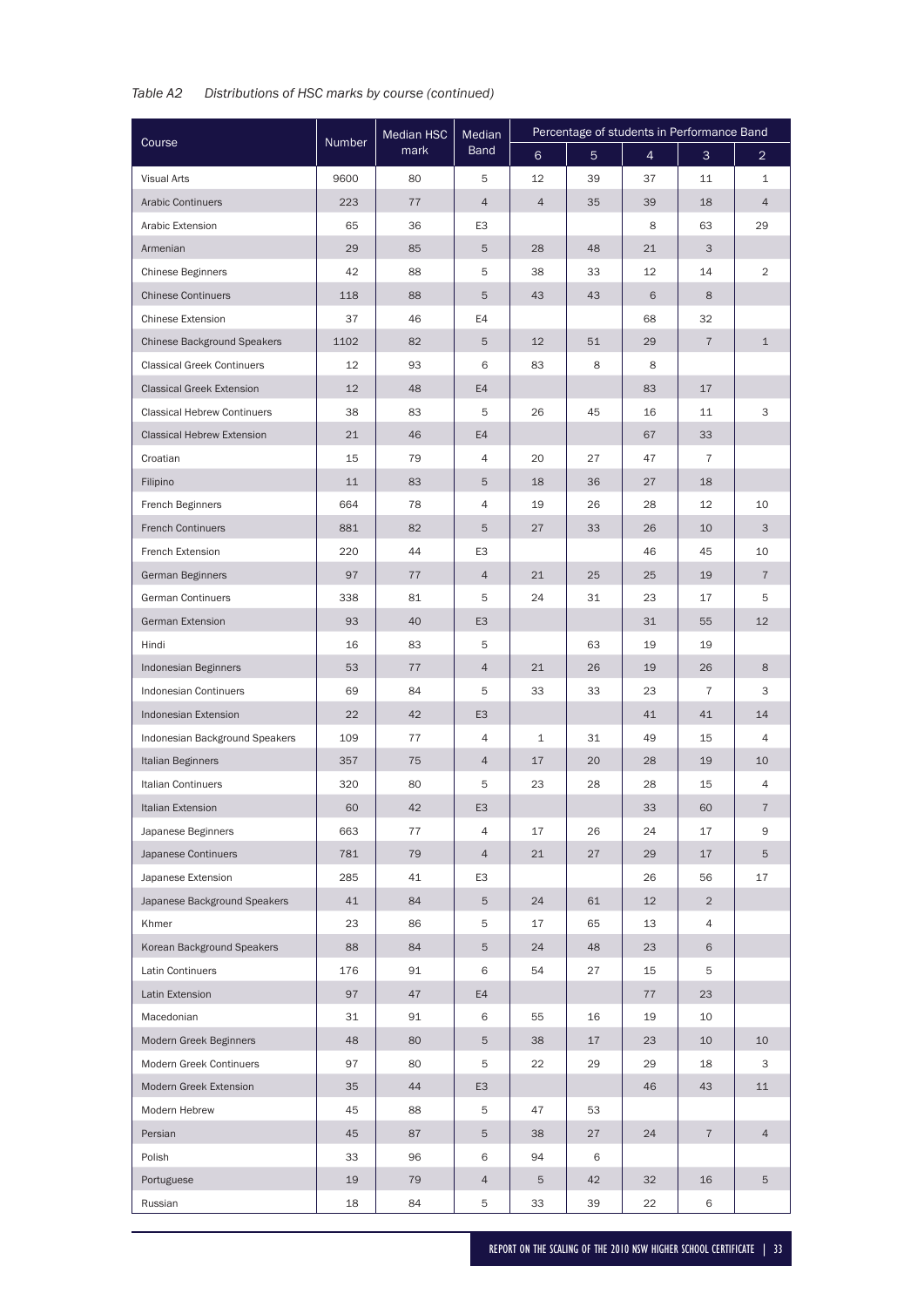# *Table A2 Distributions of HSC marks by course (continued)*

|                               | <b>Number</b> | <b>Median HSC</b> | <b>Median</b>  |                |                |                | Percentage of students in Performance Band |                |
|-------------------------------|---------------|-------------------|----------------|----------------|----------------|----------------|--------------------------------------------|----------------|
| Course                        |               | mark              | Band           | 6              | 5 <sup>5</sup> | $\overline{4}$ | $\mathbf{3}$                               | $\overline{2}$ |
| Serbian                       | 21            | 84                | 5              | 5              | 71             | 19             | 5                                          |                |
| Spanish Beginners             | 213           | 76                | $\overline{4}$ | 15             | 22             | 33             | 15                                         | 13             |
| <b>Spanish Continuers</b>     | 166           | 81                | 5              | 19             | 37             | 34             | 10                                         |                |
| Spanish Extension             | 46            | 37                | E <sub>3</sub> |                |                | $\overline{7}$ | 65                                         | 28             |
| Tamil                         | 24            | 85                | 5              | 13             | 83             | $\overline{4}$ |                                            |                |
| Turkish                       | 31            | 83                | 5              | 16             | 42             | 29             | 13                                         |                |
| Vietnamese                    | 181           | 75                | 4              | $\overline{2}$ | 27             | 45             | 19                                         | 4              |
| Accounting                    | 530           | 79                | $\overline{4}$ | 14             | 32             | 22             | 14                                         | 9              |
| Automotive Exam               | 282           | 71                | 4              |                | 17             | 41             | 38                                         | 4              |
| <b>Business Services Exam</b> | 1462          | 73                | $\overline{4}$ | $\overline{4}$ | 18             | 42             | 27                                         | $\overline{7}$ |
| <b>Construction Exam</b>      | 1536          | 74                | $\overline{4}$ | $\mathbf{1}$   | 20             | 47             | 23                                         | 8              |
| Electrotechnology Exam        | 172           | 76                | $\overline{4}$ | 5              | 28             | 31             | 26                                         | 9              |
| <b>Entertainment Exam</b>     | 828           | 74                | 4              | 4              | 19             | 44             | 28                                         | 5              |
| <b>Hospitality Exam</b>       | 5150          | 77                | $\overline{4}$ | 6              | 30             | 40             | 18                                         | 6              |
| Information Technology Exam   | 1598          | 73                | $\overline{4}$ | $\overline{2}$ | 20             | 44             | 23                                         | 10             |
| Metal & Engineering Exam      | 671           | 71                | $\overline{4}$ | 2              | 16             | 39             | 28                                         | 11             |
| Primary Industries Exam       | 578           | 74                | 4              | 3              | 16             | 54             | 22                                         | 5              |
| <b>Retail Services Exam</b>   | 954           | 74                | $\overline{4}$ | $\mathbf{1}$   | 20             | 49             | 26                                         | $\overline{4}$ |
| Tourism & Events Exam         | 349           | 75                | $\overline{4}$ | 4              | 31             | 39             | 20                                         | 5              |
| Philosophy Distinction        | 53            | 83                | 5              | 11             | 68             | 21             |                                            |                |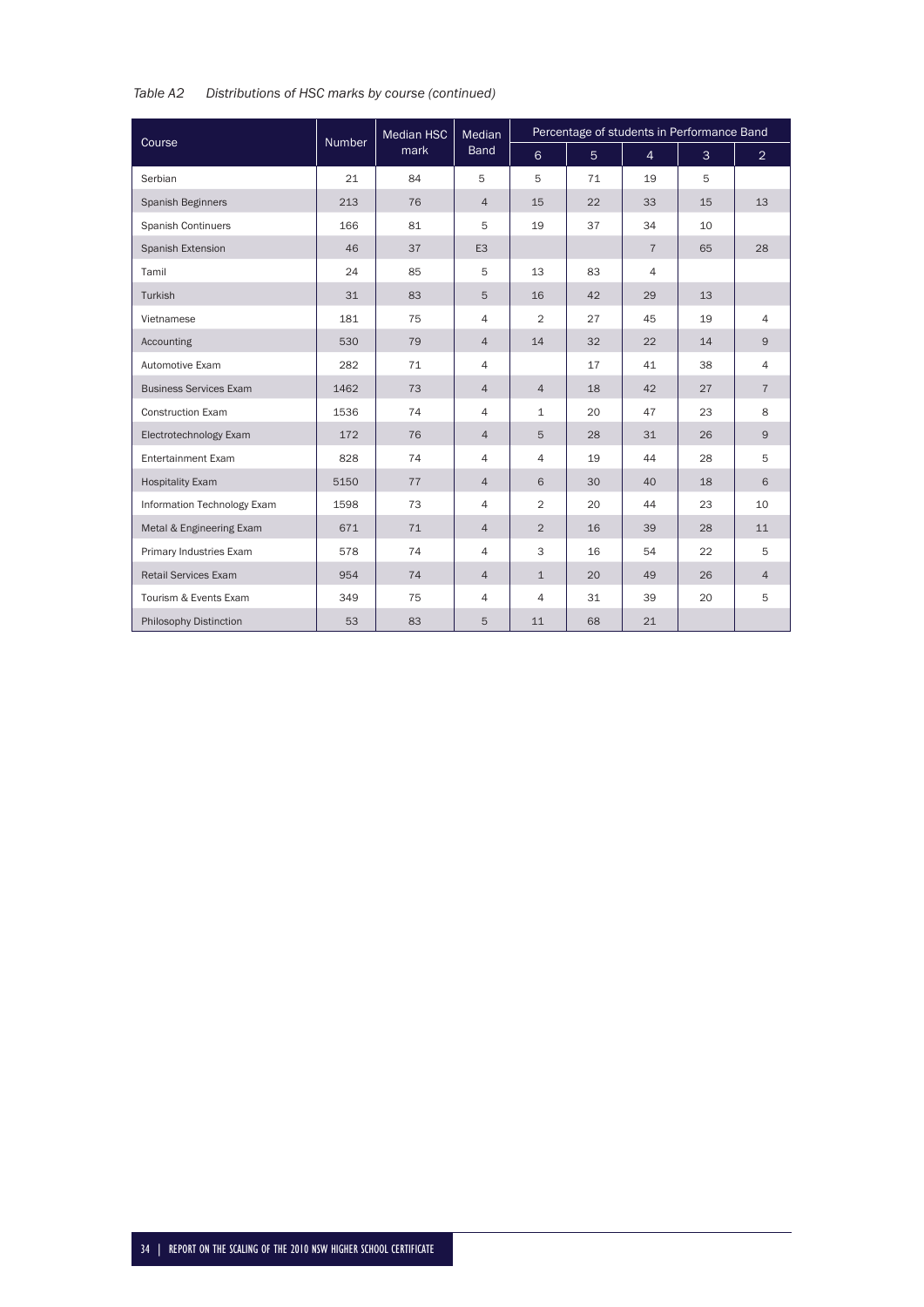## Table A3 Descriptive statistics and selected percentiles for HSC marks and scaled marks by course

- *Notes:* (i) The P99, P90, P75, P50, P25 columns refer to the 99th, 90th, 75th, 50th and 25th percentiles respectively.
	- (ii) The table excludes courses with less than 10 students and no percentile data are given for courses with less than 40 students.
	- (iii) This table should not be used as a simple HSC to scaled mark conversion table. For each HSC mark there can be a range of raw marks and therefore a range of scaled marks.

| Course                        | Number | Type of<br>mark | Mean | <b>SD</b> | Max.<br>mark | P99  | P90  | P75  | <b>P50</b> | P <sub>25</sub> |
|-------------------------------|--------|-----------------|------|-----------|--------------|------|------|------|------------|-----------------|
| <b>Aboriginal Studies</b>     | 339    | <b>HSC</b>      | 37.1 | 6.9       | 49.5         | 49.5 | 44.5 | 42.0 | 37.5       | 33.0            |
|                               |        | scaled          | 15.4 | 11.8      | 43.8         | 43.4 | 32.6 | 23.2 | 12.4       | 5.2             |
| Agriculture                   | 1413   | <b>HSC</b>      | 35.2 | 7.3       | 49.0         | 48.0 | 44.5 | 40.5 | 35.0       | 31.0            |
|                               |        | scaled          | 20.6 | 11.3      | 47.4         | 45.1 | 36.9 | 29.1 | 19.0       | 11.6            |
| <b>Ancient History</b>        | 12086  | <b>HSC</b>      | 36.8 | 7.1       | 49.5         | 48.0 | 45.0 | 42.0 | 37.5       | 32.5            |
|                               |        | scaled          | 24.7 | 10.6      | 49.7         | 45.4 | 38.6 | 32.9 | 25.1       | 16.8            |
| <b>Biology</b>                | 15849  | <b>HSC</b>      | 36.9 | 5.6       | 48.5         | 47.0 | 44.0 | 41.0 | 37.0       | 33.0            |
|                               |        | scaled          | 26.9 | 9.7       | 49.7         | 44.7 | 39.2 | 34.3 | 27.8       | 20.1            |
| <b>Business Studies</b>       | 15830  | <b>HSC</b>      | 37.4 | 5.8       | 49.0         | 47.5 | 44.5 | 42.0 | 38.0       | 33.5            |
|                               |        | scaled          | 23.6 | 10.4      | 48.4         | 43.5 | 37.5 | 31.8 | 24.0       | 15.4            |
| Chemistry                     | 10330  | <b>HSC</b>      | 37.4 | 6.5       | 49.0         | 47.0 | 45.0 | 42.0 | 38.0       | 34.0            |
|                               |        | scaled          | 31.7 | 9.2       | 50.0         | 45.9 | 42.2 | 38.8 | 33.5       | 26.1            |
| Community & Family Studies    | 5738   | <b>HSC</b>      | 36.4 | 5.5       | 49.0         | 47.0 | 43.0 | 40.5 | 37.0       | 33.0            |
|                               |        | scaled          | 19.7 | 9.9       | 43.8         | 41.0 | 33.3 | 27.2 | 19.3       | 11.7            |
| Dance                         | 801    | <b>HSC</b>      | 37.8 | 5.1       | 49.5         | 48.0 | 45.0 | 41.5 | 37.5       | 34.0            |
|                               |        | scaled          | 23.0 | 9.5       | 45.5         | 42.7 | 37.4 | 29.8 | 22.3       | 15.8            |
| Design & Technology           | 3599   | <b>HSC</b>      | 37.9 | 4.8       | 49.0         | 48.0 | 44.0 | 41.0 | 38.0       | 35.0            |
|                               |        | scaled          | 21.7 | 10.1      | 46.2         | 44.2 | 36.0 | 29.3 | 20.7       | 13.7            |
| Drama                         | 4492   | <b>HSC</b>      | 38.4 | 4.8       | 49.5         | 47.5 | 45.0 | 42.0 | 38.5       | 35.5            |
|                               |        | scaled          | 24.3 | 10.2      | 49.3         | 45.9 | 38.3 | 31.7 | 24.5       | 16.7            |
| Earth & Environmental Science | 1449   | <b>HSC</b>      | 38.3 | 5.0       | 49.5         | 47.0 | 44.0 | 42.0 | 38.5       | 35.5            |
|                               |        | scaled          | 25.0 | 9.8       | 48.6         | 44.2 | 37.3 | 32.2 | 25.4       | 18.2            |
| Economics                     | 6108   | <b>HSC</b>      | 36.9 | 7.7       | 49.5         | 47.5 | 45.5 | 42.5 | 38.0       | 33.0            |
|                               |        | scaled          | 31.0 | 9.6       | 50.0         | 45.9 | 41.9 | 38.4 | 32.7       | 25.3            |
| <b>Engineering Studies</b>    | 1818   | <b>HSC</b>      | 37.8 | 5.6       | 48.5         | 47.0 | 44.5 | 41.5 | 38.5       | 35.0            |
|                               |        | scaled          | 25.5 | 9.1       | 47.3         | 43.8 | 37.1 | 32.2 | 25.9       | 19.3            |
| <b>English Standard</b>       | 34371  | <b>HSC</b>      | 32.1 | 5.7       | 48.5         | 42.0 | 38.0 | 36.0 | 33.0       | 29.5            |
|                               |        | scaled          | 17.3 | 7.8       | 48.7         | 36.4 | 27.6 | 22.5 | 17.0       | 11.6            |
| English Advanced              | 27132  | <b>HSC</b>      | 40.5 | 3.9       | 49.5         | 47.5 | 45.5 | 43.5 | 40.5       | 38.0            |
|                               |        | scaled          | 32.5 | 7.9       | 50.0         | 46.9 | 42.5 | 38.8 | 33.1       | 27.1            |
| English Extension 1           | 5578   | <b>HSC</b>      | 40.3 | 5.2       | 50.0         | 48.0 | 46.0 | 44.0 | 41.0       | 37.0            |
|                               |        | scaled          | 36.4 | 6.0       | 50.0         | 46.4 | 43.2 | 40.7 | 37.3       | 32.8            |
| English Extension 2           | 2201   | <b>HSC</b>      | 40.0 | 6.3       | 50.0         | 50.0 | 47.0 | 45.0 | 41.0       | 36.0            |
|                               |        | scaled          | 36.3 | 6.2       | 50.0         | 48.5 | 44.2 | 40.8 | 36.6       | 32.3            |
| <b>ESL</b>                    | 3079   | <b>HSC</b>      | 36.2 | 5.6       | 48.5         | 46.5 | 42.5 | 40.0 | 37.0       | 33.0            |
|                               |        | scaled          | 21.9 | 11.6      | 49.8         | 46.1 | 37.5 | 30.7 | 21.9       | 12.6            |
| Food Technology               | 3500   | <b>HSC</b>      | 35.4 | 7.2       | 49.0         | 47.0 | 44.0 | 41.0 | 36.5       | 31.0            |
|                               |        | scaled          | 20.2 | 10.7      | 46.0         | 42.6 | 35.2 | 28.6 | 19.5       | 11.5            |
| Geography                     | 4600   | <b>HSC</b>      | 37.8 | 5.4       | 49.0         | 47.0 | 44.5 | 41.5 | 38.5       | 34.5            |
|                               |        | scaled          | 25.5 | 10.3      | 50.0         | 45.6 | 38.8 | 33.2 | 26.0       | 17.9            |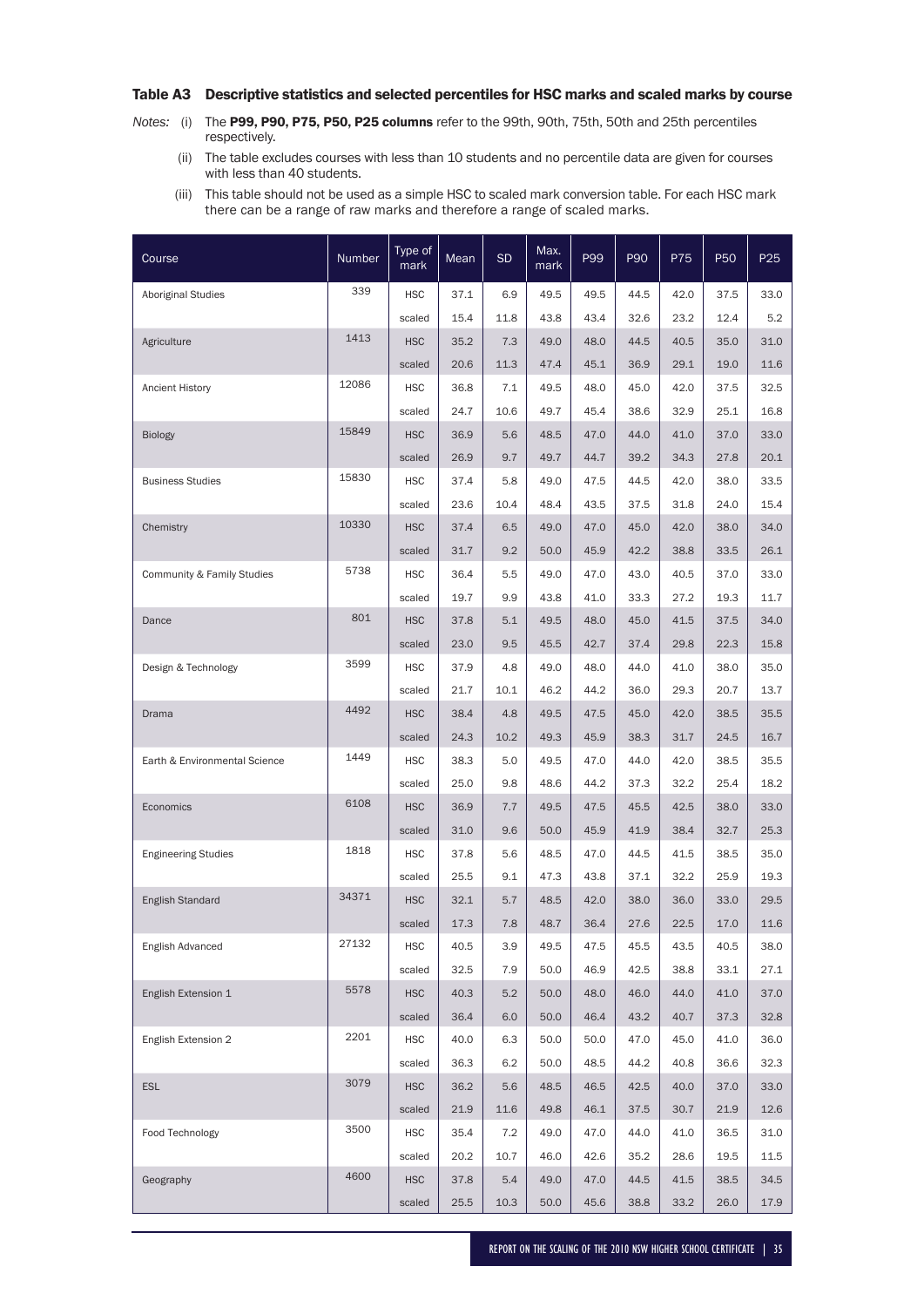| Table A3 | Descriptive statistics and selected percentiles for HSC marks and scaled marks by course (continued) |  |  |  |  |
|----------|------------------------------------------------------------------------------------------------------|--|--|--|--|
|----------|------------------------------------------------------------------------------------------------------|--|--|--|--|

| Course                             | <b>Number</b> | Type of<br>mark                | Mean                 | <b>SD</b>           | Max.<br>mark         | P99                  | <b>P90</b>           | P75                  | <b>P50</b>           | P <sub>25</sub>     |
|------------------------------------|---------------|--------------------------------|----------------------|---------------------|----------------------|----------------------|----------------------|----------------------|----------------------|---------------------|
| Industrial Technology              | 4061          | <b>HSC</b>                     | 35.7                 | 7.3                 | 50.0                 | 48.5                 | 44.5                 | 41.0                 | 36.5                 | 31.5                |
|                                    |               | scaled                         | 16.6                 | 9.6                 | 40.1                 | 37.9                 | 30.8                 | 23.6                 | 15.4                 | 8.8                 |
| Information Processes & Technology | 4657          | <b>HSC</b>                     | 36.8                 | 6.4                 | 49.0                 | 47.5                 | 44.5                 | 41.5                 | 37.0                 | 33.0                |
|                                    |               | scaled                         | 21.9                 | 10.7                | 47.7                 | 43.4                 | 36.3                 | 30.2                 | 21.9                 | 13.6                |
| <b>Legal Studies</b>               | 8644          | <b>HSC</b>                     | 36.6                 | 7.1                 | 49.5                 | 47.5                 | 45.0                 | 42.0                 | 37.5                 | 32.0                |
|                                    |               | scaled                         | 25.3                 | 10.8                | 50.0                 | 45.5                 | 39.7                 | 33.9                 | 25.8                 | 16.9                |
| <b>General Mathematics</b>         | 30992         | <b>HSC</b>                     | 35.8                 | 5.9                 | 50.0                 | 47.0                 | 43.5                 | 40.0                 | 36.0                 | 32.0                |
|                                    |               | scaled                         | 21.1                 | 10.0                | 45.4                 | 41.0                 | 35.0                 | 29.1                 | 20.8                 | 12.9                |
| Mathematics                        | 17152         | <b>HSC</b>                     | 38.2                 | 7.5                 | 50.0                 | 48.5                 | 46.0                 | 43.5                 | 39.5                 | 35.0                |
|                                    |               | scaled                         | 30.7                 | 9.4                 | 50.0                 | 46.5                 | 41.9                 | 37.9                 | 31.9                 | 24.8                |
| Mathematics Extension 1            | 9116          | <b>HSC</b>                     | 40.6                 | 7.0                 | 50.0                 | 49.5                 | 48.0                 | 46.0                 | 42.0                 | 37.0                |
|                                    |               | scaled                         | 39.8                 | 6.9                 | 50.0                 | 49.1                 | 47.1                 | 44.8                 | 41.3                 | 36.6                |
| Mathematics Extension 2            | 3469          | <b>HSC</b>                     | 41.8                 | 5.4                 | 50.0                 | 48.5                 | 47.0                 | 46.0                 | 43.0                 | 39.0                |
|                                    |               | scaled                         | 43.8                 | 4.5                 | 50.0                 | 49.2                 | 47.9                 | 46.6                 | 44.8                 | 42.3                |
| <b>Modern History</b>              | 10054         | <b>HSC</b>                     | 37.9                 | 5.9                 | 49.5                 | 47.0                 | 44.5                 | 42.0                 | 39.0                 | 35.5                |
|                                    |               | scaled                         | 27.2                 | 10.4                | 50.0                 | 45.6                 | 39.7                 | 35.2                 | 28.6                 | 20.3                |
| <b>History Extension</b>           | 2191          | <b>HSC</b>                     | 38.3                 | 7.0                 | 50.0                 | 49.0                 | 47.0                 | 44.0                 | 39.0                 | 34.0                |
|                                    |               | scaled                         | 34.4                 | 6.3                 | 49.3                 | 46.2                 | 42.3                 | 38.9                 | 34.8                 | 30.4                |
| Music 1                            | 4995          | <b>HSC</b>                     | 40.3                 | 4.6                 | 49.5                 | 48.0                 | 45.5                 | 43.5                 | 41.0                 | 37.5                |
|                                    |               | scaled                         | 22.5                 | 10.1                | 47.0                 | 43.7                 | 36.6                 | 29.7                 | 21.9                 | 14.9                |
| Music 2                            | 747           | <b>HSC</b>                     | 42.9                 | 3.3                 | 50.0                 | 49.0                 | 47.0                 | 45.5                 | 43.0                 | 41.0                |
|                                    |               | scaled                         | 33.4                 | 7.8                 | 50.0                 | 47.9                 | 43.1                 | 39.7                 | 33.8                 | 28.3                |
| <b>Music Extension</b>             | 447           | <b>HSC</b>                     | 44.9                 | 3.7                 | 50.0                 | 50.0                 | 49.0                 | 48.0                 | 45.0                 | 43.0                |
|                                    |               | scaled                         | 35.4                 | 7.5                 | 50.0                 | 50.0                 | 47.1                 | 40.5                 | 34.5                 | 30.2                |
| PDH&PE                             | 13496         | <b>HSC</b>                     | 37.7                 | 5.3                 | 49.5                 | 47.5                 | 44.5                 | 42.0                 | 38.0                 | 34.0                |
|                                    |               | scaled                         | 23.2                 | 10.2                | 47.6                 | 43.3                 | 36.9                 | 31.1                 | 23.3                 | 15.1                |
| Physics                            | 9359          | <b>HSC</b>                     | 37.6                 | 5.7                 | 49.5                 | 47.0                 | 44.5                 | 42.0                 | 38.0                 | 34.0                |
|                                    |               | scaled                         | 30.5                 | 9.2                 | 50.0                 | 45.6                 | 41.4                 | 37.6                 | 31.9                 | 24.7                |
| Senior Science                     | 4901          | <b>HSC</b>                     | 38.0                 | 5.1                 | 49.5                 | 47.5                 | 44.0                 | 41.5                 | 38.5                 | 35.0                |
|                                    |               | scaled                         | 19.5                 | 9.9                 | 43.8                 | 40.3                 | 32.8                 | 27.1                 | 19.3                 | 11.5                |
| Society & Culture                  | 3961          | <b>HSC</b>                     | 37.0                 | 5.7                 | 50.0                 | 48.0                 | 44.5                 | 41.0                 | 37.0                 | 33.0                |
|                                    |               | scaled                         | 23.8                 | 10.4                | 48.7                 | 45.5                 | 38.0                 | 31.6                 | 23.4                 | 15.8                |
| Software Design & Development      | 1760          | <b>HSC</b>                     | 36.2                 | 6.0                 | 49.5                 | 47.5                 | 44.0                 | 40.5                 | 36.5                 | 32.0                |
|                                    |               | scaled                         | 24.6                 | 9.9                 | 47.6                 | 43.5                 | 37.7                 | 32.3                 | 25.4                 | 17.1                |
| Studies of Religion I              | 9538          | <b>HSC</b>                     | 38.9                 | 5.3                 | 50.0                 | 48.0                 | 45.0                 | 43.0                 | 40.0                 | 35.0                |
|                                    |               | scaled                         | 27.4                 | 8.7                 | 47.8                 | 43.9                 | 38.4                 | 34.0                 | 28.1                 | 21.5                |
| Studies of Religion II             | 4468          | <b>HSC</b>                     | 38.5                 | 5.6                 | 49.0                 | 47.0                 | 44.5                 | 42.5                 | 39.5                 | 35.0                |
|                                    |               | scaled                         | 27.5                 | 9.8                 | 50.0                 | 46.0                 | 39.8                 | 34.9                 | 28.3                 | 20.7                |
| <b>Textiles &amp; Design</b>       | 2268          | <b>HSC</b>                     | 38.2                 | 6.3                 | 49.5                 | 48.5                 | 45.5                 | 43.0                 | 39.0                 | 34.0                |
|                                    |               | scaled                         | 22.4                 | 10.6                | 47.5                 | 44.6                 | 37.1                 | 30.6                 | 22.2                 | 14.1                |
| Visual Arts                        | 9600          | <b>HSC</b>                     | 39.6                 | 4.3                 | 49.5                 | 48.0                 | 45.0                 | 43.0                 | 40.0                 | 37.0                |
|                                    |               |                                |                      |                     |                      |                      |                      |                      |                      |                     |
|                                    |               |                                |                      |                     |                      |                      |                      |                      |                      |                     |
| <b>Arabic Continuers</b>           | 223           | scaled<br><b>HSC</b><br>scaled | 23.2<br>38.1<br>18.2 | 10.5<br>4.4<br>10.6 | 49.0<br>48.0<br>44.3 | 45.8<br>47.0<br>43.3 | 38.0<br>43.0<br>32.9 | 31.1<br>41.5<br>26.4 | 22.6<br>38.5<br>17.4 | 15.0<br>35.5<br>9.3 |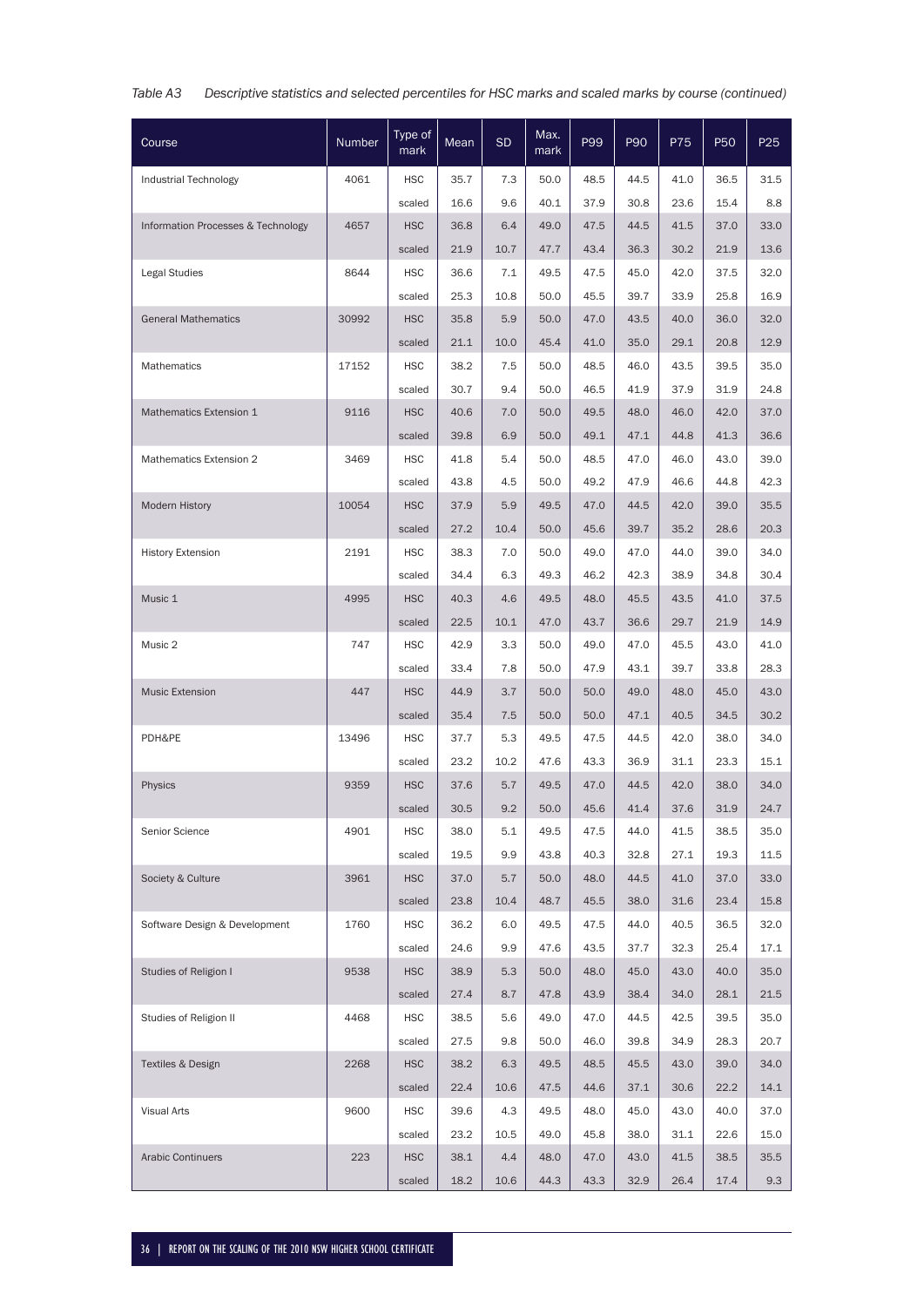| Table A3 |  |  | Descriptive statistics and selected percentiles for HSC marks and scaled marks by course (continued) |
|----------|--|--|------------------------------------------------------------------------------------------------------|
|----------|--|--|------------------------------------------------------------------------------------------------------|

| Course                             | Number | Type of<br>mark      | Mean         | <b>SD</b>  | Max.<br>mark | P99          | <b>P90</b>   | P75          | <b>P50</b>   | P <sub>25</sub> |
|------------------------------------|--------|----------------------|--------------|------------|--------------|--------------|--------------|--------------|--------------|-----------------|
| Arabic Extension                   | 65     | <b>HSC</b>           | 36.7         | 4.8        | 48.0         | 48.0         | 44.0         | 40.0         | 36.0         | 34.0            |
|                                    |        | scaled               | 25.6         | 6.7        | 41.8         | 41.8         | 35.2         | 29.7         | 24.8         | 21.5            |
| Armenian                           | 29     | <b>HSC</b>           | 42.3         | 3.6        | 47.5         |              |              |              |              |                 |
|                                    |        | scaled               | 27.1         | 11.8       | 50.0         |              |              |              |              |                 |
| <b>Chinese Beginners</b>           | 42     | <b>HSC</b>           | 41.9         | 5.8        | 49.0         | 49.0         | 48.0         | 47.0         | 44.0         | 38.0            |
|                                    |        | scaled               | 26.4         | 13.5       | 50.0         | 50.0         | 43.9         | 38.8         | 27.6         | 15.0            |
| <b>Chinese Continuers</b>          | 118    | <b>HSC</b>           | 43.0         | 3.9        | 48.0         | 47.5         | 46.5         | 45.5         | 44.0         | 41.5            |
|                                    |        | scaled               | 32.3         | 10.2       | 50.0         | 48.3         | 43.4         | 39.8         | 34.7         | 25.2            |
| <b>Chinese Extension</b>           | 37     | <b>HSC</b>           | 45.0         | 2.9        | 48.0         |              |              |              |              |                 |
|                                    |        | scaled               | 36.0         | 7.8        | 50.0         |              |              |              |              |                 |
| <b>Chinese Background Speakers</b> | 1102   | <b>HSC</b>           | 40.5         | 3.9        | 48.0         | 47.0         | 45.0         | 43.5         | 41.0         | 38.0            |
|                                    |        | scaled               | 21.9         | 10.8       | 48.5         | 45.8         | 36.8         | 30.2         | 21.1         | 13.3            |
| <b>Classical Greek Continuers</b>  | 12     | <b>HSC</b>           | 45.7         | 3.0        | 49.0         |              |              |              |              |                 |
|                                    |        | scaled               | 39.1         | 8.4        | 50.0         |              |              |              |              |                 |
| <b>Classical Greek Extension</b>   | 12     | <b>HSC</b>           | 47.4         | 1.8        | 49.0         |              |              |              |              |                 |
|                                    |        | scaled               | 39.1         | 8.3        | 50.0         |              |              |              |              |                 |
| <b>Classical Hebrew Continuers</b> | 38     | <b>HSC</b>           | 40.9         | 4.7        | 47.5         |              |              |              |              |                 |
|                                    |        | scaled               | 36.9         | 9.0        | 50.0         |              |              |              |              |                 |
| Classical Hebrew Extension         | 21     | <b>HSC</b>           | 45.2         | 2.8        | 48.0         |              |              |              |              |                 |
|                                    |        | scaled               | 40.7         | 5.8        | 50.0         |              |              |              |              |                 |
| Croatian                           | 15     | <b>HSC</b>           | 40.5         | 3.5        | 46.0         |              |              |              |              |                 |
|                                    |        | scaled               | 26.6         | 8.6        | 43.6         |              |              |              |              |                 |
| Filipino                           | 11     | <b>HSC</b>           | 40.4         | 3.9        | 46.0         |              |              |              |              |                 |
|                                    |        | scaled               | 14.4         | 10.9       | 38.6         |              |              |              |              |                 |
| French Beginners                   | 664    | <b>HSC</b>           | 37.8         | 7.7        | 49.5         | 49.0         | 46.5         | 43.5         | 39.0         | 34.0            |
|                                    |        | scaled               | 25.6         | 10.4       | 49.2         | 46.6         | 39.1         | 33.6         | 26.0         | 18.3            |
| <b>French Continuers</b>           | 881    | <b>HSC</b>           | 40.6         | 5.6        | 50.0         | 49.0         | 47.0         | 45.0         | 41.0         | 37.5            |
|                                    |        | scaled               | 34.8         | 8.5        | 50.0         | 47.8         | 44.4         | 41.3         | 36.3         | 29.3            |
| French Extension                   | 220    | <b>HSC</b>           | 42.4         | 5.0        | 49.0         | 48.0         | 47.0         | 46.0         | 44.0         | 40.0            |
|                                    | 97     | scaled               | 40.5         | 5.4        | 50.0         | 49.3         | 46.7         | 44.5         | 41.5         | 37.5            |
| German Beginners                   |        | <b>HSC</b>           | 37.9         | 7.2        | 48.5         | 48.5<br>49.9 | 46.5         | 43.5         | 38.5         | 33.0<br>20.6    |
| German Continuers                  | 338    | scaled<br><b>HSC</b> | 28.8<br>39.5 | 10.0       | 49.9<br>49.0 | 48.5         | 42.2<br>46.5 | 36.4<br>44.5 | 28.5<br>40.5 |                 |
|                                    |        | scaled               | 33.4         | 5.8<br>9.1 | 50.0         | 48.9         | 44.2         | 40.5         | 34.9         | 35.5<br>27.4    |
| German Extension                   | 93     | <b>HSC</b>           | 40.4         | 5.9        | 50.0         | 50.0         | 47.0         | 45.0         | 40.0         | 38.0            |
|                                    |        | scaled               | 39.2         | 4.7        | 50.0         | 50.0         | 44.9         | 42.6         | 38.7         | 36.8            |
| Hindi                              | 16     | <b>HSC</b>           | 40.1         | 3.5        | 44.5         |              |              |              |              |                 |
|                                    |        | scaled               | 29.9         | 10.9       | 50.0         |              |              |              |              |                 |
| Indonesian Beginners               | 53     | <b>HSC</b>           | 38.5         | 6.4        | 49.0         | 49.0         | 47.0         | 44.5         | 38.5         | 33.0            |
|                                    |        | scaled               | 26.4         | 10.6       | 47.9         | 47.9         | 41.2         | 35.9         | 24.8         | 17.9            |
| <b>Indonesian Continuers</b>       | 69     | <b>HSC</b>           | 41.7         | 4.7        | 49.5         | 49.5         | 47.0         | 45.0         | 42.0         | 39.0            |
|                                    |        | scaled               | 32.5         | 8.7        | 50.0         | 50.0         | 43.2         | 38.3         | 32.7         | 27.4            |
| Indonesian Extension               | 22     | <b>HSC</b>           | 40.7         | 6.7        | 48.0         |              |              |              |              |                 |
|                                    |        | scaled               | 35.4         | 6.7        | 50.0         |              |              |              |              |                 |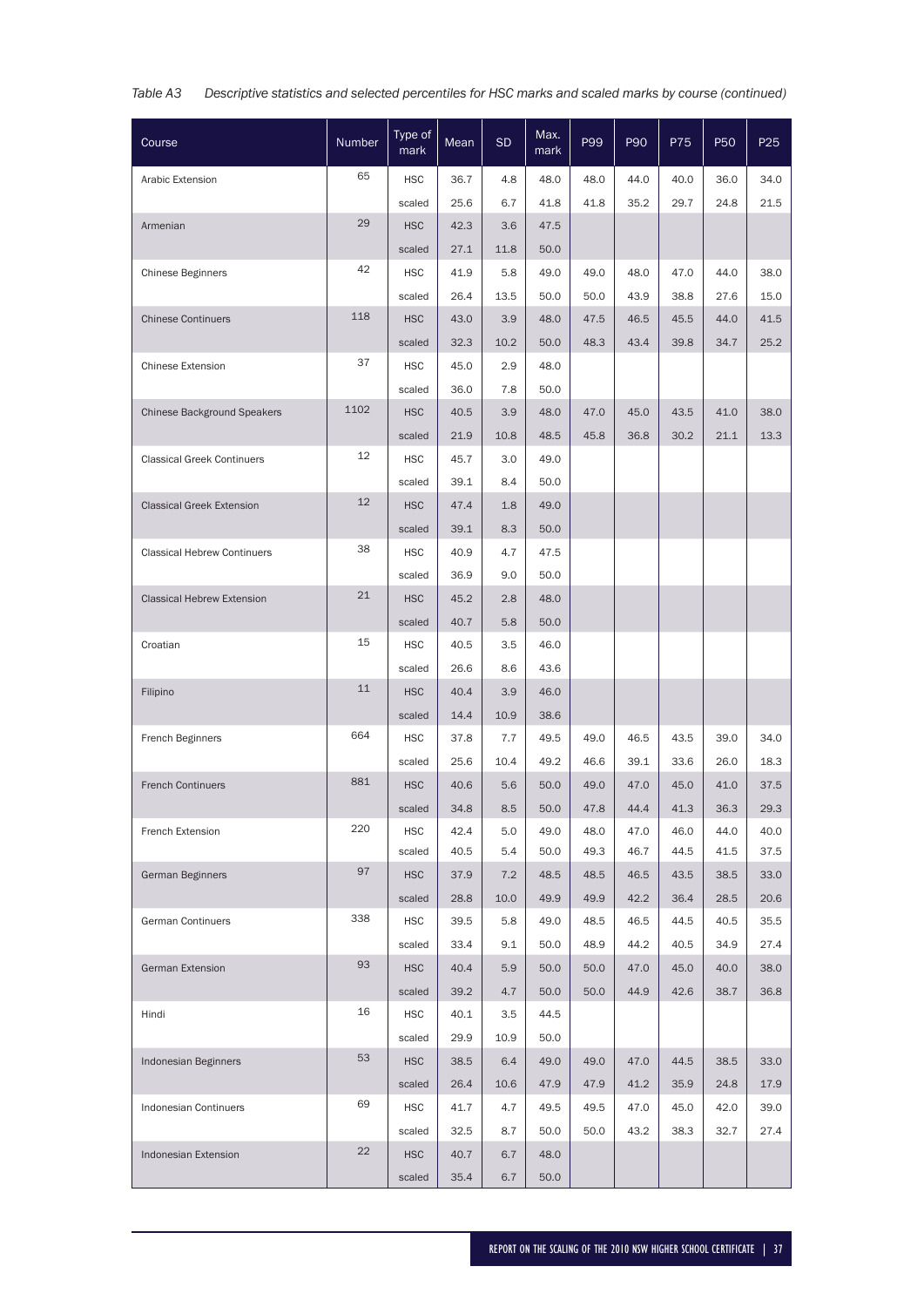| Table A3 | Descriptive statistics and selected percentiles for HSC marks and scaled marks by course (continued) |  |  |  |  |
|----------|------------------------------------------------------------------------------------------------------|--|--|--|--|
|----------|------------------------------------------------------------------------------------------------------|--|--|--|--|

| Course                         | <b>Number</b> | Type of<br>mark | Mean | <b>SD</b> | Max.<br>mark | P99  | P90  | P75  | <b>P50</b> | P <sub>25</sub> |
|--------------------------------|---------------|-----------------|------|-----------|--------------|------|------|------|------------|-----------------|
| Indonesian Background Speakers | 109           | <b>HSC</b>      | 37.6 | 3.9       | 45.5         | 44.0 | 42.0 | 40.0 | 38.5       | 36.0            |
|                                |               | scaled          | 28.1 | 10.1      | 50.0         | 47.8 | 40.9 | 34.3 | 29.5       | 22.7            |
| Italian Beginners              | 357           | <b>HSC</b>      | 36.7 | 7.9       | 50.0         | 49.5 | 47.0 | 42.0 | 37.5       | 32.0            |
|                                |               | scaled          | 25.9 | 11.1      | 50.0         | 48.2 | 42.0 | 33.5 | 26.0       | 17.2            |
| <b>Italian Continuers</b>      | 320           | <b>HSC</b>      | 39.2 | 6.5       | 49.0         | 49.0 | 46.5 | 44.0 | 40.0       | 35.5            |
|                                |               | scaled          | 30.0 | 9.7       | 50.0         | 49.1 | 41.7 | 37.0 | 30.7       | 23.2            |
| Italian Extension              | 60            | <b>HSC</b>      | 41.5 | 4.5       | 49.0         | 49.0 | 47.0 | 45.0 | 42.0       | 38.0            |
|                                |               | scaled          | 37.6 | 5.1       | 50.0         | 50.0 | 45.3 | 40.9 | 37.0       | 33.6            |
| Japanese Beginners             | 663           | <b>HSC</b>      | 37.4 | 7.6       | 49.5         | 49.0 | 46.5 | 43.0 | 38.5       | 33.5            |
|                                |               | scaled          | 24.3 | 11.0      | 47.4         | 44.1 | 38.8 | 32.9 | 25.0       | 16.5            |
| Japanese Continuers            | 781           | <b>HSC</b>      | 39.1 | 6.0       | 48.5         | 48.0 | 46.0 | 44.0 | 39.5       | 35.0            |
|                                |               | scaled          | 31.7 | 9.6       | 50.0         | 48.2 | 43.6 | 39.5 | 32.4       | 24.9            |
| Japanese Extension             | 285           | <b>HSC</b>      | 40.0 | 5.6       | 49.0         | 48.0 | 46.0 | 45.0 | 41.0       | 37.0            |
|                                |               | scaled          | 37.9 | 5.0       | 50.0         | 46.8 | 43.6 | 41.6 | 38.5       | 35.5            |
| Japanese Background Speakers   | 41            | <b>HSC</b>      | 42.3 | 3.1       | 48.5         | 48.5 | 46.0 | 44.0 | 42.0       | 40.5            |
|                                |               | scaled          | 21.7 | 9.9       | 45.9         | 45.9 | 36.1 | 25.1 | 19.7       | 14.4            |
| Khmer                          | 23            | <b>HSC</b>      | 42.0 | 3.1       | 46.0         |      |      |      |            |                 |
|                                |               | scaled          | 20.2 | 14.4      | 49.4         |      |      |      |            |                 |
| Korean Background Speakers     | 88            | <b>HSC</b>      | 41.5 | 4.0       | 49.0         | 49.0 | 46.5 | 44.5 | 42.0       | 38.5            |
|                                |               | scaled          | 24.2 | 9.5       | 46.8         | 46.8 | 36.9 | 30.8 | 24.5       | 16.4            |
| Latin Continuers               | 176           | <b>HSC</b>      | 43.8 | 4.3       | 50.0         | 49.0 | 48.0 | 47.0 | 45.5       | 41.0            |
|                                |               | scaled          | 39.2 | 6.8       | 50.0         | 48.7 | 46.5 | 44.6 | 41.4       | 34.8            |
| Latin Extension                | 97            | <b>HSC</b>      | 46.5 | 2.7       | 50.0         | 50.0 | 49.0 | 48.0 | 47.0       | 45.0            |
|                                |               | scaled          | 41.5 | 6.1       | 50.0         | 50.0 | 48.2 | 45.9 | 42.8       | 38.1            |
| Macedonian                     | 31            | <b>HSC</b>      | 43.2 | 5.3       | 49.0         |      |      |      |            |                 |
|                                |               | scaled          | 24.6 | 15.3      | 50.0         |      |      |      |            |                 |
| Modern Greek Beginners         | 48            | <b>HSC</b>      | 39.8 | 7.2       | 49.0         | 49.0 | 47.0 | 46.5 | 40.0       | 35.0            |
|                                |               | scaled          | 25.2 | 11.8      | 50.0         | 50.0 | 39.6 | 35.8 | 23.3       | 16.7            |
| Modern Greek Continuers        | 97            | <b>HSC</b>      | 39.5 | 5.1       | 48.0         | 48.0 | 46.5 | 43.5 | 40.0       | 36.0            |
|                                |               | scaled          | 26.8 | 10.7      | 49.2         | 49.2 | 42.5 | 34.7 | 26.1       | 19.0            |
| Modern Greek Extension         | 35            | <b>HSC</b>      | 42.1 | 4.9       | 48.0         |      |      |      |            |                 |
|                                |               | scaled          | 33.9 | 6.2       | 48.7         |      |      |      |            |                 |
| Modern Hebrew                  | 45            | <b>HSC</b>      | 44.5 | 2.1       | 49.0         | 49.0 | 47.5 | 45.5 | 44.0       | 43.0            |
|                                |               | scaled          | 38.8 | 6.0       | 50.0         | 50.0 | 46.2 | 42.9 | 38.5       | 34.6            |
| Persian                        | 45            | <b>HSC</b>      | 41.5 | 5.5       | 48.0         | 48.0 | 47.5 | 46.0 | 43.5       | 37.5            |
|                                |               | scaled          | 19.2 | 12.2      | 44.1         | 44.1 | 39.8 | 24.4 | 17.0       | 9.8             |
| Polish                         | 33            | <b>HSC</b>      | 47.7 | 1.7       | 50.0         |      |      |      |            |                 |
|                                |               | scaled          | 29.3 | 9.4       | 47.1         |      |      |      |            |                 |
| Portuguese                     | 19            | <b>HSC</b>      | 37.9 | 5.0       | 46.0         |      |      |      |            |                 |
|                                |               | scaled          | 22.3 | 11.2      | 49.3         |      |      |      |            |                 |
| Russian                        | 18            | <b>HSC</b>      | 42.6 | 4.1       | 49.5         |      |      |      |            |                 |
|                                |               | scaled          | 28.8 | 9.8       | 48.8         |      |      |      |            |                 |
| Serbian                        | 21            | <b>HSC</b>      | 41.0 | 3.1       | 46.0         |      |      |      |            |                 |
|                                |               | scaled          | 23.5 | 9.3       | 44.7         |      |      |      |            |                 |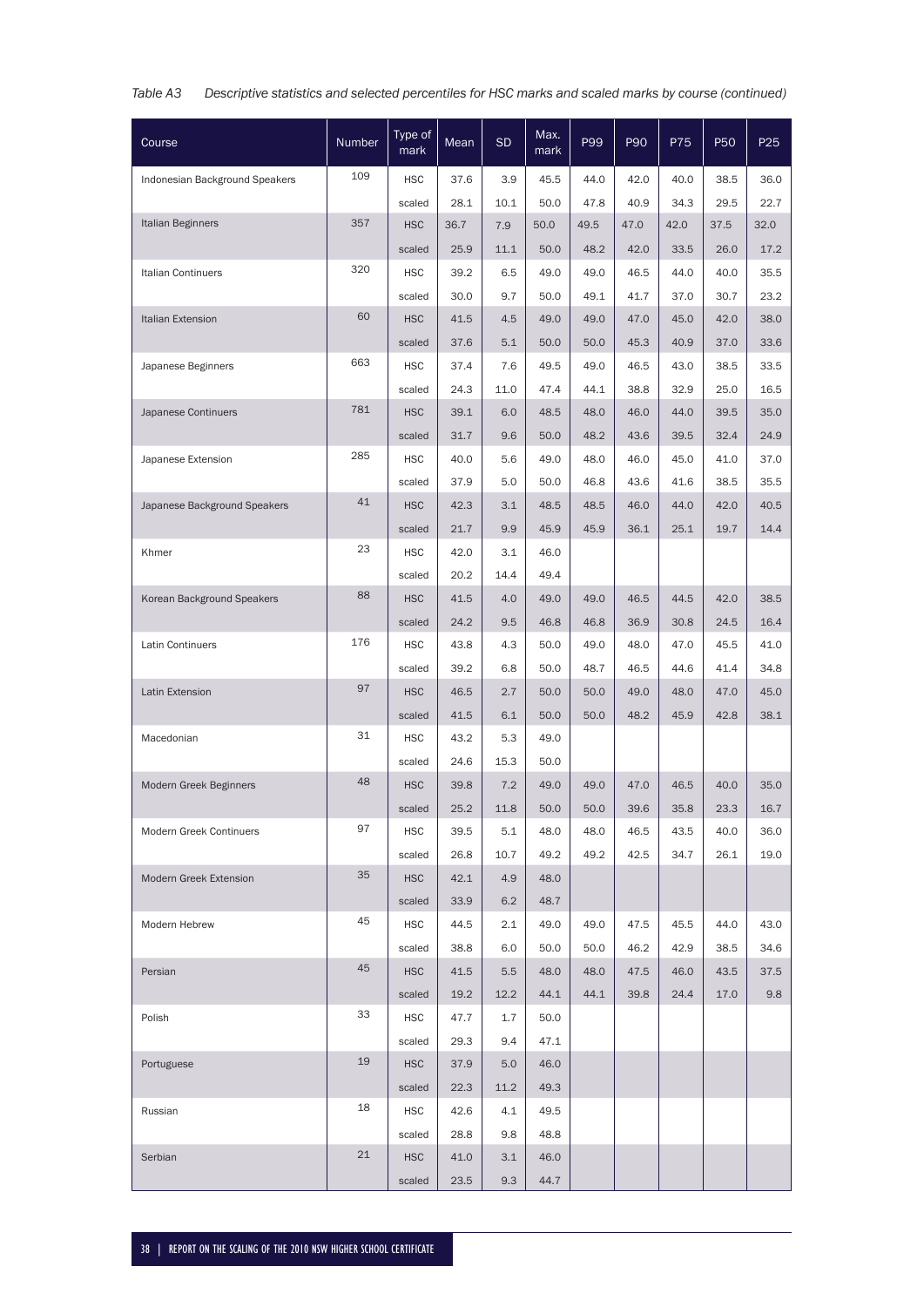| Table A3 |  |  | Descriptive statistics and selected percentiles for HSC marks and scaled marks by course (continued) |
|----------|--|--|------------------------------------------------------------------------------------------------------|
|----------|--|--|------------------------------------------------------------------------------------------------------|

| Course                        | <b>Number</b> | Type of<br>mark | Mean | <b>SD</b> | Max.<br>mark | P99  | <b>P90</b> | P75  | <b>P50</b> | P <sub>25</sub> |
|-------------------------------|---------------|-----------------|------|-----------|--------------|------|------------|------|------------|-----------------|
| Spanish Beginners             | 213           | <b>HSC</b>      | 37.5 | 6.4       | 49.5         | 48.5 | 46.0       | 42.5 | 38.0       | 34.0            |
|                               |               | scaled          | 24.2 | 11.6      | 50.0         | 48.3 | 40.6       | 33.5 | 23.6       | 16.0            |
| <b>Spanish Continuers</b>     | 166           | <b>HSC</b>      | 40.4 | 4.1       | 49.0         | 48.5 | 45.5       | 43.0 | 40.5       | 38.0            |
|                               |               | scaled          | 22.7 | 10.2      | 46.6         | 46.3 | 37.9       | 29.5 | 21.7       | 15.5            |
| Spanish Extension             | 46            | <b>HSC</b>      | 37.6 | 4.7       | 49.0         | 49.0 | 44.0       | 41.0 | 36.0       | 34.0            |
|                               |               | scaled          | 30.5 | 6.1       | 45.3         | 45.3 | 38.0       | 35.1 | 29.5       | 26.5            |
| Turkish                       | 31            | <b>HSC</b>      | 40.8 | 4.3       | 48.5         |      |            |      |            |                 |
|                               |               | scaled          | 19.8 | 10.8      | 43.3         |      |            |      |            |                 |
| Vietnamese                    | 181           | <b>HSC</b>      | 37.0 | 4.8       | 45.5         | 45.5 | 42.5       | 40.5 | 37.5       | 34.5            |
|                               |               | scaled          | 20.4 | 10.9      | 47.0         | 46.4 | 36.2       | 28.8 | 19.1       | 11.7            |
| Accounting                    | 530           | <b>HSC</b>      | 36.9 | 8.8       | 50.0         | 49.0 | 46.0       | 43.5 | 39.5       | 32.5            |
|                               |               | scaled          | 29.1 | 12.1      | 50.0         | 48.2 | 44.2       | 39.3 | 31.2       | 20.4            |
| Automotive Exam               | 282           | <b>HSC</b>      | 35.6 | 3.9       | 43.5         | 43.5 | 40.5       | 38.5 | 35.5       | 33.0            |
|                               |               | scaled          | 13.1 | 8.8       | 34.6         | 34.6 | 26.4       | 18.7 | 10.4       | 6.2             |
| <b>Business Services Exam</b> | 1462          | <b>HSC</b>      | 36.2 | 5.2       | 49.0         | 46.5 | 43.0       | 39.0 | 36.5       | 33.5            |
|                               |               | scaled          | 18.5 | 9.7       | 42.4         | 38.7 | 32.7       | 25.3 | 18.0       | 11.0            |
| <b>Construction Exam</b>      | 1536          | <b>HSC</b>      | 36.4 | 4.3       | 48.0         | 45.0 | 41.5       | 39.5 | 37.0       | 34.0            |
|                               |               | scaled          | 15.6 | 9.2       | 38.3         | 36.0 | 28.0       | 22.3 | 14.8       | 8.1             |
| Electrotechnology Exam        | 172           | <b>HSC</b>      | 37.0 | 5.1       | 46.0         | 46.0 | 43.5       | 40.5 | 38.0       | 33.0            |
|                               |               | scaled          | 17.9 | 9.0       | 39.2         | 38.4 | 31.5       | 23.5 | 18.1       | 10.1            |
| <b>Entertainment Exam</b>     | 828           | <b>HSC</b>      | 36.8 | 4.4       | 49.0         | 46.5 | 43.0       | 39.5 | 37.0       | 34.0            |
|                               |               | scaled          | 21.2 | 9.5       | 44.7         | 41.7 | 35.0       | 28.3 | 21.3       | 14.0            |
| <b>Hospitality Exam</b>       | 5150          | <b>HSC</b>      | 37.8 | 5.0       | 48.5         | 46.5 | 44.0       | 41.5 | 38.5       | 35.0            |
|                               |               | scaled          | 19.8 | 9.6       | 43.5         | 39.7 | 33.1       | 27.3 | 19.9       | 12.7            |
| Information Technology Exam   | 1598          | <b>HSC</b>      | 36.1 | 4.9       | 49.0         | 45.5 | 42.0       | 39.5 | 36.5       | 33.0            |
|                               |               | scaled          | 18.9 | 9.4       | 42.0         | 37.9 | 31.7       | 26.6 | 19.1       | 11.3            |
| Metal & Engineering Exam      | 671           | <b>HSC</b>      | 35.0 | 5.6       | 48.0         | 46.5 | 41.5       | 39.0 | 35.5       | 32.0            |
|                               |               | scaled          | 15.3 | 8.5       | 36.4         | 35.3 | 27.0       | 21.5 | 14.2       | 8.9             |
| Primary Industries Exam       | 578           | <b>HSC</b>      | 36.8 | 3.9       | 49.0         | 46.5 | 41.5       | 39.0 | 37.0       | 34.5            |
|                               |               | scaled          | 17.1 | 9.3       | 40.1         | 38.2 | 30.1       | 23.9 | 16.5       | 9.5             |
| Retail Services Exam          | 954           | <b>HSC</b>      | 36.7 | 4.1       | 46.5         | 45.0 | 41.5       | 39.0 | 37.0       | 34.0            |
|                               |               | scaled          | 16.1 | 9.9       | 40.4         | 38.3 | 30.5       | 23.0 | 15.2       | 7.7             |
| Tourism & Events Exam         | 349           | HSC             | 37.5 | 4.9       | 47.0         | 45.5 | 43.5       | 40.5 | 37.5       | 34.5            |
|                               |               | scaled          | 20.1 | 9.1       | 42.1         | 38.6 | 33.2       | 26.2 | 18.9       | 12.7            |
| Philosophy Distinction        | 53            | <b>HSC</b>      | 41.6 | 2.8       | 50.0         | 50.0 | 45.0       | 43.0 | 41.5       | 40.0            |
|                               |               | scaled          | 39.9 | 3.3       | 50.0         | 50.0 | 43.9       | 41.4 | 39.6       | 38.0            |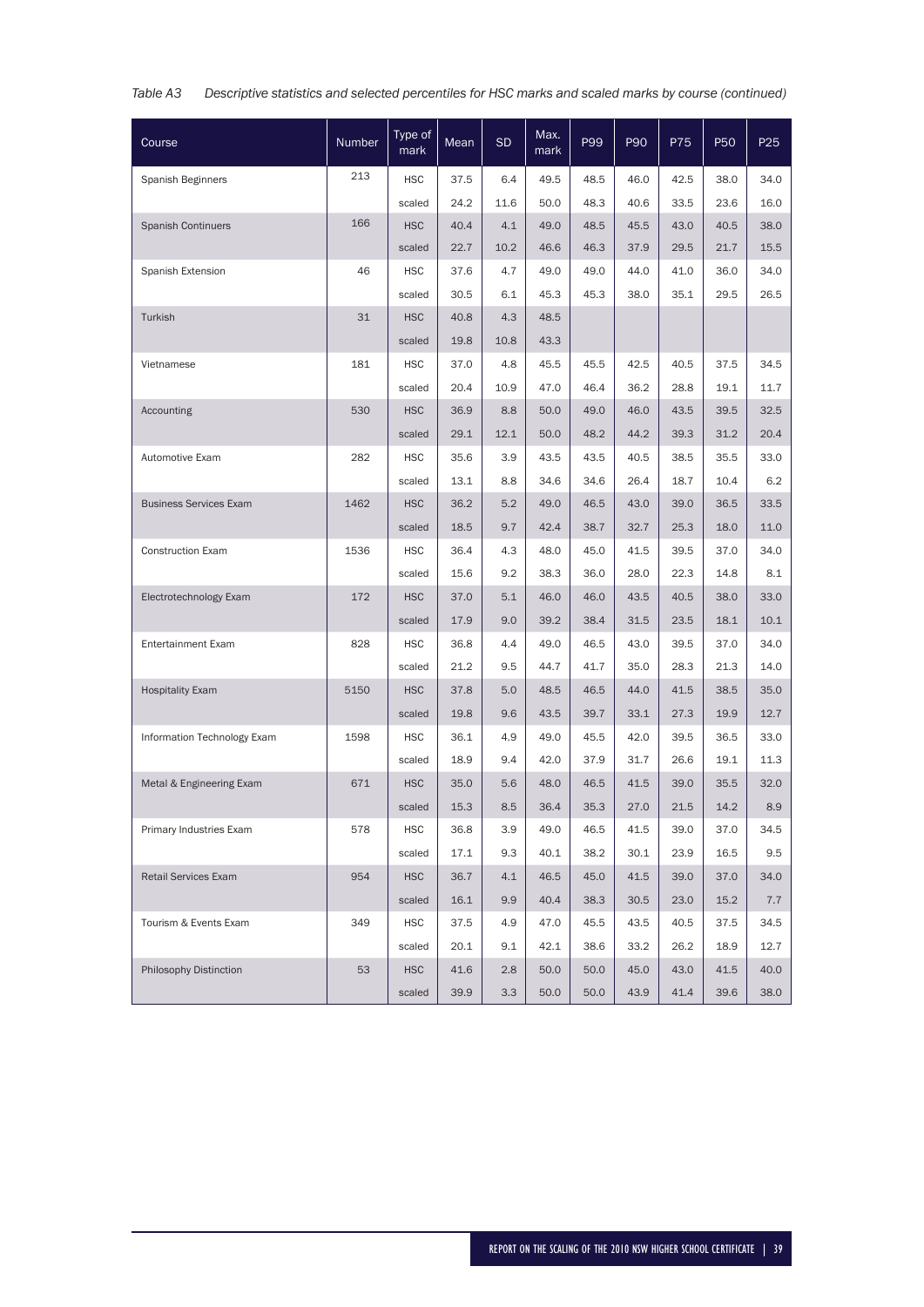# Table A4 Distributions of HSC marks by course: 2009 – 2010

*Notes:* (i) Columns **45, 40, 35, 30 and 25** show the percentage of the course candidature with an HSC mark less than the specified mark.

|  | (ii) The table excludes courses with less than 40 students in either year. |  |
|--|----------------------------------------------------------------------------|--|
|--|----------------------------------------------------------------------------|--|

|                               |      | Number | Percentage of students with HSC mark less than: |      |      |      |         |  |  |
|-------------------------------|------|--------|-------------------------------------------------|------|------|------|---------|--|--|
| Course                        | Year |        | 45                                              | 40   | 35   | 30   | 25      |  |  |
| Aboriginal Studies            | 2010 | 339    | 90.9                                            | 62.2 | 34.5 | 12.4 | 4.7     |  |  |
|                               | 2009 | 325    | 88.9                                            | 63.7 | 29.8 | 12.3 | 3.1     |  |  |
| Agriculture                   | 2010 | 1413   | 91.2                                            | 71.5 | 47.3 | 21.0 | 6.6     |  |  |
|                               | 2009 | 1249   | 91.7                                            | 72.6 | 45.0 | 16.8 | 5.5     |  |  |
| Ancient History               | 2010 | 12086  | 88.9                                            | 61.5 | 35.2 | 14.8 | 5.5     |  |  |
|                               | 2009 | 11954  | 88.3                                            | 63.0 | 37.5 | 14.3 | 5.1     |  |  |
| Biology                       | 2010 | 15849  | 92.6                                            | 66.5 | 35.0 | 9.9  | 1.6     |  |  |
|                               | 2009 | 15308  | 93.2                                            | 68.2 | 35.9 | 9.7  | 1.5     |  |  |
| <b>Business Studies</b>       | 2010 | 15830  | 90.4                                            | 62.8 | 32.2 | 9.4  | 2.0     |  |  |
|                               | 2009 | 15672  | 91.9                                            | 62.2 | 31.9 | 10.5 | 2.3     |  |  |
| Chemistry                     | 2010 | 10330  | 89.8                                            | 60.4 | 28.4 | 10.4 | 3.9     |  |  |
|                               | 2009 | 10041  | 89.1                                            | 61.2 | 28.6 | 9.4  | 3.3     |  |  |
| Community & Family Studies    | 2010 | 5738   | 95.3                                            | 71.4 | 35.3 | 10.7 | 2.4     |  |  |
|                               | 2009 | 5208   | 94.1                                            | 71.0 | 35.7 | 10.9 | 2.8     |  |  |
| Dance                         | 2010 | 801    | 88.8                                            | 66.0 | 30.1 | 4.2  | 0.9     |  |  |
|                               | 2009 | 763    | 90.3                                            | 64.7 | 27.7 | 3.7  | 0.3     |  |  |
| Design & Technology           | 2010 | 3599   | 91.7                                            | 65.8 | 24.8 | 4.1  | 0.4     |  |  |
|                               | 2009 | 3632   | 91.5                                            | 65.5 | 27.8 | 5.1  | 0.5     |  |  |
| Drama                         | 2010 | 4492   | 89.4                                            | 60.2 | 21.7 | 3.5  | 0.4     |  |  |
|                               | 2009 | 4772   | 87.7                                            | 52.7 | 17.9 | 3.3  | 0.1     |  |  |
| Earth & Environmental Science | 2010 | 1449   | 92.5                                            | 57.6 | 21.5 | 4.9  | 1.2     |  |  |
|                               | 2009 | 1393   | 92.0                                            | 59.3 | 21.7 | 4.6  | 0.6     |  |  |
| Economics                     | 2010 | 6108   | 86.7                                            | 58.6 | 32.1 | 15.1 | 7.1     |  |  |
|                               | 2009 | 6136   | 86.0                                            | 52.8 | 27.2 | 12.1 | 5.2     |  |  |
| <b>Engineering Studies</b>    | 2010 | 1818   | 92.0                                            | 60.9 | 23.5 | 8.5  | 2.4     |  |  |
|                               | 2009 | 1618   | 91.1                                            | 60.9 | 25.5 | 6.2  | $1.6\,$ |  |  |
| <b>English Standard</b>       | 2010 | 34371  | 99.8                                            | 95.7 | 64.9 | 27.8 | 8.3     |  |  |
|                               | 2009 | 32454  | 99.8                                            | 94.6 | 63.8 | 22.5 | 7.2     |  |  |
| English Advanced              | 2010 | 27132  | 86.0                                            | 42.1 | 7.3  | 0.9  | 0.1     |  |  |
|                               | 2009 | 27248  | 88.7                                            | 48.0 | 11.2 | 1.0  | 0.1     |  |  |
| English Extension 1           | 2010 | 5578   | 75.5                                            | 37.8 | 14.3 | 3.3  | 0.6     |  |  |
|                               | 2009 | 5718   | 77.5                                            | 42.9 | 15.7 | 3.7  | 0.9     |  |  |
| English Extension 2           | 2010 | 2201   | 71.9                                            | 44.2 | 18.5 | 6.0  | 1.7     |  |  |
|                               | 2009 | 2165   | 71.8                                            | 43.1 | 20.1 | 7.4  | 2.4     |  |  |
| <b>ESL</b>                    | 2010 | 3079   | 96.3                                            | 74.3 | 35.0 | 10.4 | 2.6     |  |  |
|                               | 2009 | 3248   | 97.3                                            | 78.2 | 43.8 | 14.4 | 2.9     |  |  |
| Food Technology               | 2010 | 3500   | 92.8                                            | 69.9 | 41.9 | 19.2 | 6.9     |  |  |
|                               | 2009 | 3421   | 91.8                                            | 69.4 | 30.5 | 8.4  | 2.1     |  |  |
| Geography                     | 2010 | 4600   | 91.2                                            | 61.5 | 26.8 | 7.7  | 1.3     |  |  |
|                               | 2009 | 4556   | 88.7                                            | 60.1 | 32.3 | 10.1 | 2.5     |  |  |
| Industrial Technology         | 2010 | 4061   | 90.5                                            | 69.4 | 40.5 | 18.3 | 6.8     |  |  |
|                               | 2009 | 3701   | 89.3                                            | 67.4 | 38.2 | 14.3 | 4.4     |  |  |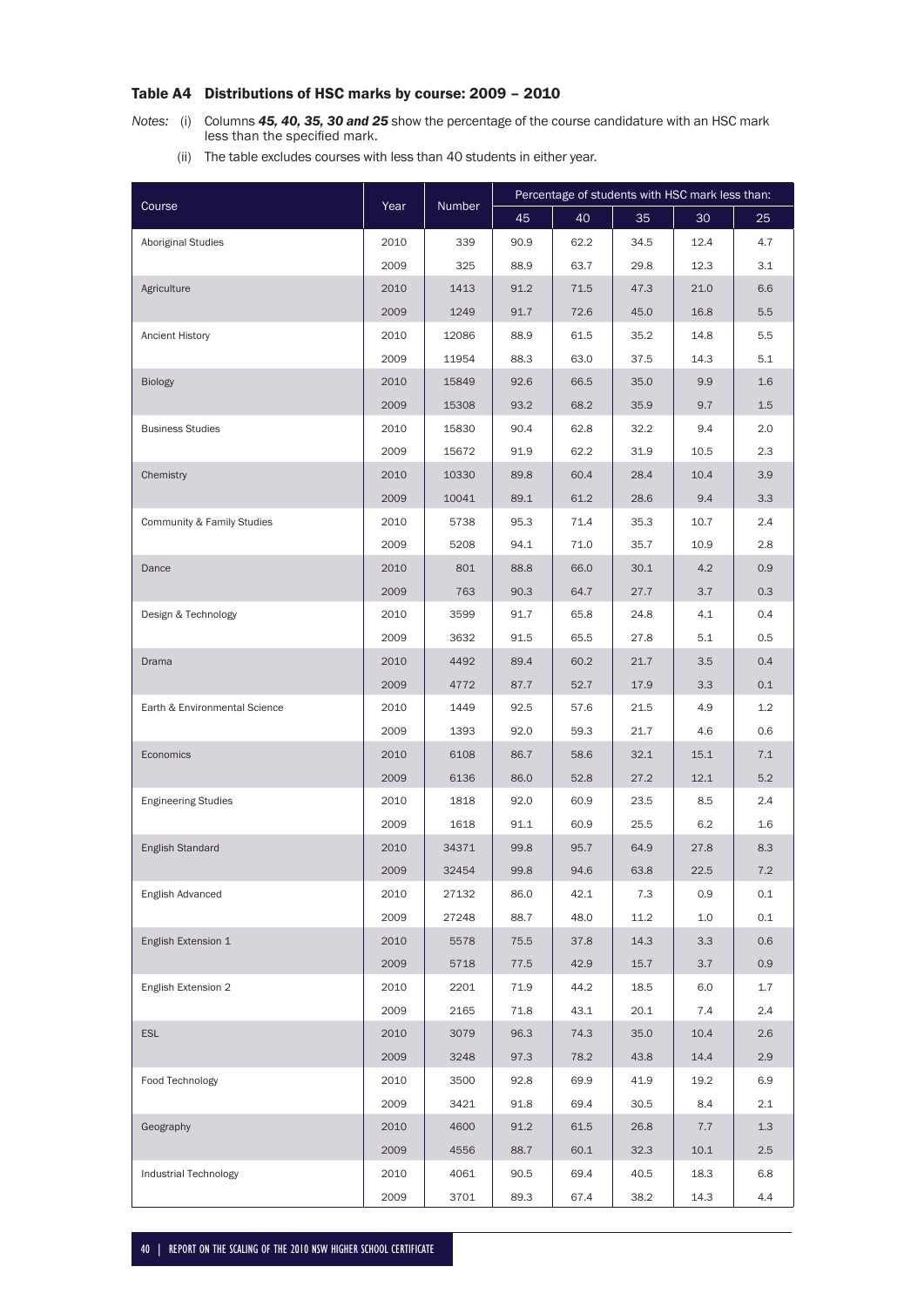# *Table A4 Distributions of HSC marks by course: 2009 – 2010 (continued)*

|                                    | Year | Number | Percentage of students with HSC mark less than: |      |      |      |     |  |  |
|------------------------------------|------|--------|-------------------------------------------------|------|------|------|-----|--|--|
| Course                             |      |        | 45                                              | 40   | 35   | 30   | 25  |  |  |
| Information Processes & Technology | 2010 | 4657   | 90.2                                            | 65.5 | 34.3 | 11.8 | 3.9 |  |  |
|                                    | 2009 | 5078   | 91.7                                            | 68.1 | 34.7 | 11.2 | 4.4 |  |  |
| <b>Legal Studies</b>               | 2010 | 8644   | 88.4                                            | 62.0 | 35.9 | 16.6 | 5.5 |  |  |
|                                    | 2009 | 8203   | 88.0                                            | 57.3 | 32.5 | 13.3 | 4.9 |  |  |
| <b>General Mathematics</b>         | 2010 | 30992  | 93.4                                            | 73.7 | 43.0 | 14.0 | 2.8 |  |  |
|                                    | 2009 | 29909  | 94.1                                            | 75.1 | 45.4 | 18.4 | 6.6 |  |  |
| <b>Mathematics</b>                 | 2010 | 17152  | 80.9                                            | 51.8 | 24.7 | 10.7 | 5.1 |  |  |
|                                    | 2009 | 17197  | 84.2                                            | 57.4 | 28.9 | 10.5 | 5.2 |  |  |
| Mathematics Extension 1            | 2010 | 9116   | 63.0                                            | 36.8 | 17.2 | 7.6  | 2.7 |  |  |
|                                    | 2009 | 8630   | 65.5                                            | 37.9 | 18.1 | 7.6  | 2.9 |  |  |
| <b>Mathematics Extension 2</b>     | 2010 | 3469   | 62.5                                            | 27.6 | 9.8  | 3.3  | 1.0 |  |  |
|                                    | 2009 | 3170   | 60.0                                            | 29.6 | 10.5 | 4.5  | 1.8 |  |  |
| Modern History                     | 2010 | 10054  | 91.9                                            | 58.1 | 22.3 | 8.6  | 3.4 |  |  |
|                                    | 2009 | 9662   | 90.8                                            | 58.9 | 21.8 | 6.3  | 1.4 |  |  |
| <b>History Extension</b>           | 2010 | 2191   | 76.8                                            | 53.4 | 29.0 | 11.3 | 3.3 |  |  |
|                                    | 2009 | 2210   | 76.6                                            | 48.9 | 26.2 | 11.8 | 4.8 |  |  |
| Music 1                            | 2010 | 4995   | 83.9                                            | 39.5 | 12.1 | 1.9  | 0.5 |  |  |
|                                    | 2009 | 4882   | 85.0                                            | 42.0 | 12.5 | 1.9  | 0.2 |  |  |
| Music 2                            | 2010 | 747    | 67.7                                            | 17.7 | 1.1  | 0.3  | 0.0 |  |  |
|                                    | 2009 | 733    | 71.9                                            | 18.3 | 2.2  | 0.3  | 0.0 |  |  |
| Music Extension                    | 2010 | 447    | 40.9                                            | 9.4  | 1.1  | 0.2  | 0.0 |  |  |
|                                    | 2009 | 440    | 48.2                                            | 19.5 | 5.0  | 1.1  | 0.2 |  |  |
| PDH&PE                             | 2010 | 13496  | 91.0                                            | 61.4 | 29.3 | 6.5  | 1.2 |  |  |
|                                    | 2009 | 12762  | 91.5                                            | 68.2 | 39.5 | 12.5 | 3.4 |  |  |
| Physics                            | 2010 | 9359   | 91.6                                            | 60.7 | 28.6 | 7.2  | 2.1 |  |  |
|                                    | 2009 | 9023   | 88.5                                            | 58.2 | 31.2 | 11.6 | 2.6 |  |  |
| Senior Science                     | 2010 | 4901   | 91.9                                            | 60.0 | 24.3 | 6.1  | 1.0 |  |  |
|                                    | 2009 | 4802   | 92.3                                            | 63.6 | 32.3 | 7.1  | 1.6 |  |  |
| Society & Culture                  | 2010 | 3961   | 91.5                                            | 66.5 | 34.9 | 10.3 | 1.7 |  |  |
|                                    | 2009 | 3925   | 93.1                                            | 58.4 | 28.5 | 9.3  | 1.4 |  |  |
| Software Design & Development      | 2010 | 1760   | 91.5                                            | 72.3 | 39.3 | 13.6 | 2.4 |  |  |
|                                    | 2009 | 1722   | 93.3                                            | 71.1 | 37.5 | 10.2 | 1.3 |  |  |
| Studies of Religion I              | 2010 | 9538   | 86.1                                            | 48.8 | 21.0 | 5.2  | 0.9 |  |  |
|                                    | 2009 | 9799   | 88.7                                            | 51.3 | 17.1 | 3.6  | 0.6 |  |  |
| Studies of Religion II             | 2010 | 4468   | 90.5                                            | 50.6 | 23.0 | 7.9  | 1.7 |  |  |
|                                    | 2009 | 3950   | 85.8                                            | 47.1 | 17.2 | 4.8  | 0.8 |  |  |
| Textiles & Design                  | 2010 | 2268   | 85.6                                            | 53.7 | 27.7 | 9.9  | 2.3 |  |  |
|                                    | 2009 | 2159   | 86.5                                            | 54.5 | 23.6 | 5.9  | 0.6 |  |  |
| <b>Visual Arts</b>                 | 2010 | 9600   | 88.3                                            | 49.3 | 12.7 | 1.7  | 0.2 |  |  |
|                                    | 2009 | 9567   | 87.7                                            | 45.9 | 9.7  | 1.3  | 0.2 |  |  |
| <b>Arabic Continuers</b>           | 2010 | 223    | 96.4                                            | 61.4 | 22.4 | 4.5  | 0.0 |  |  |
|                                    | 2009 | 211    | 97.2                                            | 64.5 | 32.7 | 9.5  | 4.3 |  |  |
| Arabic Extension                   | 2010 | 65     | 92.3                                            | 73.8 | 29.2 | 7.7  | 0.0 |  |  |
|                                    | 2009 | 59     | 91.5                                            | 64.4 | 33.9 | 16.9 | 5.1 |  |  |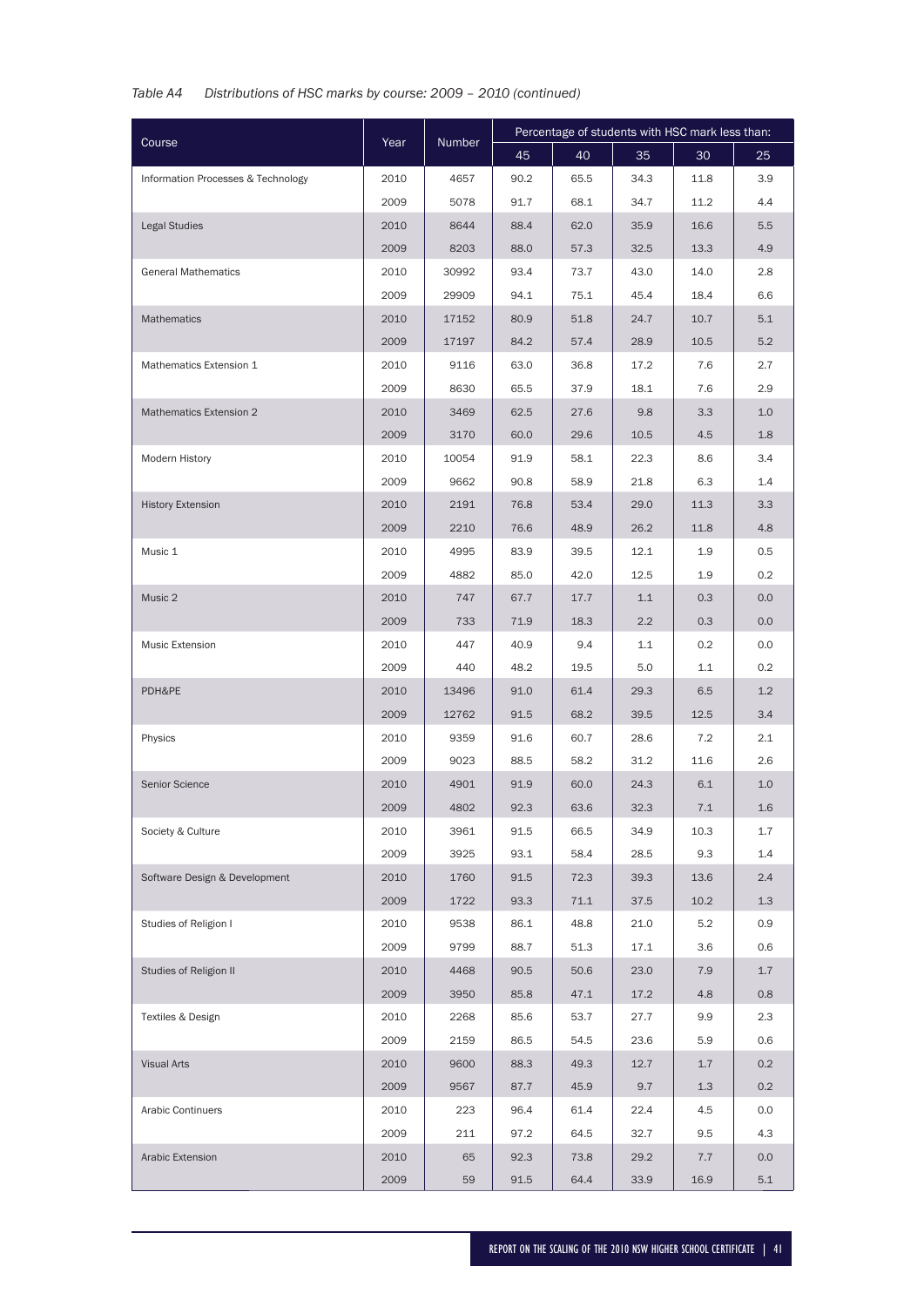# *Table A4 Distributions of HSC marks by course: 2009 – 2010 (continued)*

| Course                             | Year | Number | Percentage of students with HSC mark less than: |      |      |      |      |  |  |
|------------------------------------|------|--------|-------------------------------------------------|------|------|------|------|--|--|
|                                    |      |        | 45                                              | 40   | 35   | 30   | 25   |  |  |
| <b>Chinese Continuers</b>          | 2010 | 118    | 56.8                                            | 13.6 | 7.6  | 0.0  |      |  |  |
|                                    | 2009 | 131    | 58.8                                            | 16.8 | 6.1  | 2.3  | 0.0  |  |  |
| <b>Chinese Background Speakers</b> | 2010 | 1102   | 88.5                                            | 37.2 | 8.0  | 1.0  | 0.2  |  |  |
|                                    | 2009 | 1393   | 90.9                                            | 42.4 | 7.0  | 0.5  | 0.0  |  |  |
| French Beginners                   | 2010 | 664    | 81.2                                            | 55.1 | 27.6 | 15.5 | 5.6  |  |  |
|                                    | 2009 | 528    | 83.3                                            | 59.7 | 35.6 | 11.9 | 3.4  |  |  |
| <b>French Continuers</b>           | 2010 | 881    | 73.2                                            | 40.2 | 14.2 | 4.2  | 1.1  |  |  |
|                                    | 2009 | 887    | 73.8                                            | 44.2 | 15.0 | 3.3  | 0.9  |  |  |
| French Extension                   | 2010 | 220    | 54.1                                            | 24.1 | 9.5  | 2.3  | 0.0  |  |  |
|                                    | 2009 | 216    | 49.1                                            | 18.5 | 6.9  | 0.0  |      |  |  |
| German Beginners                   | 2010 | 97     | 79.4                                            | 54.6 | 29.9 | 11.3 | 4.1  |  |  |
|                                    | 2009 | 85     | 81.2                                            | 48.2 | 28.2 | 8.2  | 1.2  |  |  |
| German Continuers                  | 2010 | 338    | 76.3                                            | 45.0 | 22.2 | 5.6  | 0.9  |  |  |
|                                    | 2009 | 330    | 76.7                                            | 50.0 | 25.8 | 8.2  | 2.7  |  |  |
| German Extension                   | 2010 | 93     | 68.8                                            | 40.9 | 14.0 | 3.2  | 2.2  |  |  |
|                                    | 2009 | 105    | 73.3                                            | 47.6 | 26.7 | 8.6  | 2.9  |  |  |
| Indonesian Continuers              | 2010 | 69     | 66.7                                            | 33.3 | 10.1 | 2.9  | 0.0  |  |  |
|                                    | 2009 | 77     | 68.8                                            | 33.8 | 19.5 | 11.7 | 0.0  |  |  |
| Indonesian Background Speakers     | 2010 | 109    | 99.1                                            | 67.9 | 19.3 | 4.6  | 0.9  |  |  |
|                                    | 2009 | 98     | 95.9                                            | 68.4 | 19.4 | 0.0  |      |  |  |
| Italian Beginners                  | 2010 | 357    | 83.5                                            | 63.9 | 35.6 | 16.2 | 6.2  |  |  |
|                                    | 2009 | 413    | 81.1                                            | 58.8 | 29.1 | 10.7 | 3.9  |  |  |
| <b>Italian Continuers</b>          | 2010 | 320    | 77.2                                            | 49.7 | 21.6 | 6.3  | 2.2  |  |  |
|                                    | 2009 | 334    | 79.9                                            | 41.9 | 17.4 | 3.9  | 1.8  |  |  |
| Italian Extension                  | 2010 | 60     | 66.7                                            | 35.0 | 6.7  | 0.0  |      |  |  |
|                                    | 2009 | 68     | 89.7                                            | 42.6 | 5.9  | 1.5  | 0.0  |  |  |
| Japanese Beginners                 | 2010 | 663    | 82.5                                            | 56.1 | 32.0 | 14.5 | 5.1  |  |  |
|                                    | 2009 | 760    | 84.9                                            | 61.7 | 37.6 | 16.8 | 4.9  |  |  |
| Japanese Continuers                | 2010 | 781    | 79.1                                            | 51.9 | 23.2 | 6.5  | 1.2  |  |  |
|                                    | 2009 | 800    | 77.5                                            | 44.4 | 22.9 | 6.8  | 1.1  |  |  |
| Japanese Extension                 | 2010 | 285    | 74.0                                            | 40.4 | 17.9 | 6.0  | 1.1  |  |  |
|                                    | 2009 | 283    | 73.9                                            | 43.1 | 20.1 | 6.4  | 1.4  |  |  |
| Korean Background Speakers         | 2010 | 88     | 76.1                                            | 28.4 | 5.7  | 0.0  |      |  |  |
|                                    | 2009 | 93     | 76.3                                            | 25.8 | 4.3  | 1.1  | 0.0  |  |  |
| Latin Continuers                   | 2010 | 176    | 46.0                                            | 19.3 | 4.5  | 0.0  |      |  |  |
|                                    | 2009 | 184    | 35.3                                            | 10.9 | 2.2  | 0.0  |      |  |  |
| Latin Extension                    | 2010 | 97     | 22.7                                            | 3.1  | 0.0  |      |      |  |  |
|                                    | 2009 | 102    | 25.5                                            | 6.9  | 2.9  | 1.0  | 1.0  |  |  |
| Modern Greek Beginners             | 2010 | 48     | 62.5                                            | 45.8 | 22.9 | 12.5 | 2.1  |  |  |
|                                    | 2009 | 44     | 70.5                                            | 38.6 | 18.2 | 6.8  | 4.5  |  |  |
| Modern Greek Continuers            | 2010 | 97     | 78.4                                            | 49.5 | 20.6 | 3.1  | 0.0  |  |  |
|                                    | 2009 | 115    | 85.2                                            | 40.0 | 8.7  | 5.2  | 1.7  |  |  |
| <b>Spanish Beginners</b>           | 2010 | 213    | 85.0                                            | 63.4 | 30.0 | 15.0 | 1.9  |  |  |
|                                    | 2009 | 124    | 83.1                                            | 62.9 | 37.1 | 21.8 | 11.3 |  |  |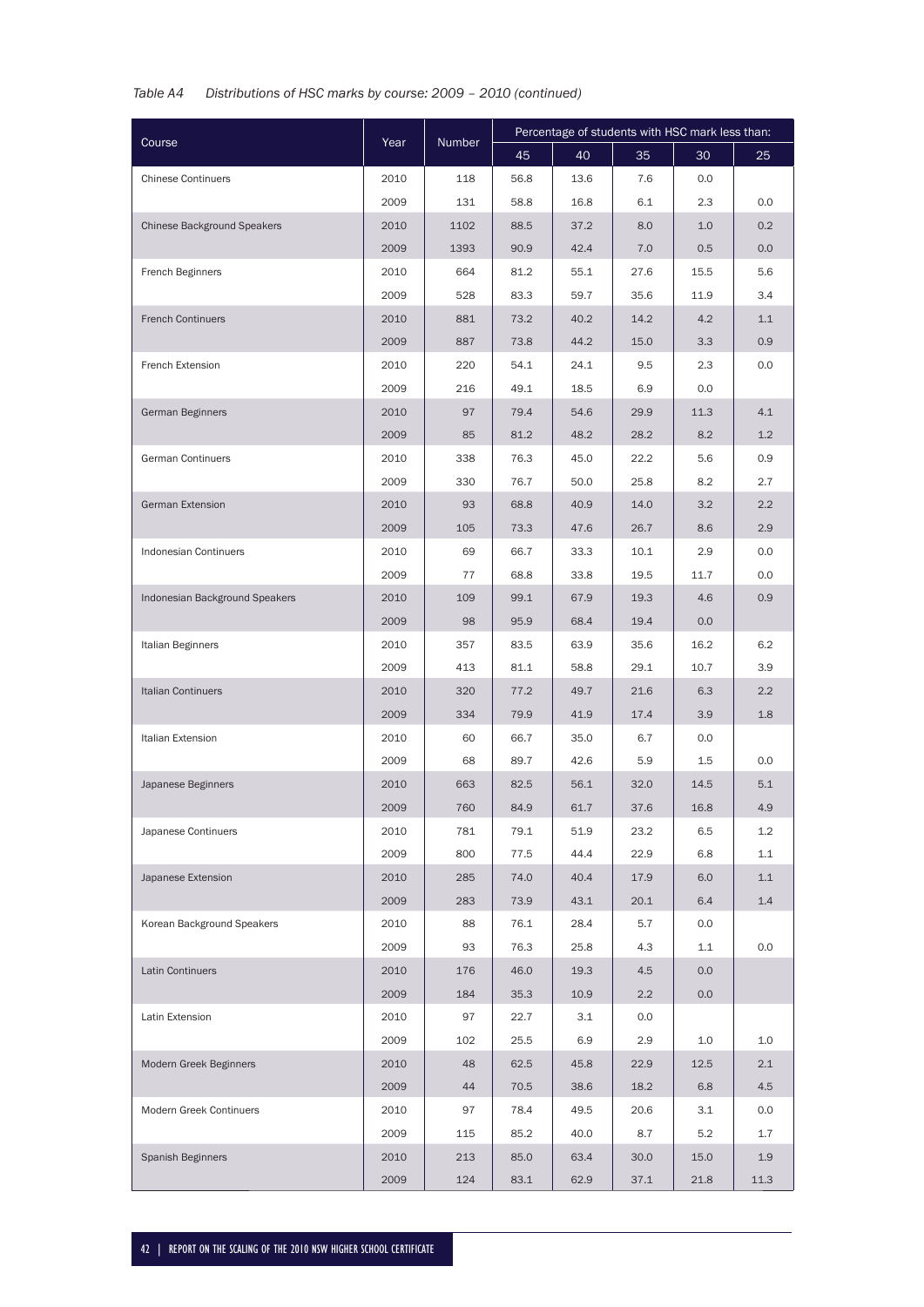# *Table A4 Distributions of HSC marks by course: 2009 – 2010 (continued)*

|                               |      |        |       |      |      | Percentage of students with HSC mark less than: |     |
|-------------------------------|------|--------|-------|------|------|-------------------------------------------------|-----|
| Course                        | Year | Number | 45    | 40   | 35   | 30                                              | 25  |
| <b>Spanish Continuers</b>     | 2010 | 166    | 81.3  | 44.0 | 10.2 | 0.0                                             |     |
|                               | 2009 | 190    | 90.0  | 34.7 | 7.9  | 0.0                                             |     |
| Spanish Extension             | 2010 | 46     | 93.5  | 63.0 | 28.3 | 0.0                                             |     |
|                               | 2009 | 71     | 88.7  | 50.7 | 7.0  | 1.4                                             | 0.0 |
| Vietnamese                    | 2010 | 181    | 97.8  | 71.3 | 26.0 | 6.6                                             | 2.8 |
|                               | 2009 | 162    | 98.1  | 63.6 | 17.9 | 7.4                                             | 2.5 |
| Accounting                    | 2010 | 530    | 85.8  | 53.6 | 32.1 | 18.5                                            | 9.1 |
|                               | 2009 | 497    | 84.7  | 54.5 | 31.2 | 10.5                                            | 2.4 |
| Automotive Exam               | 2010 | 282    | 100.0 | 83.3 | 42.6 | 5.0                                             | 1.1 |
|                               | 2009 | 293    | 99.0  | 76.8 | 36.9 | 7.9                                             | 1.4 |
| <b>Business Services Exam</b> | 2010 | 1462   | 95.9  | 77.6 | 36.0 | 8.7                                             | 1.9 |
|                               | 2009 | 1397   | 98.5  | 81.7 | 37.2 | 9.2                                             | 2.1 |
| <b>Construction Exam</b>      | 2010 | 1536   | 98.9  | 78.9 | 31.5 | 8.1                                             | 0.5 |
|                               | 2009 | 1395   | 99.5  | 87.4 | 45.2 | 11.8                                            | 1.1 |
| Electrotechnology Exam        | 2010 | 172    | 95.3  | 66.9 | 35.5 | 9.3                                             | 0.6 |
|                               | 2009 | 135    | 97.0  | 72.6 | 27.4 | 4.4                                             | 0.0 |
| <b>Entertainment Exam</b>     | 2010 | 828    | 95.7  | 77.1 | 33.1 | 5.4                                             | 0.5 |
|                               | 2009 | 846    | 95.4  | 77.3 | 40.2 | 13.8                                            | 3.5 |
| <b>Hospitality Exam</b>       | 2010 | 5150   | 94.3  | 64.2 | 24.2 | 6.4                                             | 0.9 |
|                               | 2009 | 5362   | 95.3  | 69.5 | 27.5 | 5.7                                             | 0.8 |
| Information Technology Exam   | 2010 | 1598   | 98.1  | 77.7 | 33.9 | 10.8                                            | 1.1 |
|                               | 2009 | 1655   | 98.9  | 81.7 | 45.3 | 13.8                                            | 3.4 |
| Metal & Engineering Exam      | 2010 | 671    | 97.6  | 81.7 | 43.1 | 14.8                                            | 4.2 |
|                               | 2009 | 648    | 97.8  | 80.1 | 40.0 | 15.3tt                                          | 5.1 |
| Primary Industries Exam       | 2010 | 578    | 97.2  | 81.3 | 26.8 | 4.7                                             | 0.0 |
|                               | 2009 | 506    | 96.4  | 74.9 | 31.8 | 4.2                                             | 0.2 |
| Retail Services Exam          | 2010 | 954    | 98.8  | 78.6 | 30.1 | 4.4                                             | 0.6 |
|                               | 2009 | 1112   | 98.7  | 76.7 | 26.9 | 3.9                                             | 0.4 |
| Tourism & Events Exam         | 2010 | 349    | 95.7  | 65.0 | 26.4 | 6.0                                             | 0.6 |
|                               | 2009 | 312    | 96.8  | 71.2 | 22.8 | 1.9                                             | 0.0 |
| Philosophy Distinction        | 2010 | 53     | 88.7  | 20.8 | 0.0  |                                                 |     |
|                               | 2009 | 45     | 73.3  | 6.7  | 0.0  |                                                 |     |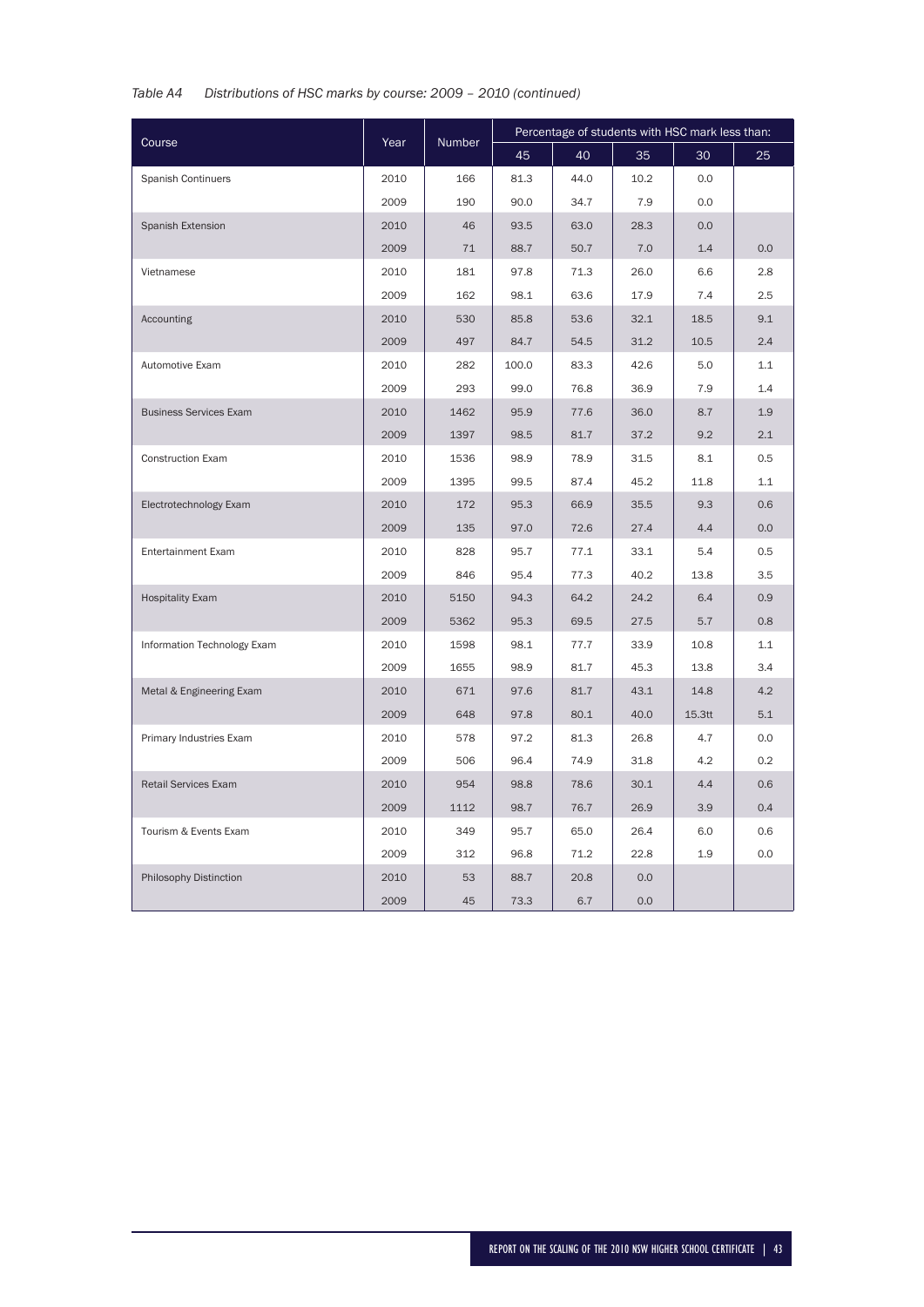# Table A5 Distributions of scaled marks by course: 2009 – 2010

*Notes:* (i) Columns 45, 40, 35, 30, 25, 20 and 15 show the percentage of the course candidature with a scaled mark less than the specified mark.

|  | (ii) The table excludes courses with less than 40 students in either year. |  |
|--|----------------------------------------------------------------------------|--|
|--|----------------------------------------------------------------------------|--|

|                               | Year | Number | Percentage of students with scaled mark less than: |      |      |      |      |      |      |  |
|-------------------------------|------|--------|----------------------------------------------------|------|------|------|------|------|------|--|
| Course                        |      |        | 45                                                 | 40   | 35   | 30   | 25   | 20   | 15   |  |
| <b>Aboriginal Studies</b>     | 2010 | 339    | 100.0                                              | 95.0 | 92.6 | 85.3 | 76.1 | 68.7 | 57.2 |  |
|                               | 2009 | 325    | 100.0                                              | 98.8 | 92.9 | 86.2 | 77.2 | 70.2 | 55.7 |  |
| Agriculture                   | 2010 | 1413   | 98.8                                               | 94.1 | 87.0 | 77.4 | 65.3 | 52.7 | 35.5 |  |
|                               | 2009 | 1249   | 99.4                                               | 95.4 | 89.0 | 79.2 | 64.9 | 50.3 | 33.6 |  |
| <b>Ancient History</b>        | 2010 | 12086  | 98.7                                               | 92.8 | 81.1 | 65.7 | 49.4 | 33.8 | 20.5 |  |
|                               | 2009 | 11954  | 99.1                                               | 92.5 | 79.6 | 64.0 | 48.8 | 34.3 | 21.4 |  |
| <b>Biology</b>                | 2010 | 15849  | 99.1                                               | 91.9 | 77.2 | 58.4 | 40.3 | 24.8 | 13.2 |  |
|                               | 2009 | 15308  | 99.2                                               | 92.7 | 77.7 | 58.7 | 40.7 | 25.5 | 13.5 |  |
| <b>Business Studies</b>       | 2010 | 15830  | 99.7                                               | 94.9 | 83.9 | 69.3 | 53.3 | 38.0 | 23.9 |  |
|                               | 2009 | 15672  | 99.3                                               | 94.4 | 84.0 | 69.7 | 54.2 | 37.6 | 23.0 |  |
| Chemistry                     | 2010 | 10330  | 97.9                                               | 80.6 | 56.6 | 36.4 | 22.1 | 12.4 | 6.3  |  |
|                               | 2009 | 10041  | 97.2                                               | 80.9 | 58.5 | 38.1 | 23.0 | 13.0 | 6.1  |  |
| Community & Family Studies    | 2010 | 5738   | 100.0                                              | 98.3 | 92.4 | 82.3 | 68.8 | 52.6 | 35.3 |  |
|                               | 2009 | 5208   | 100.0                                              | 98.0 | 91.6 | 81.4 | 67.2 | 51.6 | 34.9 |  |
| Dance                         | 2010 | 801    | 99.9                                               | 94.1 | 86.0 | 75.5 | 60.5 | 41.3 | 21.8 |  |
|                               | 2009 | 763    | 99.5                                               | 96.5 | 87.0 | 76.3 | 60.4 | 40.4 | 22.8 |  |
| Design & Technology           | 2010 | 3599   | 99.6                                               | 95.4 | 87.9 | 76.7 | 63.5 | 47.5 | 29.4 |  |
|                               | 2009 | 3632   | 99.7                                               | 96.1 | 88.7 | 78.1 | 63.7 | 47.2 | 29.4 |  |
| Drama                         | 2010 | 4492   | 98.6                                               | 92.9 | 83.5 | 69.7 | 52.1 | 34.7 | 20.2 |  |
|                               | 2009 | 4772   | 98.6                                               | 93.0 | 82.6 | 68.0 | 50.4 | 33.6 | 19.3 |  |
| Earth & Environmental Science | 2010 | 1449   | 99.4                                               | 95.6 | 83.4 | 65.9 | 48.2 | 30.3 | 17.9 |  |
|                               | 2009 | 1393   | 99.6                                               | 94.3 | 84.0 | 67.4 | 49.2 | 32.4 | 17.5 |  |
| Economics                     | 2010 | 6108   | 97.9                                               | 82.3 | 59.8 | 39.2 | 24.2 | 14.5 | 8.1  |  |
|                               | 2009 | 6136   | 96.8                                               | 81.6 | 60.5 | 41.0 | 26.3 | 16.0 | 9.6  |  |
| <b>Engineering Studies</b>    | 2010 | 1818   | 99.4                                               | 96.0 | 84.1 | 66.2 | 46.1 | 27.6 | 13.9 |  |
|                               | 2009 | 1618   | 99.2                                               | 92.6 | 81.6 | 66.5 | 46.0 | 28.2 | 13.4 |  |
| <b>English Standard</b>       | 2010 | 34371  | 99.9                                               | 99.7 | 98.4 | 94.0 | 83.4 | 64.4 | 40.6 |  |
|                               | 2009 | 32454  | 99.9                                               | 99.6 | 97.7 | 92.3 | 80.1 | 61.1 | 37.4 |  |
| English Advanced              | 2010 | 27132  | 96.5                                               | 80.2 | 58.8 | 35.9 | 18.1 | 7.1  | 2.0  |  |
|                               | 2009 | 27248  | 96.6                                               | 82.9 | 63.8 | 41.0 | 22.7 | 9.9  | 3.0  |  |
| English Extension 1           | 2010 | 5578   | 96.7                                               | 69.7 | 35.2 | 14.2 | 4.9  | 1.3  | 0.3  |  |
|                               | 2009 | 5718   | 95.6                                               | 67.7 | 36.0 | 15.0 | 6.0  | 2.6  | 0.8  |  |
| English Extension 2           | 2010 | 2201   | 92.9                                               | 70.2 | 41.6 | 14.9 | 4.0  | 0.9  | 0.2  |  |
|                               | 2009 | 2165   | 90.3                                               | 68.0 | 38.3 | 16.6 | 6.0  | 2.0  | 0.6  |  |
| <b>ESL</b>                    | 2010 | 3079   | 98.5                                               | 93.2 | 84.9 | 73.5 | 58.8 | 44.5 | 30.3 |  |
|                               | 2009 | 3248   | 99.4                                               | 95.0 | 86.4 | 76.0 | 61.9 | 48.3 | 35.3 |  |
| Food Technology               | 2010 | 3500   | 99.9                                               | 96.9 | 89.5 | 78.5 | 65.7 | 51.5 | 35.7 |  |
|                               | 2009 | 3421   | 99.7                                               | 96.1 | 88.8 | 78.5 | 65.0 | 50.1 | 33.4 |  |
| Geography                     | 2010 | 4600   | 98.5                                               | 91.7 | 79.7 | 64.8 | 46.4 | 30.8 | 17.8 |  |
|                               | 2009 | 4556   | 98.7                                               | 91.8 | 79.3 | 63.8 | 47.3 | 30.9 | 17.7 |  |
| Industrial Technology         | 2010 | 4061   | 100.0                                              | 99.9 | 96.5 | 88.6 | 78.4 | 65.2 | 48.6 |  |
|                               | 2009 | 3701   | 100.0                                              | 99.9 | 96.0 | 88.3 | 78.0 | 64.3 | 47.6 |  |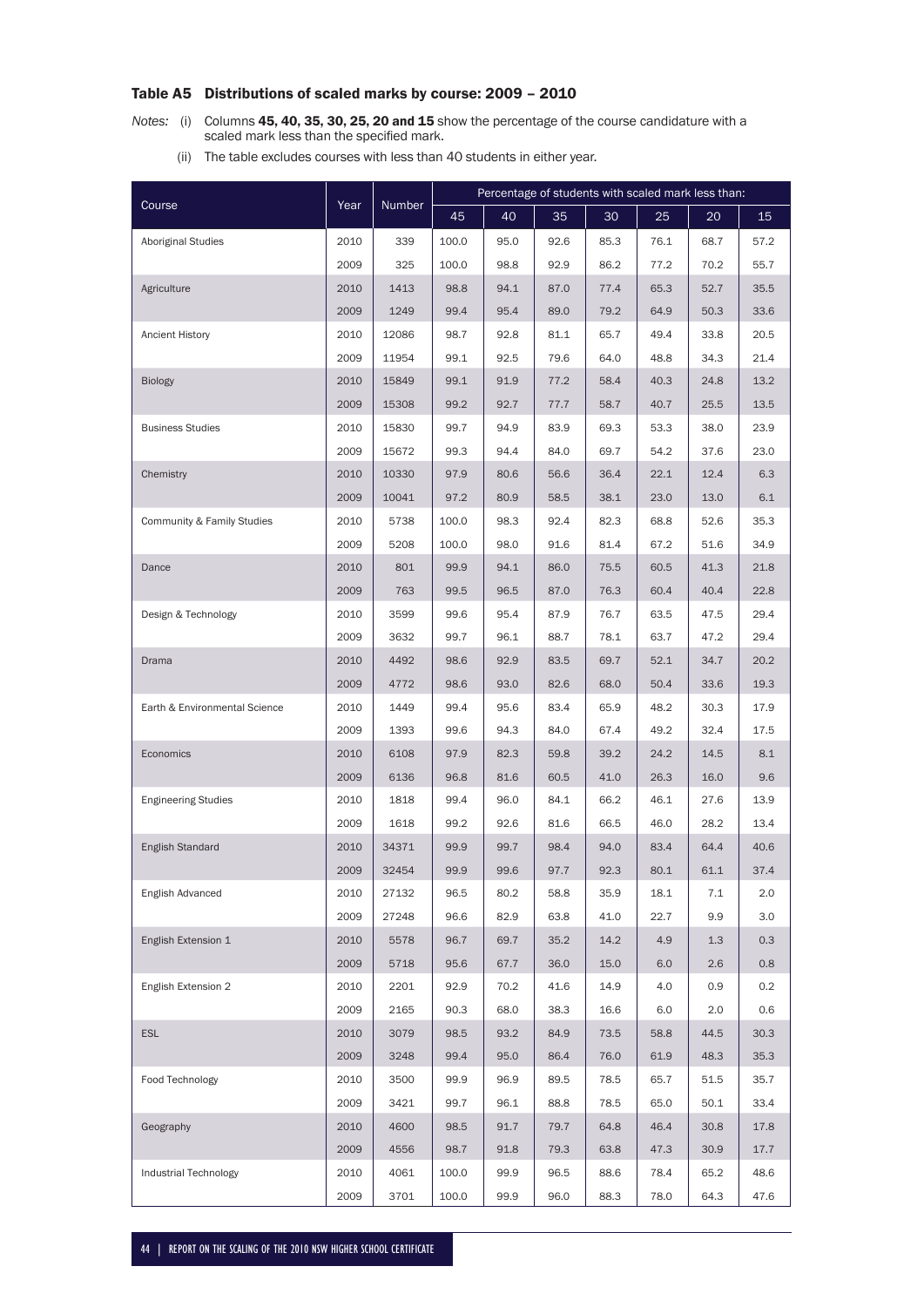# *Table A5 Distributions of scaled marks by course: 2009 – 2010 (continued)*

|                                    |      | <b>Number</b> | Percentage of students with scaled mark less than: |      |      |      |      |      |      |  |
|------------------------------------|------|---------------|----------------------------------------------------|------|------|------|------|------|------|--|
| Course                             | Year |               | 45                                                 | 40   | 35   | 30   | 25   | 20   | 15   |  |
| Information Processes & Technology | 2010 | 4657          | 99.7                                               | 96.1 | 87.2 | 74.3 | 59.1 | 44.4 | 28.5 |  |
|                                    | 2009 | 5078          | 99.9                                               | 97.1 | 89.2 | 77.2 | 61.2 | 45.3 | 30.2 |  |
| <b>Legal Studies</b>               | 2010 | 8644          | 98.7                                               | 90.5 | 78.1 | 63.2 | 47.1 | 32.5 | 20.5 |  |
|                                    | 2009 | 8203          | 98.8                                               | 91.4 | 78.8 | 62.7 | 46.0 | 31.6 | 19.5 |  |
| <b>General Mathematics</b>         | 2010 | 30992         | 99.9                                               | 98.3 | 90.0 | 77.6 | 63.0 | 47.4 | 31.5 |  |
|                                    | 2009 | 29909         | 99.9                                               | 98.0 | 90.3 | 77.8 | 63.0 | 47.2 | 30.9 |  |
| <b>Mathematics</b>                 | 2010 | 17152         | 97.3                                               | 82.6 | 62.9 | 42.2 | 25.4 | 14.3 | 7.2  |  |
|                                    | 2009 | 17197         | 96.5                                               | 83.2 | 64.6 | 44.7 | 27.3 | 14.9 | 7.4  |  |
| Mathematics Extension 1            | 2010 | 9116          | 76.9                                               | 41.9 | 19.3 | 9.3  | 4.2  | 1.8  | 0.7  |  |
|                                    | 2009 | 8630          | 70.6                                               | 37.7 | 19.3 | 10.1 | 5.2  | 2.7  | 1.3  |  |
| Mathematics Extension 2            | 2010 | 3469          | 52.6                                               | 14.1 | 4.6  | 1.8  | 0.7  | 0.4  | 0.2  |  |
|                                    | 2009 | 3170          | 39.3                                               | 10.7 | 4.2  | 1.7  | 0.5  | 0.2  | 0.0  |  |
| Modern History                     | 2010 | 10054         | 98.7                                               | 90.7 | 74.4 | 55.2 | 37.5 | 24.3 | 14.6 |  |
|                                    | 2009 | 9662          | 97.8                                               | 89.4 | 73.5 | 54.6 | 37.8 | 24.2 | 14.2 |  |
| <b>History Extension</b>           | 2010 | 2191          | 97.4                                               | 80.1 | 50.8 | 22.5 | 7.4  | 2.1  | 0.7  |  |
|                                    | 2009 | 2210          | 98.2                                               | 83.1 | 54.4 | 25.8 | 9.0  | 2.4  | 0.5  |  |
| Music 1                            | 2010 | 4995          | 99.6                                               | 95.2 | 87.0 | 75.5 | 60.6 | 43.0 | 25.5 |  |
|                                    | 2009 | 4882          | 99.3                                               | 94.9 | 87.7 | 76.6 | 61.7 | 43.5 | 25.9 |  |
| Music 2                            | 2010 | 747           | 94.2                                               | 77.2 | 54.9 | 30.5 | 15.9 | 5.1  | 0.9  |  |
|                                    | 2009 | 733           | 93.6                                               | 77.2 | 59.8 | 35.9 | 15.6 | 5.6  | 1.9  |  |
| Music Extension                    | 2010 | 447           | 85.0                                               | 73.8 | 55.0 | 24.8 | 6.9  | 1.1  | 0.2  |  |
|                                    | 2009 | 440           | 86.8                                               | 72.7 | 51.8 | 30.2 | 11.1 | 3.4  | 1.1  |  |
| PDH&PE                             | 2010 | 13496         | 99.7                                               | 95.7 | 85.9 | 71.7 | 55.4 | 39.2 | 24.5 |  |
|                                    | 2009 | 12762         | 99.6                                               | 94.9 | 84.9 | 71.3 | 55.8 | 39.6 | 23.9 |  |
| Physics                            | 2010 | 9359          | 98.3                                               | 85.3 | 63.5 | 42.2 | 26.1 | 15.1 | 7.5  |  |
|                                    | 2009 | 9023          | 97.5                                               | 82.7 | 62.8 | 43.6 | 28.4 | 16.3 | 8.0  |  |
| Senior Science                     | 2010 | 4901          | 100.0                                              | 98.7 | 93.4 | 83.8 | 68.6 | 51.9 | 36.0 |  |
|                                    | 2009 | 4802          | 100.0                                              | 98.6 | 93.6 | 83.4 | 68.9 | 52.3 | 34.5 |  |
| Society & Culture                  | 2010 | 3961          | 98.8                                               | 93.3 | 83.5 | 71.0 | 55.5 | 38.8 | 22.5 |  |
|                                    | 2009 | 3925          | 98.5                                               | 93.6 | 84.5 | 70.4 | 53.6 | 37.0 | 22.9 |  |
| Software Design & Development      | 2010 | 1760          | 99.4                                               | 94.5 | 83.8 | 67.8 | 48.7 | 34.1 | 19.1 |  |
|                                    | 2009 | 1722          | 99.4                                               | 94.8 | 84.0 | 67.1 | 48.7 | 32.7 | 18.7 |  |
| Studies of Religion I              | 2010 | 9538          | 99.7                                               | 94.3 | 78.8 | 58.8 | 37.3 | 20.9 | 9.6  |  |
|                                    | 2009 | 9799          | 99.2                                               | 93.1 | 79.1 | 60.3 | 38.7 | 20.9 | 9.0  |  |
| Studies of Religion II             | 2010 | 4468          | 98.5                                               | 90.6 | 75.4 | 55.8 | 37.4 | 22.9 | 12.9 |  |
|                                    | 2009 | 3950          | 98.1                                               | 90.0 | 74.3 | 56.1 | 37.3 | 22.5 | 11.5 |  |
| Textiles & Design                  | 2010 | 2268          | 99.2                                               | 94.8 | 85.6 | 73.9 | 59.3 | 42.8 | 27.5 |  |
|                                    | 2009 | 2159          | 99.6                                               | 95.1 | 87.0 | 74.5 | 58.5 | 42.7 | 26.0 |  |
| <b>Visual Arts</b>                 | 2010 | 9600          | 98.4                                               | 93.3 | 84.5 | 72.3 | 57.2 | 41.8 | 25.0 |  |
|                                    | 2009 | 9567          | 98.7                                               | 93.2 | 84.2 | 72.5 | 59.0 | 42.0 | 25.5 |  |
| <b>Arabic Continuers</b>           | 2010 | 223           | 100.0                                              | 97.3 | 93.3 | 84.8 | 70.0 | 58.7 | 42.2 |  |
|                                    | 2009 | 211           | 100.0                                              | 97.6 | 93.8 | 84.4 | 74.4 | 61.1 | 42.7 |  |
| Arabic Extension                   | 2010 | 65            | 100.0                                              | 96.9 | 89.2 | 75.4 | 52.3 | 15.4 | 6.2  |  |
|                                    | 2009 | 59            | 100.0                                              | 98.3 | 91.5 | 79.7 | 54.2 | 30.5 | 16.9 |  |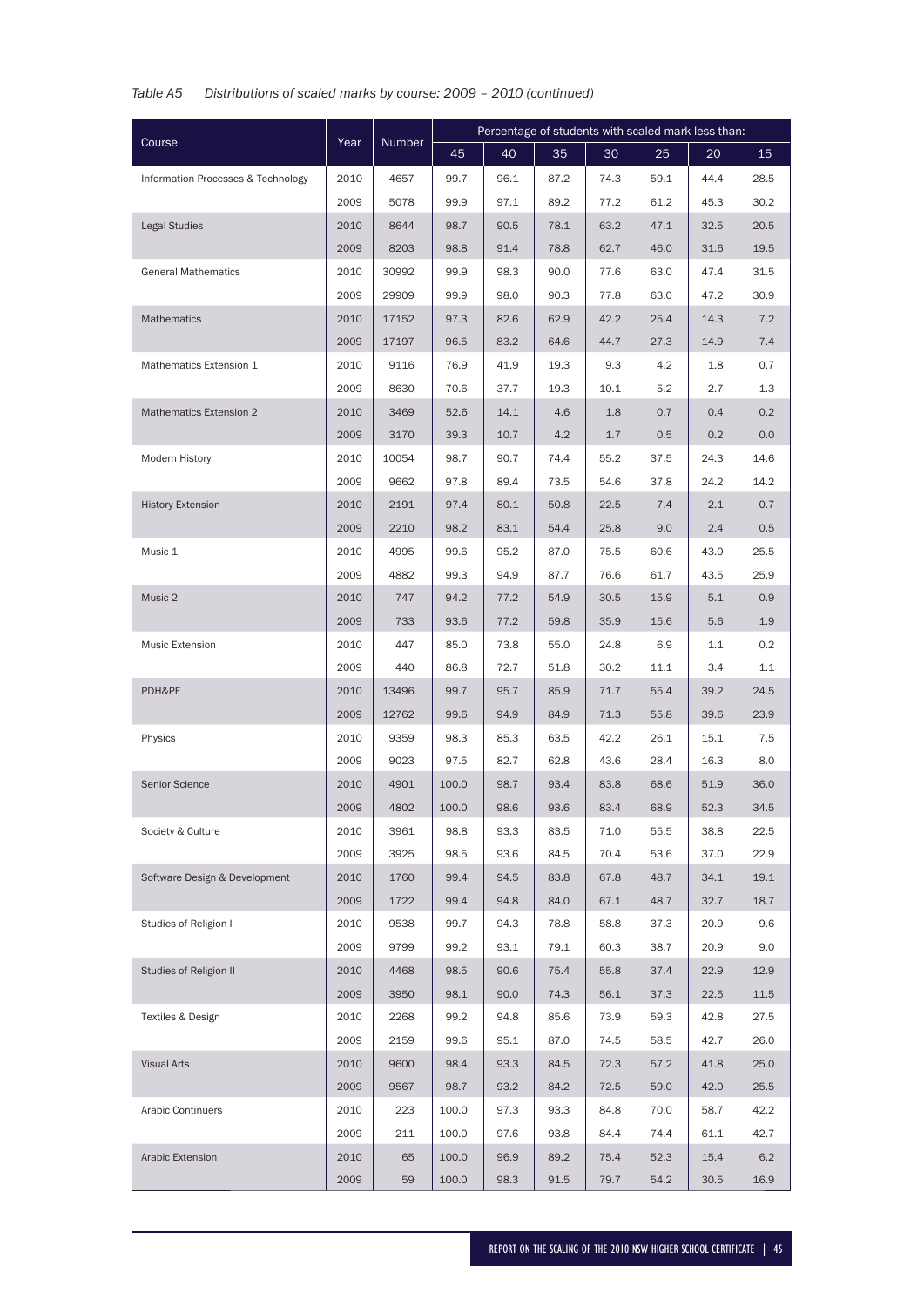# *Table A5 Distributions of scaled marks by course: 2009 – 2010 (continued)*

|                                    |      | Number | Percentage of students with scaled mark less than: |      |      |      |      |      |      |
|------------------------------------|------|--------|----------------------------------------------------|------|------|------|------|------|------|
| Course                             | Year |        | 45                                                 | 40   | 35   | 30   | 25   | 20   | 15   |
| <b>Chinese Continuers</b>          | 2010 | 118    | 94.9                                               | 75.4 | 51.7 | 36.4 | 22.9 | 11.9 | 9.3  |
|                                    | 2009 | 131    | 92.4                                               | 77.9 | 54.2 | 36.6 | 22.9 | 13.0 | 6.1  |
| <b>Chinese Background Speakers</b> | 2010 | 1102   | 98.2                                               | 94.6 | 87.4 | 74.7 | 61.5 | 46.1 | 30.6 |
|                                    | 2009 | 1393   | 99.3                                               | 95.6 | 87.9 | 79.2 | 68.5 | 54.9 | 38.8 |
| French Beginners                   | 2010 | 664    | 97.9                                               | 92.3 | 80.3 | 64.6 | 45.9 | 28.8 | 18.4 |
|                                    | 2009 | 528    | 97.9                                               | 91.5 | 79.7 | 65.2 | 47.2 | 30.5 | 15.2 |
| <b>French Continuers</b>           | 2010 | 881    | 91.6                                               | 68.1 | 44.9 | 26.3 | 14.4 | 5.8  | 2.7  |
|                                    | 2009 | 887    | 91.9                                               | 72.9 | 50.7 | 30.3 | 16.0 | 6.5  | 2.4  |
| French Extension                   | 2010 | 220    | 76.4                                               | 40.0 | 15.5 | 5.0  | 1.4  | 0.0  |      |
|                                    | 2009 | 216    | 78.2                                               | 36.1 | 13.0 | 3.7  | 0.0  |      |      |
| German Beginners                   | 2010 | 97     | 95.9                                               | 85.6 | 69.1 | 53.6 | 37.1 | 23.7 | 9.3  |
|                                    | 2009 | 85     | 94.1                                               | 81.2 | 71.8 | 52.9 | 43.5 | 28.2 | 17.6 |
| German Continuers                  | 2010 | 338    | 92.0                                               | 73.1 | 51.2 | 34.3 | 20.1 | 7.7  | 4.1  |
|                                    | 2009 | 330    | 89.4                                               | 70.6 | 50.6 | 33.9 | 20.0 | 7.9  | 2.7  |
| German Extension                   | 2010 | 93     | 90.3                                               | 59.1 | 16.1 | 2.2  | 2.2  | 0.0  |      |
|                                    | 2009 | 105    | 90.5                                               | 55.2 | 25.7 | 5.7  | 1.9  | 0.0  |      |
| <b>Indonesian Continuers</b>       | 2010 | 69     | 92.8                                               | 81.2 | 53.6 | 37.7 | 20.3 | 10.1 | 2.9  |
|                                    | 2009 | 77     | 90.9                                               | 74.0 | 61.0 | 37.7 | 24.7 | 14.3 | 11.7 |
| Indonesian Background Speakers     | 2010 | 109    | 97.2                                               | 84.4 | 78.0 | 54.1 | 33.9 | 22.0 | 11.0 |
|                                    | 2009 | 98     | 95.9                                               | 88.8 | 69.4 | 51.0 | 27.6 | 9.2  | 1.0  |
| Italian Beginners                  | 2010 | 357    | 94.7                                               | 87.4 | 80.1 | 63.0 | 48.5 | 32.2 | 19.0 |
|                                    | 2009 | 413    | 97.1                                               | 86.2 | 78.5 | 64.6 | 48.2 | 31.7 | 15.3 |
| <b>Italian Continuers</b>          | 2010 | 320    | 94.4                                               | 85.3 | 67.8 | 47.8 | 30.9 | 13.8 | 6.3  |
|                                    | 2009 | 334    | 96.7                                               | 88.6 | 74.0 | 55.4 | 32.6 | 20.4 | 7.8  |
| Italian Extension                  | 2010 | 60     | 88.3                                               | 68.3 | 31.7 | 5.0  | 0.0  |      |      |
|                                    | 2009 | 68     | 94.1                                               | 66.2 | 25.0 | 5.9  | 1.5  | 0.0  |      |
| Japanese Beginners                 | 2010 | 663    | 99.7                                               | 93.4 | 81.0 | 67.0 | 50.1 | 34.5 | 22.2 |
|                                    | 2009 | 760    | 98.8                                               | 92.6 | 82.6 | 66.2 | 52.6 | 38.7 | 24.9 |
| Japanese Continuers                | 2010 | 781    | 94.1                                               | 77.1 | 58.8 | 41.0 | 25.5 | 12.8 | 5.3  |
|                                    | 2009 | 800    | 93.8                                               | 78.1 | 57.3 | 38.0 | 26.4 | 14.8 | 6.8  |
| Japanese Extension                 | 2010 | 285    | 94.4                                               | 63.5 | 24.2 | 7.7  | 2.1  | 0.0  |      |
|                                    | 2009 | 283    | 95.4                                               | 67.5 | 30.0 | 8.5  | 2.1  | 0.0  |      |
| Korean Background Speakers         | 2010 | 88     | 98.9                                               | 97.7 | 81.8 | 72.7 | 52.3 | 30.7 | 19.3 |
|                                    | 2009 | 93     | 95.7                                               | 89.2 | 80.6 | 65.6 | 51.6 | 38.7 | 25.8 |
| Latin Continuers                   | 2010 | 176    | 78.4                                               | 46.0 | 25.6 | 8.5  | 4.5  | 0.6  | 0.0  |
|                                    | 2009 | 184    | 78.3                                               | 41.3 | 23.9 | 10.3 | 3.3  | 2.2  | 0.0  |
| Latin Extension                    | 2010 | 97     | 66.0                                               | 32.0 | 14.4 | 4.1  | 3.1  | 1.0  | 0.0  |
|                                    | 2009 | 102    | 63.7                                               | 36.3 | 13.7 | 4.9  | 3.9  | 2.0  | 1.0  |
| Modern Greek Beginners             | 2010 | 48     | 97.9                                               | 93.8 | 70.8 | 60.4 | 54.2 | 31.3 | 20.8 |
|                                    | 2009 | 44     | 93.2                                               | 88.6 | 75.0 | 70.5 | 59.1 | 40.9 | 29.5 |
| Modern Greek Continuers            | 2010 | 97     | 93.8                                               | 84.5 | 75.3 | 64.9 | 49.5 | 29.9 | 14.4 |
|                                    | 2009 | 115    | 98.3                                               | 93.9 | 86.1 | 67.8 | 49.6 | 30.4 | 14.8 |
| <b>Spanish Beginners</b>           | 2010 | 213    | 95.8                                               | 88.3 | 77.9 | 69.5 | 56.3 | 39.4 | 23.0 |
|                                    | 2009 | 124    | 95.2                                               | 85.5 | 76.6 | 63.7 | 51.6 | 33.1 | 21.8 |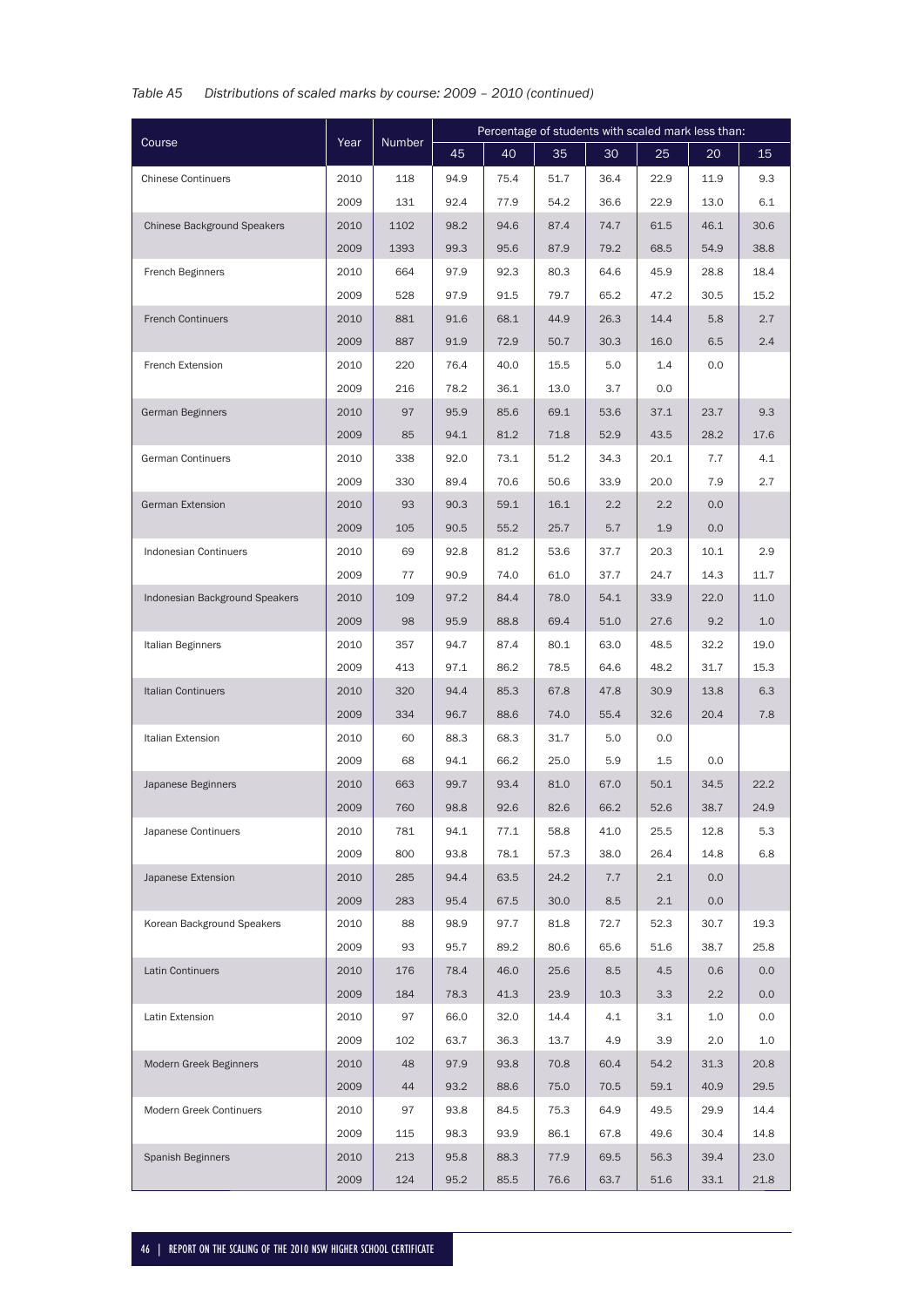# *Table A5 Distributions of scaled marks by course: 2009 – 2010 (continued)*

|                               |      |        | Percentage of students with scaled mark less than: |       |       |      |      |      |      |
|-------------------------------|------|--------|----------------------------------------------------|-------|-------|------|------|------|------|
| Course                        | Year | Number | 45                                                 | 40    | 35    | 30   | 25   | 20   | 15   |
| <b>Spanish Continuers</b>     | 2010 | 166    | 98.2                                               | 95.2  | 83.7  | 76.5 | 63.3 | 44.6 | 24.7 |
|                               | 2009 | 190    | 99.5                                               | 93.2  | 82.6  | 71.6 | 51.6 | 33.7 | 17.9 |
| Spanish Extension             | 2010 | 46     | 97.8                                               | 95.7  | 71.7  | 50.0 | 23.9 | 4.3  | 0.0  |
|                               | 2009 | 71     | 97.2                                               | 90.1  | 73.2  | 50.7 | 23.9 | 5.6  | 1.4  |
| Vietnamese                    | 2010 | 181    | 98.9                                               | 94.5  | 88.4  | 77.3 | 68.0 | 51.9 | 37.0 |
|                               | 2009 | 162    | 98.1                                               | 95.1  | 84.0  | 76.5 | 64.2 | 46.9 | 30.9 |
| Accounting                    | 2010 | 530    | 93.2                                               | 77.5  | 62.8  | 46.0 | 33.4 | 24.2 | 17.2 |
|                               | 2009 | 497    | 94.4                                               | 81.7  | 66.4  | 52.3 | 41.7 | 27.6 | 15.5 |
| Automotive Exam               | 2010 | 282    |                                                    |       | 100.0 | 92.9 | 86.9 | 79.8 | 65.6 |
|                               | 2009 | 293    |                                                    | 100.0 | 99.3  | 94.2 | 87.0 | 76.8 | 62.1 |
| <b>Business Services Exam</b> | 2010 | 1462   | 100.0                                              | 99.7  | 94.5  | 86.9 | 72.6 | 57.9 | 39.4 |
|                               | 2009 | 1397   | 100.0                                              | 99.1  | 95.1  | 87.9 | 73.4 | 56.3 | 39.9 |
| <b>Construction Exam</b>      | 2010 | 1536   |                                                    | 100.0 | 98.3  | 92.8 | 81.6 | 67.8 | 51.2 |
|                               | 2009 | 1395   |                                                    | 100.0 | 97.8  | 92.1 | 82.9 | 69.4 | 52.7 |
| Electrotechnology Exam        | 2010 | 172    |                                                    | 100.0 | 95.3  | 87.8 | 76.7 | 60.5 | 42.4 |
|                               | 2009 | 135    |                                                    | 100.0 | 98.5  | 90.4 | 80.7 | 65.2 | 43.7 |
| <b>Entertainment Exam</b>     | 2010 | 828    | 100.0                                              | 97.5  | 90.0  | 79.8 | 65.8 | 45.9 | 29.0 |
|                               | 2009 | 846    | 100.0                                              | 98.3  | 92.6  | 83.2 | 64.9 | 46.6 | 28.0 |
| <b>Hospitality Exam</b>       | 2010 | 5150   | 100.0                                              | 99.1  | 92.5  | 83.7 | 67.9 | 52.4 | 32.4 |
|                               | 2009 | 5362   | 100.0                                              | 98.1  | 92.7  | 82.6 | 69.5 | 51.2 | 33.5 |
| Information Technology Exam   | 2010 | 1598   | 100.0                                              | 99.9  | 96.3  | 86.9 | 72.7 | 55.3 | 36.1 |
|                               | 2009 | 1655   | 100.0                                              | 99.6  | 96.3  | 87.4 | 69.1 | 52.6 | 33.4 |
| Metal & Engineering Exam      | 2010 | 671    |                                                    | 100.0 | 99.0  | 93.4 | 84.2 | 70.3 | 53.9 |
|                               | 2009 | 648    |                                                    | 100.0 | 98.8  | 93.7 | 81.5 | 70.5 | 52.2 |
| Primary Industries Exam       | 2010 | 578    | 100.0                                              | 99.7  | 95.8  | 88.9 | 76.0 | 64.5 | 46.4 |
|                               | 2009 | 506    |                                                    | 100.0 | 96.4  | 88.9 | 78.5 | 62.3 | 43.9 |
| <b>Retail Services Exam</b>   | 2010 | 954    | 100.0                                              | 99.9  | 96.4  | 89.2 | 78.6 | 64.8 | 49.2 |
|                               | 2009 | 1112   | 100.0                                              | 99.8  | 96.3  | 88.1 | 76.7 | 64.6 | 44.6 |
| Tourism & Events Exam         | 2010 | 349    | 100.0                                              | 99.7  | 94.0  | 81.7 | 67.6 | 51.9 | 35.5 |
|                               | 2009 | 312    | 100.0                                              | 97.8  | 91.3  | 81.4 | 66.3 | 42.9 | 22.8 |
| Philosophy Distinction        | 2010 | 53     | 90.6                                               | 62.3  | 3.8   | 0.0  |      |      |      |
|                               | 2009 | 45     | 68.9                                               | 48.9  | 13.3  | 6.7  | 2.2  | 0.0  |      |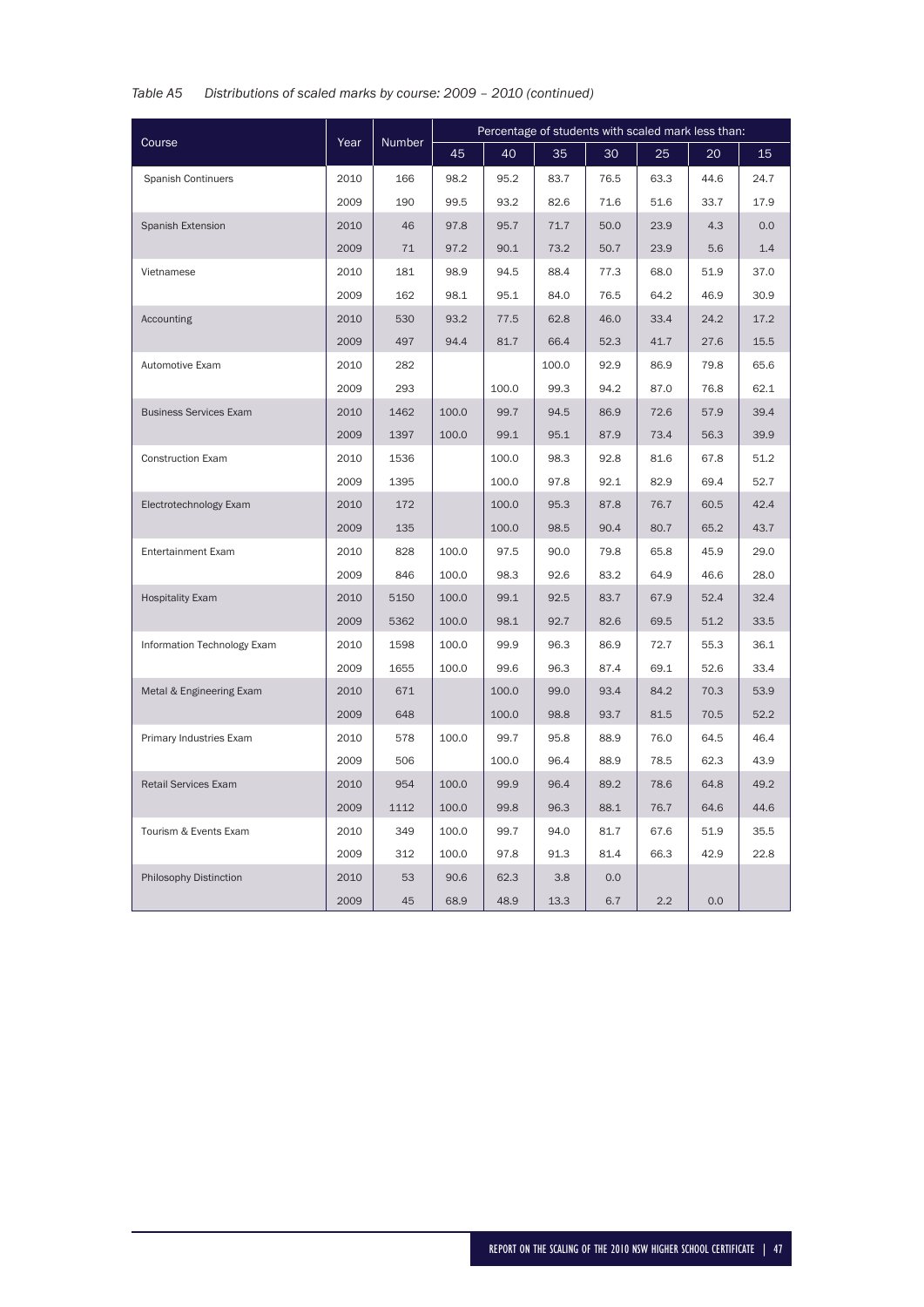## Table A6 Courses that contribute to the ATAR

- *Notes:* (i) This table shows the percentage of the course candidature who completed more than 10 units of ATAR courses for whom *all* units of that course contributed to their ATAR.
	- (ii) The *Number receiving ATAR* column shows the number of students who did the course in 2010 or a previous year, and received an ATAR in 2010.
	- (iii) The *ATAR students with > 10 units* columns show the number and percentage of ATAR students who completed more than 10 units of ATAR courses.
	- (iv) The *Percentage who counted course* column shows the percentage of ATAR students who completed more than 10 units of ATAR courses for whom all units of that course contributed towards their ATAR.
	- (v) The table excludes courses with less than 10 students.

|                                    | Number receiving |        | ATAR students with > 10 units |                |  |  |
|------------------------------------|------------------|--------|-------------------------------|----------------|--|--|
| Course                             | <b>ATAR</b>      | Number | Percentage                    | counted course |  |  |
| <b>Aboriginal Studies</b>          | 194              | 41     | 21                            | 73             |  |  |
| Agriculture                        | 1079             | 475    | 44                            | 78             |  |  |
| Ancient History                    | 11149            | 5093   | 46                            | 85             |  |  |
| <b>Biology</b>                     | 15308            | 7819   | 51                            | 82             |  |  |
| <b>Business Studies</b>            | 14568            | 6171   | 42                            | 86             |  |  |
| Chemistry                          | 10272            | 6856   | 67                            | 75             |  |  |
| Community & Family Studies         | 4507             | 1532   | 34                            | 89             |  |  |
| Dance                              | 705              | 252    | 36                            | 66             |  |  |
| Design & Technology                | 3100             | 1248   | 40                            | 74             |  |  |
| Drama                              | 3972             | 1531   | 39                            | 74             |  |  |
| Earth & Environmental Science      | 1334             | 623    | 47                            | 79             |  |  |
| Economics                          | 6056             | 3678   | 61                            | 77             |  |  |
| <b>Engineering Studies</b>         | 1747             | 950    | 54                            | 71             |  |  |
| English Standard                   | 24838            | 8243   | 33                            | 100            |  |  |
| English Advanced                   | 26644            | 14996  | 56                            | 99             |  |  |
| English Extension 1                | 5566             | 4040   | 73                            | 86             |  |  |
| English Extension 2                | 2205             | 1451   | 66                            | 82             |  |  |
| <b>ESL</b>                         | 2739             | 963    | 35                            | 100            |  |  |
| Food Technology                    | 2786             | 1007   | 36                            | 86             |  |  |
| Geography                          | 4328             | 2080   | 48                            | 83             |  |  |
| Industrial Technology              | 2611             | 861    | 33                            | 67             |  |  |
| Information Processes & Technology | 4251             | 2043   | 48                            | 77             |  |  |
| <b>Legal Studies</b>               | 8161             | 3799   | 47                            | 85             |  |  |
| <b>General Mathematics</b>         | 26077            | 9344   | 36                            | 71             |  |  |
| Mathematics                        | 16246            | 10235  | 63                            | 71             |  |  |
| Mathematics Extension 1            | 8974             | 6968   | 78                            | 91             |  |  |
| Mathematics Extension 2            | 3452             | 2104   | 61                            | 99             |  |  |
| <b>Modern History</b>              | 9514             | 4763   | 50                            | 83             |  |  |
| <b>History Extension</b>           | 2194             | 1815   | 83                            | 82             |  |  |
| Music 1                            | 4295             | 1720   | 40                            | 61             |  |  |
| Music 2                            | 735              | 563    | 77                            | 69             |  |  |
| Music Extension                    | 448              | 368    | 82                            | 68             |  |  |
| PDH&PE                             | 12050            | 4881   | 41                            | 86             |  |  |
| Physics                            | 9269             | 5920   | 64                            | 74             |  |  |
| Senior Science                     | 4049             | 1497   | 37                            | 85             |  |  |
| Society & Culture                  | 3576             | 1238   | 35                            | 88             |  |  |
| Software Design & Development      | 1659             | 874    | 53                            | 71             |  |  |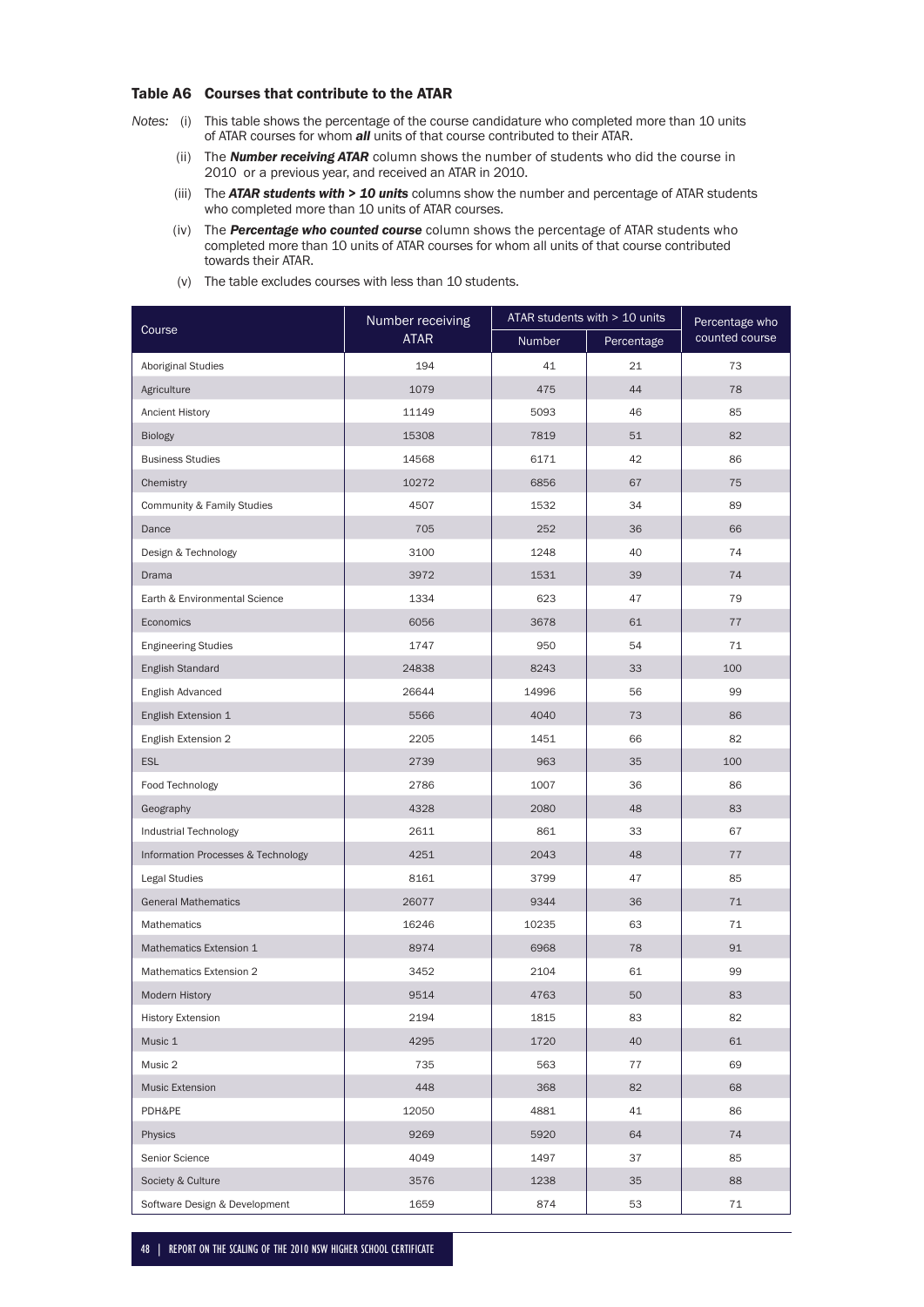# *Table A6 Courses that contribute to the ATAR (continued)*

| Course                             | Number receiving |        | ATAR students with > 10 units | Percentage who |  |
|------------------------------------|------------------|--------|-------------------------------|----------------|--|
|                                    | <b>ATAR</b>      | Number | Percentage                    | counted course |  |
| Studies of Religion I              | 9149             | 8330   | 91                            | 80             |  |
| Studies of Religion II             | 4299             | 1824   | 42                            | 83             |  |
| Textiles & Design                  | 1875             | 616    | 33                            | 82             |  |
| <b>Visual Arts</b>                 | 8195             | 3158   | 39                            | 73             |  |
| <b>Arabic Continuers</b>           | 199              | 100    | 50                            | 69             |  |
| Arabic Extension                   | 64               | 54     | 84                            | 89             |  |
| Armenian                           | 24               | 19     | 79                            | 74             |  |
| <b>Chinese Beginners</b>           | 40               | 12     | 30                            | 50             |  |
| <b>Chinese Continuers</b>          | 115              | 74     | 64                            | 61             |  |
| <b>Chinese Extension</b>           | 35               | 31     | 89                            | 84             |  |
| Chinese Background Speakers        | 1043             | 367    | 35                            | 68             |  |
| <b>Classical Greek Continuers</b>  | 12               | 10     | 83                            | 70             |  |
| <b>Classical Greek Extension</b>   | 12               | 10     | 83                            | 70             |  |
| <b>Classical Hebrew Continuers</b> | 37               | 26     | 70                            | 73             |  |
| <b>Classical Hebrew Extension</b>  | 21               | 17     | 81                            | 88             |  |
| Croatian                           | 18               | 12     | 67                            | 58             |  |
| Filipino                           | 11               | 6      | 55                            | 83             |  |
| French Beginners                   | 611              | 236    | 39                            | 81             |  |
| <b>French Continuers</b>           | 862              | 616    | 71                            | 70             |  |
| French Extension                   | 209              | 169    | 81                            | 93             |  |
| German Beginners                   | 96               | 51     | 53                            | 61             |  |
| <b>German Continuers</b>           | 331              | 227    | 69                            | 65             |  |
| German Extension                   | 98               | 84     | 86                            | 87             |  |
| Hindi                              | 25               | 21     | 84                            | 33             |  |
| Indonesian Beginners               | 51               | 20     | 39                            | 70             |  |
| <b>Indonesian Continuers</b>       | 66               | 46     | 70                            | 63             |  |
| Indonesian Extension               | 21               | 19     | 90                            | 79             |  |
| Indonesian Background Speakers     | 95               | 57     | 60                            | 47             |  |
| Italian Beginners                  | 315              | 169    | 54                            | 72             |  |
| <b>Italian Continuers</b>          | 309              | 209    | 68                            | 64             |  |
| Italian Extension                  | 59               | 44     | 75                            | 84             |  |
| Japanese Beginners                 | 635              | 229    | 36                            | 75             |  |
| Japanese Continuers                | 779              | 497    | 64                            | 61             |  |
| Japanese Extension                 | 285              | 219    | 77                            | 84             |  |
| Japanese Background Speakers       | 36               | 9      | 25                            | 33             |  |
| Khmer                              | 21               | 13     | 62                            | 46             |  |
| Korean Background Speakers         | 88               | 26     | 30                            | 77             |  |
| Latin Continuers                   | 173              | 157    | 91                            | 68             |  |
| Latin Extension                    | 96               | 88     | 92                            | 75             |  |
| Macedonian                         | 30               | 19     | 63                            | 68             |  |
| Modern Greek Beginners             | 43               | 17     | 40                            | 71             |  |
| Modern Greek Continuers            | 91               | 73     | 80                            | 55             |  |
| Modern Greek Extension             | 37               | 36     | 97                            | 75             |  |
| Modern Hebrew                      | 40               | 26     | 65                            | 58             |  |
| Persian                            | 35               | 12     | 34                            | 67             |  |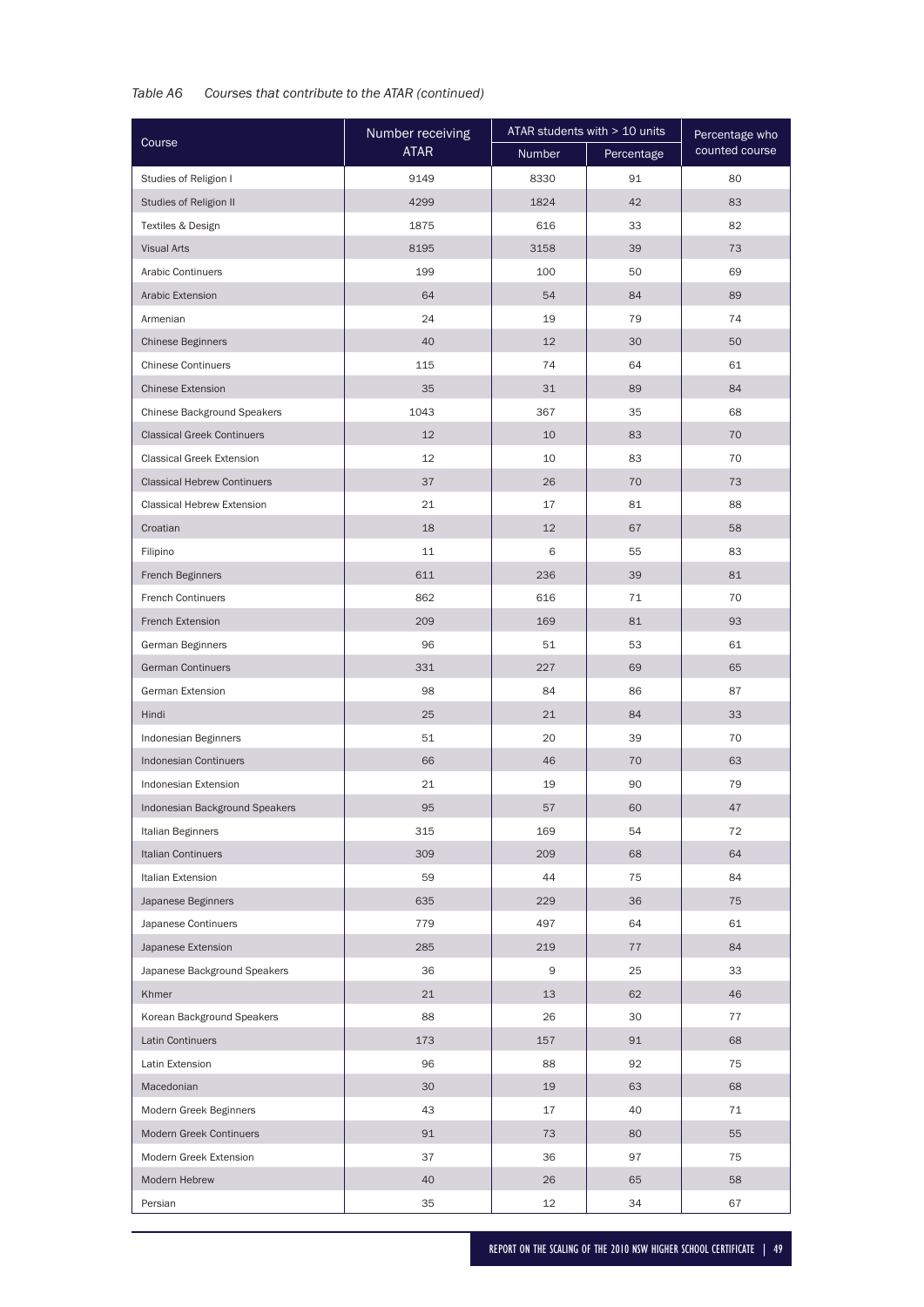# *Table A6 Courses that contribute to the ATAR (continued)*

|                               | Number receiving |        | ATAR students with > 10 units | Percentage who |  |
|-------------------------------|------------------|--------|-------------------------------|----------------|--|
| Course                        | <b>ATAR</b>      | Number | Percentage                    | counted course |  |
| Polish                        | 30               | 21     | 70                            | 62             |  |
| Portuguese                    | 16               | 11     | 69                            | 73             |  |
| Russian                       | 18               | 11     | 61                            | 55             |  |
| Serbian                       | 18               | 12     | 67                            | 92             |  |
| Spanish Beginners             | 185              | 75     | 41                            | 75             |  |
| <b>Spanish Continuers</b>     | 152              | 97     | 64                            | 63             |  |
| Spanish Extension             | 48               | 40     | 83                            | 90             |  |
| Tamil                         | 28               | 21     | 75                            | 62             |  |
| Turkish                       | 33               | 18     | 55                            | 67             |  |
| Vietnamese                    | 158              | 78     | 49                            | 72             |  |
| Accounting                    | 506              | 302    | 60                            | 67             |  |
| Automotive Exam               | 127              | 46     | 36                            | 48             |  |
| <b>Business Services Exam</b> | 1129             | 432    | 38                            | 77             |  |
| <b>Construction Exam</b>      | 942              | 333    | 35                            | 77             |  |
| Electrotechnology Exam        | 112              | 36     | 32                            | 58             |  |
| <b>Entertainment Exam</b>     | 670              | 238    | 36                            | 76             |  |
| <b>Hospitality Exam</b>       | 4343             | 1613   | 37                            | 78             |  |
| Information Technology Exam   | 1315             | 500    | 38                            | 69             |  |
| Metal & Engineering Exam      | 378              | 135    | 36                            | 64             |  |
| Primary Industries Exam       | 366              | 146    | 40                            | 79             |  |
| Retail Services Exam          | 651              | 227    | 35                            | 67             |  |
| Tourism & Events Exam         | 279              | 84     | 30                            | 71             |  |
| Philosophy Distinction        | 43               | 43     | 100                           | 37             |  |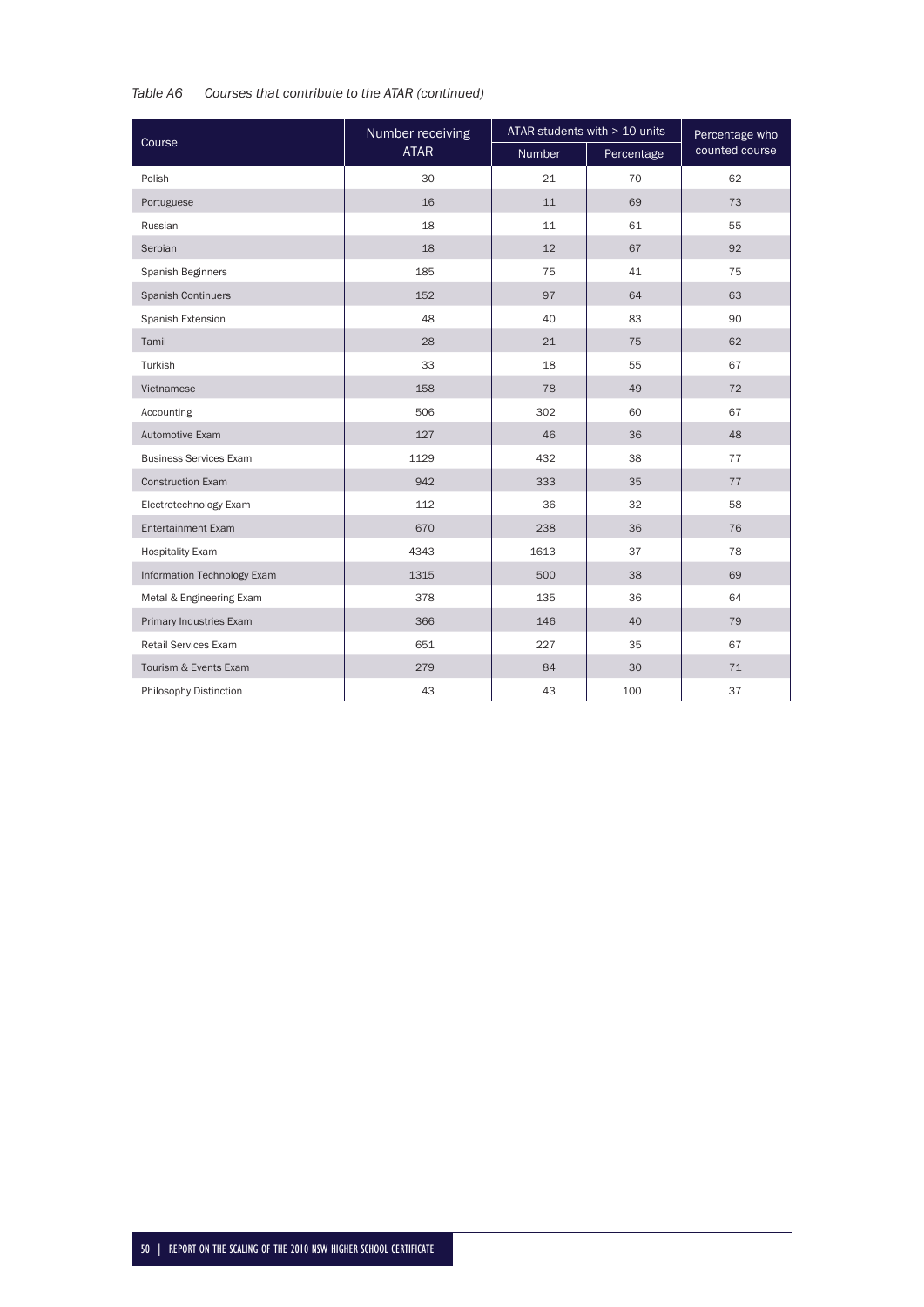# Table A7 ATAR distribution

- *Notes:* (i) This table shows the number of students receiving each ATAR from 99.95 to 99.00 and the number corresponding to the stated ATAR ranges down to 30.00–30.95
	- (ii) The median ATAR in 2010 was 69.80

| <b>ATAR</b>     | Number | Number on or<br>above | Percentage on or<br>above |
|-----------------|--------|-----------------------|---------------------------|
| 99.95           | 49     | 49                    | 0.1                       |
| 99.90           | 49     | 98                    | 0.2                       |
| 99.85           | 46     | 144                   | 0.3                       |
| 99.80           | 44     | 188                   | 0.3                       |
| 99.75           | 47     | 235                   | 0.4                       |
| 99.70           | 48     | 283                   | 0.5                       |
| 99.65           | 50     | 333                   | 0.6                       |
| 99.60           | 45     | 378                   | 0.7                       |
| 99.55           | 50     | 428                   | 0.8                       |
| 99.50           | 43     | 471                   | 0.9                       |
| 99.45           | 48     | 519                   | 1.0                       |
| 99.40           | 51     | 570                   | 1.1                       |
| 99.35           | 43     | 613                   | 1.1                       |
| 99.30           | 49     | 662                   | 1.2                       |
| 99.25           | 50     | 712                   | 1.3                       |
| 99.20           | 45     | 757                   | 1.4                       |
| 99.15           | 46     | 803                   | 1.5                       |
| 99.10           | 46     | 849                   | 1.6                       |
| 99.05           | 50     | 899                   | 1.7                       |
| 99.00           | 46     | 945                   | 1.7                       |
|                 |        |                       |                           |
| $99.00 - 99.95$ | 945    | 945                   | 1.7                       |
| $98.00 - 98.95$ | 938    | 1883                  | 3.5                       |
| $97.00 - 97.95$ | 933    | 2816                  | 5.2                       |
| $96.00 - 96.95$ | 925    | 3741                  | 6.9                       |
| $95.00 - 95.95$ | 941    | 4682                  | 8.6                       |
| $94.00 - 94.95$ | 945    | 5627                  | 10.4                      |
| $93.00 - 93.95$ | 924    | 6551                  | 12.1                      |
| $92.00 - 92.95$ | 939    | 7490                  | 13.8                      |
| $91.00 - 91.95$ | 922    | 8412                  | 15.5                      |
| $90.00 - 90.95$ | 916    | 9328                  | 17.2                      |
| $89.00 - 89.95$ | 910    | 10238                 | 18.9                      |
| $88.00 - 88.95$ | 919    | 11157                 | 20.6                      |
| $87.00 - 87.95$ | 922    | 12079                 | 22.3                      |
| $86.00 - 86.95$ | 925    | 13004                 | 24.0                      |
| $85.00 - 85.95$ | 915    | 13919                 | 25.7                      |
| $84.00 - 84.95$ | 886    | 14805                 | 27.3                      |
| $83.00 - 83.95$ | 910    | 15715                 | 29.0                      |
| $82.00 - 82.95$ | 886    | 16601                 | 30.6                      |
| $81.00 - 81.95$ | 900    | 17501                 | 32.3                      |
| $80.00 - 80.95$ | 882    | 18383                 | 33.9                      |
| 79.00 - 79.95   | 890    | 19273                 | 35.5                      |
| 78.00 - 78.95   | 866    | 20139                 | 37.1                      |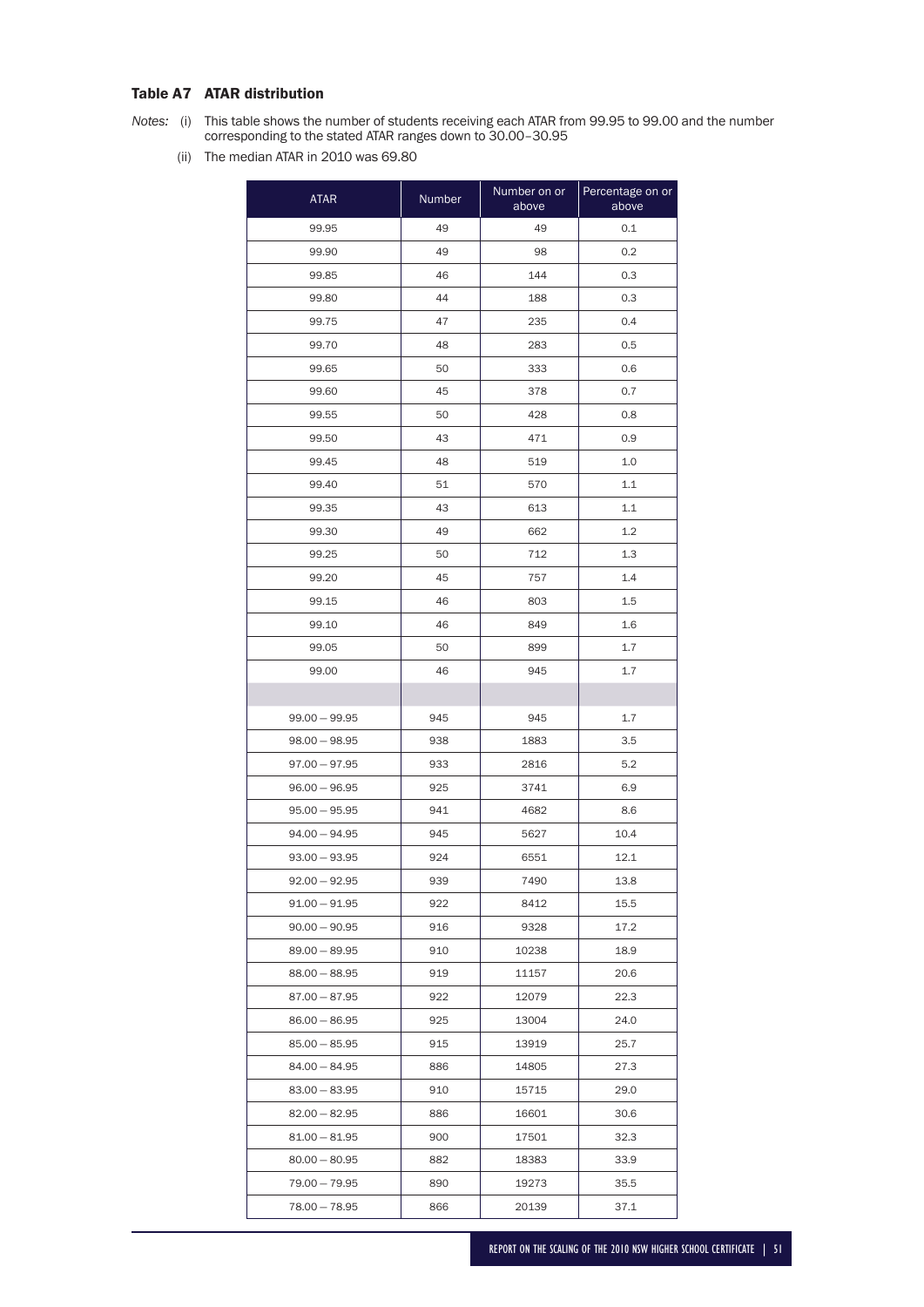# *Table A7 ATAR distribution (continued)*

| <b>ATAR</b>     | Number | Number on or<br>above | Percentage on or<br>above |
|-----------------|--------|-----------------------|---------------------------|
| $77.00 - 77.95$ | 879    | 21018                 | 38.8                      |
| $76.00 - 76.95$ | 857    | 21875                 | 40.3                      |
| $75.00 - 75.95$ | 857    | 22732                 | 41.9                      |
| $74.00 - 74.95$ | 847    | 23579                 | 43.5                      |
| $73.00 - 73.95$ | 869    | 24448                 | 45.1                      |
| 72.00 - 72.95   | 857    | 25305                 | 46.7                      |
| 71.00 - 71.95   | 818    | 26123                 | 48.2                      |
| $70.00 - 70.95$ | 830    | 26953                 | 49.7                      |
| 69.00 - 69.95   | 830    | 27783                 | 51.2                      |
| $68.00 - 68.95$ | 812    | 28595                 | 52.7                      |
| $67.00 - 67.95$ | 778    | 29373                 | 54.2                      |
| $66.00 - 66.95$ | 765    | 30138                 | 55.6                      |
| $65.00 - 65.95$ | 800    | 30938                 | 57.1                      |
| $64.00 - 64.95$ | 797    | 31735                 | 58.5                      |
| $63.00 - 63.95$ | 736    | 32471                 | 59.9                      |
| $62.00 - 62.95$ | 745    | 33216                 | 61.3                      |
| $61.00 - 61.95$ | 748    | 33964                 | 62.6                      |
| $60.00 - 60.95$ | 729    | 34693                 | 64.0                      |
| $59.00 - 59.95$ | 719    | 35412                 | 65.3                      |
| $58.00 - 58.95$ | 676    | 36088                 | 66.6                      |
| $57.00 - 57.95$ | 686    | 36774                 | 67.8                      |
| $56.00 - 56.95$ | 686    | 37460                 | 69.1                      |
| $55.00 - 55.95$ | 658    | 38118                 | 70.3                      |
| $54.00 - 54.95$ | 668    | 38786                 | 71.5                      |
| $53.00 - 53.95$ | 630    | 39416                 | 72.7                      |
| $52.00 - 52.95$ | 629    | 40045                 | 73.9                      |
| $51.00 - 51.95$ | 632    | 40677                 | 75.0                      |
| $50.00 - 50.95$ | 593    | 41270                 | 76.1                      |
| $49.00 - 49.95$ | 592    | 41862                 | 77.2                      |
| $48.00 - 48.95$ | 579    | 42441                 | 78.3                      |
| 47.00 - 47.95   | 567    | 43008                 | 79.3                      |
| $46.00 - 46.95$ | 550    | 43558                 | 80.3                      |
| $45.00 - 45.95$ | 556    | 44114                 | 81.4                      |
| 44.00 - 44.95   | 526    | 44640                 | 82.3                      |
| $43.00 - 43.95$ | 493    | 45133                 | 83.2                      |
| $42.00 - 42.95$ | 503    | 45636                 | 84.2                      |
| $41.00 - 41.95$ | 470    | 46106                 | 85.0                      |
| $40.00 - 40.95$ | 478    | 46584                 | 85.9                      |
| $39.00 - 39.95$ | 444    | 47028                 | 86.7                      |
| $38.00 - 38.95$ | 440    | 47468                 | 87.5                      |
| $37.00 - 37.95$ | 397    | 47865                 | 88.3                      |
| 36.00 - 36.95   | 399    | 48264                 | 89.0                      |
| $35.00 - 35.95$ | 373    | 48637                 | 89.7                      |
| 34.00 - 34.95   | 377    | 49014                 | 90.4                      |
| $33.00 - 33.95$ | 357    | 49371                 | 91.1                      |
| $32.00 - 32.95$ | 343    | 49714                 | 91.7                      |
| 31.00 - 31.95   | 314    | 50028                 | 92.3                      |
| $30.00 - 30.95$ | 315    | 50343                 | 92.8                      |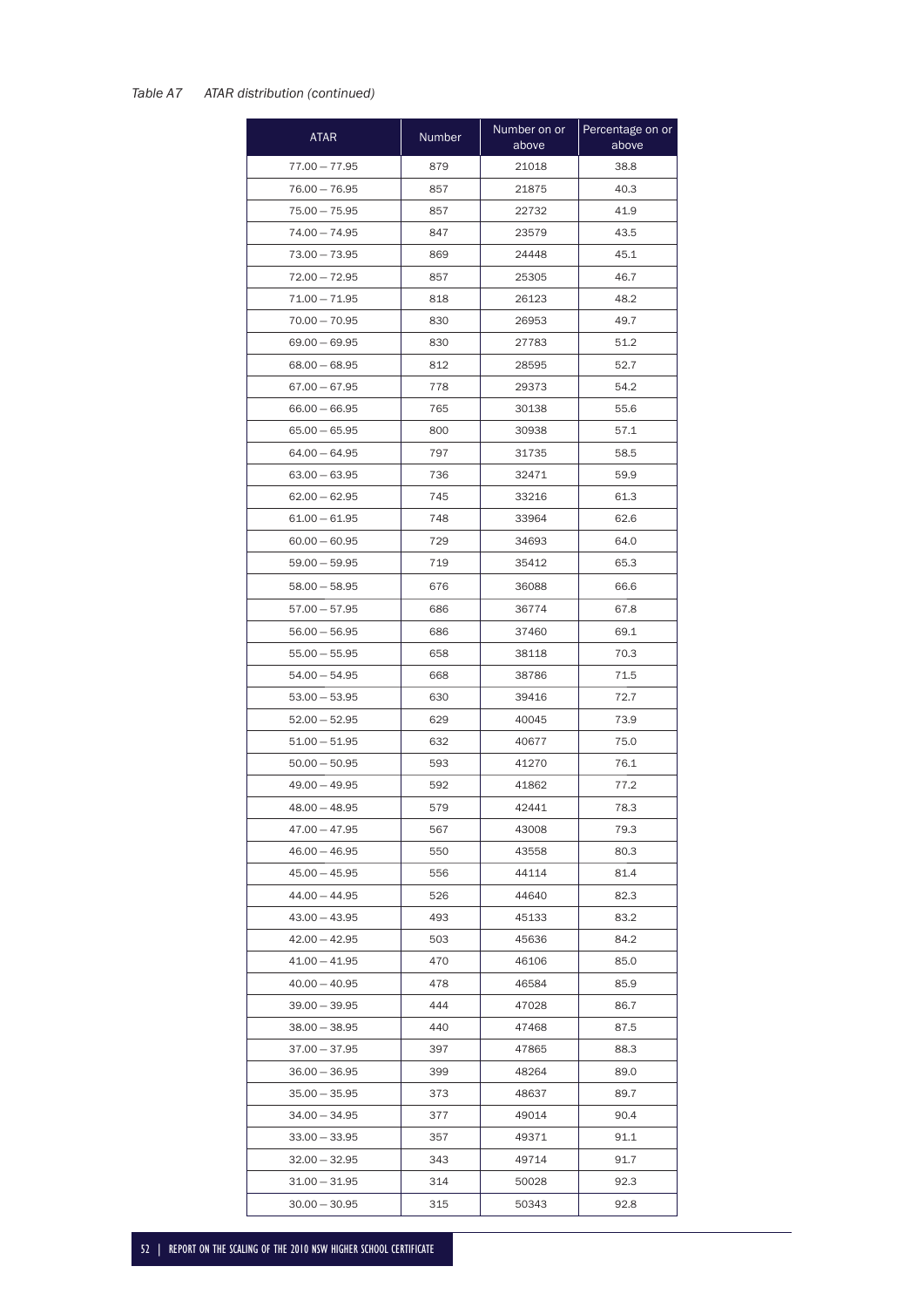# Table A8 Relationship between ATAR and percentiles: 2009–2010

*Note:* This table shows the ATAR at selected percentiles of the ATAR cohort.

| Percentile | <b>ATAR 2009</b> | <b>ATAR 2010</b> |
|------------|------------------|------------------|
| 100        | 99.95            | 99.95            |
| 99         | 99.40            | 99.40            |
| 98         | 98.85            | 98.80            |
| 95         | 97.15            | 97.10            |
| 90         | 94.35            | 94.20            |
| 85         | 91.50            | 91.30            |
| 80         | 88.60            | 88.30            |
| 75         | 85.70            | 85.35            |
| 70         | 82.75            | 82.35            |
| 60         | 76.70            | 76.20            |
| 50         | 70.25            | 69.80            |
| 40         | 63.30            | 62.85            |
| 30         | 55.50            | 55.25            |

# Table A9 Relationship between ATAR and aggregates: 2009–2010

*Note:* This table shows the lowest aggregate of scaled marks corresponding to each of the selected ATARs.

| <b>ATAR</b> | Lowest aggregate |       |  |
|-------------|------------------|-------|--|
|             | 2009             | 2010  |  |
| 99.95       | 478.9            | 476.2 |  |
| 99.50       | 457.7            | 455.2 |  |
| 99.00       | 446.6            | 444.8 |  |
| 98.00       | 431.3            | 430.0 |  |
| 95.00       | 401.5            | 403.0 |  |
| 90.00       | 367.4            | 369.6 |  |
| 85.00       | 340.0            | 341.5 |  |
| 80.00       | 315.1            | 317.6 |  |
| 75.00       | 292.4            | 295.5 |  |
| 70.00       | 271.0            | 273.4 |  |
| 65.00       | 250.4            | 252.5 |  |
| 60.00       | 231.1            | 231.7 |  |
| 55.00       | 212.1            | 211.6 |  |
| 50.00       | 193.1            | 192.4 |  |